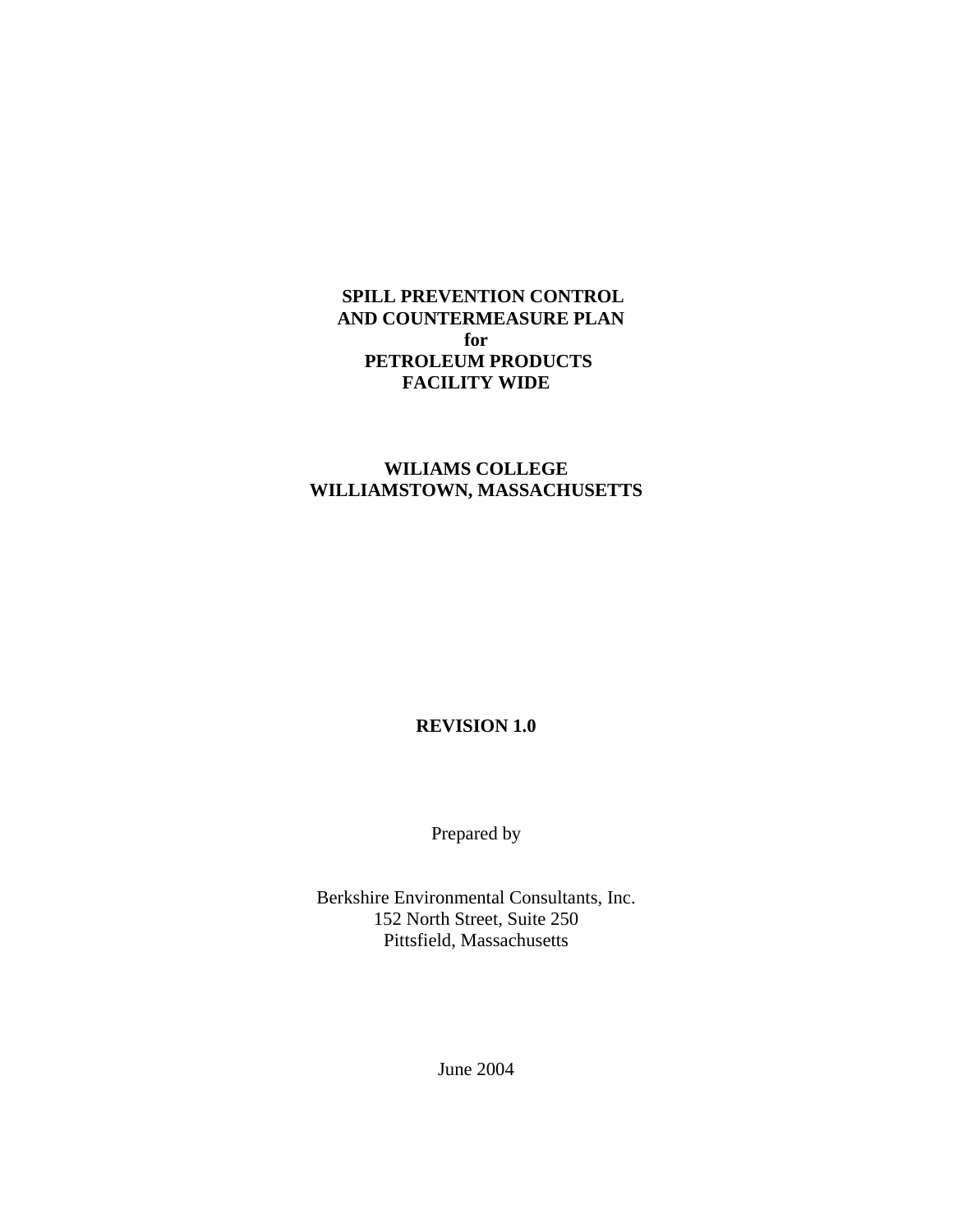# **RECORD OF CHANGES SUMMARY**

| No.            | <b>Description of Change</b>                                                                                                        | Sec. $/$<br><b>Pages</b> | <b>Date</b> | By                  |
|----------------|-------------------------------------------------------------------------------------------------------------------------------------|--------------------------|-------------|---------------------|
| $\mathbf{1}$   | Changed Appendix E to E-1 to reflect a weekly<br>inspection for the 10,000 gallon and 430,000 gallon<br>tanks in the heating plant. | Appendix E-1             | 09/28/01    | Williams<br>College |
| $\overline{2}$ | Added Appendix E-2 which contains a weekly<br>inspection sheet for the vapor recovery system on<br>the gas pump.                    | Appendix E-2             | 11/08/01    | Williams<br>College |
| 3              | Updated emergency notification sheet.                                                                                               | Page i in<br>Appendix G  | 03/04/02    | Williams<br>College |
| 4              | Updated Appendix A to reflect new oil tank<br>installations.                                                                        | Appendix A               | 03/04/02    | Williams<br>College |
| 5              | Removed Taconic Golf Course in Appendix A due<br>to it being under a separate management structure.                                 | Appendix A               | 03/04/02    | Williams<br>College |
| 6              | Added a new 10,000 gallon underground storage<br>tank at Mt. Hope Mansion in Appendix A                                             | Appendix A               | 03/04/02    | Williams<br>College |
| 7              | General revisions to comply with revised 40 CFR<br>Part 112 SPCC regulations (August 2002).                                         | Throughout               | 06/17/04    | <b>BEC</b>          |
|                |                                                                                                                                     |                          |             |                     |
|                |                                                                                                                                     |                          |             |                     |
|                |                                                                                                                                     |                          |             |                     |
|                |                                                                                                                                     |                          |             |                     |
|                |                                                                                                                                     |                          |             |                     |
|                |                                                                                                                                     |                          |             |                     |
|                |                                                                                                                                     |                          |             |                     |
|                |                                                                                                                                     |                          |             |                     |
|                |                                                                                                                                     |                          |             |                     |
|                |                                                                                                                                     |                          |             |                     |
|                |                                                                                                                                     |                          |             |                     |
|                |                                                                                                                                     |                          |             |                     |

*NOTE: This plan will be reviewed at least once every five years in accordance with the requirements of 40 CFR Part 112. This form is used to record any changes to controlled copies of this plan.*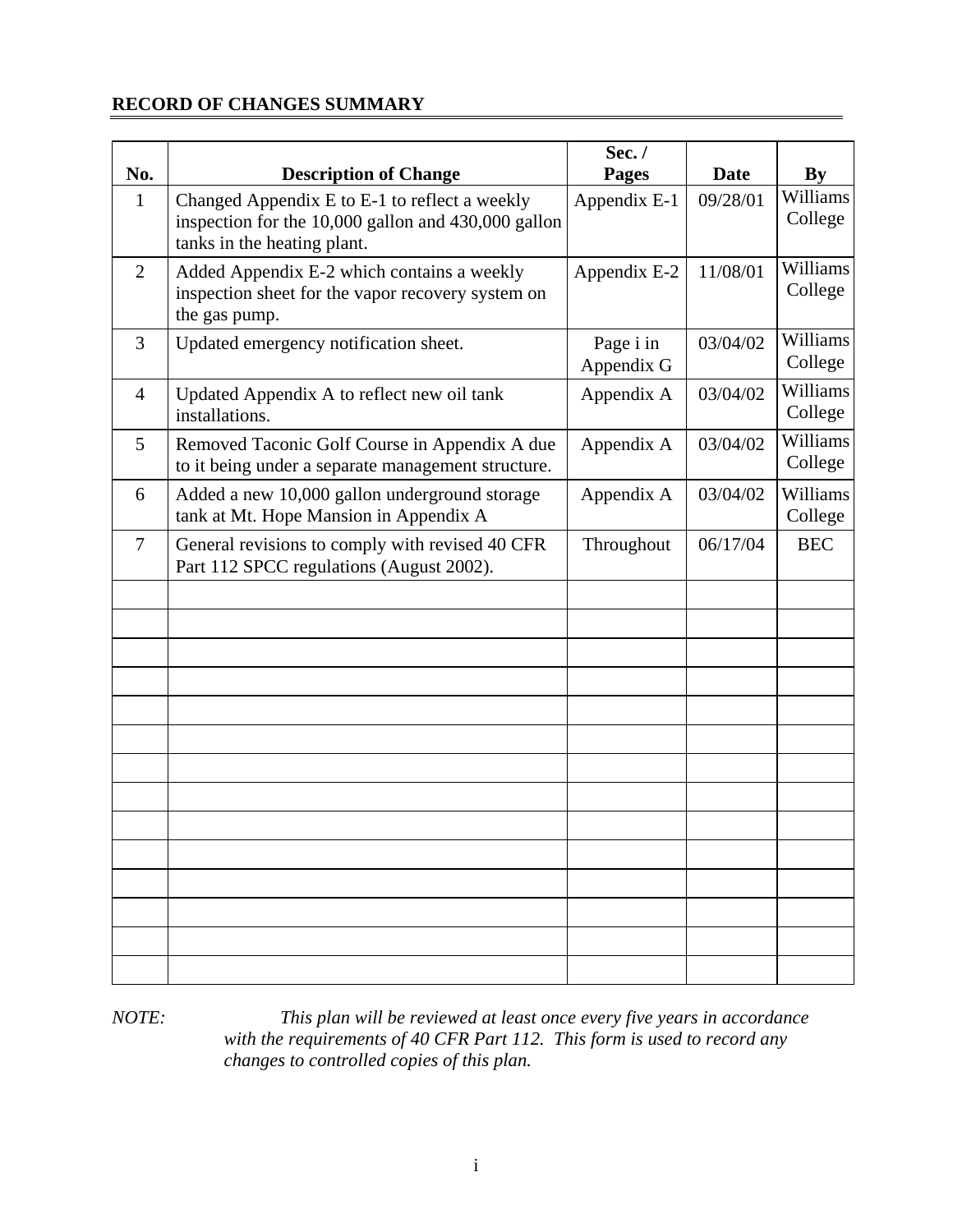# **TABLE OF CONTENTS**

# FOREWORD

# MANAGEMENT APPROVAL

# P.E. CERTIFICATION

#### 1.0 INTRODUCTION

- 1.1 Plan Overview
- 1.2 Purpose and Scope
- 1.3 40 CFR Part 112 Checklist
- 1.4 Plan Distribution
- 1.5 Plan Administration
- 1.6 Plan Amendments and Review

# 2.0 FACILITY DESCRIPTION

- 2.1 Facility Location
- 2.2 Plant Operations
- 2.3 Oil Storage Locations
- 2.4 Materials Handling
- 3.0 PAST SPILL EXPERIENCE
- 4.0 SPILL ANALYSIS
	- 4.1 Potential Causes of Oil Discharge

# 5.0 SPILL PREVENTION AND CONTAINMENT SYSTEMS

- 5.1 Storage Tanks and Containment *Aboveground Storage Tanks* 
	- 5.1.1 Heating Plant Tank
	- 5.1.2 Steam Plant #2 Oil Storage Tank
	- 5.1.3 Heating Oil Storage Tanks
	- 5.1.4 Emergency Generator Fuel Tanks
	- 5.1.5 Cogen Unit Lubricating Oil Storage Tank

*Other Oil Containers* 

- 5.1.6 Waste Oil Storage
- 5.1.7 Transformers/High Voltage Switches
- 5.1.8 Garage Vehicle Lifts
- 5.1.9 Elevators
- 5.1.10 Drums and Small Containers
- 5.1.11 Degreasers

*Underground Storage Tanks* 

- 5.1.12 Fleet Services Underground Gasoline Storage Tank
- 5.1.13 Mt. Hope Farm #2 Oil Storage Tank
- 5.2 Product Delivery and Transfer
	- 5.2.1 Heating Plant
	- 5.2.2 Heating Boilers

# **TABLE OF CONTENTS (continued)**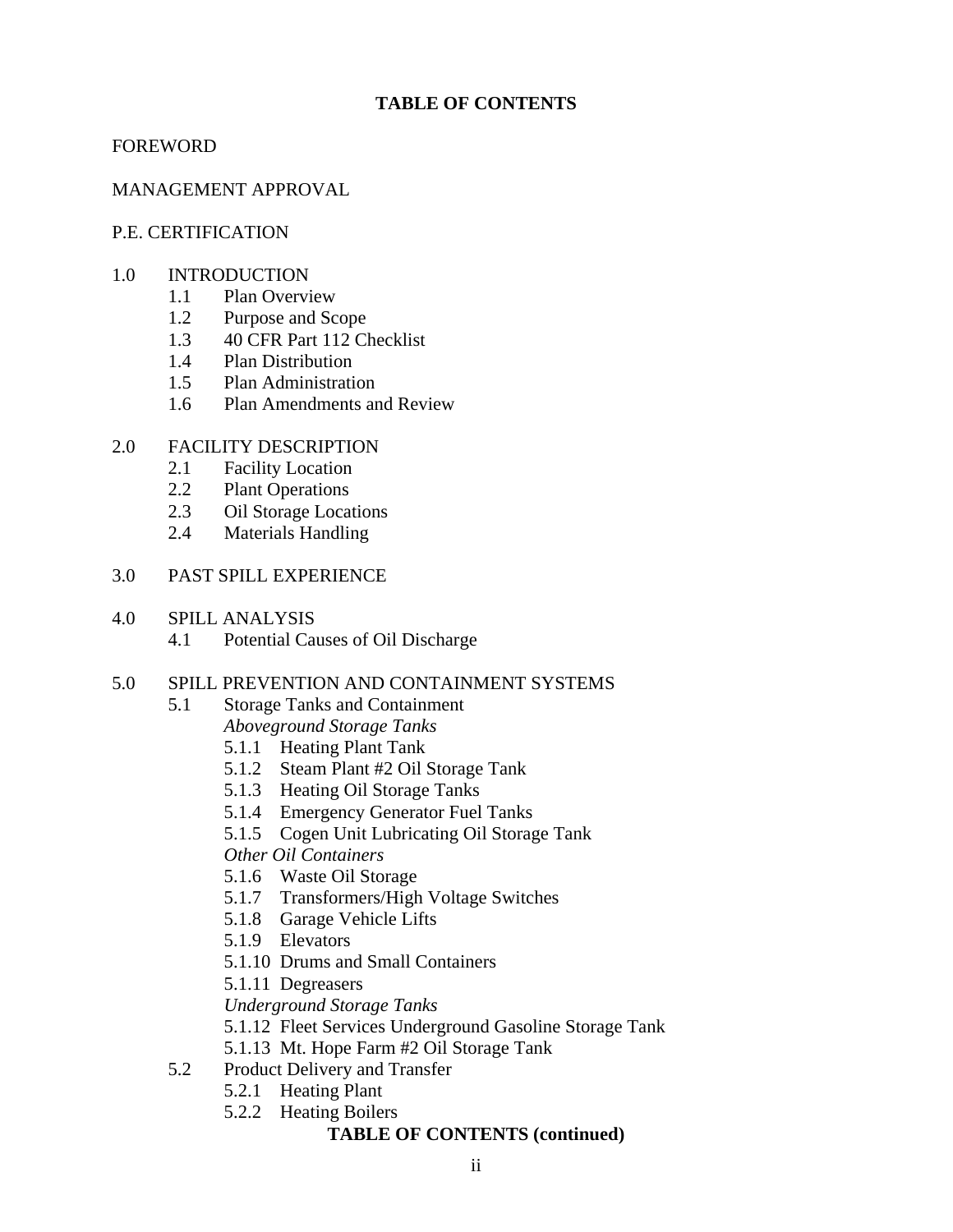- 5.2.3 Drum and Miscellaneous Oil Deliveries
- 5.3 Inventory Control
- 5.4 Inspection and Preventive Maintenance
- 5.5 Dike Drainage
- 5.6 Tank Integrity Testing
- 5.7 Brittle Fracture Evaluation
- 5.8 Security
- 5.9 Recordkeeping
- 5.10 Contingency Plan
- 6.0 TRAINING OF PERSONNEL

### 7.0 SPILL RESPONSE AND REPORTING

- 7.1 Response Procedures
	- 7.1.1 Emergency Response Procedures
	- 7.1.2 Tank Leaks
	- 7.1.3 Indirect Indication of Product Loss
	- 7.1.4 Small Spills from Employee/Contractor Vehicles
	- 7.1.5 Oil Containment Equipment
- 7.2 Reporting Procedures
	- 7.2.1 Reporting Under the Clean Water Act
	- 7.2.2 Reporting Under the Massachusetts Contingency Plan
- 7.3 Center of Authority
- 7.4 Communications
- 7.5 Special Precautions
- 7.6 Remediation Procedures
- 7.7 Contaminated Waste Disposal
- 7.8 Post Remediation Activities
- 7.9 Safety
- 7.10 Support Services
- 7.11 Recordkeeping

#### 8.0 PLAN AMENDMENTS

# APPENDICES

- APPENDIX A Inventory of Oil Storage
- APPENDIX B Spill Prevention and Containment Systems
- APPENDIX C Site Plan
- APPENDIX D Spill History and Spill Reporting Forms
- APPENDIX E Inspection Forms
- APPENDIX F Training Log
- APPENDIX G Williams College Immediate Spill Response Procedures and Emergency Contact List
- APPENDIX H Federal SPCC Regulations (40 CFR Parts 109, 110, 112)
- APPENDIX I Commonwealth of Massachusetts Regulation 527 CMR 9.00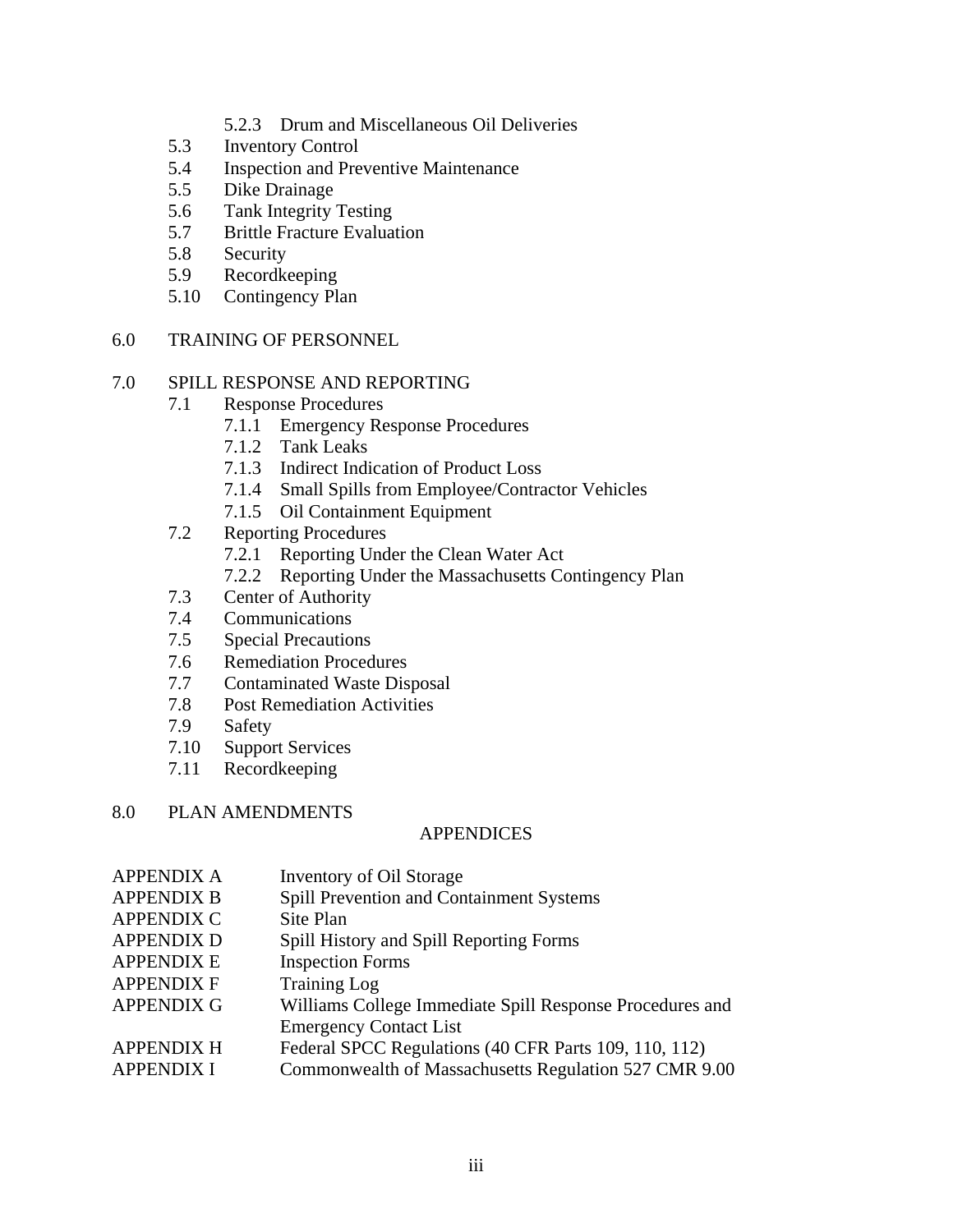### **FOREWORD**

Williams College is committed to conducting operations in a safe and responsible manner. This policy is implemented by an active safety program, well-designed and maintained facilities, trained employees and planning for emergency response. Extensive precautionary measures have been taken to minimize the potential for oil spills or leaks at the College. In the unlikely event that a spill occurs, containment designs or other physical limitations are such that there is almost complete assurance that such a spill will be contained on-site.

The plan is designed for use by Buildings and Grounds (B&G) personnel, managers and emergency planners to assist them in carrying out a timely and proper response to spills.

It is the responsibility of all supervisors, managers and B&G personnel to be familiar with this Spill Prevention Control and Countermeasure Plan. Proper attention to these fundamental control and response concepts can mitigate the potential for a release to occur at the facility.

This plan includes all applicable college wide oil storage and handling operations.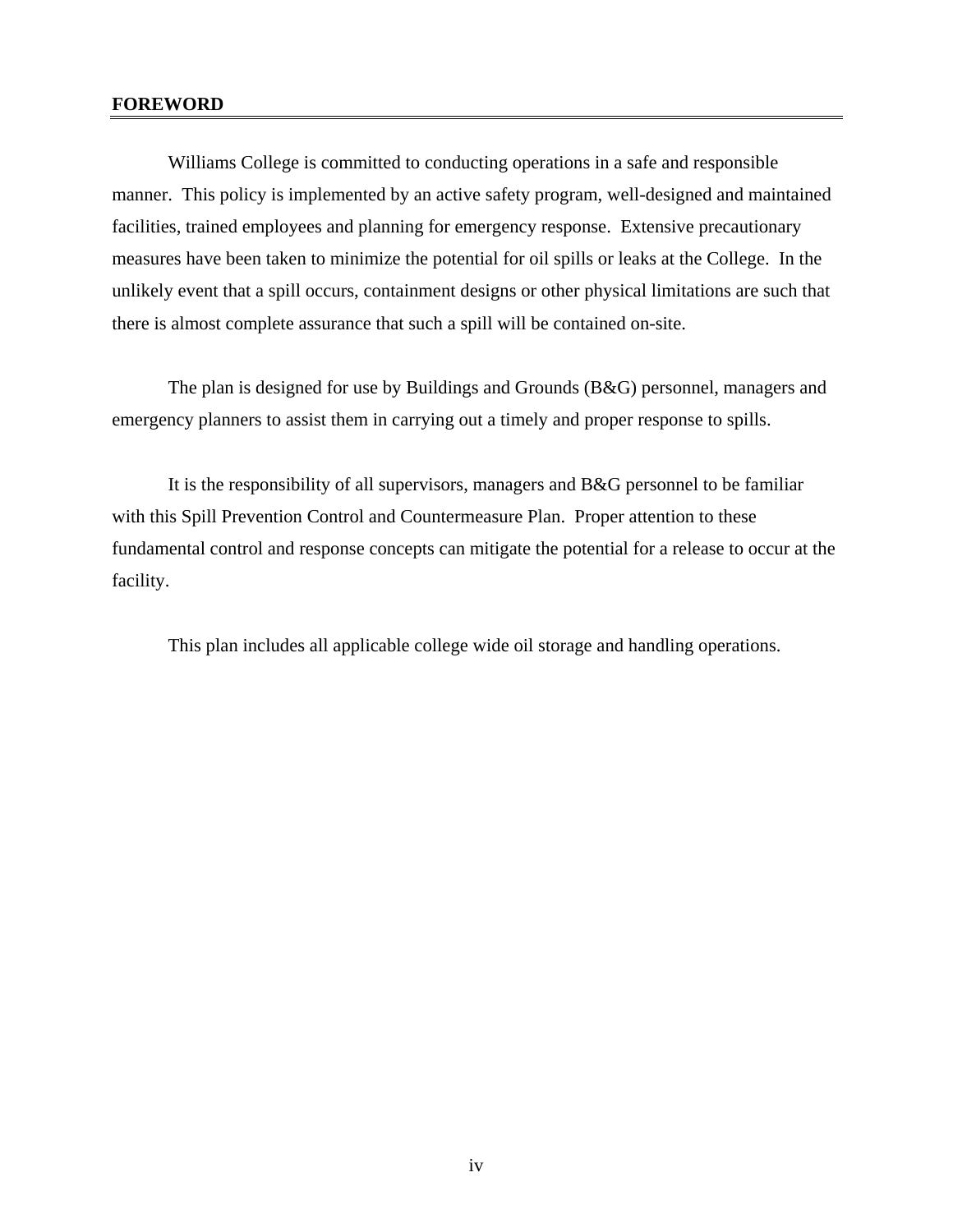Williams College SPCC Plan Revision 1.0 June 2004 Page 1 of 39

# **MANAGEMENT APPROVAL**

I certify that I have reviewed this plan and have evaluated the use of best available spill prevention technology. I have the authority to commit the necessary resources to implement this Spill Prevention Control and Countermeasure (SPCC) Plan.

Name: Helen Ouellette

Title: Vice President for Administration and Treasurer

Signature: Albertlette

Date: August 9, 2004

 $\bar{\nu}$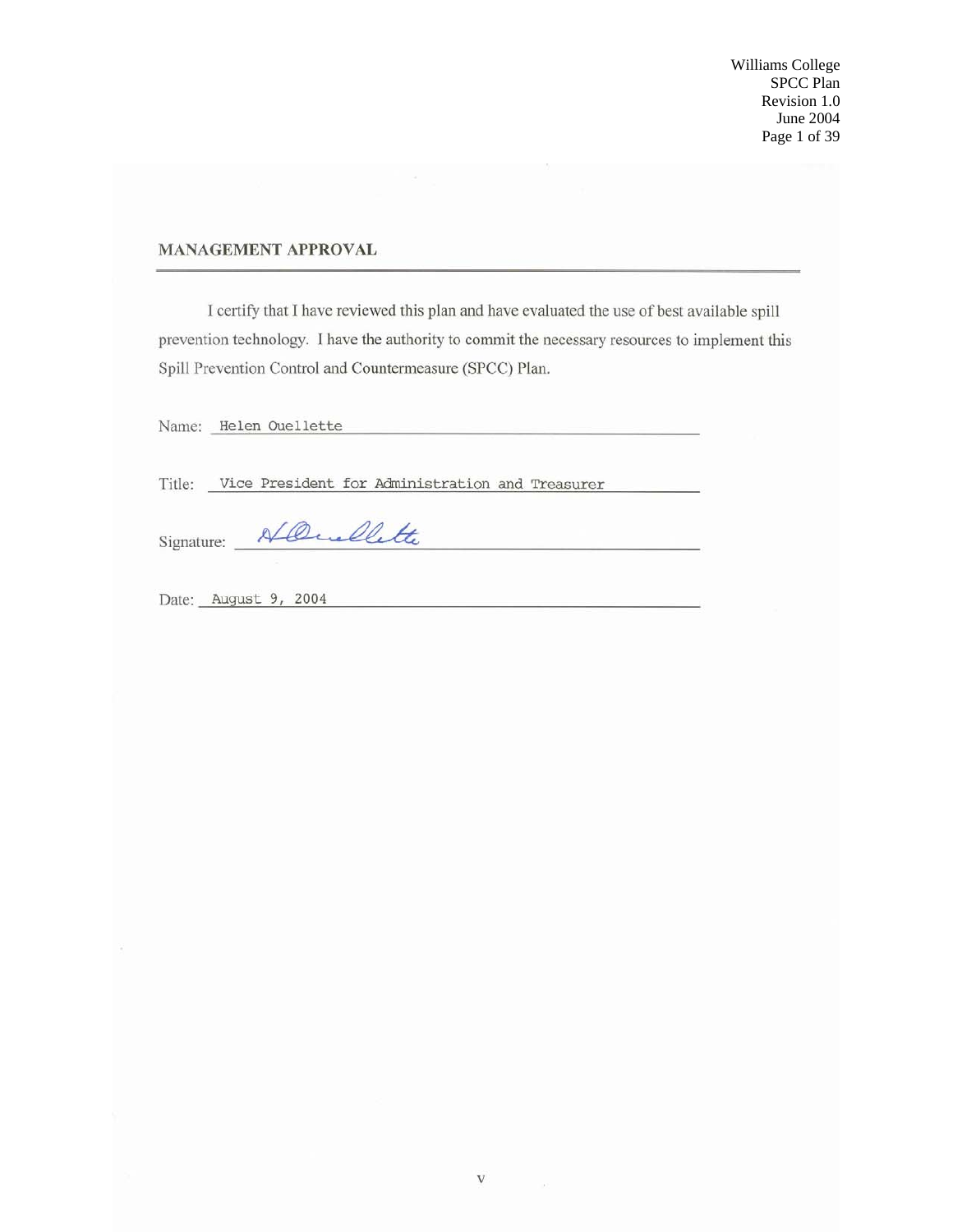### P.E. CERTIFICATION

I hereby certify that I have reviewed the Williams College SPCC Plan and attest that I am familiar with the provisions of 40 CFR 112.1 through 112.15 (revised August 2002) concerning the requirements for Spill Prevention, Control and Countermeasure (SPCC) Plans, that I have visited and examined the facility, that this SPCC Plan meets the applicable requirements of 40 CFR 112.1 through 112.15, includes consideration of applicable industry standards and has been prepared in accordance with good engineering practices, that procedures for required inspections and testing have been established, and that this plan is adequate for the facility.

| Signature:             |                          |
|------------------------|--------------------------|
| Date:                  | une 18 2004              |
| License Number:        | 8432                     |
| State Issuing License: | $\overline{\phantom{a}}$ |

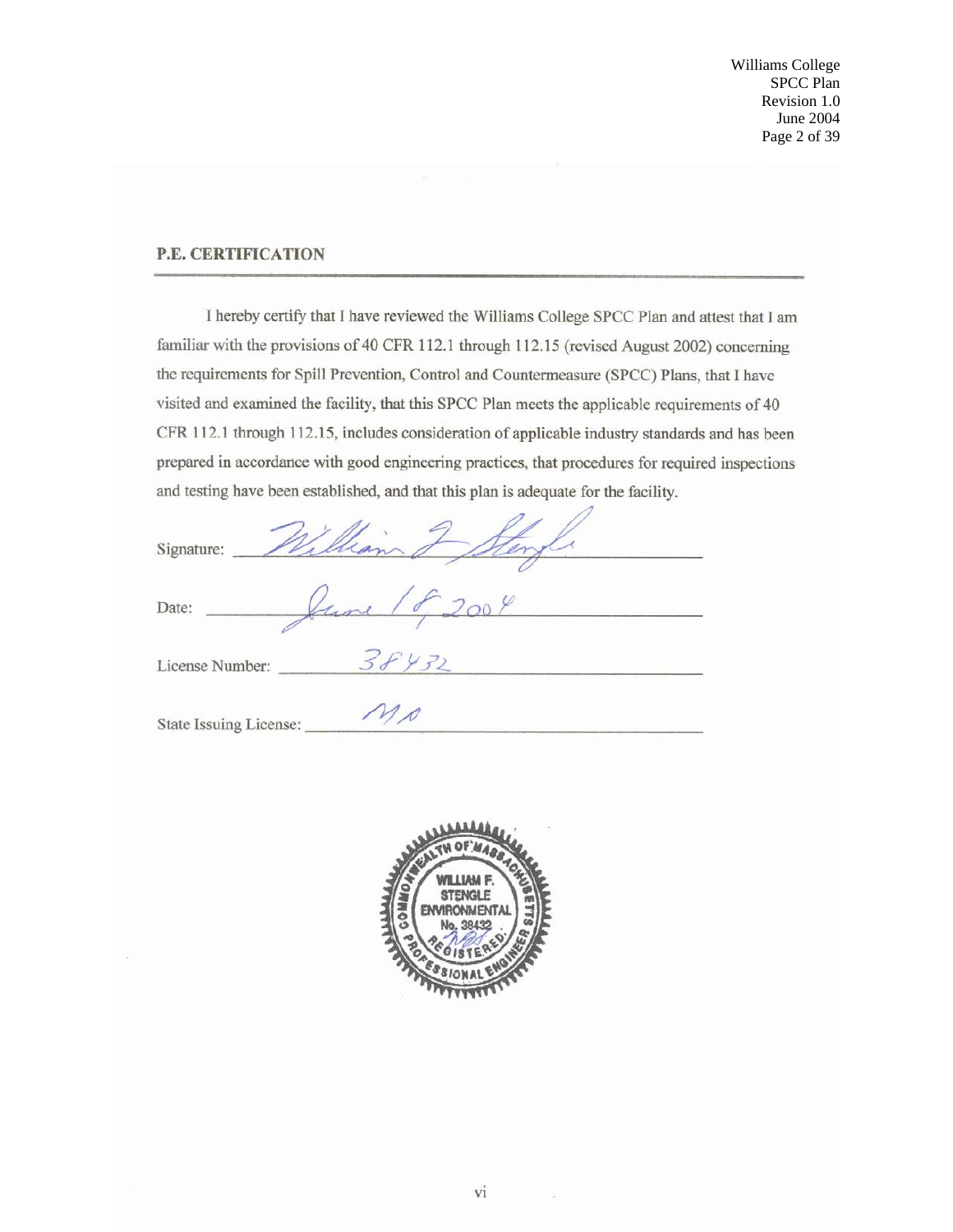### **1.0 INTRODUCTION**

#### **1.1 Plan Overview**

 This plan is organized in accordance with United States Environmental Protection Agency (EPA) Regulations on Oil Pollution Prevention (Title 40 Code of Federal Regulations [40 CFR] Part 112). Pursuant to 40 CFR 112, a Spill Prevention Control and Countermeasure (SPCC) Plan is required for any facility engaged in drilling, producing, gathering, storing, processing, refining, transferring or consuming oil and oil products, providing that all three of the following conditions are met:

- The facility is non-transportation related.
- The aggregate aboveground storage capacity is greater than 1,320 gallons, or the total underground storage capacity is greater than 42,000 gallons.
- Due to its location, oil spilled at the facility could reasonably be expected to reach waters of the United States.

The SPCC Plan has been developed by Williams College (Williams) as part of a program of emergency preparedness to prevent or control any oil discharge at the College in Williamstown, Massachusetts. Williams' goal is to protect the health and safety of College personnel and the general public and to minimize damage to plant equipment and the environment in the unlikely event of an accident. The program has been developed in accordance with the Massachusetts Contingency Plan (310 CMR 40), the Federal Oil Pollution Prevention regulations (40 CFR 110-112), and standard industry practices. The plan will be updated at least every five years in accordance with 40 CFR Part 112 (revised August 2002).

The SPCC Plan was developed to address the site specific potential for petroleum discharges from oil storage and use areas. The SPCC Plan depends on containment/diversionary structures, monitoring/recordkeeping procedures, and response procedures to prevent or minimize the effects from the discharge of any petroleum product.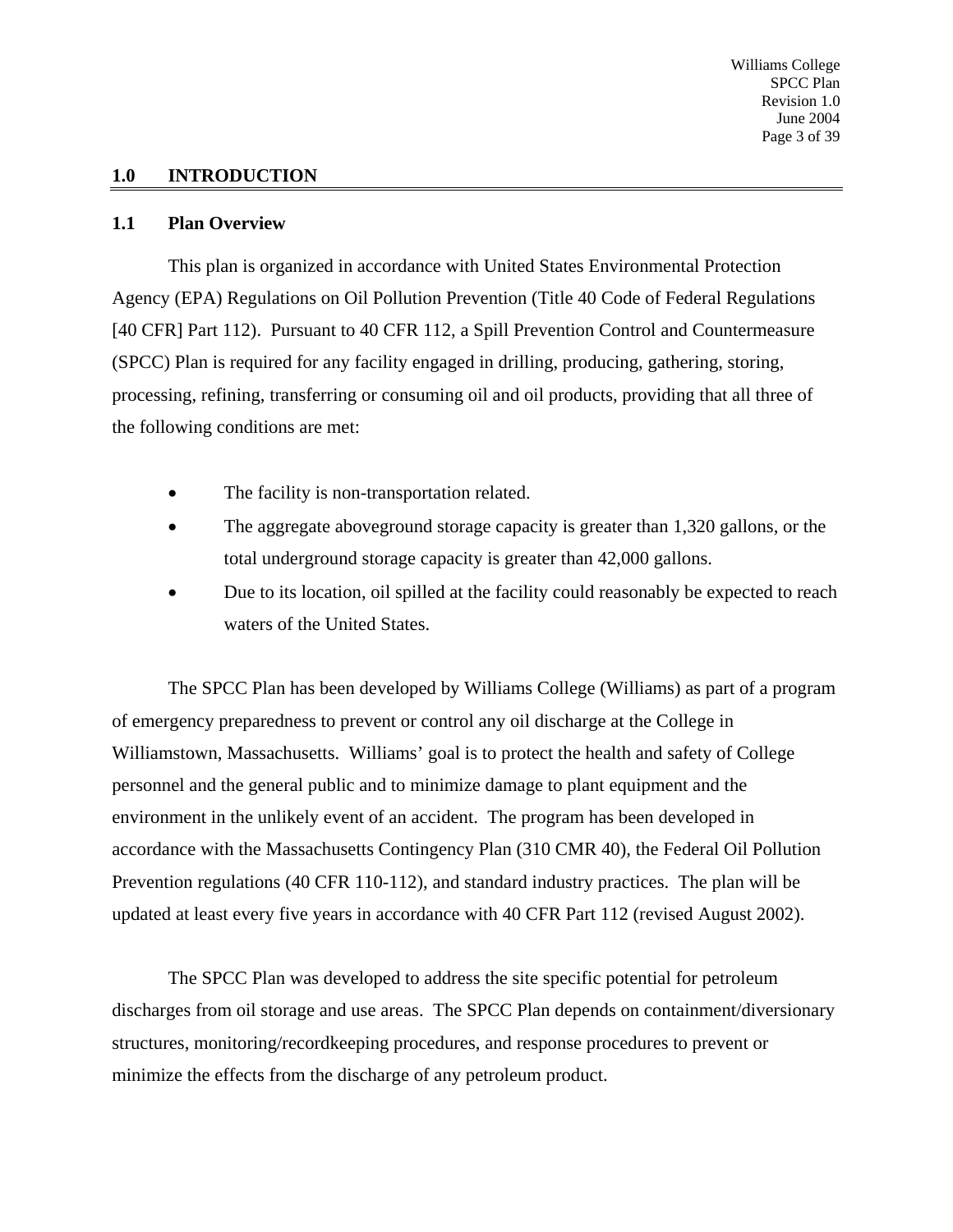Williams College uses and stores #6 fuel oil for use in its steam generating plant. No. 2 fuel oil is used and stored for use in small boilers and emergency generators in educational and general buildings, student housing and Williams owned rental properties. Williams also owns and maintains a 10,000 gallon underground #2 oil storage tank at its Mt. Hope Farm property. Other oils stored and used on site include lubricating oil, waste oil, mineral oil in transformers and switches, hydraulic oil for vehicle lifts and elevators, and edible oils for use in the dining services. (Edible oils are all in containers less than 55 gallons and are not part of this SPCC Plan.) A 10,000 underground gasoline tank is maintained for college vehicles.

# **1.2 Purpose and Scope**

The objectives of this plan are twofold:

- 1. To document the measures and procedures in place at Williams College to prevent or minimize the potential for oil discharges.
- 2. To provide a plan of action for any discharge of petroleum products and a disposal plan for spilled products contained on-site.

The Plan identifies the content and locations of oil storage tanks, piping, fill systems, etc. and the associated containment or diversionary structures. It also describes inventory control, monitoring, recordkeeping, reporting and response procedures. The Plan assumes that any oil discharge on Williams College property whether from leaking, spilling, pumping or other type of release is considered potentially harmful regardless of size or location.

# **1.3 40 CFR Part 112 Checklist**

Section 112.7 of 40 CFR Part 112 dated and as amended through August 2002, requires that a Spill Prevention Control and Countermeasure (SPCC) Plan include a discussion of conformance with the guidelines presented in Part 112 where appropriate. Below is a list of the guidelines and where they have been addressed in the SPCC Plan: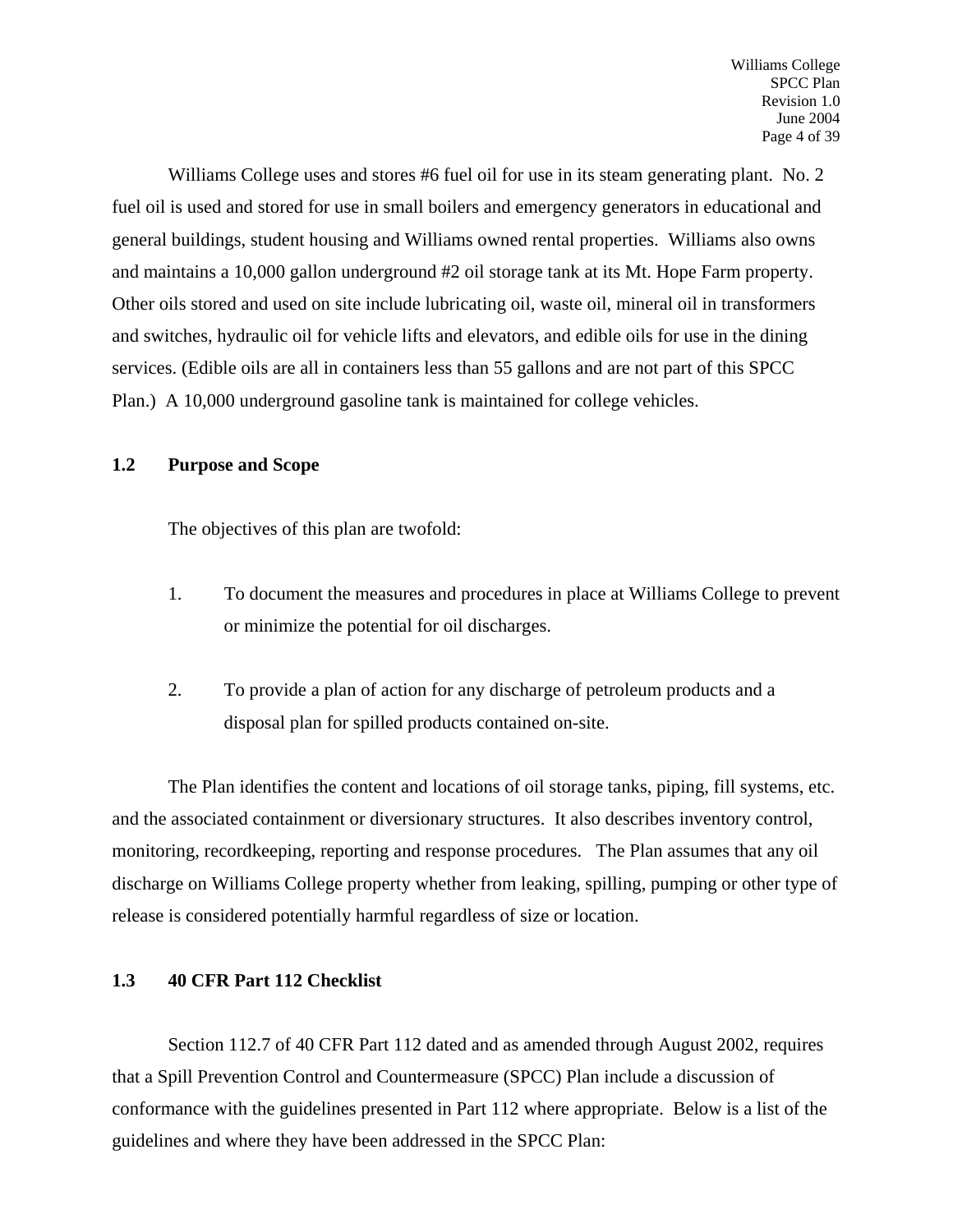| <b>40 CFR Section</b>                   | Guideline                                     | <b>Plan Section</b> |
|-----------------------------------------|-----------------------------------------------|---------------------|
| 112.1(d)(2)                             | <b>Storage Capacity</b>                       | Appendix A          |
| 112.3(a)                                | Duty to Prepare an SPCC Plan                  | 1.0 thru 8.0        |
| 112.3(d)                                | PE Certification                              | Page vi             |
| 112.3(e)                                | Copies of Plan                                | 1.4                 |
| $112.5(a)$ and (b)                      | <b>Plan Amendments</b>                        | 8.0                 |
| 112.7(a)                                | Spill History                                 | 3.0/Appendix D      |
| 112.7(a)(3)                             | <b>Plant Description/Drawing</b>              | 2.0/Appendix C      |
| 112.7(a)(3)(i)                          | <b>Bulk Storage Tank Contents</b>             | Appendix A          |
| 112.7(a)(3)(ii)(iii)                    | <b>Discharge Prevention</b>                   | 5.0                 |
| 112.7(a)(3)(vi)                         | <b>Contact List</b>                           | Appendix G          |
| 112.7(a)(3)(iv)(v)                      | Countermeasures/Disposal                      | 7.6, 7.7            |
| 112.7(a)(4)                             | Spill Report Information                      | 7.2, Appendix D     |
| 112.7(a)(5)                             | <b>Spill Response Procedures</b>              | 7.0, Appendix G     |
| 112.7(b)                                | <b>Failure Flow Prediction</b>                | 4.0                 |
| $112.7(c)/112.8(c)(2),(11)$ Containment |                                               | 5.1                 |
| 112.7(d)                                | <b>Contingency Plan</b>                       | Appendix G          |
| 112.7(e)/112.8(c)(9)                    | Inspections, Tests, Records                   | 5.4                 |
| 112.7(f)                                | Training                                      | 6.0                 |
| 112.7(f)(2)                             | Designated Accountable Person                 | 1.5                 |
| 112.7(g)                                | Security                                      | 5.8                 |
| 112.7(h)                                | <b>Tanker Unloading</b>                       | 5.2                 |
| 112.7(i)                                | <b>Brittle Fracture Evaluation</b>            | 5.7                 |
| 112.7(j)                                | <b>Conformance with State Requirements</b>    | 7.2                 |
| 112.8(b)                                | <b>Facility Drainage</b>                      | 5.5                 |
| 112.8(c)(1)                             | <b>Bulk Storage Containers-Construction</b>   | 5.1                 |
| 112.8(c)(3)                             | <b>Bulk Storage Containers-Dike Drainage</b>  | 5.5                 |
| $112.8(4)$ , (5)                        | <b>Bulk Storage Containers-UG Tanks</b>       | 5.1                 |
| 112.8(6)                                | <b>Bulk Storage Containers-Integrity Test</b> | 5.6                 |
| 112.8(7)                                | <b>Bulk Storage Containers-Internal</b>       | N/A                 |
|                                         | <b>Heating Coils</b>                          |                     |
| 112.8(8)                                | <b>Bulk Storage Containers-Overflow</b>       | 5.1                 |
|                                         | Protection                                    |                     |
| 112.8(10)                               | <b>Bulk Storage Containers-Discharge</b>      | 7.1                 |
|                                         | Correction                                    |                     |
| 112.8(d)                                | <b>Transfer Operations</b>                    | 5.2                 |

# **1.4 Plan Distribution**

Controlled copies of the SPCC Plan are kept on file at the Buildings and Grounds Office. Copies are distributed to the Physical Plant and EH&S offices.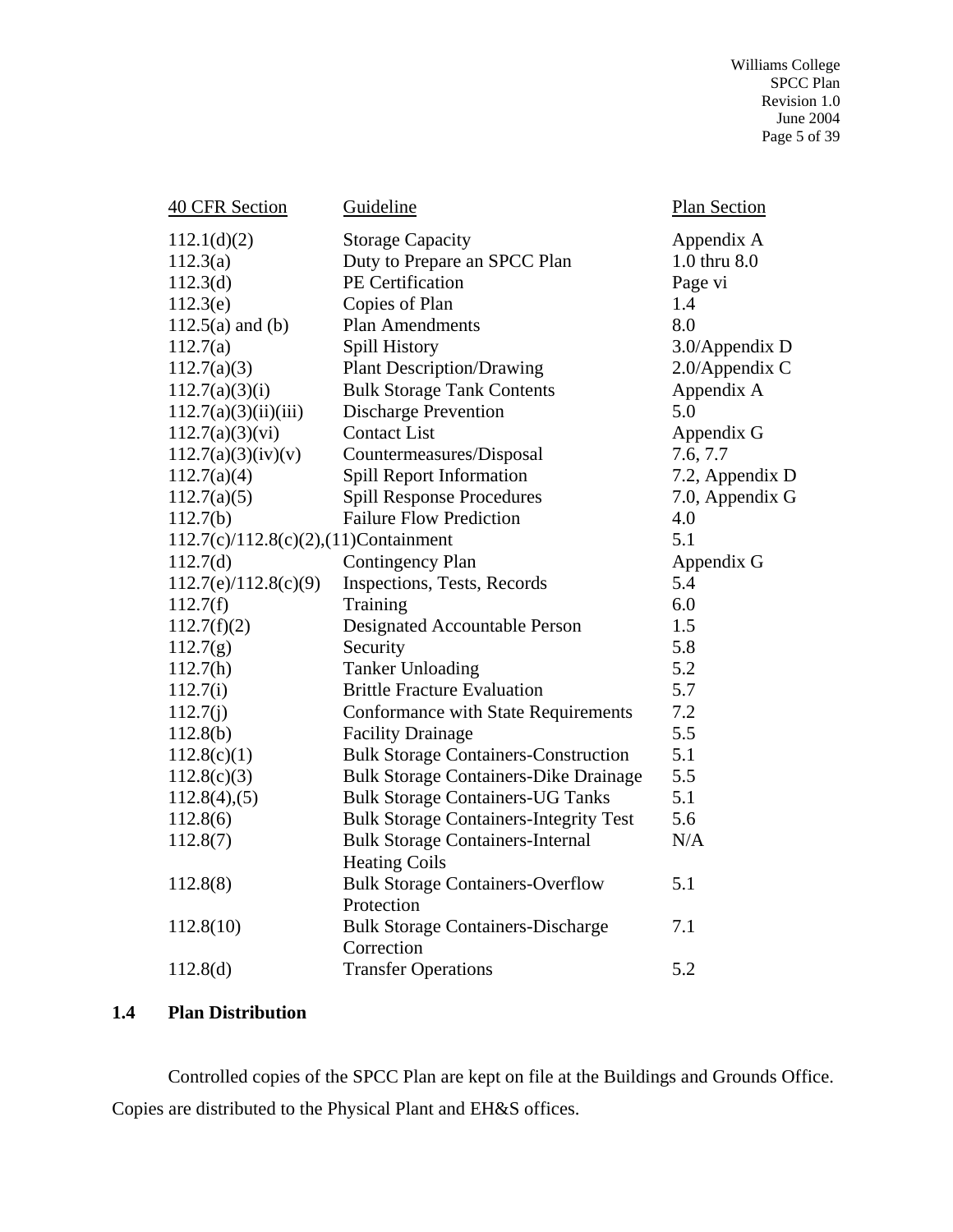# **1.5 Plan Administration**

The Manager of Environmental Health and Safety (EH&S) has overall responsibility for administration of the Plan. Responsibilities include development, management and maintenance of the SPCC Plan that meets the requirements of 40 CFR Part 112. The EH&S Manager is responsible for ensuring that appropriate Williams College personnel are properly trained to implement the SPCC Plan, that personnel are familiar with and follow the procedures presented in this Plan and that the necessary clean-up equipment and supplies are maintained at the designated areas as described in the SPCC Plan. The EH&S Manager also acts as the primary Emergency Coordinator (EC) during a spill incident.

### **1.6 Plan Amendments and Review**

Federal SPCC regulations (Part 112.5) require that the SPCC Plan be amended or reviewed whenever there is a change in facility design, operation, construction, or maintenance which materially affects the facility's potential for the discharge of oil into or upon the navigable waters of the United States or adjoining shorelines. The addition of any containers of oil subsequent to the writing of this plan will be added to this plan accordingly with all appropriate controls and countermeasures. The amendments must be fully implemented as soon as possible, but no later than six (6) months after the facility changes have occurred.

 In addition to any amendments required above, owners or operators must complete a review and evaluation of the SPCC Plan with accompanying Professional Engineer Certification at least once every five years. The SPCC Plan must then be amended within six (6) months of the review to include more effective prevention and control technology if that technology is a proven technology and will significantly reduce the likelihood of a spill event from the facility. Details of plan amendment requirements are contained in Section 8.0.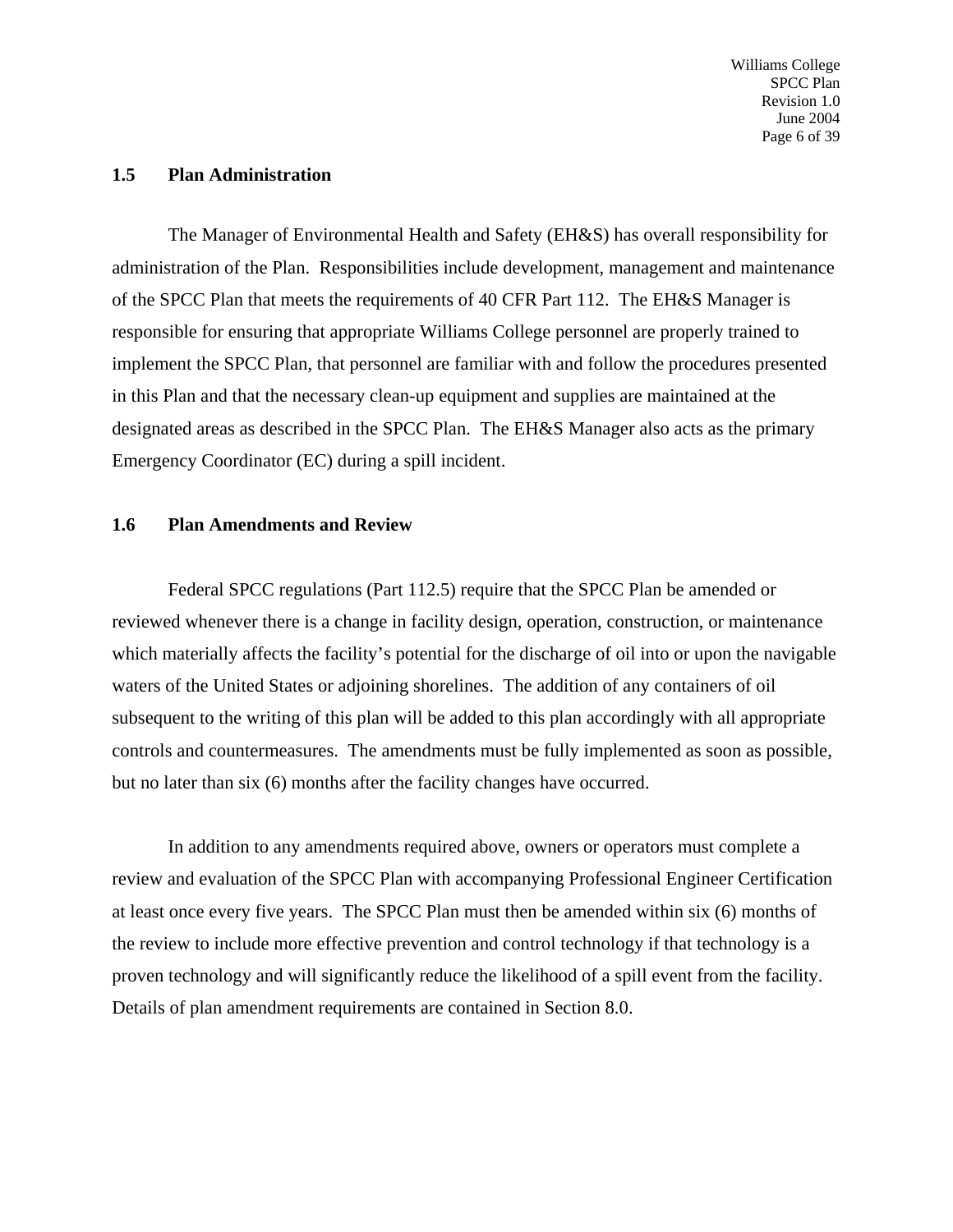#### **2.0 FACILITY DESCRIPTION**

#### **2.1 Facility Location**

 The Williams College campus is located in Williamstown, Massachusetts, a small town in northwestern Massachusetts. The College serves approximately 2,000 students. Williams College operates throughout the year, although the student population is greatly reduced from June through August. The campus encompasses approximately 450 acres (450-acre campus and 2,500 outlying acres including the Hopkins Memorial Forest (2,200 acres)). The Christmas Brook runs northward through the campus into the Hoosac River. A site plan of the campus is presented in Appendix C.

#### **2.2 Plant Operations**

Williams College operates a steam plant to supply steam for heating the college campus and running a steam turbine to generate electricity for use on campus. In the steam plant, Williams operates three industrial boilers which fire #6 oil, #2 oil or natural gas. To support the boiler operation, Williams maintains a #6 oil tank with a maximum capacity of 430,000 gallons and a 10,000 gallon #2 oil storage tank. (The #2 tank is currently empty and will not be refilled unless necessary. The tank will be tested before it is put back in use. It is currently disconnected from the heating plant).

 In addition to the steam plant, there are a number of small boilers and emergency generators in educational and general buildings, student housing and Williams owned rental properties. These are fired with #2 oil stored in aboveground storage tanks at the various buildings. A 10,000 gallon underground #2 oil tank is maintained in the College's Mt. Hope Farm property for heating. Several oil-filled transformers and switches regulate power to the buildings on the campus. The Buildings and Grounds function performs maintenance and repair activities at the Buildings and Grounds Facility and throughout the campus. Drums and smaller containers of lubricating oil, waste oil, mineral oil and hydraulic oil are scattered throughout the campus to support the physical plant, auxiliary operations, housing and academic/research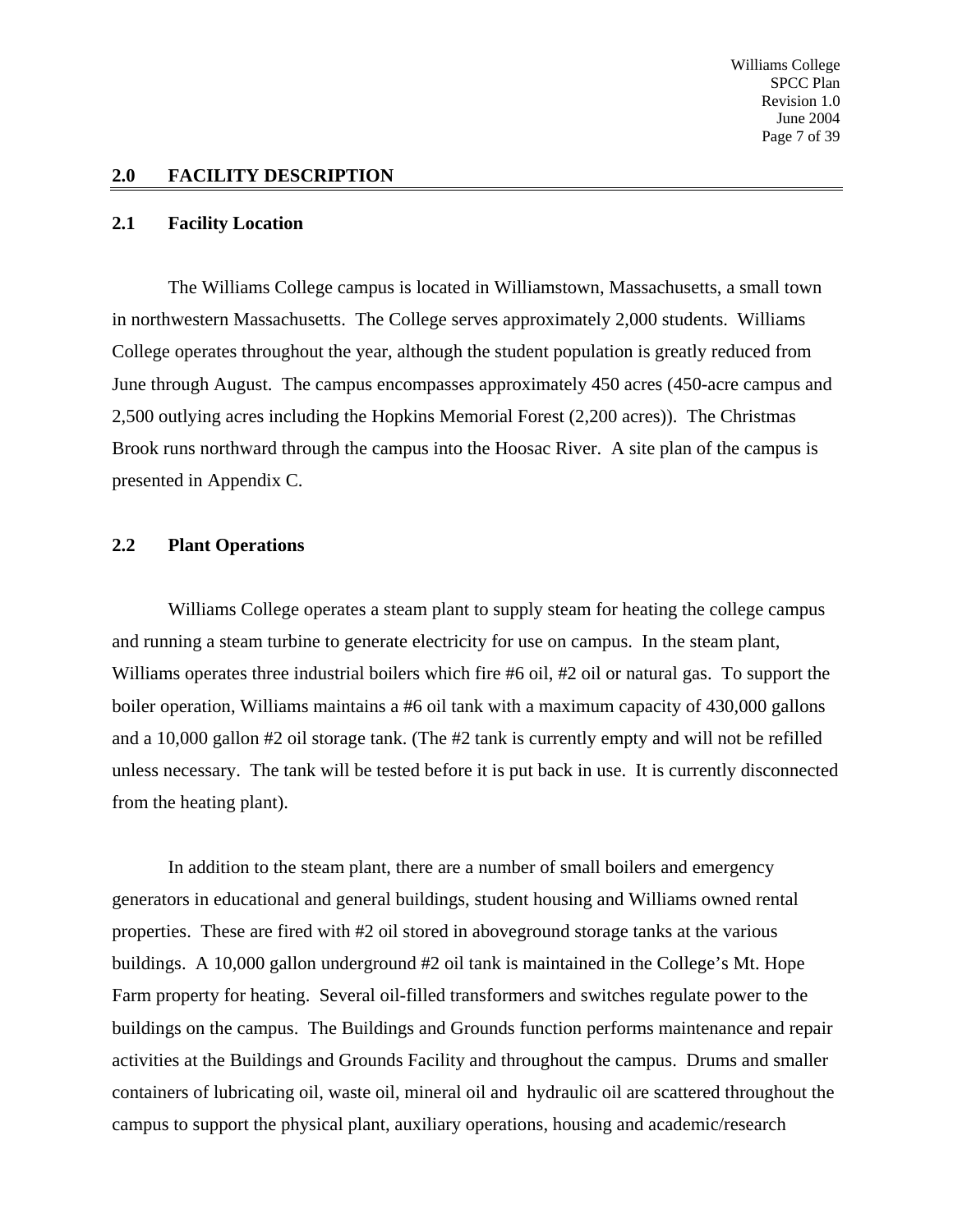operations. Williams operates a small fleet of vehicles and maintains a 10,000 gallon underground gasoline tank for fleet services.

# **2.3 Oil Storage Locations**

Fuel oil, gasoline, mineral oil, hydraulic oil, and lubricating oil are stored throughout the facility in storage tanks, drums, equipment and other containers. Appendix A provides a complete inventory of all Williams College maintained oil storage locations. Appendix C provides a site map depicting the oil storage locations.

# **2.4 Materials Handling**

Williams College handles fuel oil for the steam plant operation and auxiliary equipment. Other oils handled on-site include mineral oils for transformers, hydraulic oils for lifts and elevators, #2 oil for heating and emergency backup, lubricating oils, and waste oil. No. 6, No. 2 and diesel oils are delivered by commercial tank truck to on-site storage tanks. Lubricating oil and hydraulic oil are generally delivered in 55 gallon drums.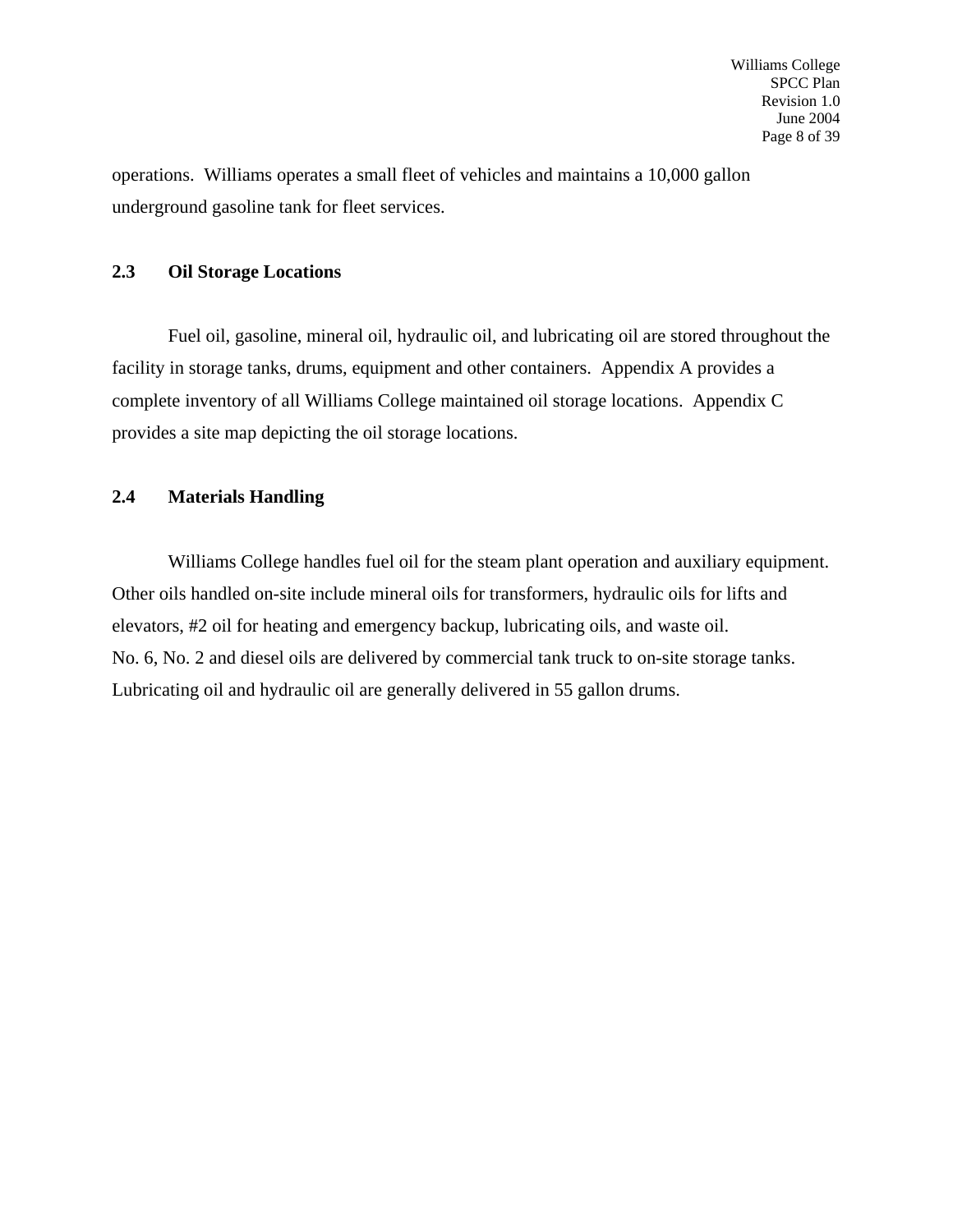#### **3.0 PAST SPILL EXPERIENCE**

A facility which has experienced one or more spill events within 12 months prior to the effective date of 40 CFR Part 112 shall include as part of the plan a description of the spill event, corrective action taken and plans for preventing reoccurrence. A spill event as defined by 40 CFR Part 112.2 means a discharge of oil into or upon the navigable waters or adjoining shoreline in harmful quantities as defined at 40 CFR Part 110. Discharges greater than 1,000 gallons of oil in a single spill event or two (2) discharges exceeding 42 gallons within a 12 month period must be reported to the EPA. A release of greater than 10 gallons to the environment (air, land or water) or any amount that reaches navigable waters must be reported to the Massachusetts Department of Environmental Protection (MA DEP).

There have been no known spill events at Williams College that are federally reportable. There have been some minor on-site spills which were contained and properly cleaned including a few where the MA DEP was notified. Each spill is documented and reviewed. It is Williams College policy to consider all spills as potentially hazardous.Appendix D provides a summary of historical facility spills and corrective actions taken. When a spill event occurs at the College, no matter how minor, the Emergency Coordinator initiates the Spill Response Procedures described in Section 7.0 of this Plan.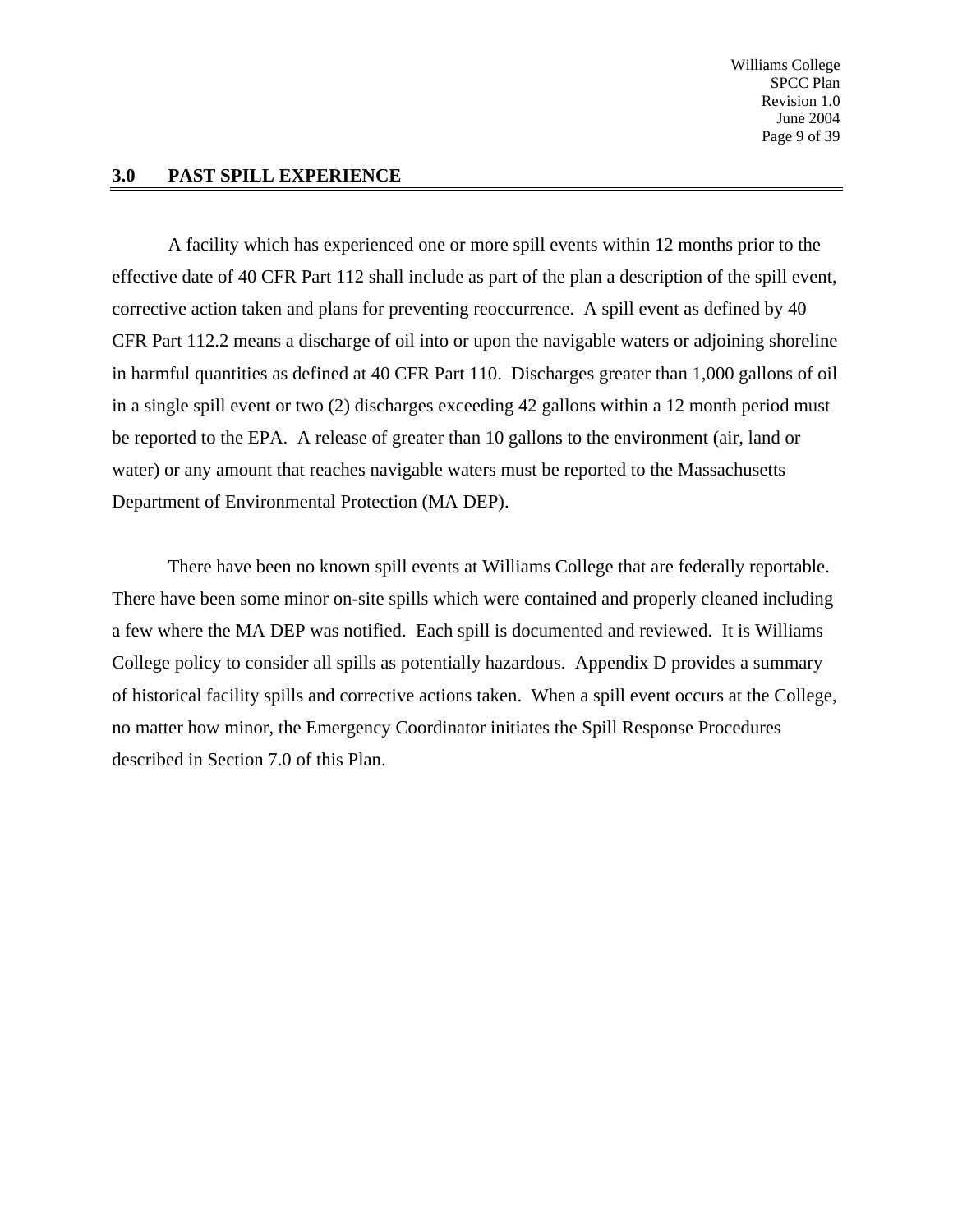# **4.0 SPILL ANALYSIS**

#### **4.1 Potential Causes of Oil Discharge**

Potential causes of an oil discharge associated with the petroleum products stored and used at Williams College include the following:

- Leakage from or failure of storage tanks and containers;
- Overflow, spill or mishap during material delivery, filling of storage tanks, or materials handling;
- Overflow of oil/water separators; or
- Spill or leak from vehicles or equipment.

 Several spill scenarios are discussed below. The likelihood of a major release from any of these areas is minimized by structural containment, best management practices, periodic inspections and employee training. Spill prevention and containment systems are discussed in Section 5 of this plan, employee training is discussed in Section 6 and spill response is discussed in Section 7.

#### *Scenario 1 - Main Heating Plant*

 The 430,000 gallon oil tank located outside the rear of the Main Heating Plant receives fuel deliveries every day to every few days in the cold season, equaling 6,000 gallons per delivery. A spill during fuel unloading to the large #6 oil above ground oil storage tank would be contained first by the containment dike around the oil delivery port in the unloading area. In the event that a spill is not contained within this area, the discharge would flow directly toward a storm catch basin. The standard operating procedure is to cover the storm catch basin during any tank unloading operation. If a spill were to occur, the rate of flow to the storm drain area would be variable depending on the size of the spill. If the storm drain were not covered, the spill would reach the storm drain system and proceed to Hemlock Brook. Immediate response to a release would include stopping fuel flow from the delivery vehicle and control of the release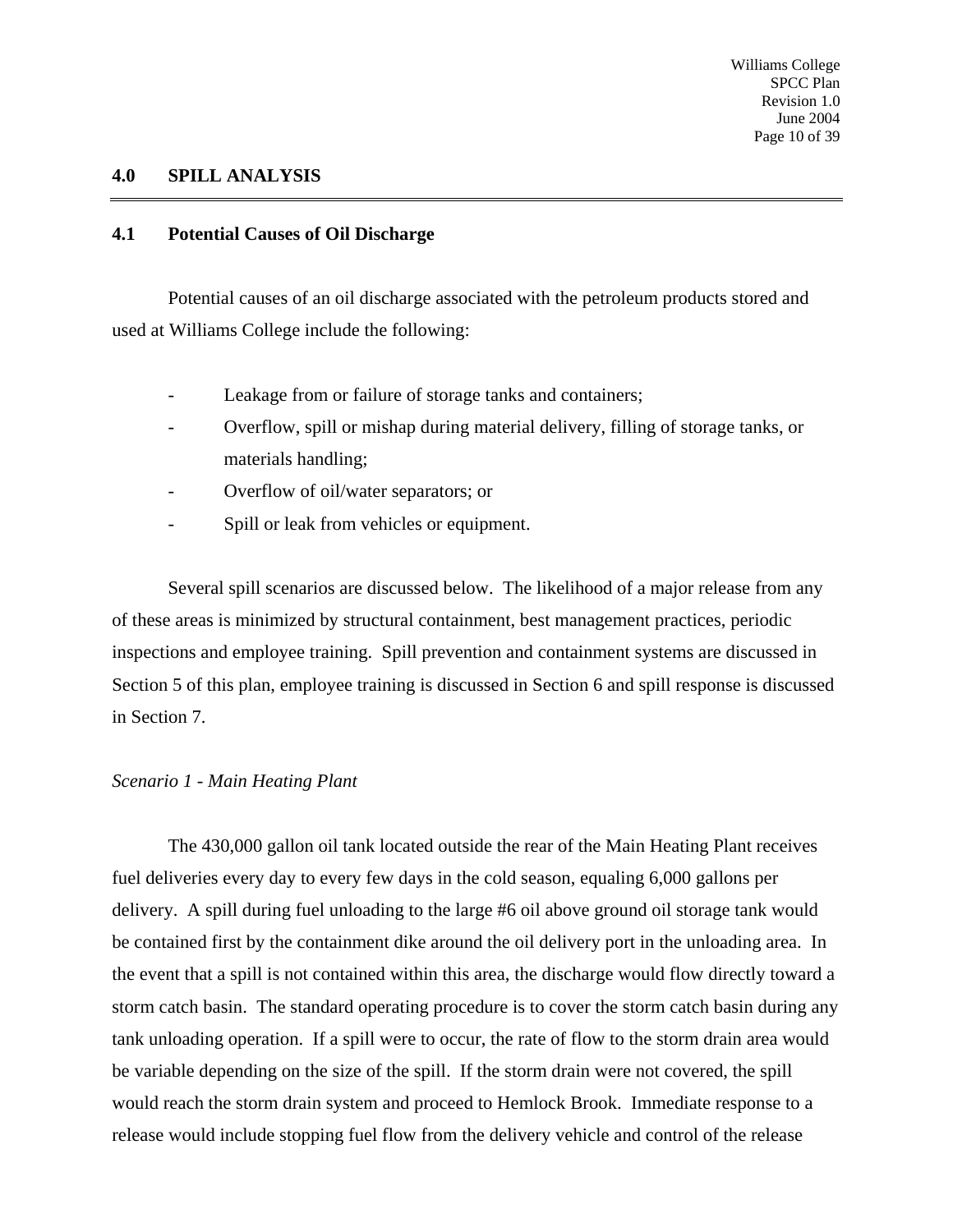using absorbent booms and pads.

 Magnetic storm catch basin covers are maintained at the unloading area along with a spill kit that contains booms and absorbent. Fuel deliveries are supervised by a member of the heating plant staff via a closed circuit camera. Truck drivers must notify the heating plant staff when making a delivery and obtain a key to the check valves for oil delivery and must return the key upon completion of the transfer. The heating plant is staffed 24 hours a day, 7 days a week.

#### *Scenario 2 - Transformers*

 Most of the transformers located outside do not have secondary containment because of the safety risks presented by maintaining a containment structure. Any leaks from outside transformers would be onto a concrete containment pad. Discharge off the pad may lead to discharge to the ground or, in some cases, to nearby storm drains. The rate of flow from the transformer would vary depending on the size of the leak and the volume of the transformer. The largest amount of oil stored in an outside transformer is 1,115 gallons.

#### *Scenario 3 - Small Boilers*

Rental properties, student housing and some of the educational and general buildings at Williams have 275 gallon Roth tanks that supply #2 oil for heating in small boilers. These tanks and boilers are in the basement of the buildings that they serve. These buildings receive oil from different suppliers on an as needed basis. The potential for a spill exists during a fuel oil delivery and/or from a tank failure. Any leak of the tank would be contained within the Roth tank secondary wall. It is also possible for a spill to occur during the delivery of fuel oil to these buildings either as an overfill of the tank or at the outside fill port. An outside spill would be absorbed into the ground surface.

#### *Scenario 4 - Garage*

A release is possible although not likely from the 55 gallon waste oil drum in the garage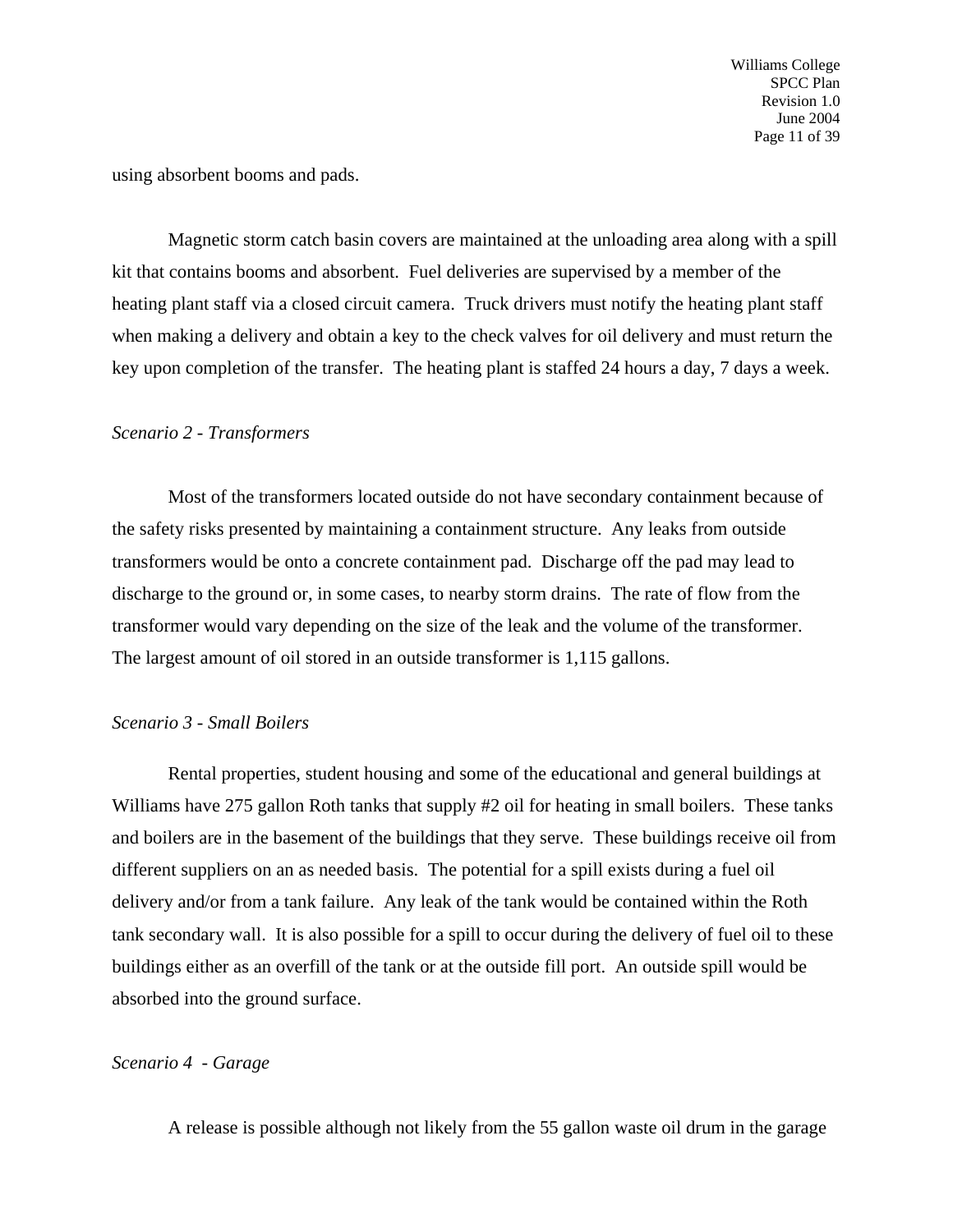in Buildings and Grounds and would be contained by the secondary containment on which the drum sits. A release of waste oil is possible within the garage when handling waste oils from vehicles. Such spills would be absorbed using materials – pads, booms and absorbents – contained in the spill kit at the garage. Any incidental spill from moving the tank to the HAZMAT shed would flow into the floor drains connected to the oil/water separator if the spill were to occur inside the building. A spill outside would go to the ground and have the potential to reach the storm drain.

# *Scenario 5 - Elevators*

 A spill of hydraulic oil from elevators on campus is possible. All elevators are equipped with secondary containment adequate to hold the volume of hydraulic oil from the lift in order to prevent a discharge to the ground. A failure of the containment system could result, although it is unlikely, in oil spillage to the ground. The elevators are equipped to contain a small amount of oil from the elevator shaft itself. There are 5 gallon buckets/containers, each with secondary containment, that catch any overflow from the elevator piston in the bottom of the elevator shaft. The levels of oil in the elevators are checked at each monthly servicing.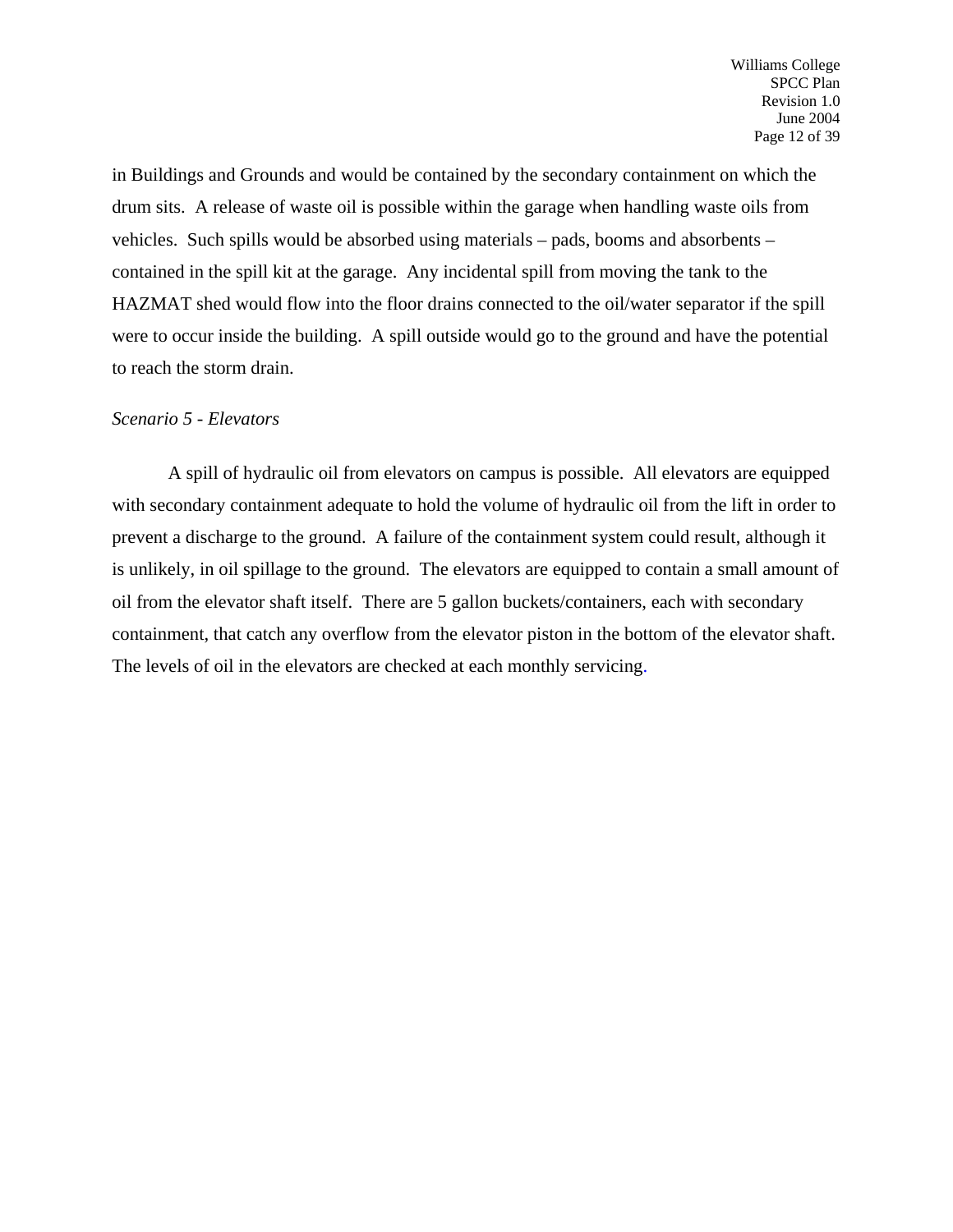### **5.0 SPILL PREVENTION AND CONTAINMENT SYSTEMS**

#### **5.1 Storage Tanks and Containment**

 The physical and structural oil discharge prevention systems at Williams are strengthened by a commitment to conduct operations at the facility in a safe and responsible manner. This commitment is reflected in sound standard operating procedures for materials handling and delivery; routine employee training; increased awareness; and programs to identify and mitigate leaks, including proper preventive maintenance, inventory control and inspections.

 A method to prevent oil from reaching navigable waters is required for all petroleum oil storage and use areas at Williams College. These methods include dikes, sumps, berms, use of adsorbents, and safe standard operating procedures. Quantities of materials stored and used are minimized on-site to reduce the probability and magnitude of releases. Storage capacities are limited to the minimum necessary to meet the operating requirements of the facility.

 Storage includes bulk oil tanks, mineral oil in transformer tanks, lube oil tanks, hydraulic oil storage drums, hydraulic oil contained in elevator hydraulic systems, and waste oil in drums.. Bulk storage tanks are constructed of carbon steel, which is an appropriate material of construction for storage of these oils and fuels. Tanks are constructed in accordance with the requirements of Massachusetts regulation 527 CMR 9.00 – Tanks and Containers. Transformer tanks are not defined as bulk storage containers and are not subject to 40 CFR 112.8.

 All bulk storage container installations are constructed with a secondary means of containment for the entire capacity of the largest single container and sufficient freeboard to contain precipitation. Diked areas are sufficiently impervious to contain discharged oil. Williams College will not allow drainage of uncontaminated rainwater from diked or bermed areas into a storm drain or open watercourse, lake, or pond, unless the bypass valve is normally kept sealed closed; the retained rainwater is inspected to ensure that its presence will not cause a discharge; and the bypass valve will be opened and resealed following drainage under responsible supervision. Adequate records of such events will be kept.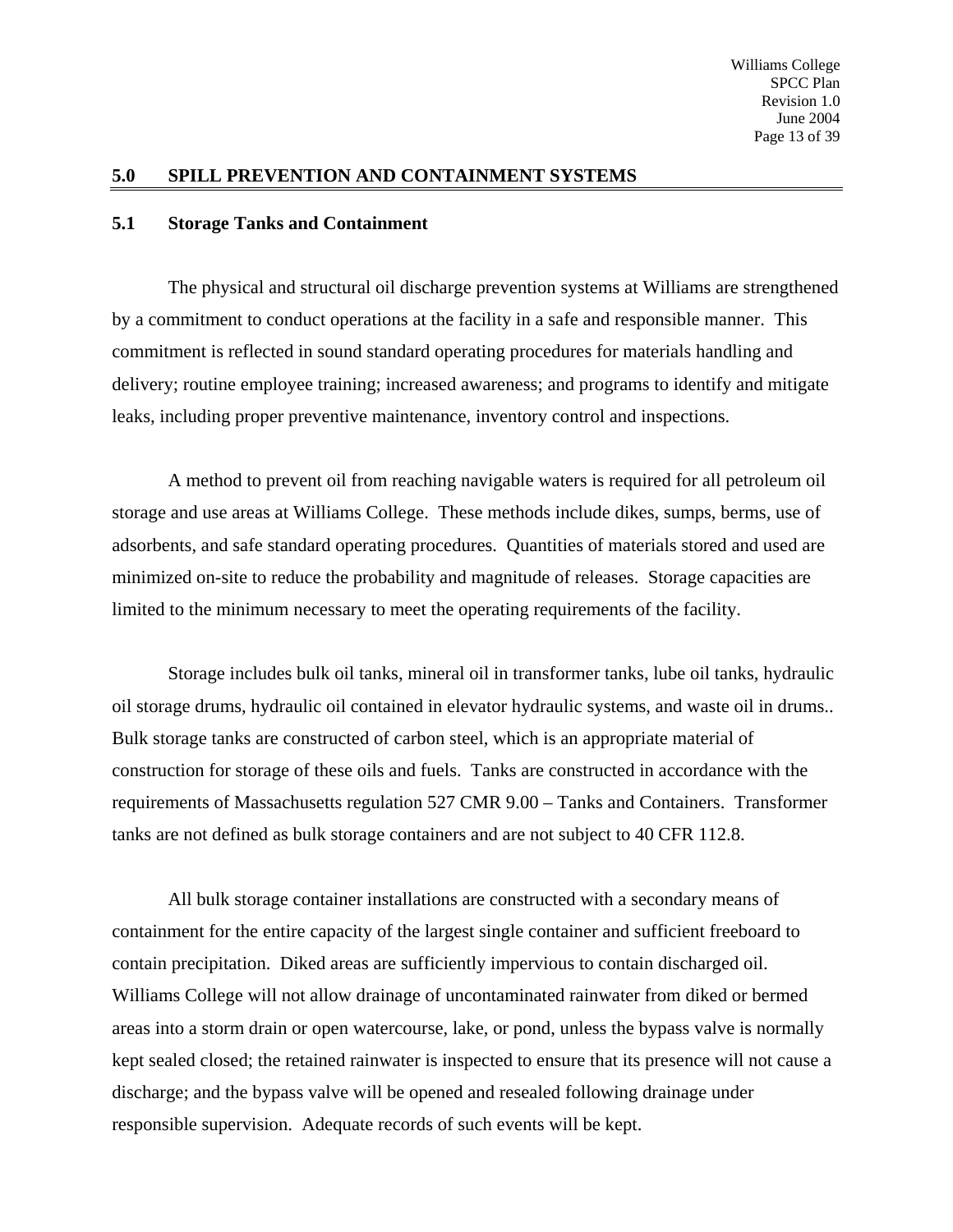Each bulk storage container installation is installed in accordance with good engineering practice to avoid discharges, containing at least one of the following devices:

- (i) High liquid level alarms with an audible or visual signal at a constantly attended operation or surveillance station. In smaller facilities an audible air vent may suffice.
- (ii) High liquid level pump cutoff devices set to stop flow at a predetermined container content level.
- (iii)Direct audible or code signal communication between the container gauger and the pumping station.
- (iv)A fast response system for determining the liquid level of each bulk storage container such as digital computers, telepulse, or direct vision gauges. If this alternative is used, a person must be present to monitor gauges and the overall filling of bulk storage containers. Liquid level sensing devices must be regularly tested to ensure proper operation.

 Details of the facility tank storage and containment systems are provided in Appendix B for all storage equipment.

#### *ABOVEGROUND STORAGE TANKS*

# 5.1.1 Heating Plant Tank

The 430,000 gallon #6 fuel oil tank is located at the north end of Buildings and Grounds. A concrete containment dike around the tank provides complete secondary containment of the primary storage tank contents. The diked area is equipped with a drainage valve that is of a manual, open-and-closed design. Before draining rainwater from the diked area, the surface of the water is inspected to ensure there is no oil sheen. Drainage from the dike is recorded and maintained at the site. Visual inspections of the storage tank, piping, valves, and diked area are conducted in accordance with the schedule provided in Section 5.4. The tank is also equipped with a level gauge that is monitored by the heating plant operator at the DCS during an oil delivery, and a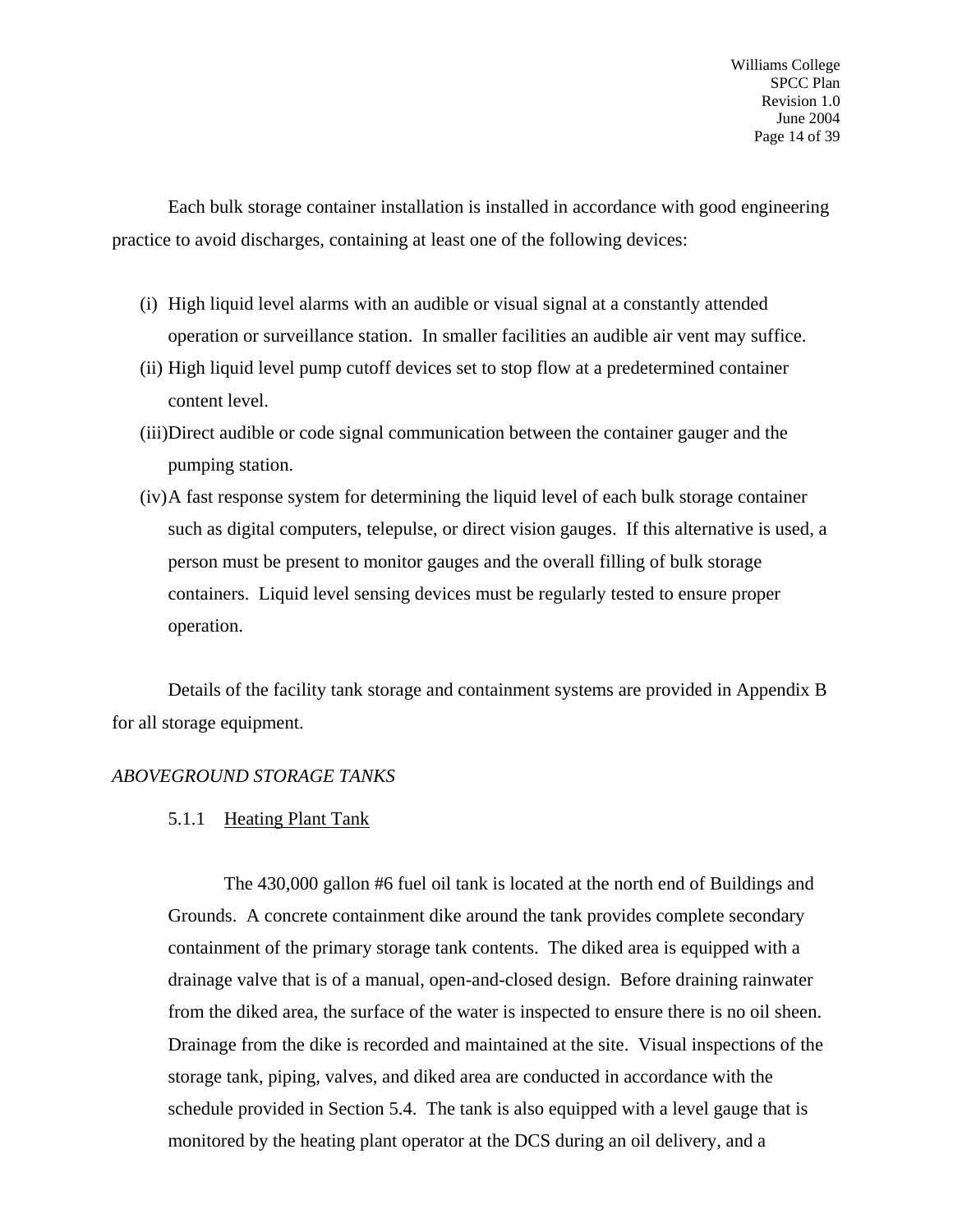spill/overfill container installed on the fill port. All bulk fuel deliveries at the heating plant are supervised by a member of the heating plant staff via a closed circuit camera. Truck drivers must notify the heating plant staff when making a delivery and obtain a key to the check valves for oil delivery and must return the key upon completion of the transfer. The boiler operator is responsible for ensuring that the driver follows the unloading procedures which include covering the nearby storm basin with a magnetic catch basin cover during unloading. The heating plant is staffed 24 hours a day, 7 days a week. All deliveries follow Product Delivery and Transfer procedures described in Section 5.2. Magnetic storm catch basin covers are maintained at the unloading area. Immediate response to a release would include stopping fuel flow from the delivery vehicle control of the release using absorbent booms and pads and implementing the emergency response plan.

### 5.1.2 Steam Plant #2 Oil Storage Tank

A 10,000 gallon #2 above ground fuel oil tank is a located at the steam plant. The tank is currently empty and Williams College does not anticipate filling it unless it becomes necessary. In the interim, Williams will continue to maintain the tank and prior to any future use, Williams will conduct a tank tightness test. The inspection and fuel unloading procedures are the same as for the #6 oil tank.

# 5.1.3 Heating Oil Storage Tanks

Several buildings/houses on and adjacent to the campus have #2 fuel oil tanks for heating. These tanks are typically 275 gallons. All tanks are double walled Roth tanks with a level alarm to detect overfills. The majority are located on concrete floors in the basements of the building they serve although some are not. In cases where the floor is concrete, the floors and walls of the basement would provide additional containment for the tank. Oil is delivered by commercial carrier on an as needed basis. Interstitial space leak detectors and alarms are installed on each tank. The alarm is audible within a reasonable distance of the tank including outside at the delivery port to warn the delivery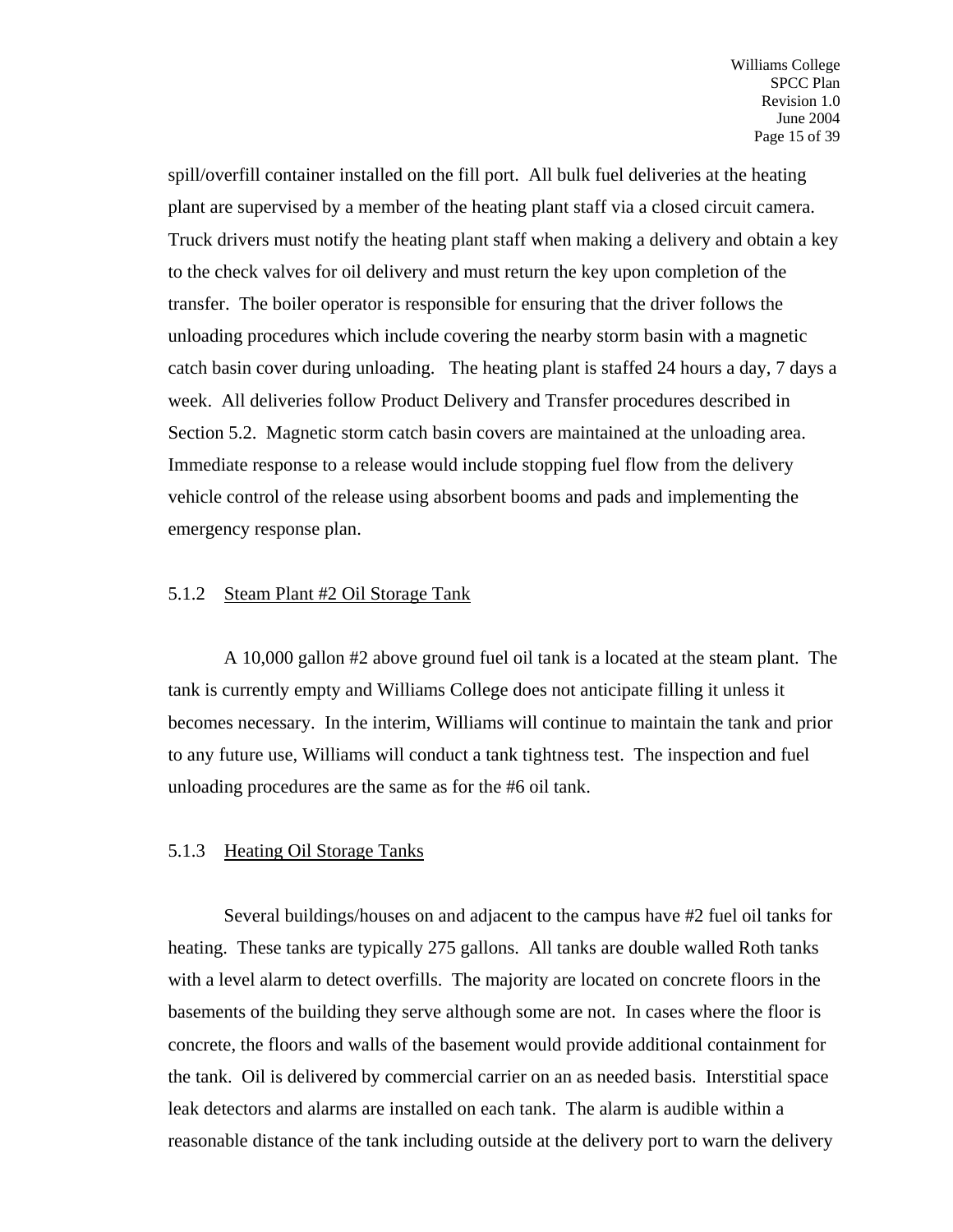driver of a spill. The driver is required to be present at the delivery point during a delivery. The outside walls of the tank are inspected on a periodic basis by Buildings and Grounds personnel. Immediate response to a release would include stopping fuel flow from the delivery vehicle and implementing the emergency response plan by notifying Williams Security. Inspections of the heating oil storage tanks are conducted in accordance with the schedule provided in Section 5.4.

#### 5.1.4 Emergency Generator Fuel Tanks

 Williams College maintains several emergency generators with various size tanks ranging from a 125 gallon unit in the parking garage to a 556 gallon unit in the heating plant. Each of these units (has or will have) secondary containment either in the form of a double walled tank or with a containment dike adequate to contain the full volume of the tank plus sufficient freeboard to allow for precipitation. Interstitial space leak detectors are installed on each double walled tank. The tanks are filled on an as-needed basis. Williams arranges for fuel delivery when the tanks on the units are between ¾ and  $\frac{1}{2}$  full.

The generators are visually inspected and tested (with the exception of the MSL generator) weekly and fuel usage is monitored. Visual inspections for leaks are conducted in accordance with the schedule provided in Section 5.4.

#### 5.1.5 Cogen Unit Lubricating Oil Storage Tank

The Cogen Unit has an integral 556 gallon lube oil storage tank with a containment dike adequate to hold the contents of the tank. The cogen unit lube oil tank is installed in the heating plant on a silled concrete floor that provides additional storage capacity in the event of a leak. Lube oil would be removed from or added to the tank only in rare circumstances. Any spill occurring from these tanks would be contained. The oil storage tanks are visually inspected every month. The lube oil storage tank is inspected in accordance with the schedule provided in Section 5.4.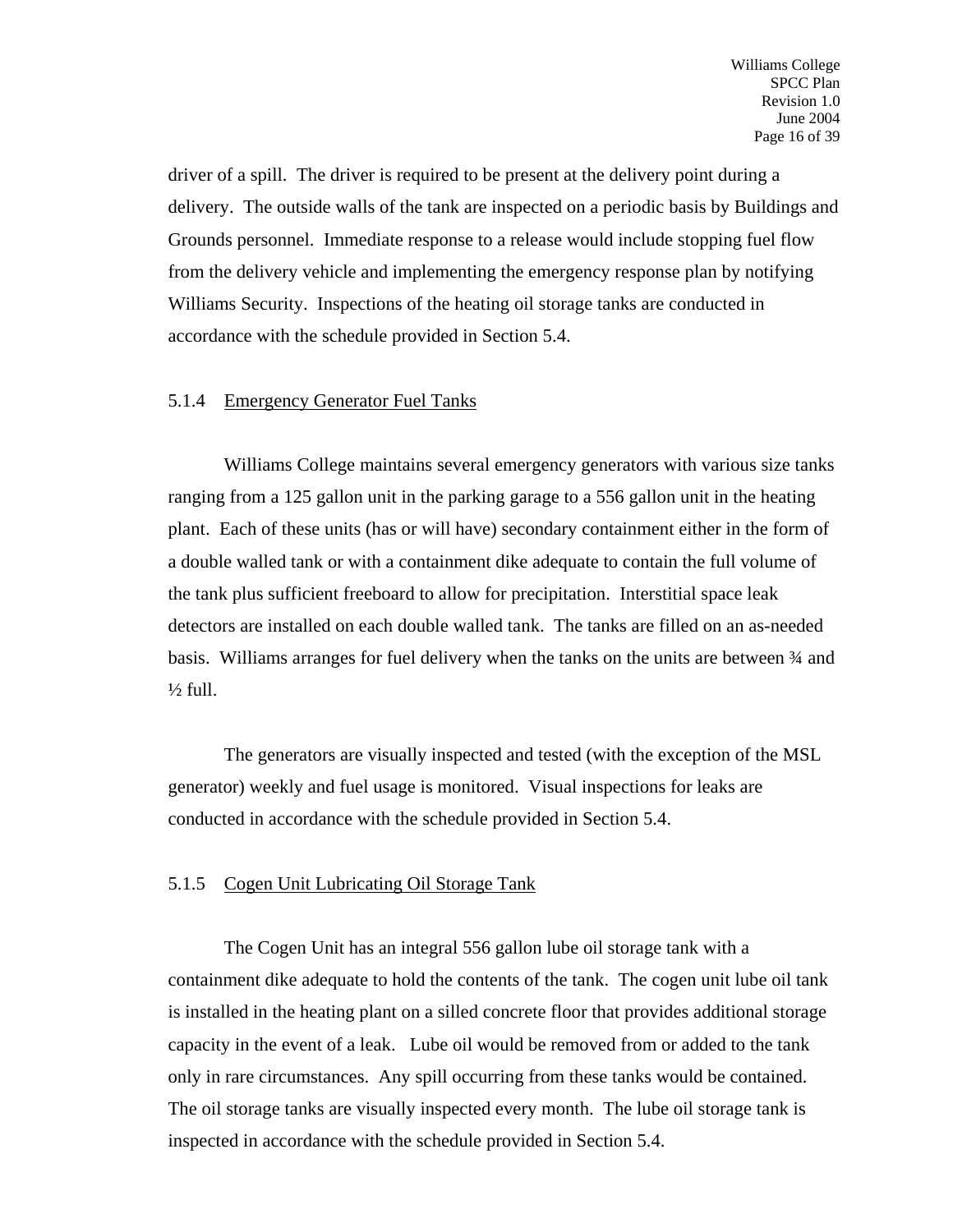### *OTHER OIL CONTAINERS*

#### 5.1.6 Waste Oil Storage

Waste oil is collected in a 55 gallon drum in the B&G garage in a designated satellite accumulation area. The drum sits on a storage pallet that will hold the volume of the 55 gallon drum. The floor of the garage is concrete and drains to a concrete oil/water separator. A spill kit is maintained in the garage. Visual inspections of the tank are conducted in accordance with the schedule provided in Section 5.4.

Williams also maintains a designated satellite accumulation area in the heating plant that contains waste oil. The satellite collection drum is stored on a containment pallet that will hold the volume of the 55 gallon waste oil drum. The floor of the heating plant is concrete. A spill kit including absorbent material is maintained inside the heating plant. Visual inspections of the satellite accumulation area are conducted in accordance with the schedule provided in Section 5.4.

Floor spillage and any runoff from the garage is collected in a concrete oil/water separator of approximately 100 gallons. The separator collects wastewater generated from the washdowns of the garage floor, incidental drippage from vehicles and hand washing of vehicles as part of normal servicing operations. The tank is located under the slab floor and is accessed via a manhole at the south end of the building. Oil/sludge from the separator is pumped out. Wastewater from the separator passes through a grit separator before being discharged to the sanitary sewer.

Williams maintains a HAZMAT shed for storing hazardous materials and waste. The shed can hold up to 330 gallons of waste oil and hazardous materials. The shed includes integral containment to hold the liquid storage capacity of the shed. Drum deliveries to the shed are made by hand truck. Drum pickups from the shed are made by commercial carriers and follow the standard procedure provided in Section 5.2. A spill kit is maintained in the shed. Visual inspections of the tank and shed area are conducted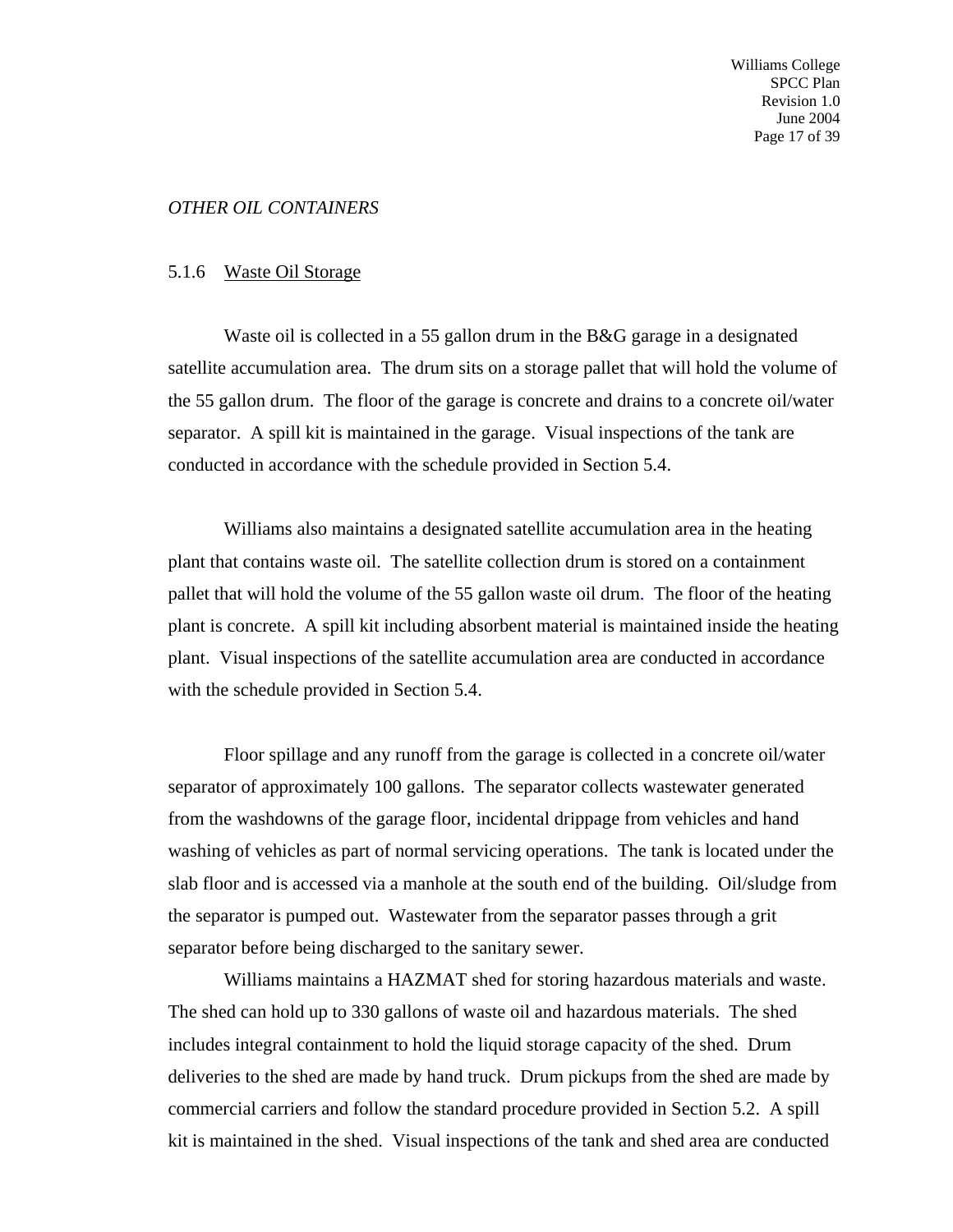in accordance with the schedule provided in Section 5.4.

### 5.1.7 Transformers/High Voltage Switches

There are several transformers and high voltage switches located throughout the campus. A list of transformers is provided in Appendix A. The mineral oil capacity ranges from 4.5 gallons to 1,115 gallons per unit. Transformers are enclosed units and do not typically require filling or draining. Transformers located inside buildings are contained within an area that provides a secondary containment with concrete floor, walls and door sill. Outside transformers are installed on concrete pads. No secondary containment device exists for these transformers. Transformers are not considered storage containers and are not subject to the requirements of 40 CFR 112.8. The EPA recognizes that secondary containment around outside transformers may present an unreasonable safety risk (FR 54621 – Oct. 22, 1991). If it is not practicable for a secondary containment system to be installed, the regulation allows for a strong oil spill contingency plan following the provisions for 40 CFR 109 to be in place in lieu of the containment system. Williams relies on the immediate spill response procedures provided in Appendix G.

There are six high voltage switches on campus each with a relatively small oil capacity ranging from 4.5-9 gallons. The switches are enclosed units and do not typically require filling or draining. None of these has secondary containment and all are installed on a concrete pad. High voltage switches are not considered storage containers and are not subject to the requirements of 40 CFR 112.8. The EPA recognizes that secondary containment around high voltage switches may present an unreasonable safety risk (FR 54621 – Oct. 22, 1991). In addition, these units are all less than 55 gallons capacity and not subject to the requirements of 40 CFR 112.3. Williams relies on the immediate spill response procedures provided in Appendix G.

Transformers and switches are inspected in accordance with the schedule provided in Section 5.4. In addition, a transformer or switch that is leaking would not be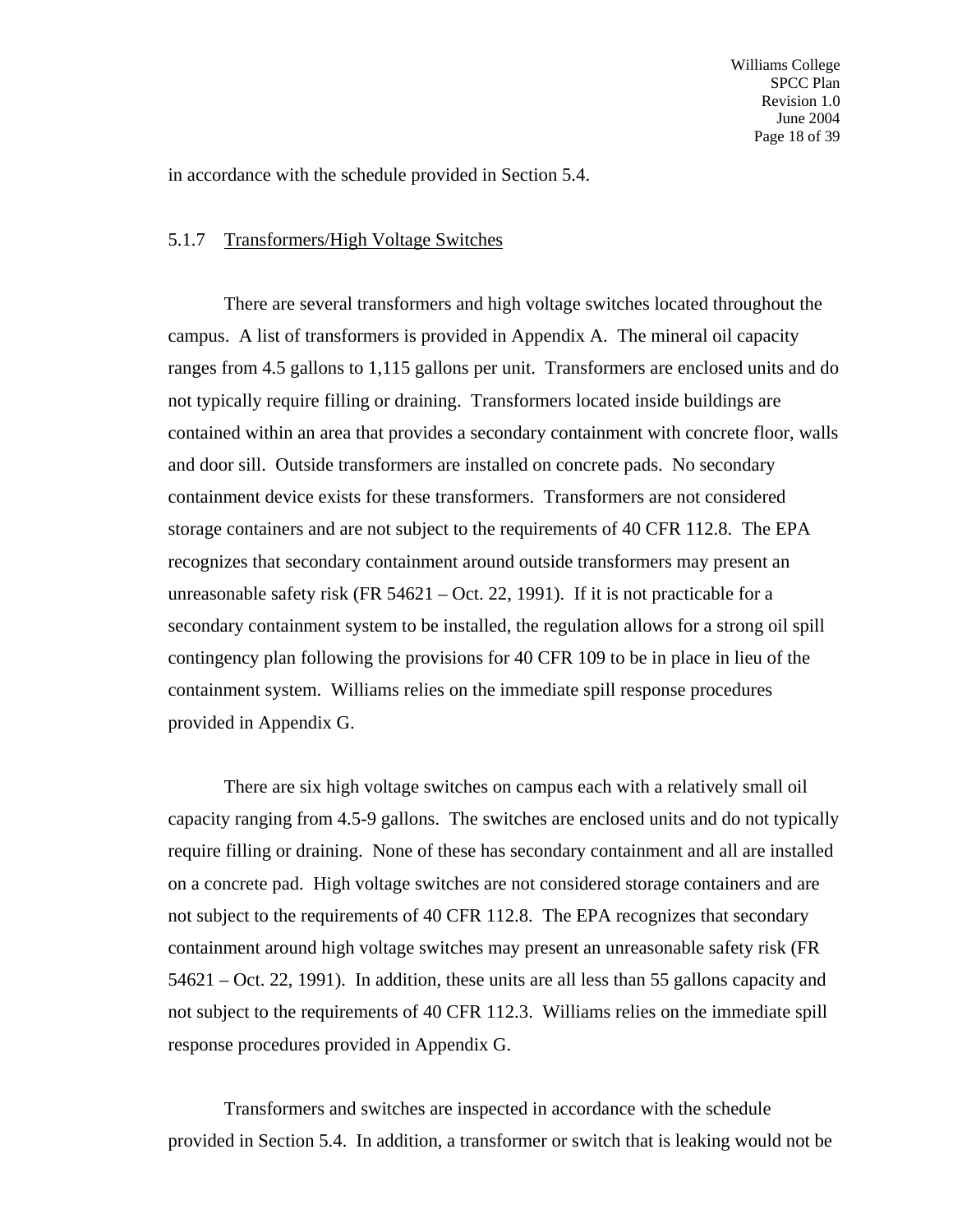working properly and would, consequently, require inspection and maintenance.

## 5.1.8 Garage Vehicle Lifts

Two vehicle lifts containing a total of 5.5 gallons of hydraulic oil are used in the garage for servicing fleet vehicles. These units are all less than 55 gallons capacity and not subject to the requirements of 40 CFR 112.3. Oil is not added or removed from these closed systems. In the unlikely event of a leak, adsorbent would contain the spill. If the spill reaches the floor drains it would be contained by the concrete floor and absorbed with absorbents. The floor drain in the area of the lift in the garage is sealed to prevent any slug discharges to the oil/water separator. As the lifts are used frequently, there is frequent opportunity for inspection.

### 5.1.9 Elevators

Elevators containing hydraulic oil are located throughout the campus as identified in Appendix A. The oil capacity ranges from 55 gallons to 352 gallons per elevator. All of the elevator shafts have pans in place to collect dripping oil. In the event of a leak, the oil would be contained by the pan and by the sides and floor of the shaft. The elevator systems are routinely inspected for proper operation and preventive maintenance. Visual inspections of the hydraulic system are conducted and documented in accordance with the schedule provided in Section 5.4.

#### 5.1.10 Drums and Small Containers

At various times, Williams College may have between two and five 55 gallon drums containing various oils which may be stored in the heating plant or at a few other locations throughout the campus (e.g. Bronfman Hall compressor oil). These drums are always stored on containment pallets. A small spill or leak would be contained by absorbent.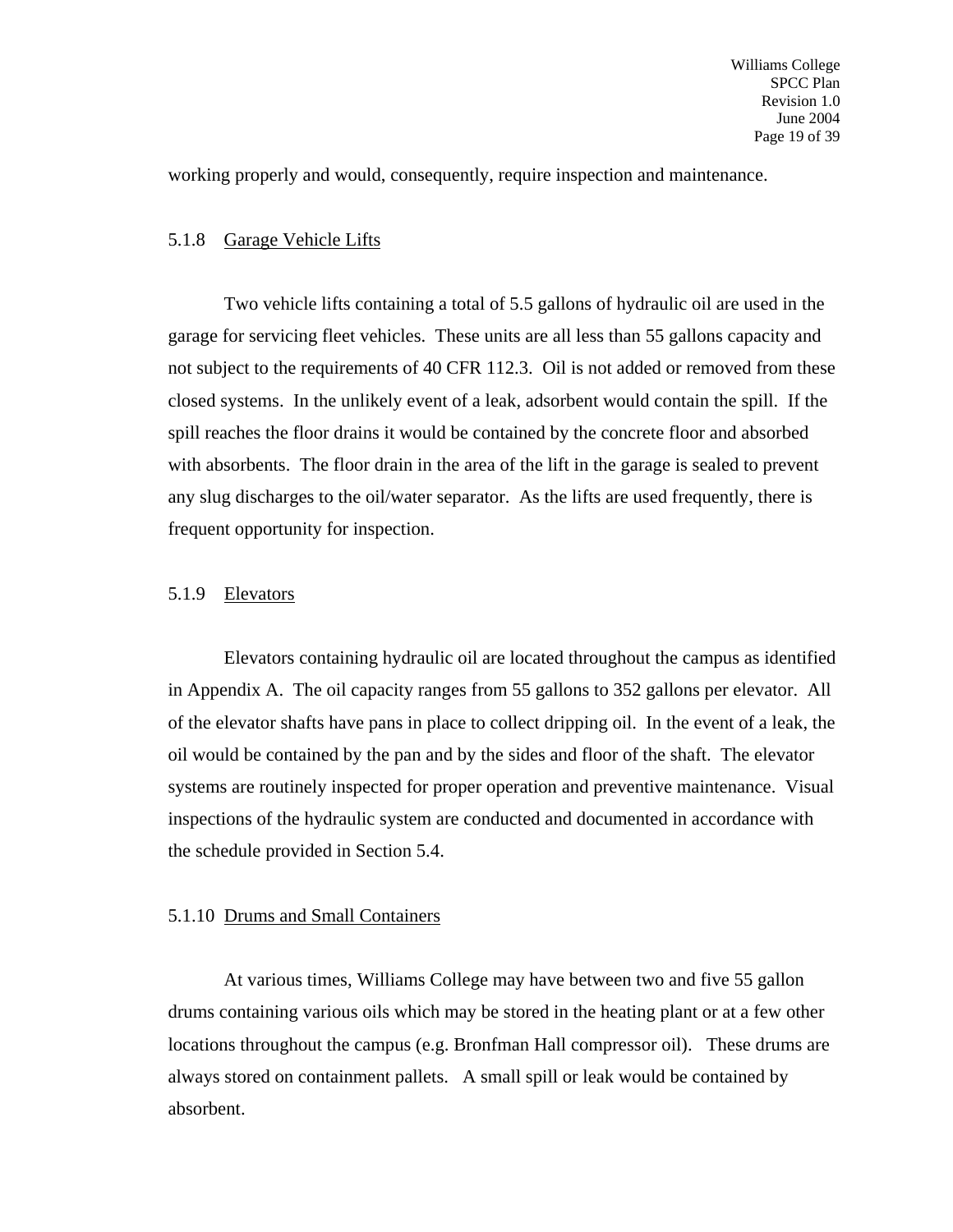### 5.1.11 Degreasers

Williams College operates several smaller capacity Safety Kleen degreasers. These units are all less than 55 gallons capacity and not subject to the requirements of 40 CFR 112.3. Any spill occurring from the degreasers would be cleaned with adsorbent.

# *UNDERGROUND STORAGE TANKS*

 Williams maintains two 10,000 gallon underground storage tanks that are subject to 40 CFR 280 and exempt from 40 CFR 112. The tanks are included here for informational purposes only.

# 5.1.12 Fleet Services Underground Gasoline Storage Tank

Fuel for the Williams College fleet vehicles is provided by a 10,000 gallon underground gasoline storage tank located outside the B&G Garage. The tank is double walled with an interstitial monitor to detect leaks. In the event of a leak from one of the inner tanks, an alarm will sound in the stockroom. Fuel unloading procedures are followed for product deliveries. The tank truck unloading area is surrounded by a boom during unloading to contain small to medium size spills. During fuel unloading, a drain cover is placed over the storm drain to which flow is directed.

Inventory of the underground gasoline tank and dispensing of gasoline are monitored by an in-tank level indicator, stick measurements and electronic recording of pump dispensing. These figures are correlated on weekly basis. The tank and dispensing station are inspected in accordance with the schedule provided in Section 5.4.

# 5.1.13 Mt. Hope Farm #2 Oil Storage Tank

A 10,000 gallon #2 underground fuel oil tank is a located in front of the Mount Hope Mansion and receives fuel deliveries every 4-6 weeks. The tank is of double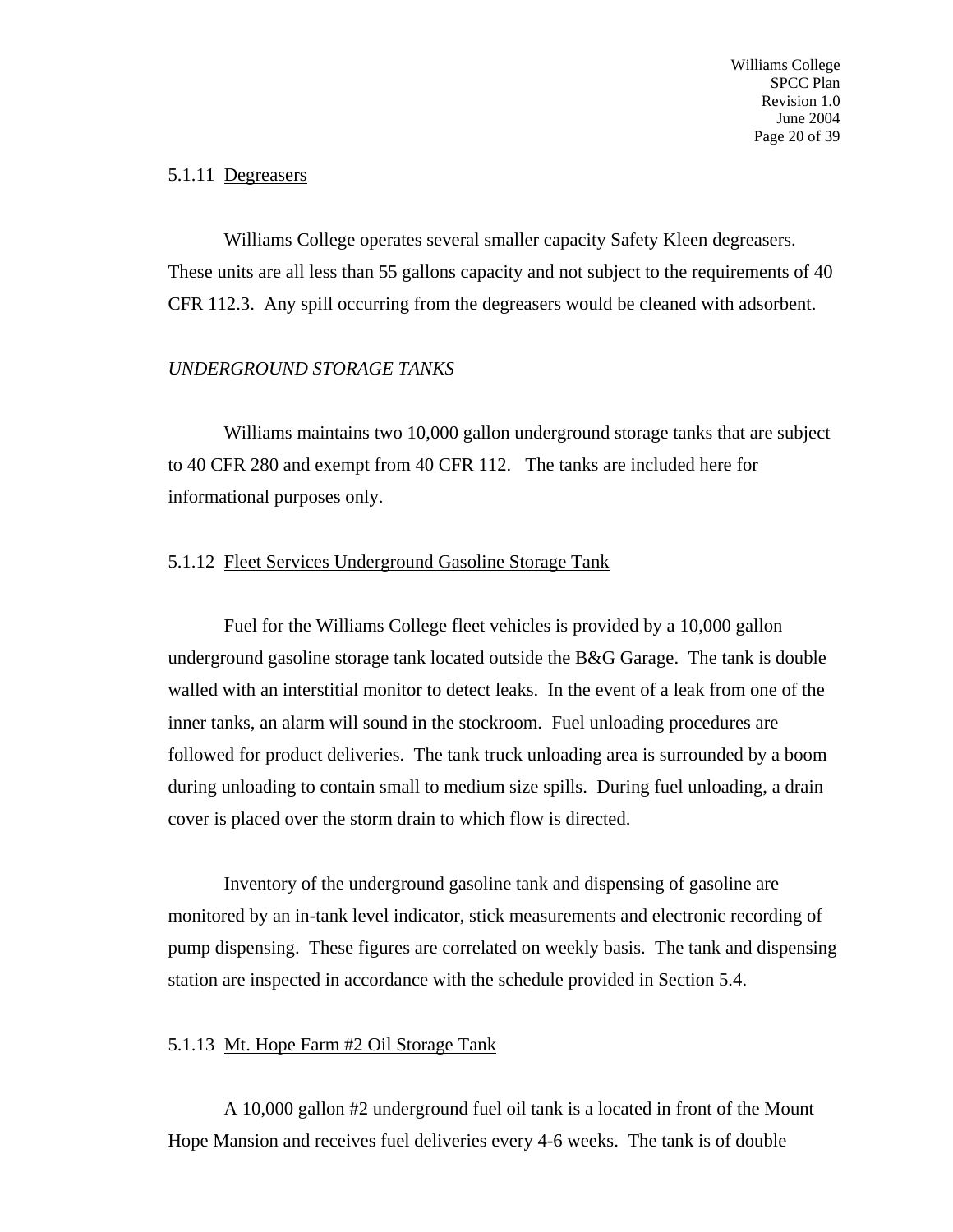walled construction and monitored using an in tank monitor as well as an overflow protection device. If an over-fill situation occurs during delivery, the alarm is in plain sight of the delivery personnel. Immediate response to a release would include stopping fuel flow from the delivery vehicle, control of the release using absorbent booms and pads, and implementing the emergency response plan.

# **5.2 Product Delivery and Transfer**

# 5.2.1 Heating Plant

All petroleum product deliveries are coordinated through the heating plant. Deliveries of any petroleum product to the heating plant are made under the direct supervision of the boiler operator. All connections are capped or blank flanged when not in use.

The following procedures are followed for all petroleum product deliveries:

- 1. Smoking is not permitted during unloading and sources of fire are kept away.
- 2. The transport delivery vehicle handbrake is set and the wheels are chocked while unloading.
- 3. The unloading operation is attended or observed via the control room closed circuit TV by a qualified individual at all times.
- 4. The storm drain downgradient from the oil tank is covered with a magnetic basin cover prior to connecting the truck hose to the fill port.
- 5. Confirmation is made by the operator by observing the level gauge readout on the DCS that the delivery can be accommodated within the storage tank.
- 6. Connections, valves and fittings are checked for tightness.
- 7. The attending personnel monitor for leaks during dispensing.
- 8. Hoses are drained/purged prior to disconnecting.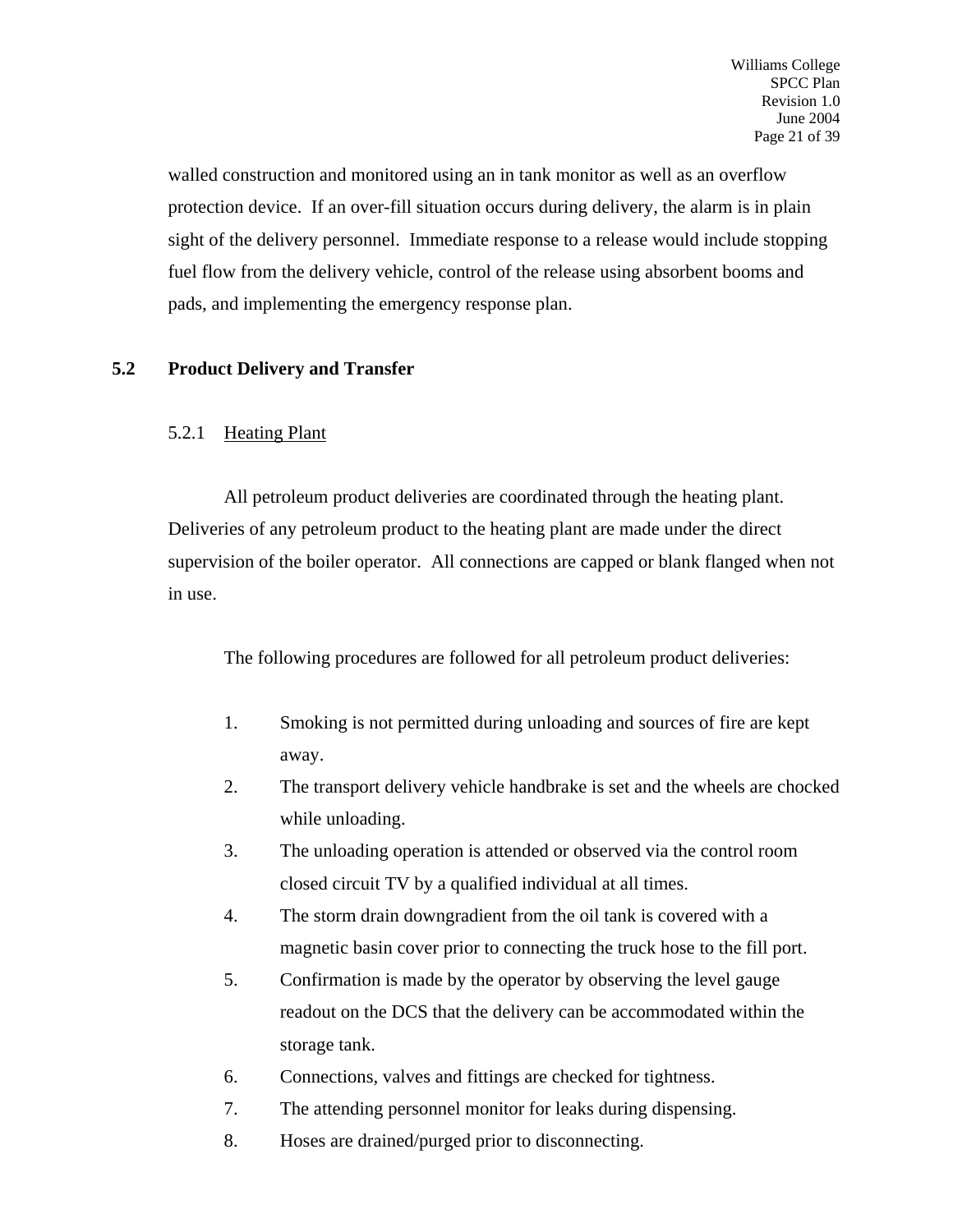9. Residual fluids from hoses are collected in approved containers for immediate disposal.

# 5.2.2 Heating Boilers

 All petroleum product deliveries are made on an as needed basis to individual buildings. Deliveries of any petroleum product will be made under the direct supervision of the truck driver. All connections are capped or blank flanged when not in use.

 The following procedures are followed for petroleum product deliveries for the heating boilers:

- 1. Smoking is not permitted during unloading and sources of fire are kept away.
- 2. The unloading operation is attended at all times by the truck driver.
- 3. The transport delivery vehicle handbrake is set and wheels are chocked while unloading.
- 4. Confirmation is made by the oil supplier that the delivery can be accommodated within the storage tank.
- 5. The truck driver must be in a position to hear any overfill alarms that may occur. The alarm is audible near the fill port.
- 6. Connections, valves and fittings are checked for tightness.
- 7. The attending driver monitors for leaks during dispensing.
- 8. Hoses are drained/purged prior to disconnecting.
- 9. Residual fluids from hoses are collected in approved containers for immediate disposal.

# 5.2.3 Drum and Miscellaneous Oil Deliveries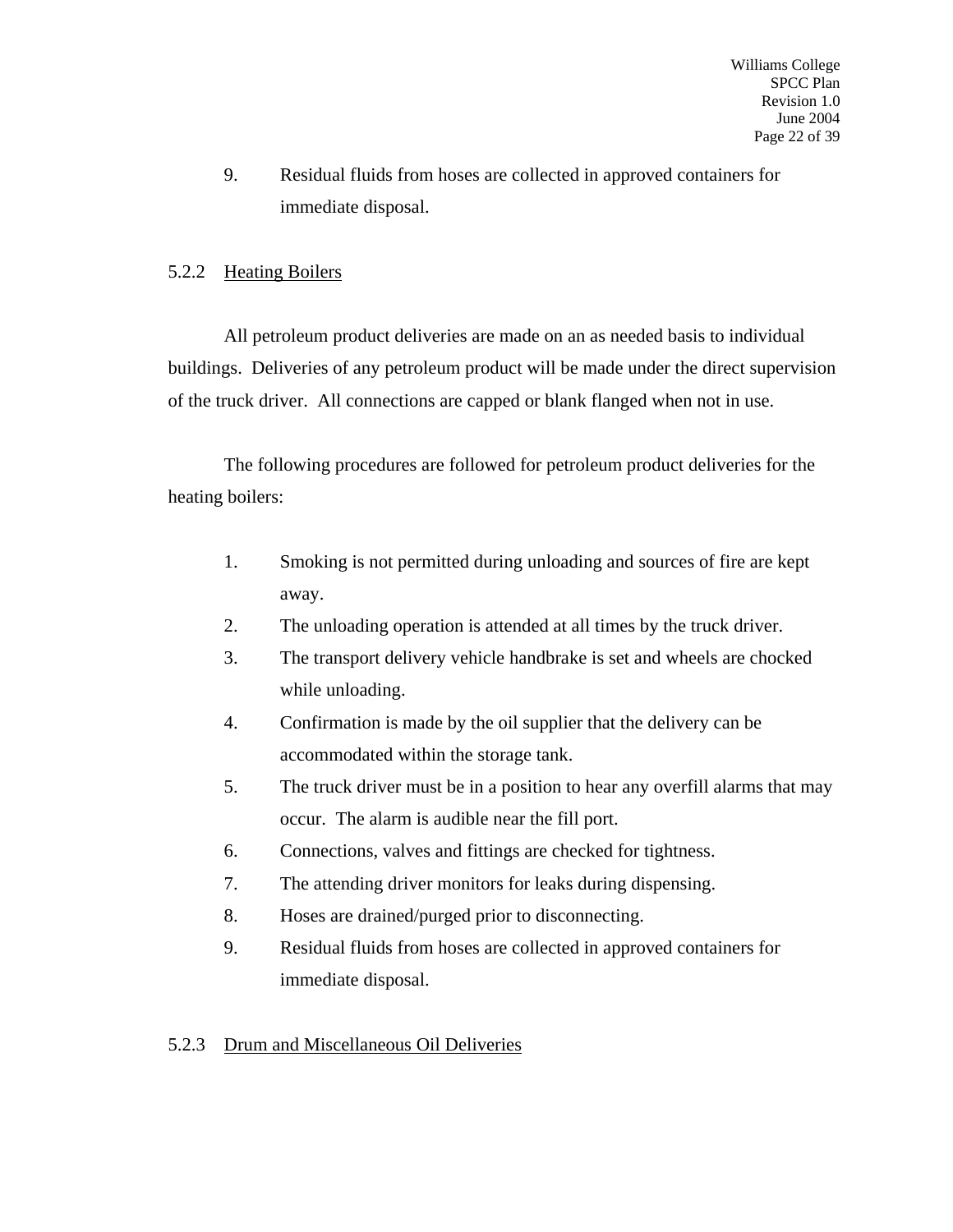All drum and miscellaneous oil deliveries are made on an as needed basis to individual buildings. Deliveries of any such product will be made under the direct supervision of the receiving department for that building and the truck driver.

The following procedures are followed for drum and miscellaneous oil deliveries:

- 1. Smoking is not permitted during unloading and sources of fire are kept away.
- 2. The unloading operation is attended at all times by the receiving personnel and truck driver.
- 3. The transport delivery vehicle handbrake is set and wheels are chocked while unloading.
- 4. Confirmation is made by the receiving personnel that the product to be received is the correct product and that the container is in good condition. Any container which is leaking or not in good condition should NOT be removed from the delivery vehicle and should be declined for delivery. Immediate notification must be made to the EHS Office.
- 5. Receiving personnel must keep a written record of the product delivery, including the date, time, the product name, location received, condition of the container, location to be stored, and the name of the receiving personnel.
- 6. It is incumbent upon the receiving personnel to ensure that the product is immediately moved to an appropriate storage location. All 55 gallon (or larger) drummed petroleum products must be stored on a containment pallet. Hazardous materials of any quantity must be appropriately labeled and stored.

# **5.3 Inventory Control**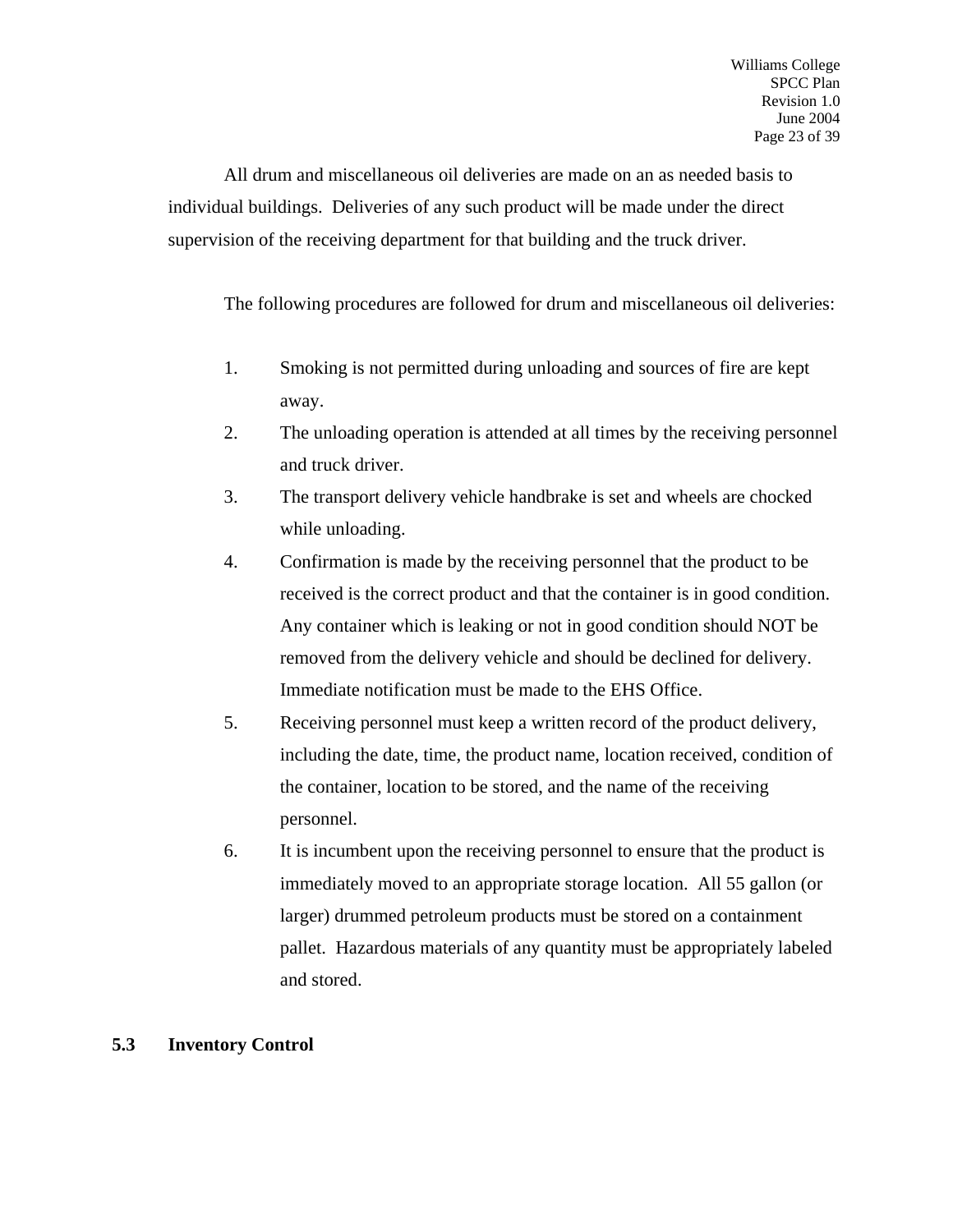Accounting of product inventory provides an early warning means to detect leaks from tanks. All tank liquid levels are observed during visual inspections and prior to all deliveries. All product deliveries are documented. Any discrepancies are reported to management.

# **5.4 Inspection and Preventive Maintenance**

Williams regularly inspects all aboveground tanks, valves, piping, and appurtenances. The inspection assesses the general condition of items, such as flange joints, expansion joints, valve glands and bodies, catch pans, pipeline supports, locking of valves, and metal surfaces.

 Oil storage areas are visually inspected for signs that may indicate a loss of product. Visual inspections of the tanks, valves and pipelines are conducted and documented according to the following schedule in Table 5.4A.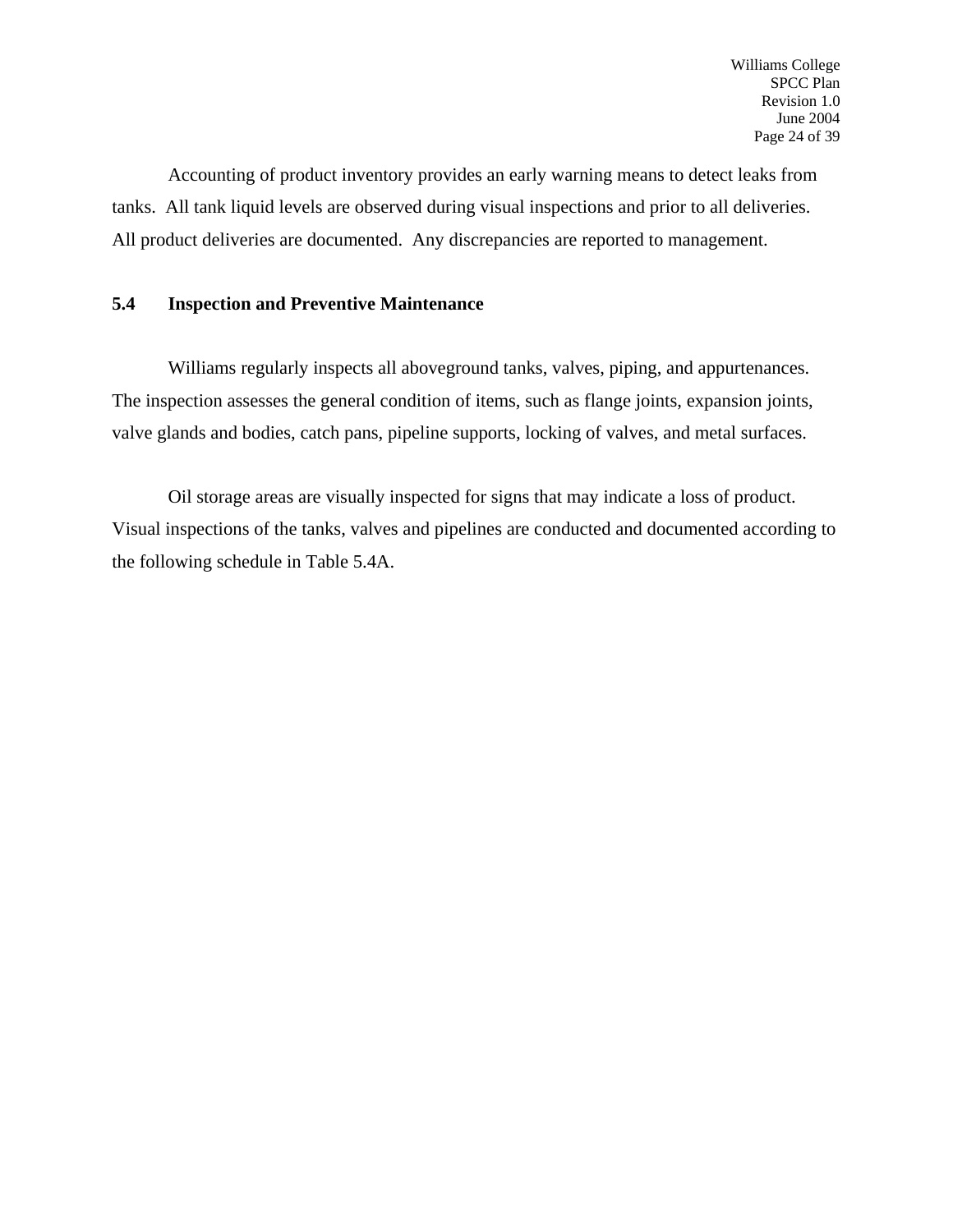Williams College SPCC Plan Revision 1.0 June 2004 Page 25 of 39

#### **TABLE 5.4A**

| <b>Source</b><br>(Tank ID)                | <b>Container</b><br>Capacity<br>(gal) | <b>Routine</b><br><b>Inspection for</b><br>Leaks | <b>Detailed Visual</b><br>Inspection | <b>Non-Destructive</b><br><b>Testing</b> |  |  |  |  |
|-------------------------------------------|---------------------------------------|--------------------------------------------------|--------------------------------------|------------------------------------------|--|--|--|--|
| <b>Aboveground Storage Tank</b>           |                                       |                                                  |                                      |                                          |  |  |  |  |
| #6 Oil Storage Tank                       | 430,000                               | Weekly                                           | Annual                               | 10 Years $(1)$                           |  |  |  |  |
| #2 Oil Storage Tank                       | 10,000                                | Weekly                                           | Annual                               | 10 Years $(2)$                           |  |  |  |  |
| <b>Emergency Generator Tanks</b>          | <500                                  | Weekly                                           | Annual                               | (3)                                      |  |  |  |  |
| <b>Small Heating Boiler Tanks</b>         | 275                                   | Semi-Annually                                    | Annual                               | (3)                                      |  |  |  |  |
| Waste Oil Storage                         | 55                                    | Weekly                                           | (4)                                  | (4)                                      |  |  |  |  |
| Cogen Lube Oil Storage                    | 550                                   | Weekly                                           | Annual                               | (3)                                      |  |  |  |  |
| Transformers (inside)                     | <280                                  | Annually                                         | Annual                               | N/A                                      |  |  |  |  |
| Transformers (outside)                    | < 280                                 | Semi-Annually                                    | Annual                               | N/A                                      |  |  |  |  |
| Elevators                                 | $<$ 350                               | Quarterly                                        | Annual                               | N/A                                      |  |  |  |  |
| <b>Truck Loading/Unloading Operations</b> |                                       |                                                  |                                      |                                          |  |  |  |  |
| Tanker truck delivery                     | 6,000                                 | During Delivery                                  | N/A                                  | N/A                                      |  |  |  |  |
| Hazardous Waste                           | 55                                    | During Shipment                                  | N/A                                  | N/A                                      |  |  |  |  |
| Drum Shipment                             | 55                                    | During Receipt                                   | N/A                                  | N/A                                      |  |  |  |  |

# **INSPECTIONS AND INTEGRITY TESTING**

(1) The #6 oil tank was tested in 2003. It will be re-tested every 10 years.

(2) The #2 oil storage tank is not currently in use and is not anticipated to be used in the near future. Before it is filled, the tank will be tested for structural integrity.

(3) These tanks are in frequent use, have adequate secondary containment, and no significant potential for discharge to the environment. They will be tested for structural integrity only if the detailed annual inspection indicates a need for such testing.

(4) 55 gallon drums of raw materials and waste are held on-site less than one year and are not be subject to detailed visual inspection or non-destructive testing.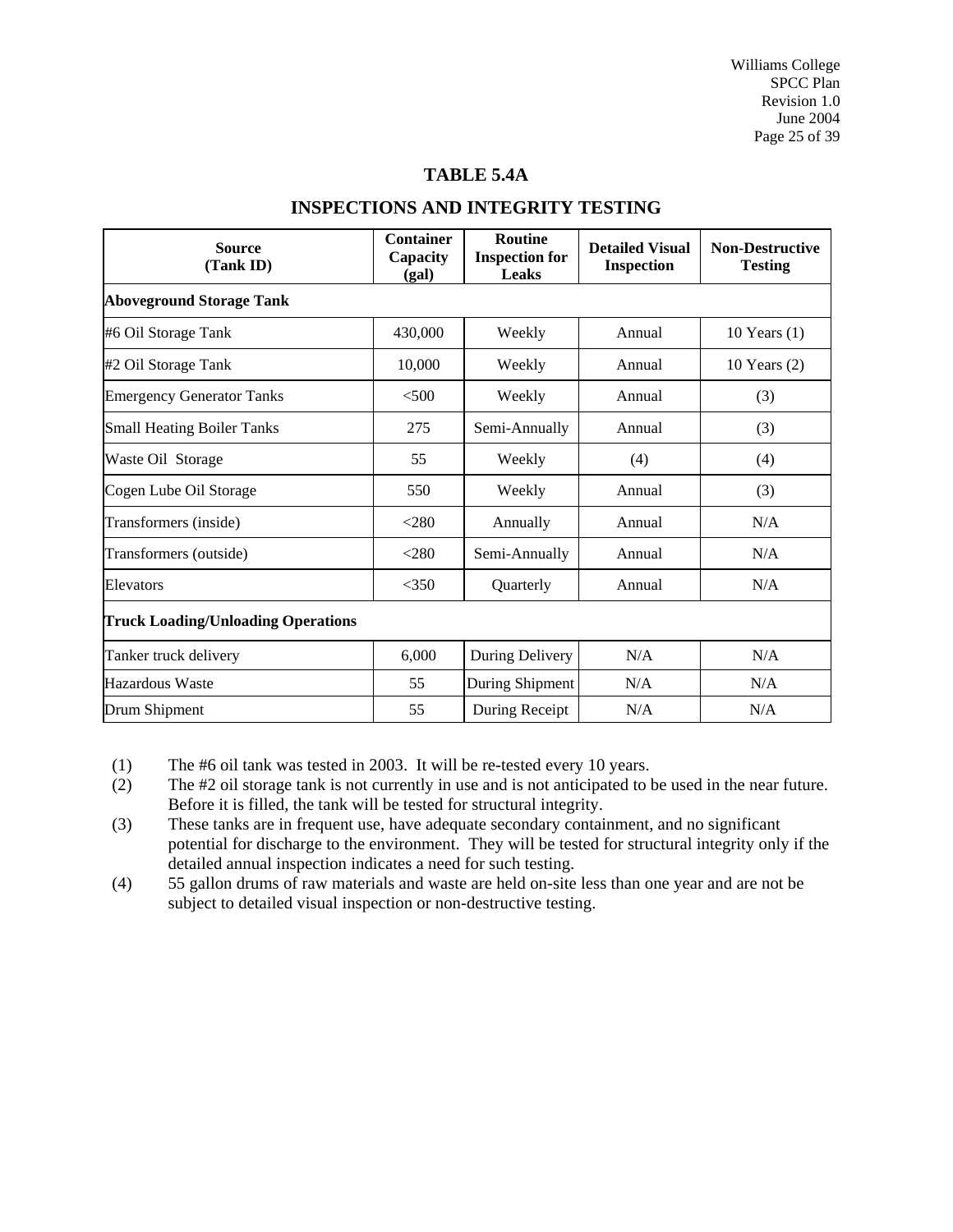Preventive maintenance on all oil handling and storage equipment and systems is performed in accordance with applicable supplier recommendations, field proven practices, and standard facility operating procedures. Routine inspections result in follow-up or preventive maintenance for any anomalous findings.

Good housekeeping practices to maintain a clean and orderly workspace also assist in spill prevention. Good housekeeping includes best management practices for daily operation and material storage, as well as employee and contractor participation.

Good housekeeping includes the following:

- Maintaining clean and dry ground surfaces.
- Picking up and disposing of garbage.
- Checking for leaks on equipment.
- Following spill investigation, notification and cleanup procedures.
- Providing sufficient room to inspect material in storage areas.
- Storing containers out of the way of high traffic areas.
- Ensuring that all oil and petroleum products are stored in proper locations.
- Ensuring that unloading procedures are followed at all times.
- Informing employees and contractors of the need to follow good housekeeping practices and procedures.

# **5.5 Dike Drainage**

 Discharge from diked storage areas is restrained by valves to prevent a discharge into the drainage system or onto the floor. Diked areas may be emptied by manual valves after inspection to insure that there is no visible sheen or other evidence of contamination. Any collected waste oils must be pumped to an appropriate storage container and disposed off-site

 Valves of manual, open-and-closed design are used for the drainage of diked areas (not flapper-type). Uncontaminated retained storm water may be drained after proper inspection for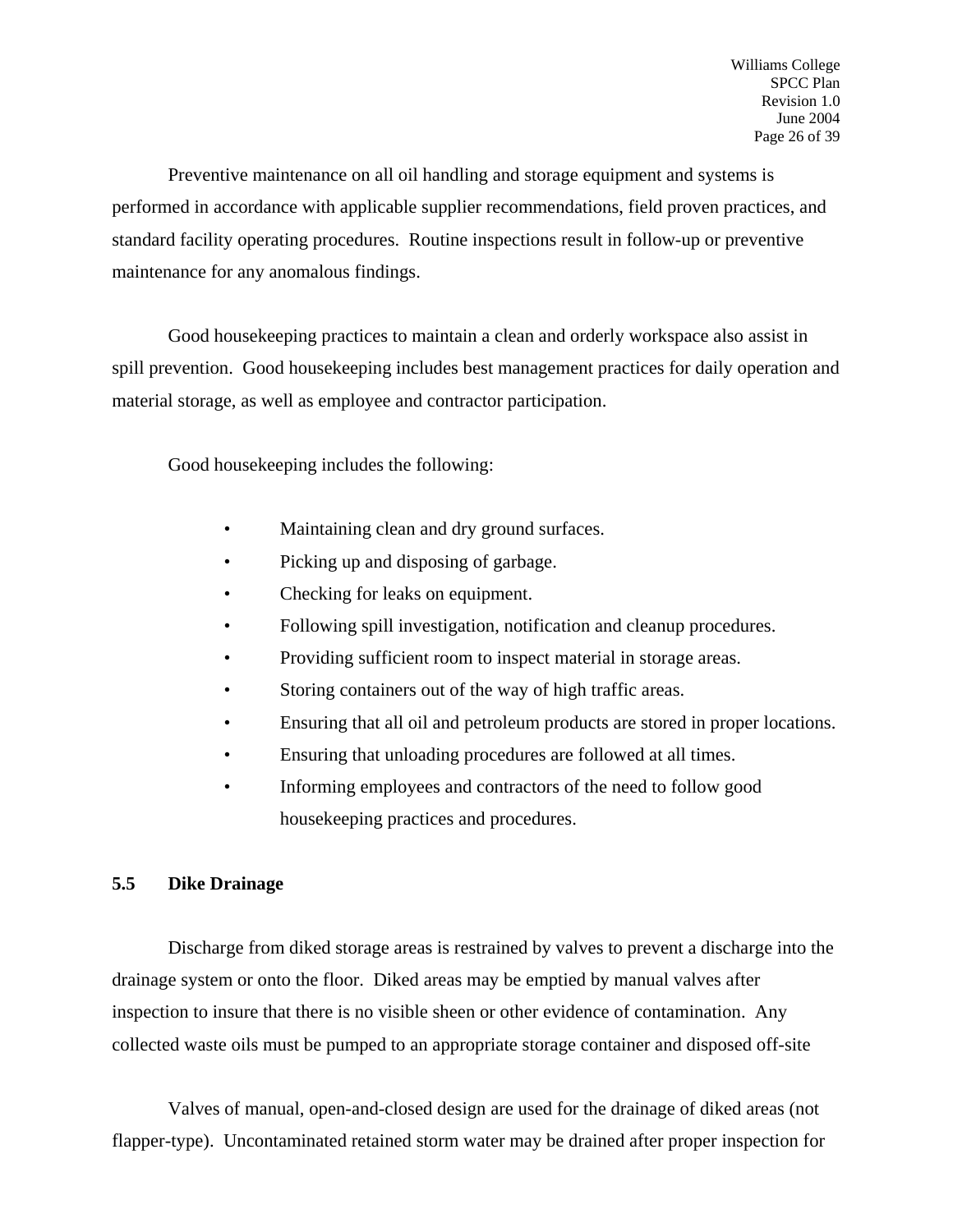contamination. The dike drainage area around the #6 oil tank at the heating plant is inspected weekly by the heating plant staff and recorded on the weekly inspection sheet.

### **5.6 Tank Integrity Testing**

Aboveground tanks are given a regular thorough visual inspection, including the tank shell, valves, piping and supports, and secondary containment. Underground tanks are subject to initial pressure testing. Periodic pressure testing of underground tanks is conducted based on manufacturer's recommendations.

Non-destructive integrity testing of certain above ground containers is conducted on a regular schedule and whenever material repairs are made. The frequency of and type of testing takes into account container size and design (such as floating roof, skid-mounted, elevated, or partially buried). Visual inspections are combined with another testing technique such as hydrostatic testing, radiographic testing, ultrasonic testing, acoustic emissions testing, or another system of non-destructive shell testing. Records of inspections and tests kept under usual and customary business practices will suffice.

# **5.7 Brittle Fracture Evaluation**

If a field-constructed aboveground container undergoes a repair, alteration, reconstruction, or a change in service that might affect the risk of a discharge or failure due to brittle fracture or other catastrophe, or has discharged oil or failed due to brittle fracture failure or other catastrophe, Williams College will evaluate the container for risk of discharge or failure and take appropriate action.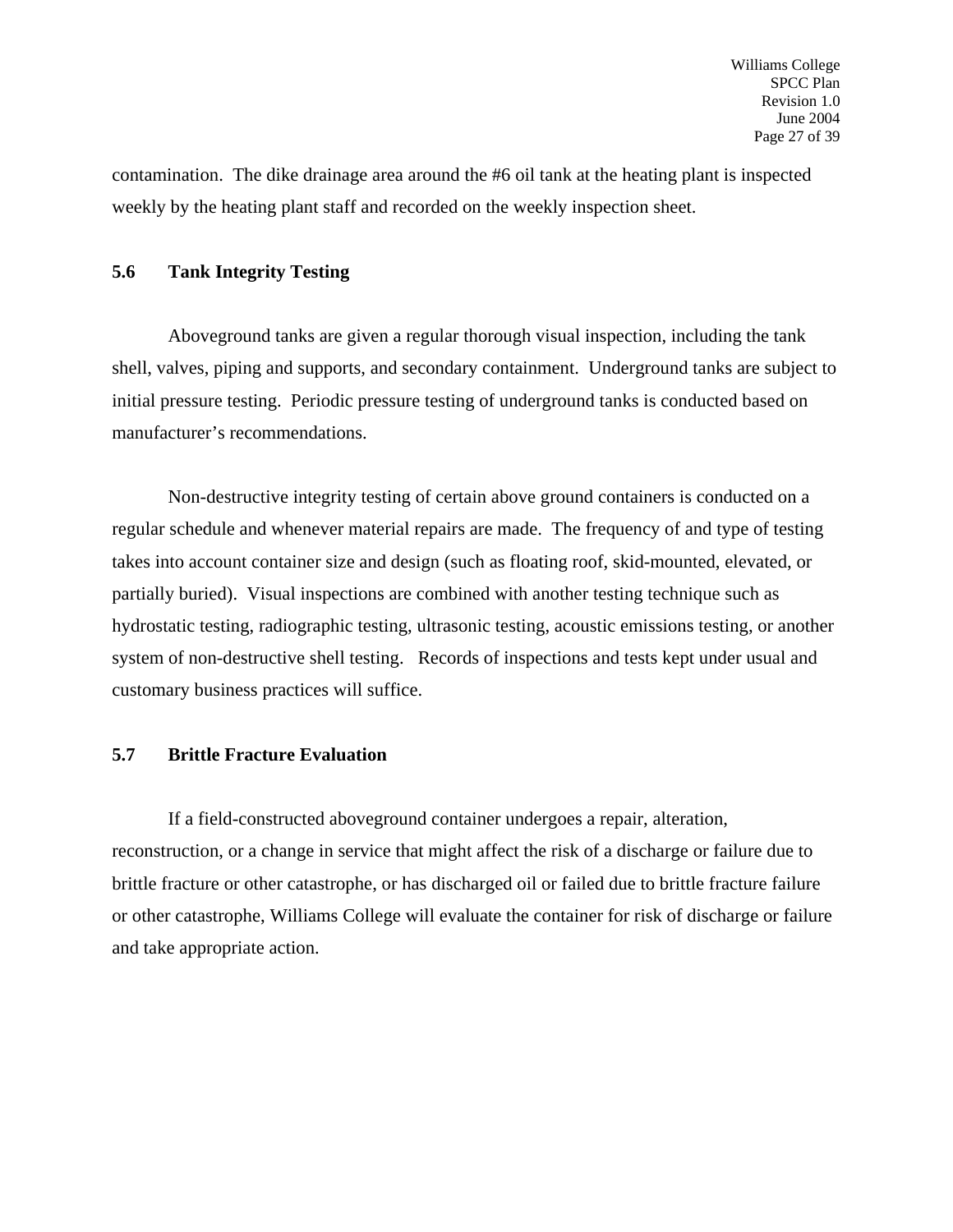### **5.8 Security**

The Williams College campus is operated and staffed 24 hours/day, 7 days/week. Lighting is sufficient to inspect all oil storage areas at night for both detection of spills or vandalism. Vehicles entering the facility which could endanger aboveground piping or other oil transfer operations are warned by signs or barrier.

Areas handling, processing, or storing oil are fully fenced or secured and locked when not in production or unattended. The master flow and drain valves and any other valves permitting direct outward flow of the container's contents to the surface have adequate security measures so that they remain in the closed position when in non-operating or non-standby status.

# **5.9 Recordkeeping**

All records are maintained for a minimum of five years. These records include routine inspections, maintenance, inventory, tank integrity testing, controls and monitor testing, and training records.

# **5.10 Contingency Plan**

Williams relies on a strong Immediate Spill Response Procedures and Emergency Response Plan (ERP) to promptly and effectively respond to any oil spill. The immediate spill response procedures is contained in Appendix G and discussed in Section 7.0. ERP procedures are substance-specific and are available in the EH&S office.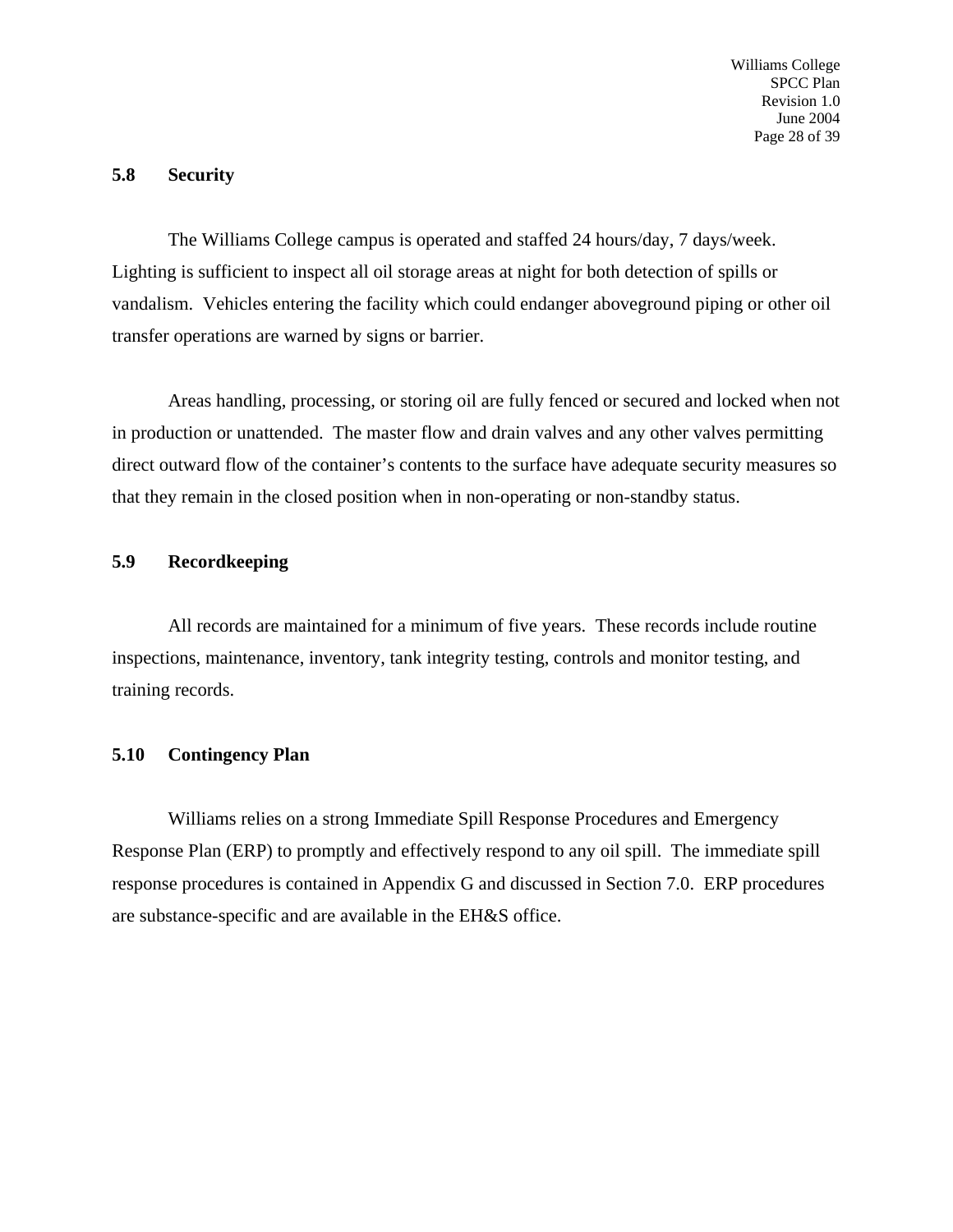# **6.0 TRAINING OF PERSONNEL**

All facility personnel that are involved in oil storage and handling and spill response are provided initial training covering facility operations and emergency response procedures. Training is provided in the operation and maintenance of equipment to prevent discharges; discharge procedure protocols; applicable pollution control laws, rules, and regulations; general facility operations; and, the contents of this Plan. Any major changes in spill prevention and control requirements or standard operating procedures are brought to the attention of the affected personnel. The facility incorporates an active emergency response program including regular exercises of the Hazardous Waste/Materials Contingency Plan.

 Discharge prevention briefings for oil-handling personnel are conducted at least once a year to assure adequate understanding of the SPCC Plan. Such briefings highlight and describe known discharges or failures, malfunctioning components, and any recently developed precautionary measures.

All spill response personnel have received or will receive at least an initial 40 hours of Hazmat emergency response training (in accordance with 29 CFR Part 1910.120). Additionally, 8 hours of annual refresher training is provided.

In addition to facility personnel, temporary personnel and contractors are informed of preventive measures and spill response procedures.

Retraining on this SPCC Plan occurs annually and as changes are made, but at a minimum every five years during SPCC recertification.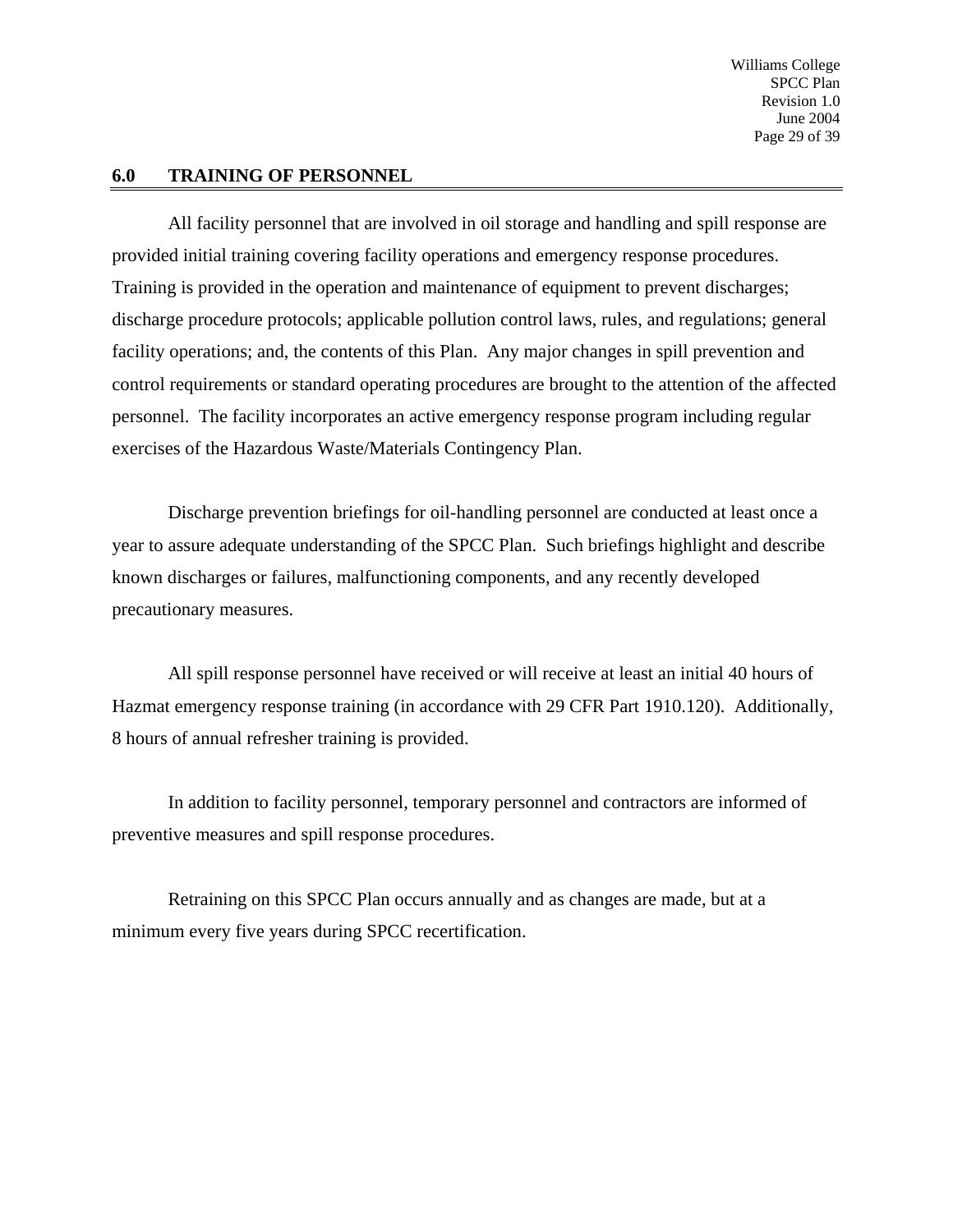### **7.0 SPILL RESPONSE AND REPORTING**

### **7.1 Response Procedures**

#### 7.1.1 Emergency Response Procedures

Visible discharges which result in a loss of oil from the container, including but not limited to seams, gaskets, piping, pumps, valves, rivets, and bolts will be promptly corrected. Any accumulations of oil in diked areas will be promptly removed.

Detailed procedures for handling a leak, spill or accidental discharge are contained in the Immediate Spill Response Procedures provided in Appendix G. The information provided below supplements the facility Emergency Response Procedures for chemical spills.

#### 7.1.2 Tank Leaks

 MA DEP regulation 527 CMR 9.07(H) specifies actions that must be taken if a leak is detected from a tank. A leak is defined as a loss of 0.10 gph by tightness test method or 0.20 gph by continuous monitoring system. In the event of a leak, whether determined by testing or otherwise, the following steps shall be taken:

- (a) The operator shall immediately notify the owner.
- (b) The owner or operator shall immediately notify the head of the local fire department and the Office of Incident Response of the Department of Environmental Protection (DEP).
- (c) If testing has confirmed that the source of the leak is the piping for a particular tank, the operator shall take that tank out of service immediately.
- (d) If testing has confirmed that the source of the leak is a particular tank, the owner shall within 24 hours cause that tank to be emptied of all its product.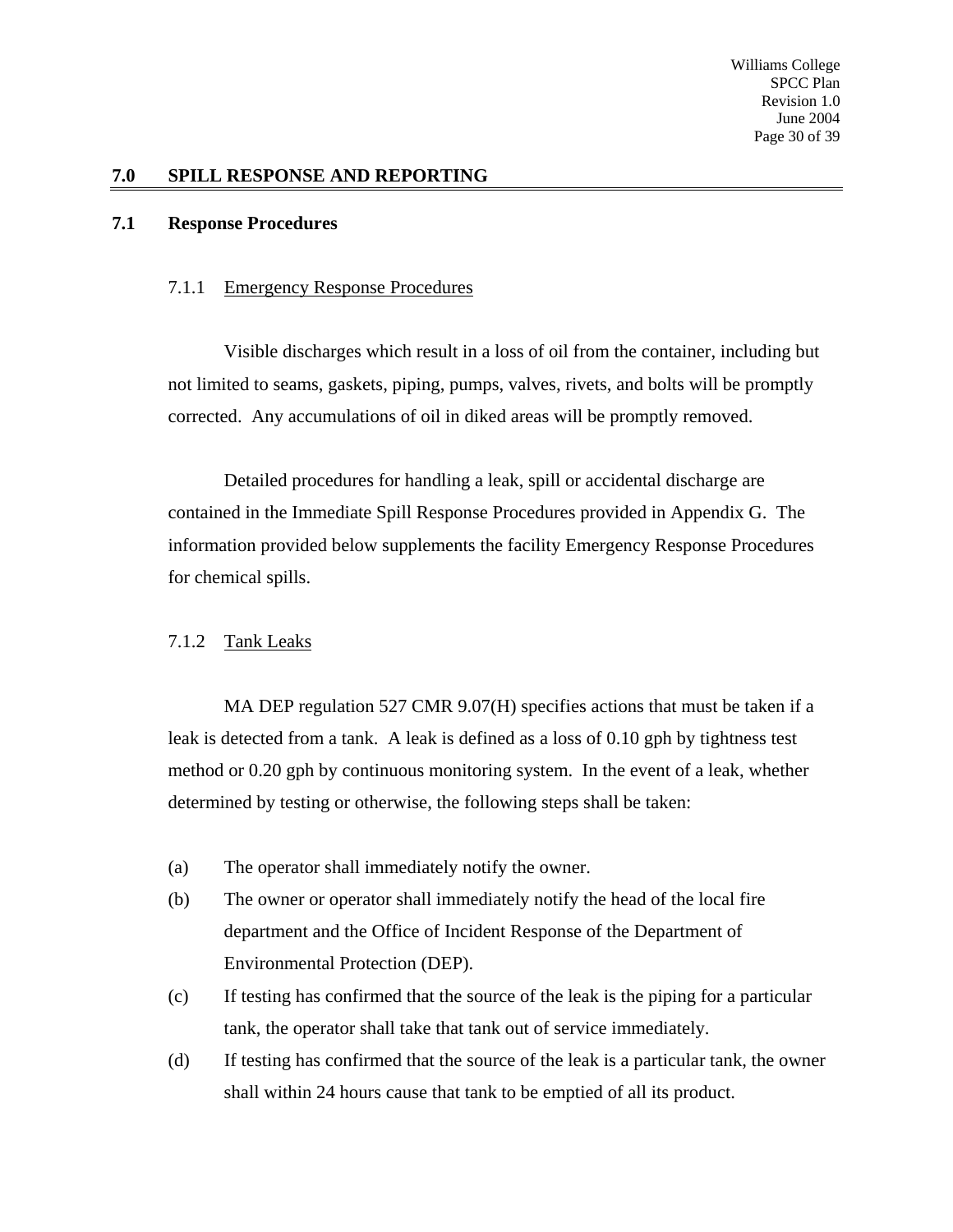- (e) The head of the local fire department shall take charge of all containment procedures and shall take whatever measures are necessary to prevent fire and explosion, or in the case of a fire or explosion, to protect the persons and property within the vicinity from such hazards.
- (f) The head of the fire department shall verify that the requirements of 527 CMR 9.07(H)(1) are complied with.
- (g) Upon the arrival of the representative of DEP, the head of the fire department shall advise him of the conditions at the site and the results of the investigations required by 527 CMR 9.07(H)(1).
- (h) The owner and the operator shall cooperate with the representative of DEP in all efforts to locate the source of the leak, to contain it, etc.
- (i) The head of the fire department shall have the responsibility of the containment procedures as long as, in his opinion, a fire or explosion hazard exists. During this period, the elimination of the fire/explosion hazard will have priority over all other concerns, while recognizing that the protection of the environment shall be considered at all times. Once such hazards cease, the representative of DEP shall assume all responsibility.

#### 7.1.3 Indirect Indication of Product Loss

Tank areas are visually inspected on a regular schedule depending on the tank contents, frequency of use, and potential for a spill. Management is notified immediately if a leak or spill is suspected. Reasons for suspecting a leak include observation of oil in a diked area or drain, visual observation of leaks, or unexplained product loss based on inventory records. If there is any indication of a leak, appropriate methods are used to confirm the leak such as tank integrity testing.

In the event that a leak is found, corrective action is taken, as appropriate and defective or leaking equipment is repaired. Contaminated zones are cleaned up appropriately. Excavated material, such as contaminated earth, is analyzed for proper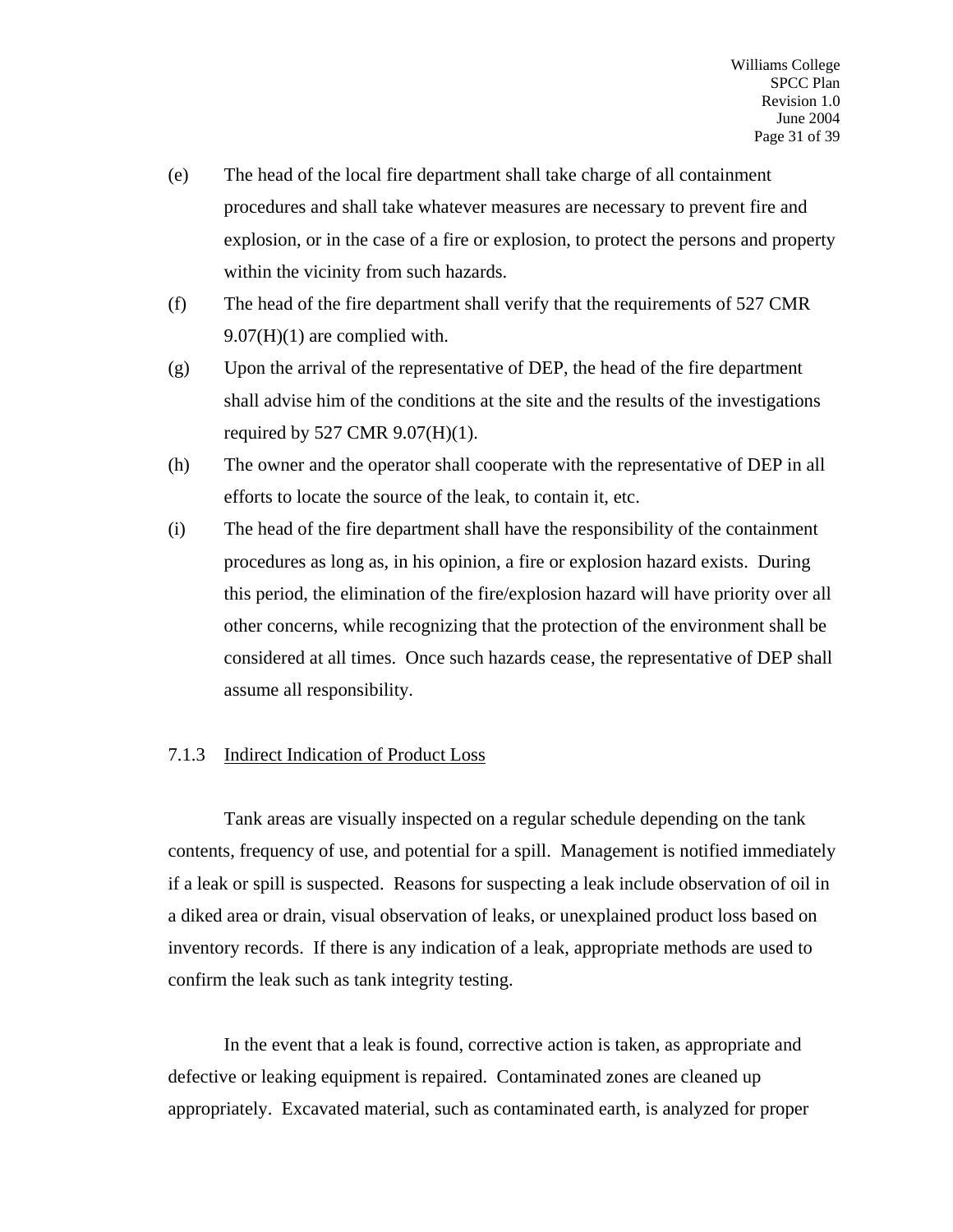disposal, documentation, and reporting in accordance with the Massachusetts Contingency Plan (310 CMR 40), if applicable.

## 7.1.4 Small Spills from Employee/Contractor Vehicles

Although these spills are not necessarily reportable under the Spill Prevention Control and Countermeasure Regulations (40 CFR 112) or the Massachusetts Contingency Plan, the internal response procedures will be followed to assure that potential reporting obligations are assessed and the spill is cleaned up to reduce the likelihood of downstream contamination from such spills. In the event that a small oil or gasoline spill is discovered on the Williams campus, the response procedures generally include the following:

- Person discovering the spill notifies the Environmental Health and Safety office or the Williams Security Department.
- The EH&S manager then directs appropriate personnel to cleanup the spill and determines whether the RQ is exceeded.
- The EH&S office maintains a log of spill response.

# 7.1.5 Oil Containment Equipment

Williams has suitable tools and materials to effectively cope with anticipated oil spills that may occur at the Williamstown campus. These tools consist of spill kits, shovels and squeegees, special adsorbing materials and other specialized equipment designed for this purpose. This material is stored in designated locations as appropriate. The names and telephone numbers of firms that specialize in spill clean-up are contained in the Emergency Contact List in Appendix G.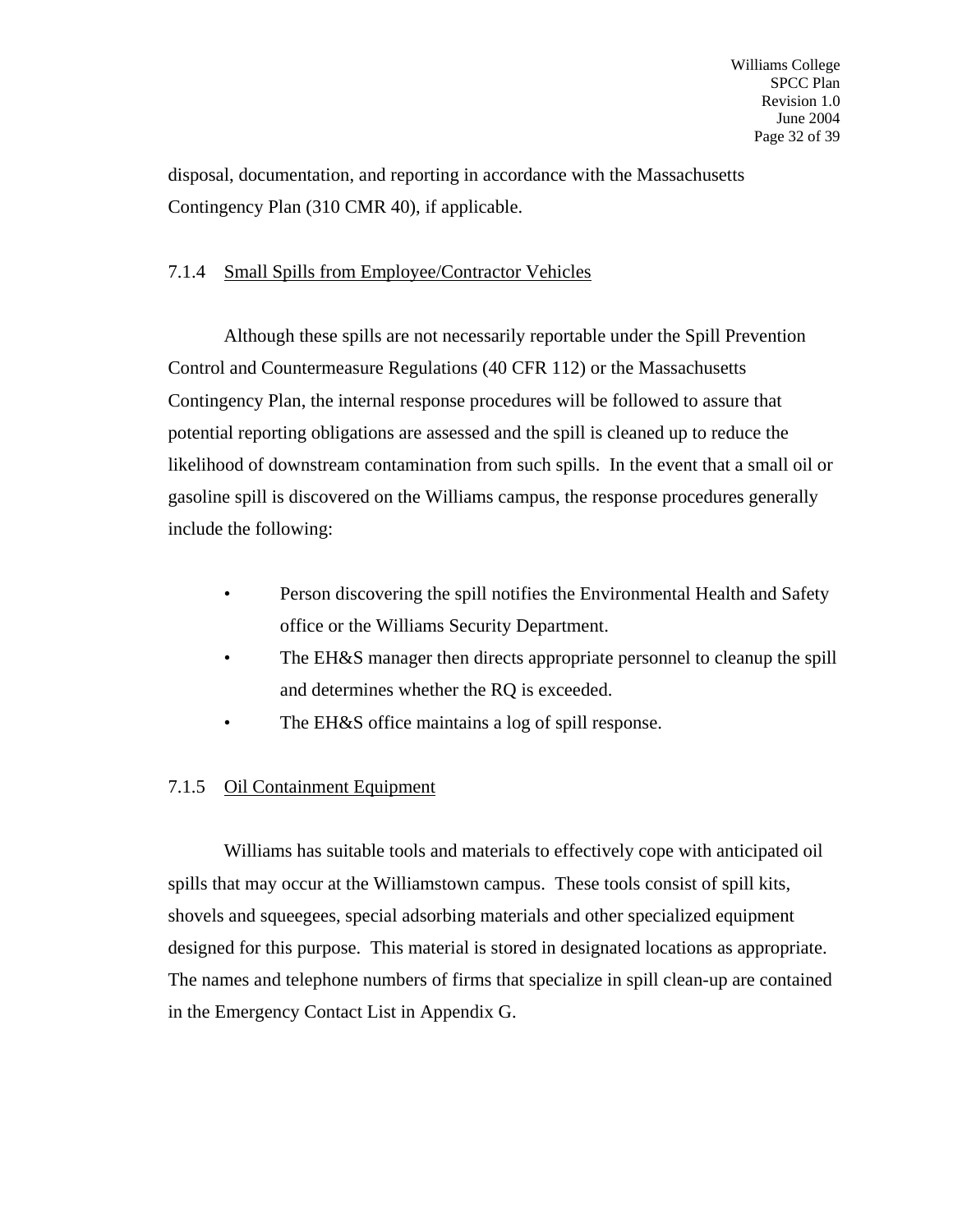### **7.2 Reporting Procedures**

Reporting requirements depend on the amount of material released during a 24-hour period and the type of area contaminated. Also, each agency has different reporting criteria. This program deals with petroleum products only. If other chemicals are involved, refer to the facility Contingency Plan.

## 7.2.1 Reporting Under the Clean Water Act (NRC 1-800-424-8802)

Any release of oil that reaches navigable waters, including streams, tributaries, and wetlands, which results in a sheen or discoloration upon the surface, forms an emulsion, or deposits a sludge must be immediately reported to the National Response Center (Coast Guard). A release to a functioning containment dike is not reportable.

# 7.2.2 Reporting Under the Massachusetts Contingency Plan (DEP 1-413-785-5327)

Any release that causes a sheen upon a water surface or involves over 10 gallons of oil discharged to the land (including asphalt pavement), water or ground water must be reported to the DEP as soon as possible, but no later than two hours. The land includes the dike area, but does not include the areas inside the buildings.

 The person notifying any outside agency should provide the following information: the exact address or location and phone number of the facility; the date and time of the discharge; the type of material discharged; estimates of the total quantity discharged; estimates of the quantity discharged to the environment; the source of the discharge; a description of all affected media; the cause of the discharge; any damages or injuries caused by the discharge; actions being used to stop, remove, and mitigate the effects of the discharge; whether an evacuation may be needed; and, the names of individuals and/or organizations who have also been contacted.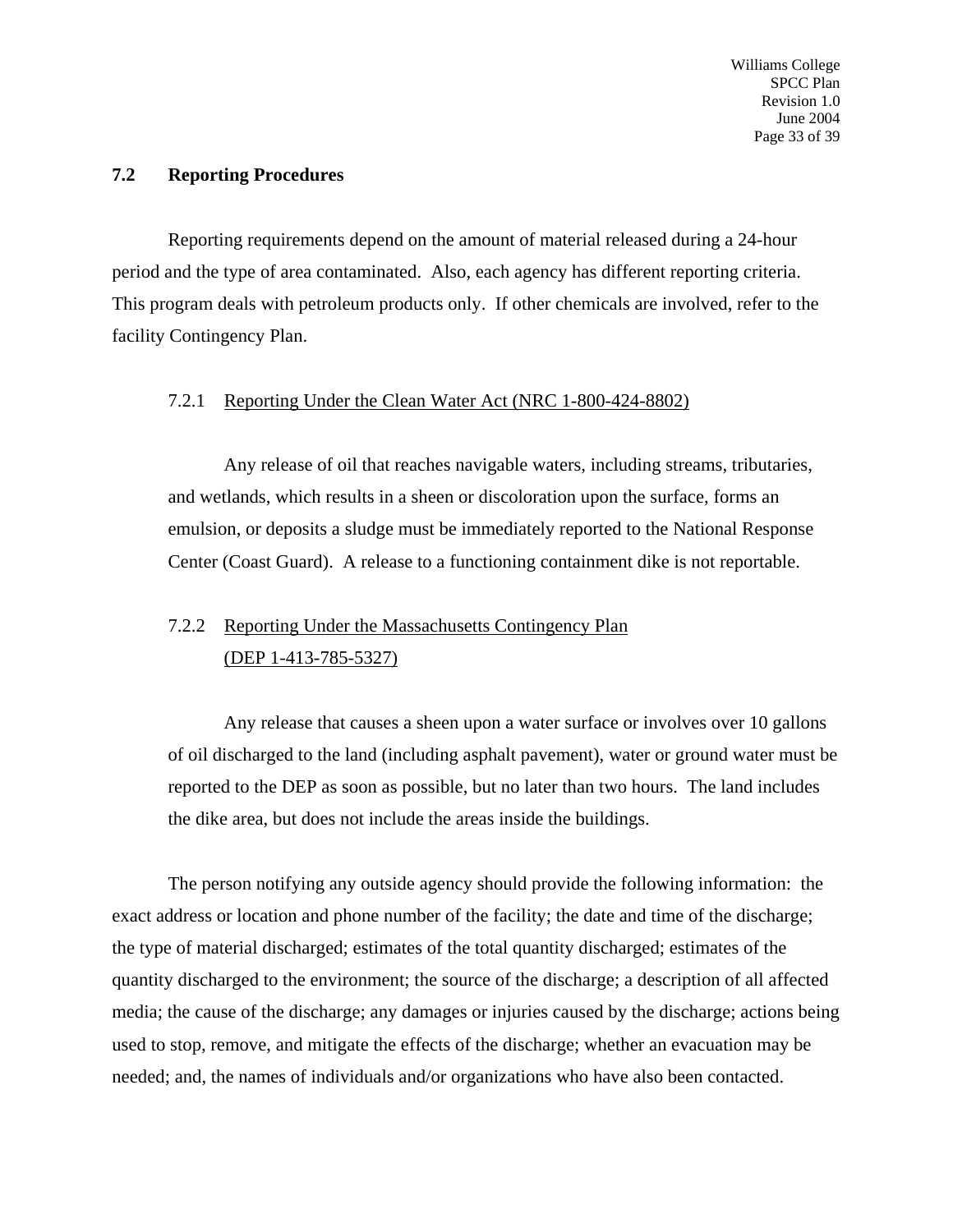Both of the above agencies may request follow-up written reports. Under the Clean Water Act, a written report must be filed within 60 days with the EPA Regional Office if two incidents requiring reporting to the NRC occur within a 12-month period, or if a release of over 1,000 gallons of oil reaches a navigable water.

Also, any release that requires reporting to the DEP or NRC will also be reported to the Williamstown Fire Department within 24 hours. However, if assistance is needed from the fire department because of a threat of fire or explosion, the fire department will be notified immediately.

# **7.3 Center of Authority**

The EH&S manager is the central authority for administering this plan. During an emergency situation, the EH&S manager will be the Emergency Coordinator (EC) and the Incident Commander (IC) until the Fire Department arrives on the scene or will appoint an alternate. Upon notification of an emergency, the IC will establish an Emergency Operations Center in the EH&S office or other location as appropriate.

The IC will direct appropriate plant personnel and outside support (see Section 7.10 - Support Services) as necessary to respond to any spill which occurs.

# **7.4 Communications**

Any of the Williams communication systems may be used for notification of an oil spill and for coordinating efforts to implement this plan. The communications systems include the following:

- Standard phone system;
- Two-way radio system; and
- Cellular Phone.
- **7.5 Special Precautions**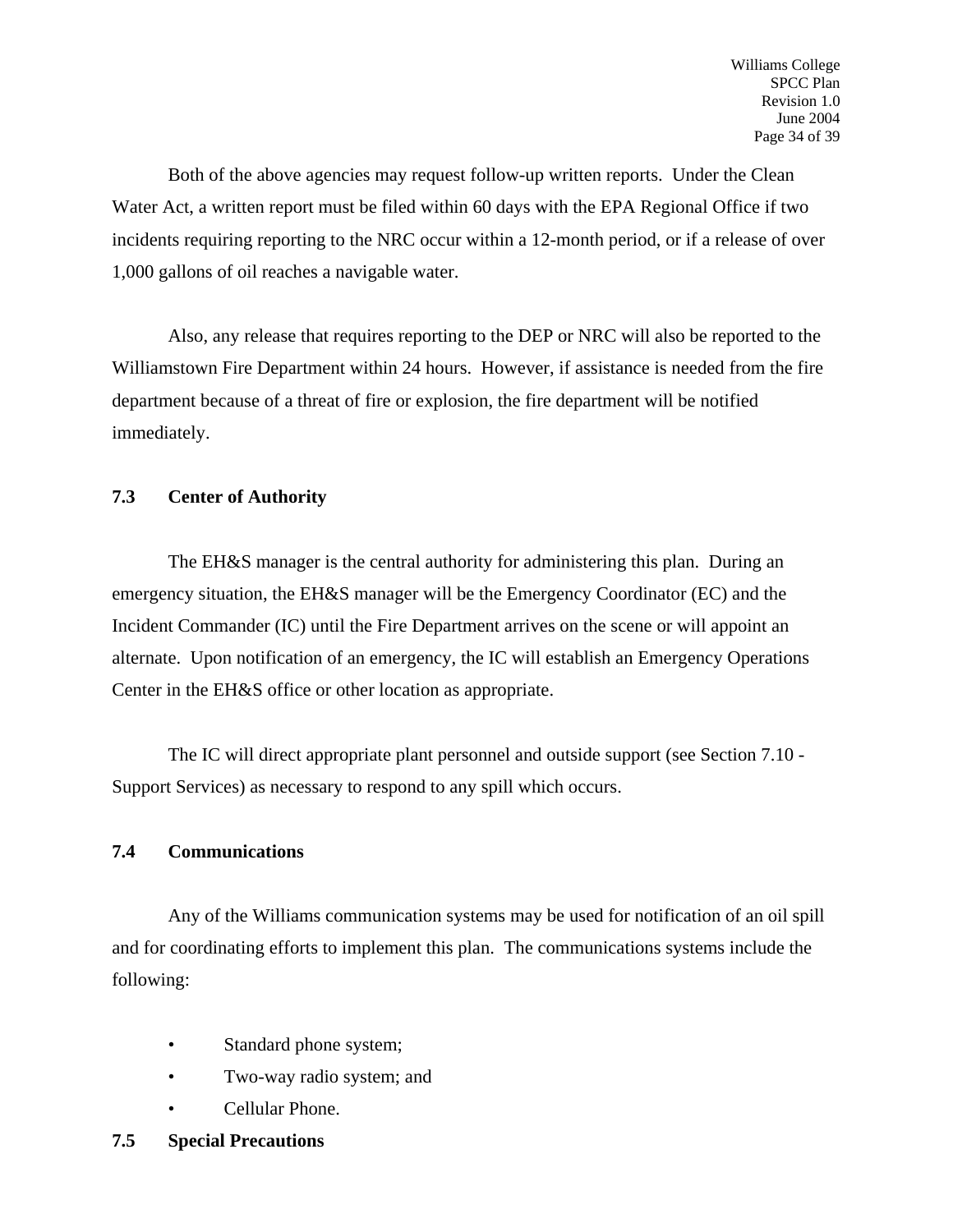The EC, with the assistance of Buildings and Grounds, will be responsible for any cleanup actions. To ensure safety during this operation, the EC will take the following precautions:

- Only qualified personnel that are designated by the EC will be allowed in a spill area for control and cleanup.
- The EC will direct that all sources of ignition be turned off such as electrical appliances, or sources of heat if there is a potential danger due to product flammability.
- The EC will determine if chemicals or other materials in the area are not compatible with the spilled product (e.g., particularly oxidizers). In the event of a spill, these items will be removed from the area.
- The spill area will be cordoned off and access will be limited.
- The EC will make a determination as to the toxicity of the spill material and determine appropriate personal protection equipment.
- Members of the cleanup team will wear appropriate protective clothing such as coveralls, safety glasses, gloves, and boots.

# **7.6 Remediation Procedures**

The EC, with assistance from  $B\&G$ , is responsible for the cleanup following an accidental loss of product. Knowledge, training, and judgment will determine the plan of action to be taken. Williams' personnel are trained in proper remediation procedures which vary with specific circumstances.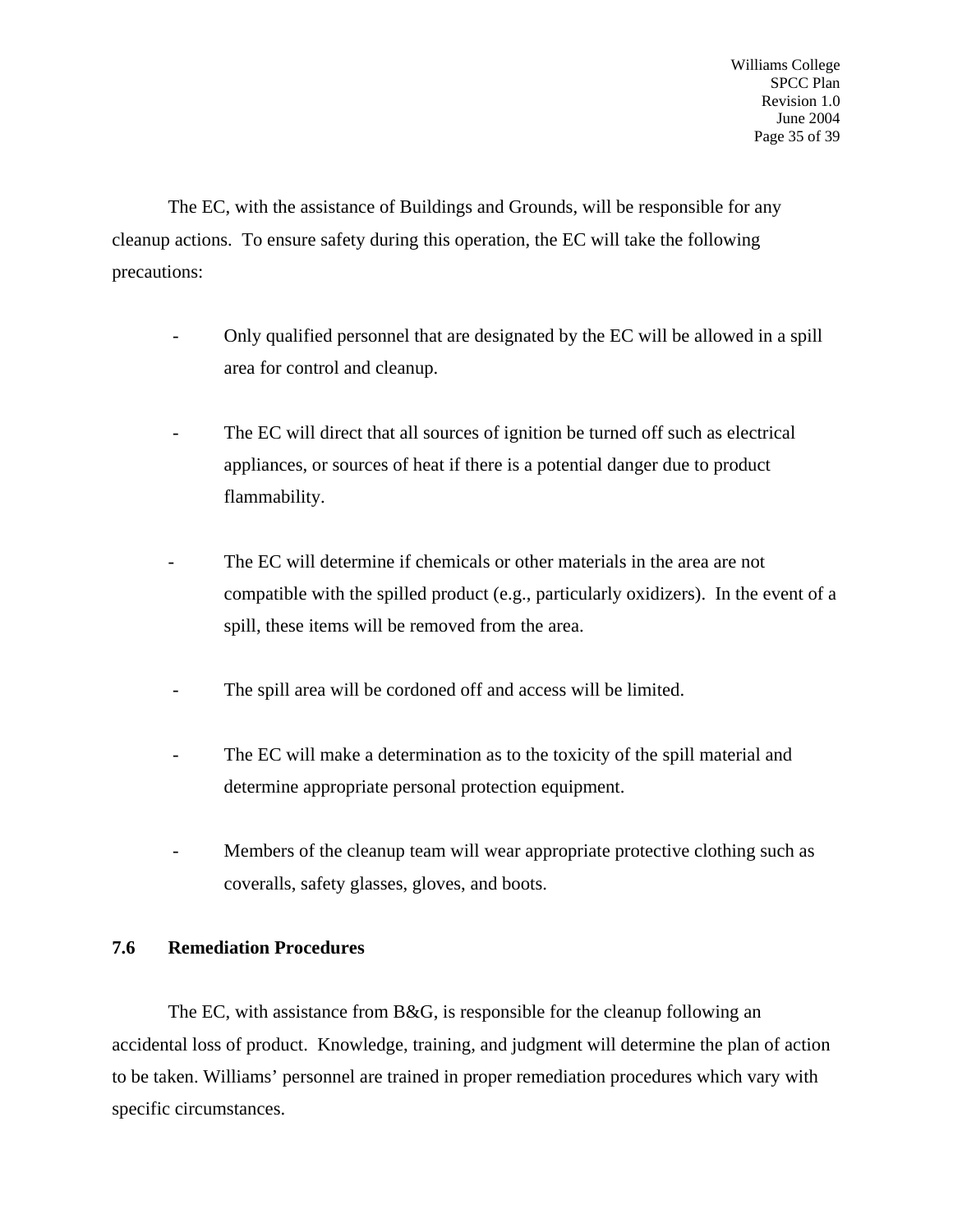## **7.7 Contaminated Waste Disposal**

Waste petroleum products and contaminated materials will be disposed of in accordance with federal, state, and local regulations. Available disposal support services are identified in Section 7.10 of this plan.

Small quantities of waste or contaminated material will be handled by operations personnel as directed by the EC in accordance with the Federal and state waste regulations as follows:

- All contaminated materials (rags, mops, pillows, etc.) will be placed in appropriate containers (typically open top drums are available).
- Each container will be sealed and labeled (contaminated will require a Hazardous Waste label) with the facility name, date, and contents.
- All waste containers will be stored in the designated area in accordance with waste storage requirements until arrangements can be made for off-site disposal.

## **7.8 Post Remediation Activities**

Following remediation, the EC will complete the following tasks:

- The area will be inspected and a determination will be made if it is safe for use and for re-entry of employees and vehicles. The EC acting with local officials (as appropriate) can approve re-entry.
- The EC will confirm that all equipment involved in the spill is cleaned and that supplies are restocked. Material used to clean equipment will be disposed of properly.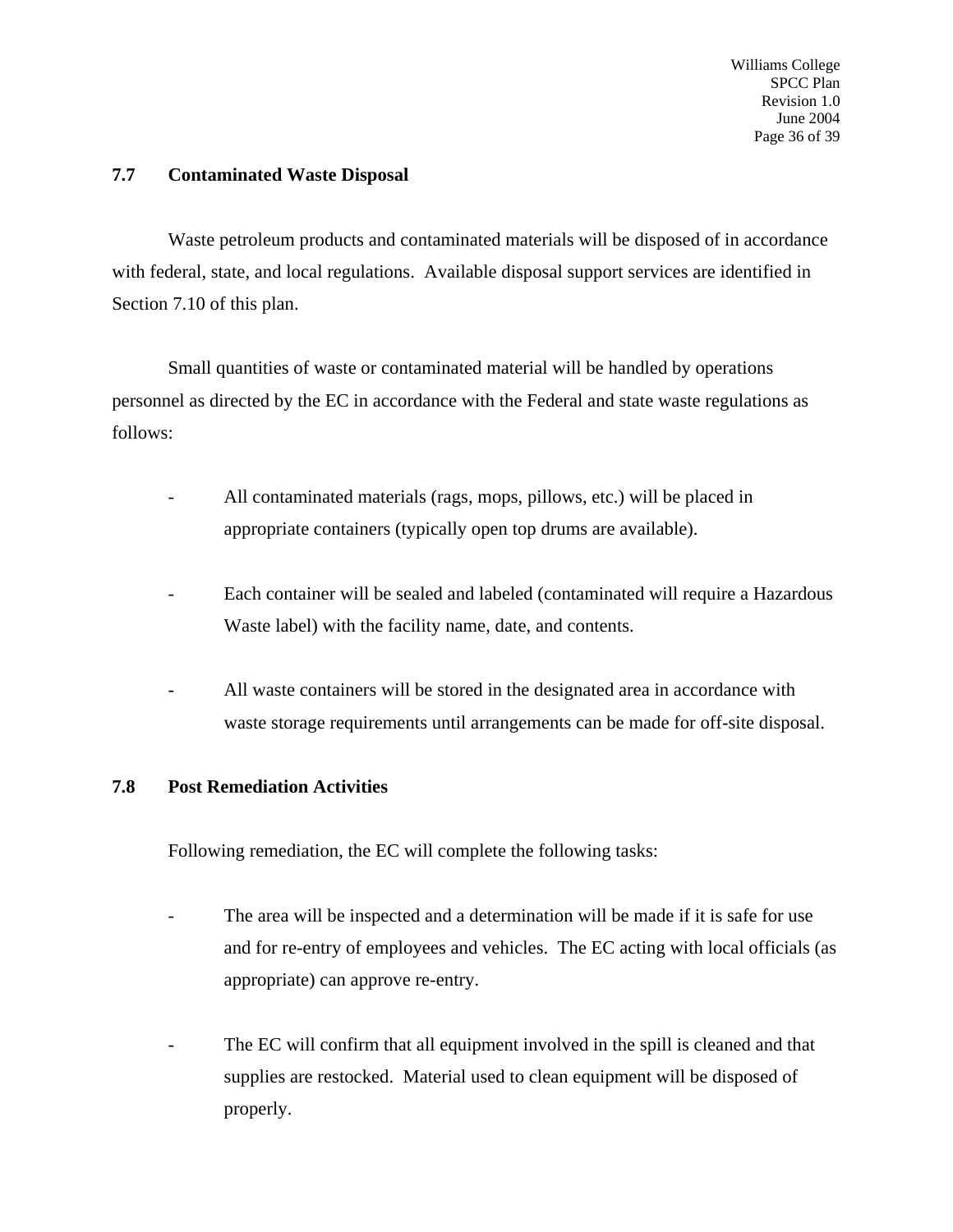- Within 48 hours, the EC will ensure that an incident report is completed for internal documentation.
- In the event that two NRC-reportable discharges of 42 gallons or more that have reached a surface water during the last 12 months or the spill amounts to 1,000 gallons, the EC is required to ensure that a written report is submitted within 60 days of discovery to the Environmental Protection Agency, Region I, in accordance with 40 CFR 112.4. Other agencies may require reports of the incident at their discretion.
- The EC will conduct a meeting with all personnel involved in the emergency to review the incident and discuss the response.

## **7.9 Safety**

The EC will oversee all response activities and will direct actions to protect the safety of the public and personnel potentially affected by the spill.

The EC will conduct cleanup activities so that the safety of all employees and the public is maintained. All spill control and cleanup efforts will be conducted by qualified personnel in a manner that effectively reduces the danger of personnel risk. Trained personnel can provide immediate attention to injured personnel, and additional medical support will be obtained as necessary.

The Williams College Police and Williamstown Fire and Police Departments will also provide safety support as requested based on the severity of the incident.

### **7.10 Support Services**

Provisions are in place for Williams to obtain support services to be used in responding to an accidental oil discharge. A list of the support services and specific companies or groups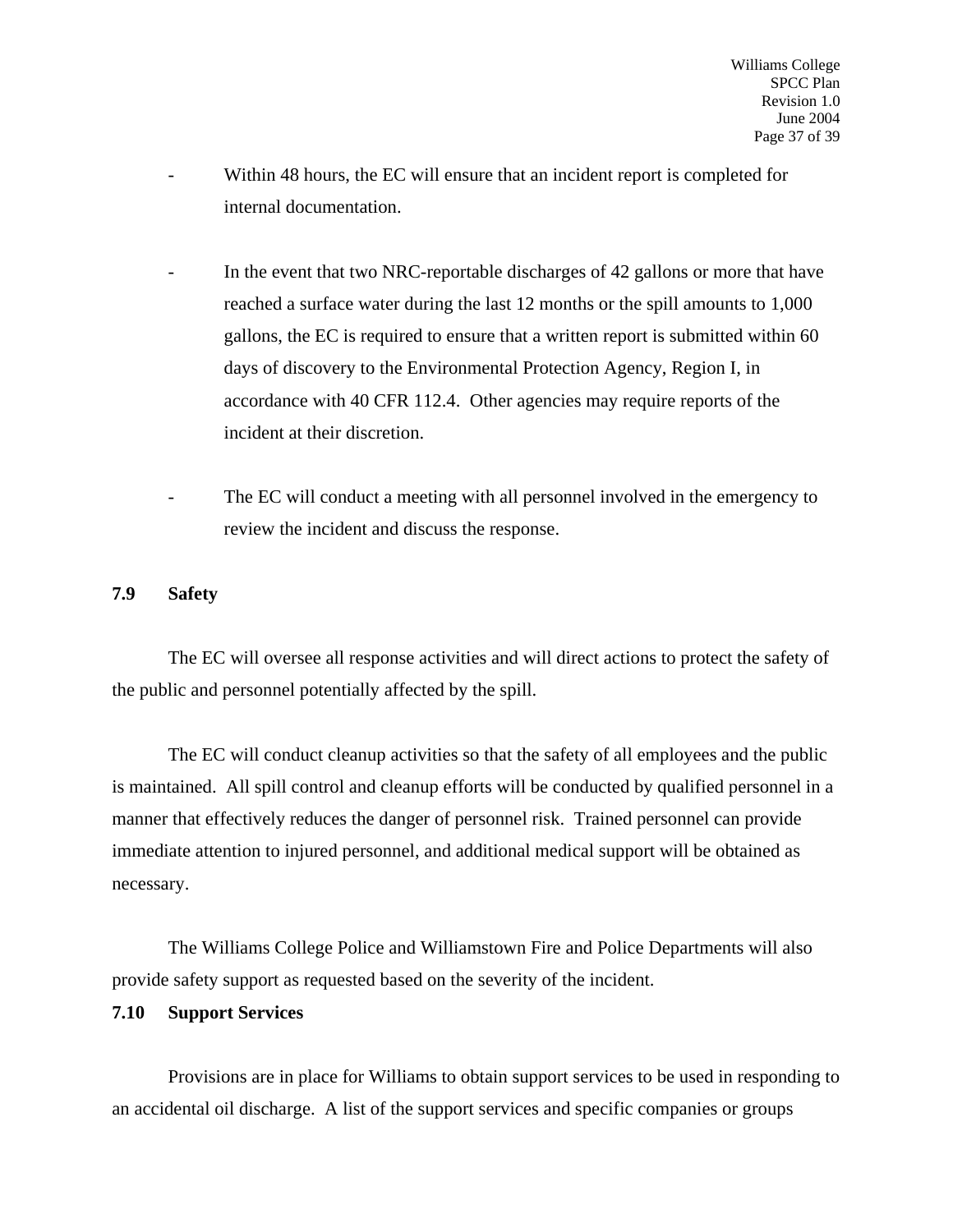which have been designated to provide the particular service is provided in the Immediate Response Plan in Appendix G.

# **7.11 Recordkeeping**

Records of all facility spill events are maintained on-site. Copies of reportable spills are customarily maintained in the EH&S office.

Original records, clear photocopies of the original records, or secure computer media records, are kept accessible under the supervision of the designated personnel accountable for spill prevention for a minimum of five years.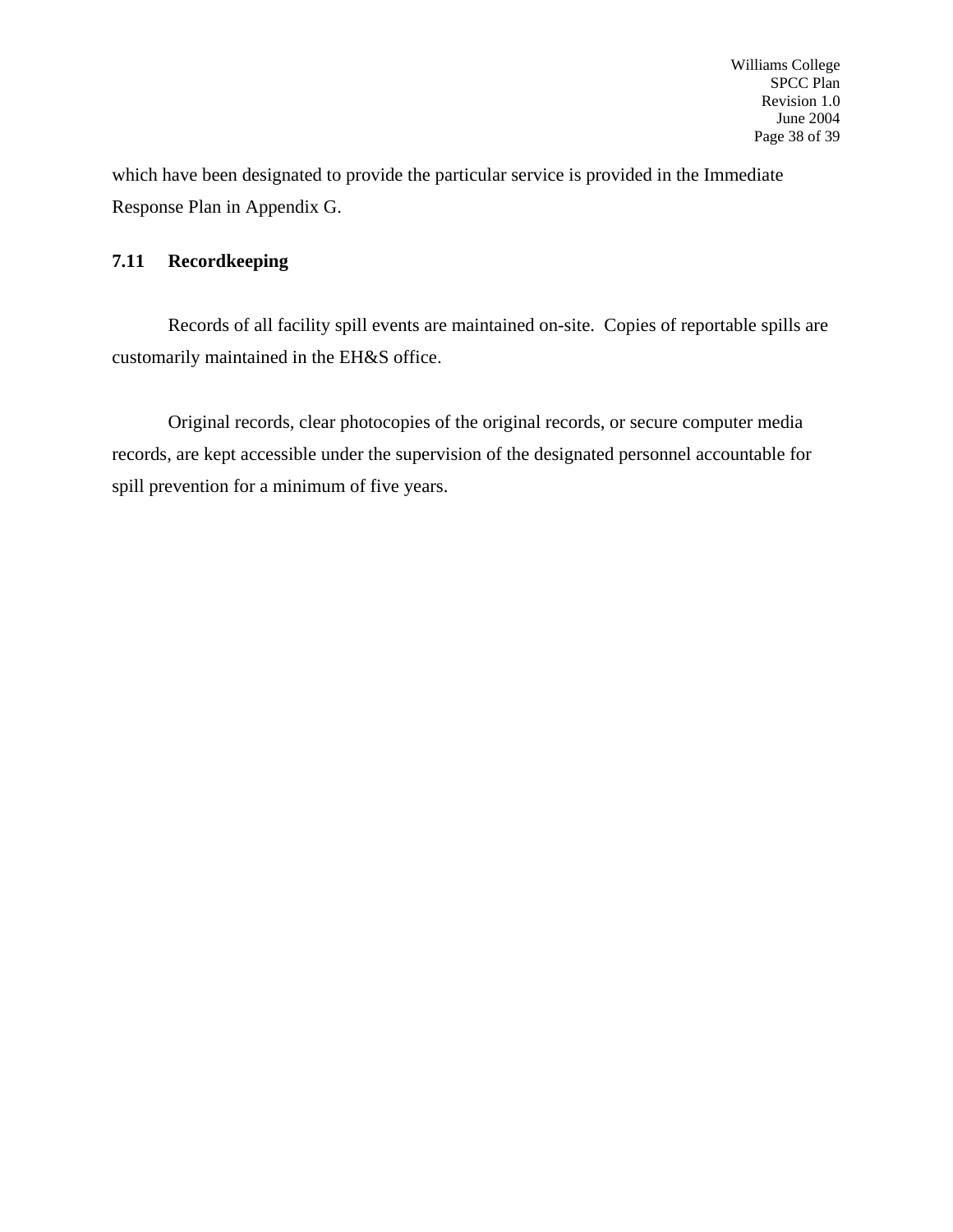## **8.0 PLAN AMENDMENTS**

The SPCC Plan is amended whenever there is a change in the design or operation or maintenance of the facility which affects the potential for a discharge to occur. Any amendments are implemented within six months after the change at the facility. In addition, the SPCC Plan is reviewed at least every five years. If the review indicates that additional field-proven and effective prevention measures are necessary, the SPCC Plan is so amended within six months of review. Following any substantive amendments, the amended SPCC Plan is certified by a Professional Engineer.

The SPCC Plan may also be amended if there are two discharges (40 CFR 110) of oil to the navigable waters of the United States of more than 42 gallons within a 12 month period or if such a discharge involves over 1,000 gallons of oil. The regulations allow that the Regional Administrator may review the SPCC Plan and may require amendments to be made. Within 60 days of the event triggering the review, Williams will submit to the EPA Regional Administrator and MA DEP the following information:

- Name and location of the facility;
- The name(s) of the owner or operator;
- The maximum storage or handling capacity and normal daily throughput;
- A description of the facility including facility maps, topographical maps, flow diagrams and other drawings as necessary;
- The cause of the discharge including a failure analysis of the system or subsystem in which the failure occurred;
- The corrective actions and/or countermeasure taken, including a description of equipment repairs and replacements;
- Any additional preventive measures taken or contemplated to prevent a recurrence; and
- Any other information that may be reasonably required to review the Plan or the incidents.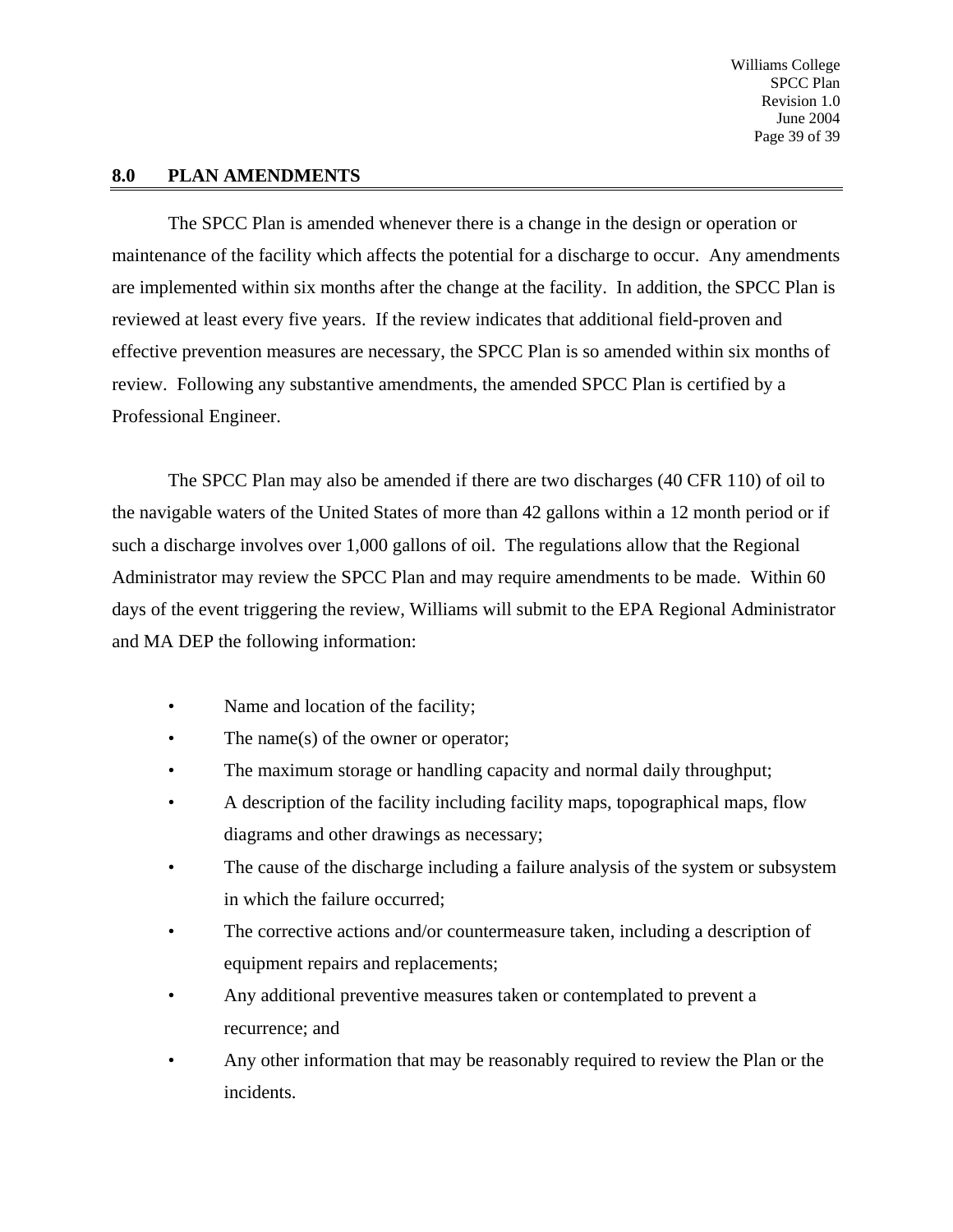After reviewing the above information and any comments received from the MA DEP, the Regional Administrator may notify the facility of any proposed amendments to the SPCC Plan necessary to prevent or contain future discharges. Williams College responds to the proposed amendment within 30 days from receipt of the proposal. The Regional Administrator will either rescind the proposal or require the amendment be made. The amendment becomes effective 30 days after issue and must be implemented within 6 months. Any required amendment may be appealed to the Administrator of the EPA.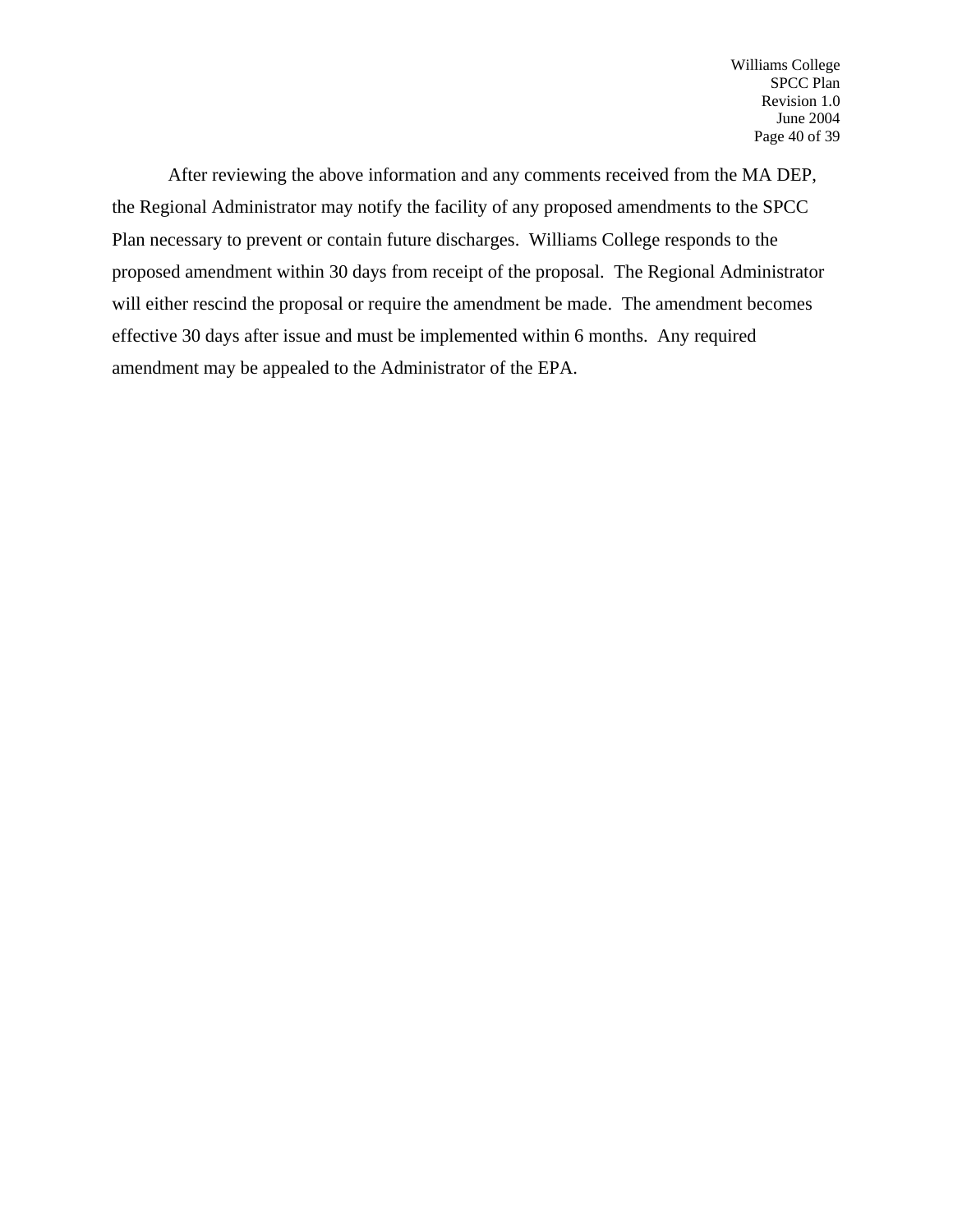Williams College SPCC Plan Revision 1.0

June 2004 Page 41 of 39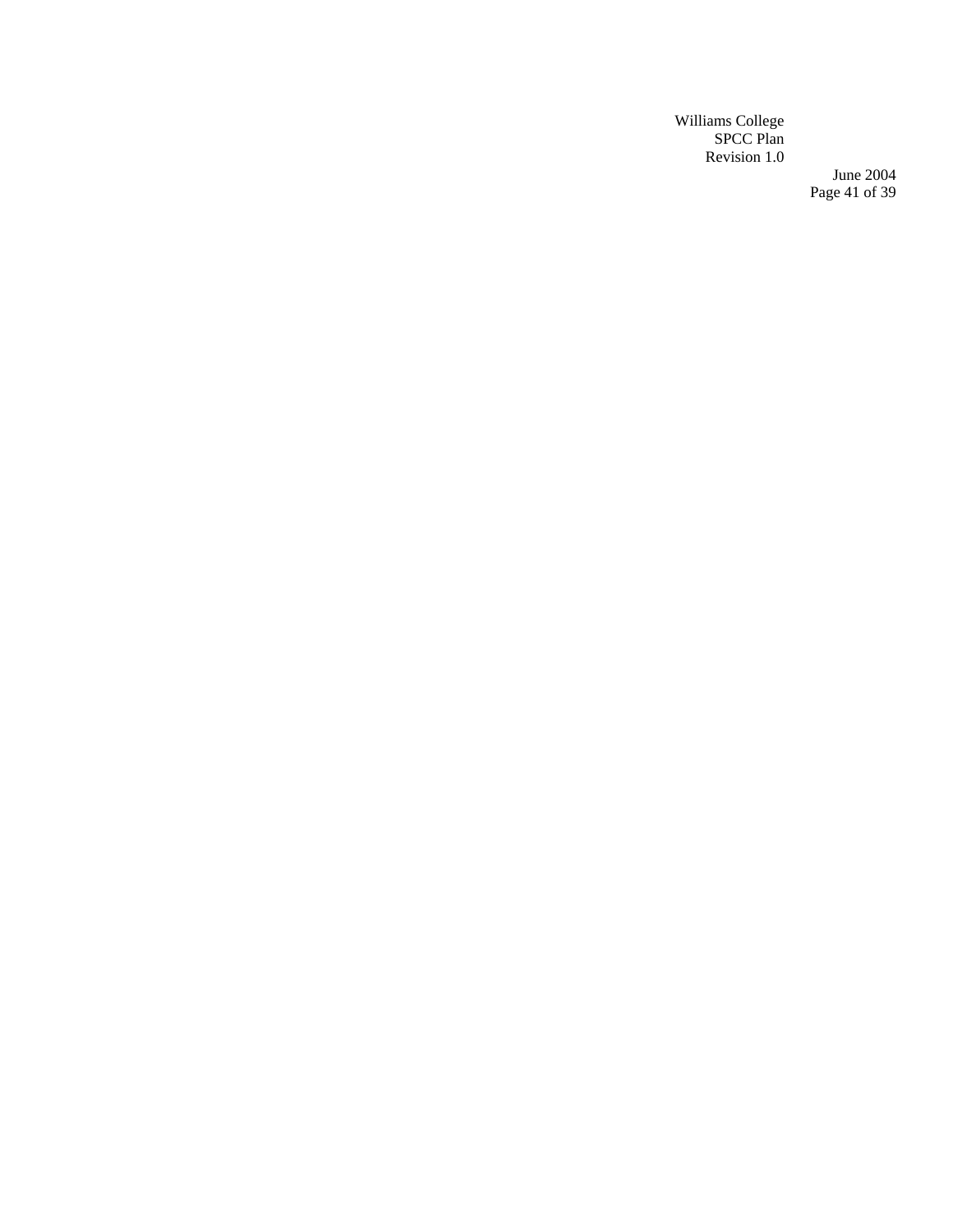| <b>OIL TYPE</b>                            | <b>CAPACITY GALLONS</b>     | <b>ADDRESS</b>                                       |
|--------------------------------------------|-----------------------------|------------------------------------------------------|
| <b>Commercial Properties</b>               |                             |                                                      |
| #2 Fuel Oil                                | $2 - 275$                   | Adams Block - 36-42 Spring Street                    |
| <b>Educational &amp; General Buildings</b> |                             |                                                      |
| #2 Fuel Oil                                | $1 - 275$                   | <b>American Legion (old) - Spring Street</b>         |
| #2 Fuel Oil                                | $1 - 275$                   | Denison Gate House - 7 Denison Park Drive            |
| #2 Fuel Oil                                | 2-275                       | Hardy House - 20 Morley Drive                        |
| #2 Fuel Oil                                | $2 - 275$                   | Harper House - 54 Stetson Court                      |
| #2 Fuel Oil                                | $3 - 275$                   | Health Center - 105 The Knolls                       |
| #2 Fuel Oil                                | 2-275                       | Jenness House - 10 Morley Drive                      |
| #2 Fuel Oil                                | $2 - 275$                   | Makepeace/Oakley Center - 90 Denison Park Drive      |
| #2 Fuel Oil                                | $2 - 275$                   | <b>Mears House - 75 Park Street</b>                  |
| #2 Fuel Oil                                | $2 - 275$                   | <b>Mears West - 23 Whitman Street</b>                |
| #2 Fuel Oil                                | 3-275                       | Miller House - 31 Grace Court                        |
| #2 Fuel Oil                                | $2 - 275$                   | Mount Hope Caretakers House - Green River Road       |
|                                            | 1-10,000 Gallon Underground |                                                      |
| #2 Fuel Oil                                | Tank                        | Mount Hope Mansion - 1478 Green River Road           |
| #2 Fuel Oil                                | $3 - 275$                   | Mount Hope Service Bldg - Elm Tree Loop              |
| #2 Fuel Oil                                | $1 - 275$                   | Seeley House - 32 Sawyer Library Drive               |
| #2 Fuel Oil                                | $2 - 275$                   | Siskind House - 11 Morley Drive                      |
| <b>Generators</b>                          |                             |                                                      |
| #2 Fuel Oil                                | 250                         | Hopkins Hall - 880 Main Street                       |
| #2 Fuel Oil                                | 400                         | Jesup Hall - 22 Lab Campus Drive                     |
| #2 Fuel Oil                                | 500                         | MSL - 31 Morley Drive                                |
| #2 Fuel Oil                                | 275                         | Prospect House - 59 Driscoll Hall Drive              |
| #2 Fuel Oil                                | 125                         | <b>Parking Garage</b>                                |
| #2 Fuel Oil                                | 556                         | Co-Gen Tank - 50 Heating Plant Drive                 |
| #2 Fuel Oil                                | 165                         | President's House - 936 Main Street                  |
| #2 Fuel Oil                                | 260                         | <b>Portable Unit</b>                                 |
| <b>Heating Plant Tanks</b>                 |                             |                                                      |
| #2 Fuel Oil                                | 10,000                      | <b>50 Heating Plant Drive</b>                        |
| #2 Fuel Oil                                | $2 - 275$                   | 50 Heating Plant Drive                               |
| #6 Fuel Oil                                | 430,000                     | <b>50 Heating Plant Drive</b>                        |
| <b>Faculty Rentals</b>                     |                             |                                                      |
| #2 Fuel Oil                                | $1 - 275$                   | <b>Brinsmade House - 71 Stetson Court</b>            |
| #2 Fuel Oil                                | $2 - 275$                   | <b>Brown House - East/West - 33-35 Latham Street</b> |
| #2 Fuel Oil                                | $1 - 275$                   | <b>Bucky Residence - 111 Southworth Street</b>       |
| #2 Fuel Oil                                | $1 - 275$                   | <b>Burnett House - 19 Walden Street</b>              |
| #2 Fuel Oil                                | $1 - 275$                   | Carlton House - 51 Stetson Court                     |
| #2 Fuel Oil                                | $1 - 275$                   | <b>Chandler House - 26 Walden Street</b>             |
| #2 Fuel Oil                                | 2-275                       | <b>Clark House-I and II - 79 Southworth Street</b>   |
| #2 Fuel Oil                                | $1 - 275$                   | <b>Collins House - 125 Meacham Street</b>            |
| <b>Faculty Rentals</b>                     |                             |                                                      |
| #2 Fuel Oil                                | 2-275                       | Cora House - 1587 Green River Road                   |
| #2 Fuel Oil                                | 2-275                       | Fisher House Apts. 1-3 - 71 & 73 School Street       |
| #2 Fuel Oil                                | 2-275                       | <b>Gavitt House - 80 Stetson Court</b>               |
| #2 Fuel Oil                                | 2-275                       | Hewatt House Apts. 1-3 - 100 Hoxsey Street           |
| #2 Fuel Oil                                | $3 - 275$                   | Hopkins Forest Apt. - 271 Nothwest Hill Road         |
| #2 Fuel Oil                                | 2-275                       | Jerome House Apts. 1-3 - 66 Jerome Drive             |
| #2 Fuel Oil                                | $1 - 275$                   | Johnson House - 73 Stetson Court                     |
| #2 Fuel Oil                                | 2-275                       | Lamphier House- East/West - 64 Meacham Street        |
| #2 Fuel Oil                                | $1 - 275$                   | Leigh House - 57 Stetson Court                       |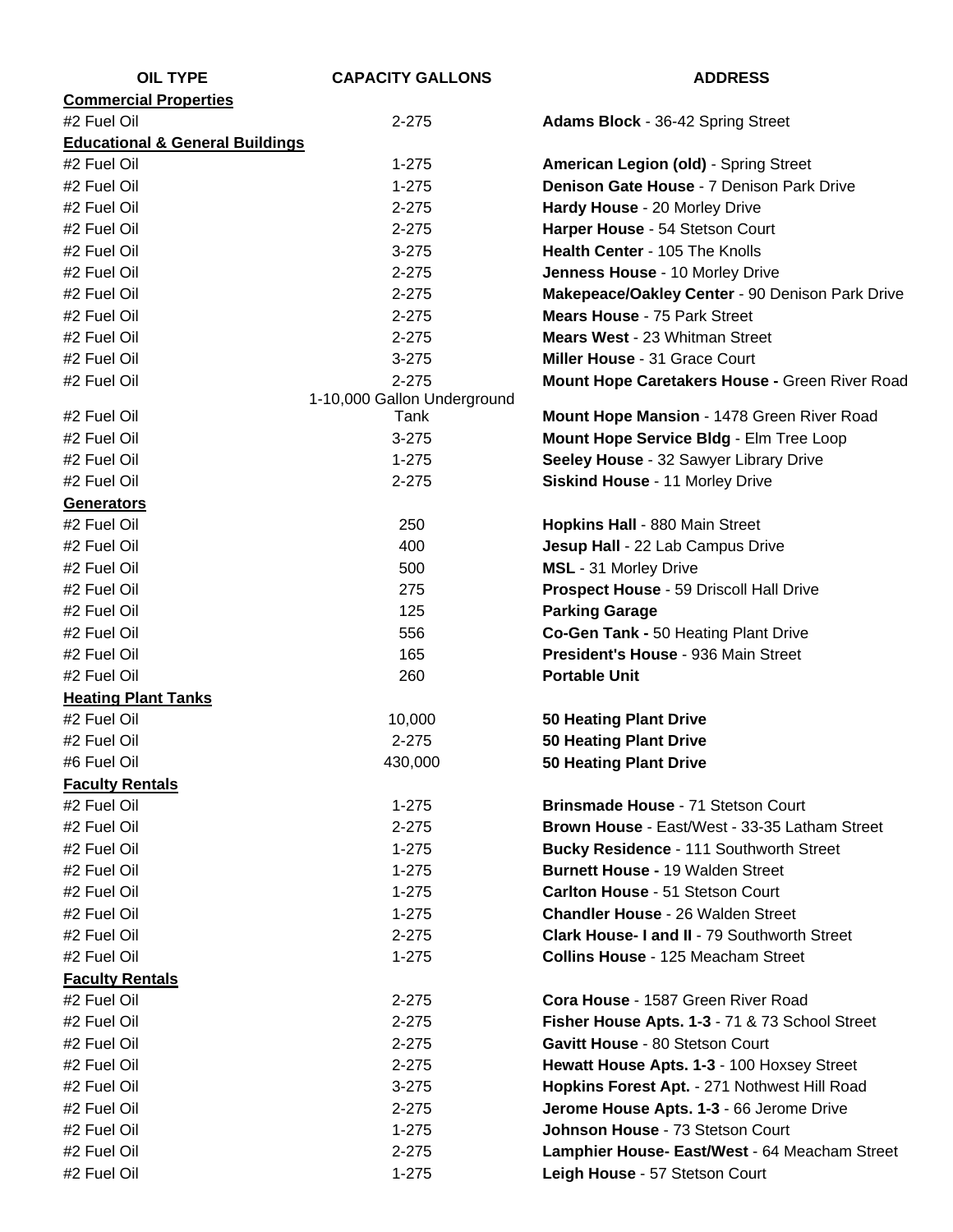| #2 Fuel Oil            | $3 - 275$ | <b>Mason House - 3 Southworth Street</b>            |
|------------------------|-----------|-----------------------------------------------------|
| #2 Fuel Oil            | $1 - 275$ | Maxcy House - 41 Hoxsey Street                      |
| #2 Fuel Oil            | $2 - 275$ | McGinniss House Apts. 1 & 2 - 42 South Street       |
| #2 Fuel Oil            | $1 - 275$ | Messer House - 23 Lynde Lane                        |
| #2 Fuel Oil            | 2-275     | Mini Mansion - 1541 Green River Road                |
| #2 Fuel Oil            | $1 - 275$ | Morey House - 121 Southworth Street                 |
| #2 Fuel Oil            | 4-275     | Mt. Hope Inn (A-D) - 1439-1445 Green River Road     |
| #2 Fuel Oil            | $2 - 275$ | North House-East/West - 14 & 16 Chapin Court        |
| #2 Fuel Oil            | 2-275     | Patrie House - 1573 Green River Road                |
| #2 Fuel Oil            | $3 - 275$ | Pilgrim House - East/West - 7 Chapin Court          |
| #2 Fuel Oil            | $2 - 275$ | Quinn House Apts. 1 & 2 - 37 Southworth Street      |
| #2 Fuel Oil            | $3 - 275$ | Rice House - 30 Morley Drive                        |
| #2 Fuel Oil            | $2 - 275$ | Roberts House Apts. 1 & 2 - 135 Southworth Street   |
| #2 Fuel Oil            | $1 - 275$ | Rogers House - 163 Park Street                      |
| #2 Fuel Oil            | $1 - 275$ | Royal House - 184 Southworth Street                 |
| #2 Fuel Oil            | $2 - 275$ | Ruland House Apts. 1-3 - 40 Southworth Street       |
| #2 Fuel Oil            | $2 - 275$ | Sherman House Apts. 1 - 4 - 820 Main Street         |
| #2 Fuel Oil            | 2-275     | South House- East/West - 19 Chapin Court            |
| #2 Fuel Oil            | 4-275     | <b>Southworth Apartments - 96 Southworth Street</b> |
| #2 Fuel Oil            | $2 - 275$ | <b>Stocking House - 107 Southworth Street</b>       |
| #2 Fuel Oil            | $1 - 275$ | Taylor House - 159 North Street                     |
| #2 Fuel Oil            | $1 - 275$ | Treadway House - 35 Lynde Lane                      |
| #2 Fuel Oil            | $2 - 275$ | Wild House Apts. 1 & 2 - 21 Southworth Street       |
| #2 Fuel Oil            | 2-275     | Woodworth House Apts. 1 - 3 - 89 Southworth Street  |
| <b>Student Housing</b> |           |                                                     |
| #2 Fuel Oil            | 4-275     | Agard House - 90 South Street                       |
| #2 Fuel Oil            | 2-275     | <b>Chadbourne House - 42 Stetson Court</b>          |
| #2 Fuel Oil            | $1 - 275$ | Dodd Annex - 68 Mission Park Drive                  |
| #2 Fuel Oil            | $2 - 275$ | Doughty House - 45 Walden Street                    |
| #2 Fuel Oil            | $1 - 275$ | Fayerweather Hall - 28 Lawrence Hall Drive          |
| #2 Fuel Oil            | 2-275     | Fort Hoosac - 175 South Street                      |
| #2 Fuel Oil            | 4-275     | Garfield House - 45 South Street                    |
| #2 Fuel Oil            | $1 - 275$ | Goodrich House - 12 Sawyer Library Drive            |
| #2 Fuel Oil            | $1 - 275$ | Lambert House - 80 Hoxsey Street                    |
| #2 Fuel Oil            | $1 - 275$ | Lehman Hall - 94 Chapin Hall Drive                  |
| #2 Fuel Oil            | 2-275     | Milham House - 53 Hoxsey Street                     |
| #2 Fuel Oil            | $1 - 275$ | Poker Flats - 45 Stetson Road                       |
| #2 Fuel Oil            | $1 - 275$ | <b>Sewall House - 49 Mission Park Drive</b>         |
| #2 Fuel Oil            | 2-275     | <b>Susie Hopkins - 60 Denison Park Drive</b>        |
| <b>Elevators</b>       |           |                                                     |
| <b>Hydraulic Fluid</b> | 134       | Berhard Music Center - 54 Chapin Hall Drive         |
| <b>Hydraulic Fluid</b> | 192       | Bronfman (passenger) - 18 Hoxsey Street             |
| <b>Hydraulic Fluid</b> | 80        | Brooks House - 983 Main Street                      |
| <b>Hydraulic Fluid</b> | 86        | CDE (Saint Anthony Hall) - 1065 Main Street         |
| <b>Hydraulic Fluid</b> | 88        | <b>Chandler Gym (passenger) - 34 Spring Street</b>  |
| <b>Hydraulic Fluid</b> | 86        | Cole Field House - 85 Stetson Road                  |
| <b>Hydraulic Fluid</b> | 58        | Faculty House - 968 Main Street                     |
| <b>Hydraulic Fluid</b> | 89        | Goodrich Hall - 863 Main Street                     |
| <b>Hydraulic Fluid</b> | 59        | <b>Greylock Dining (freight) - 25 AMT Drive</b>     |
| <b>Hydraulic Fluid</b> | 55        | Griffin Hall - 844 Main Street                      |
| <b>Hydraulic Fluid</b> | 290       | Hopkins Hall - 880 Main Street                      |
|                        |           |                                                     |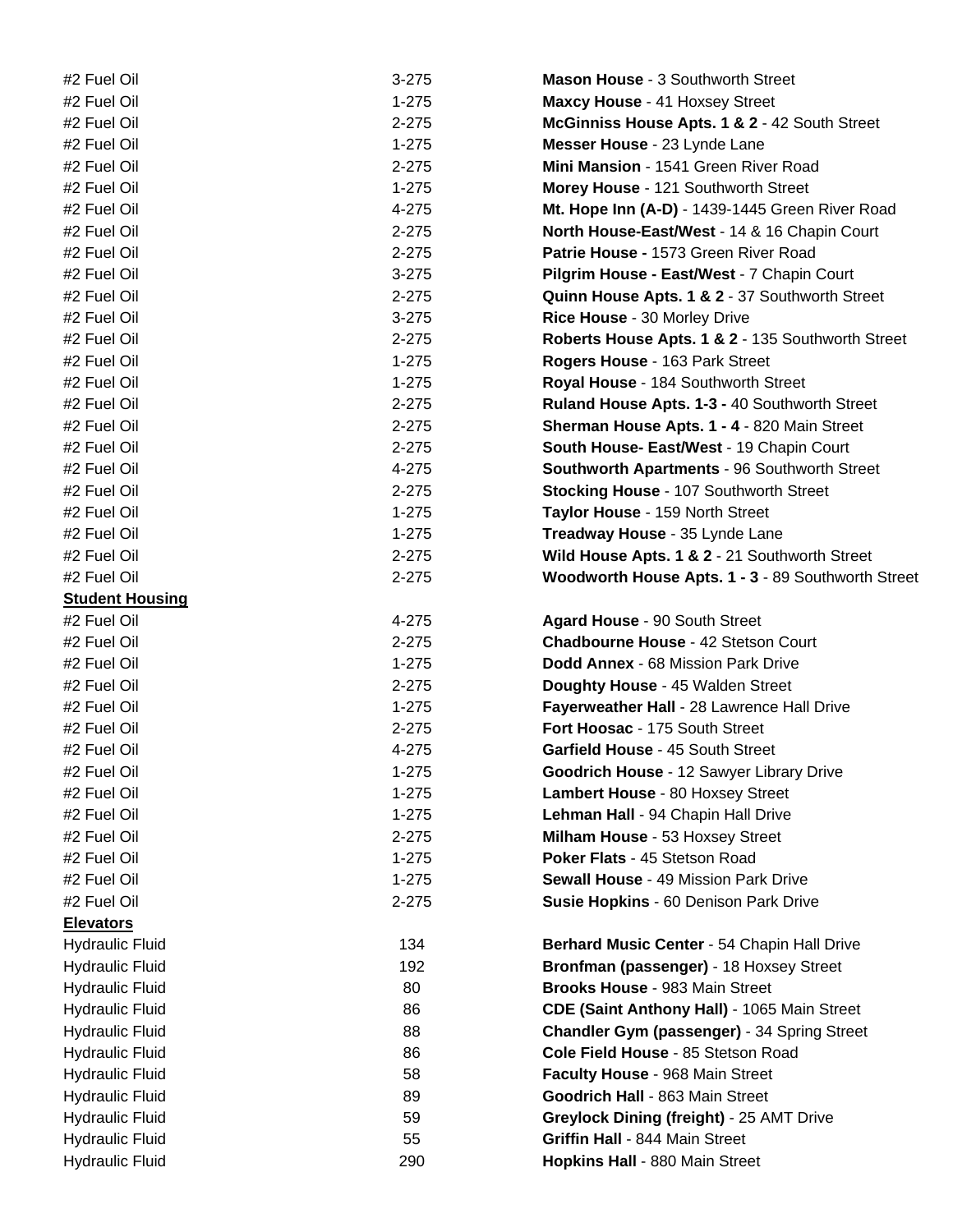| <b>Hydraulic Fluid</b>                        | 67    | Jesup Hall - 22 Lab Campus Drive                 |
|-----------------------------------------------|-------|--------------------------------------------------|
| <b>Hydraulic Fluid</b>                        | 82    | Lasell Gym - 871 Main Street                     |
| <b>Hydraulic Fluid</b>                        | 221   | Lawrence Hall - 15 Lawrence Hall Drive           |
| <b>Hydraulic Fluid</b>                        | 80    | Mission Park - Lynde Lane                        |
| <b>Hydraulic Fluid</b>                        | 91    | Sage Hall - 71 Chapin Hall Drive (E-entry)       |
| <b>Hydraulic Fluid</b>                        | 191   | Sawyer Library - 55 Sawyer Library Drive         |
| <b>Hydraulic Fluid</b>                        | 158   | Science Center # 1 - 31 Morley Drive             |
| <b>Hydraulic Fluid</b>                        | 91    | Science Center #2 - 31 Morley Drive              |
| <b>Hydraulic Fluid</b>                        | 352   | Science Center #3 - 31 Morley Drive              |
| <b>Hydraulic Fluid</b>                        | 127   | Spencer Art (passenger) - 33 Driscoll Hall Drive |
| <b>Hydraulic Fluid</b>                        | 100   | Southworth Apartments - 96 Southworth Street     |
| <b>Hydraulic Fluid</b>                        | 193   | Stetson - 26 Hopkins Hall Drive                  |
| <b>Hydraulic Fluid</b>                        | 91    | Williams Hall - 93 Chapin Hall Drive (E-entry)   |
| <b>Transformers and High Voltage Switches</b> |       |                                                  |
| Transformer oil                               | 97    | Agway (TSI # 52)                                 |
| Transformer oil                               | 155   | Agway (TSI # 53)                                 |
| Transformer oil                               | 450   | Brooks House (TSI #31)                           |
| Transformer oil                               | 97    | Dodd House (TSI #38)                             |
| Transformer oil                               | 261   | <b>Driscoll Dining</b>                           |
| Transformer oil                               | 190   | Faculty Club (TSI# 51)                           |
| Transformer oil                               | 282   | Fitch House (TSI# 46)                            |
| Transformer oil                               | 155   | Mears House (TSI#36)                             |
| Transformer oil                               | 120   | Perry House (TSI #43)                            |
| Transformer oil                               | 50    | Seeley House (TSI#42)                            |
| Transformer oil                               | 352   | Heating Plant (480V)                             |
| Transformer oil                               | 1,115 | Heating Plant (13800V)                           |
| Transformer oil                               | 1,115 | Heating Plant (13800V)                           |
| <b>High Voltage Switches</b>                  |       |                                                  |
| <b>Transformer Oil</b>                        | 4.5   | <b>Stetson Hall</b>                              |
| <b>Transformer Oil</b>                        | 4.5   | <b>Stetson Hall</b>                              |
| <b>Transformer Oil</b>                        | 9     | Service 4 Vault                                  |
| <b>Transformer Oil</b>                        | 4.5   | <b>Baxter</b>                                    |
| <b>Transformer Oil</b>                        | 4.5   | <b>Baxter</b>                                    |
| <b>Transformer Oil</b>                        | 4.5   | <b>Hockey Rink</b>                               |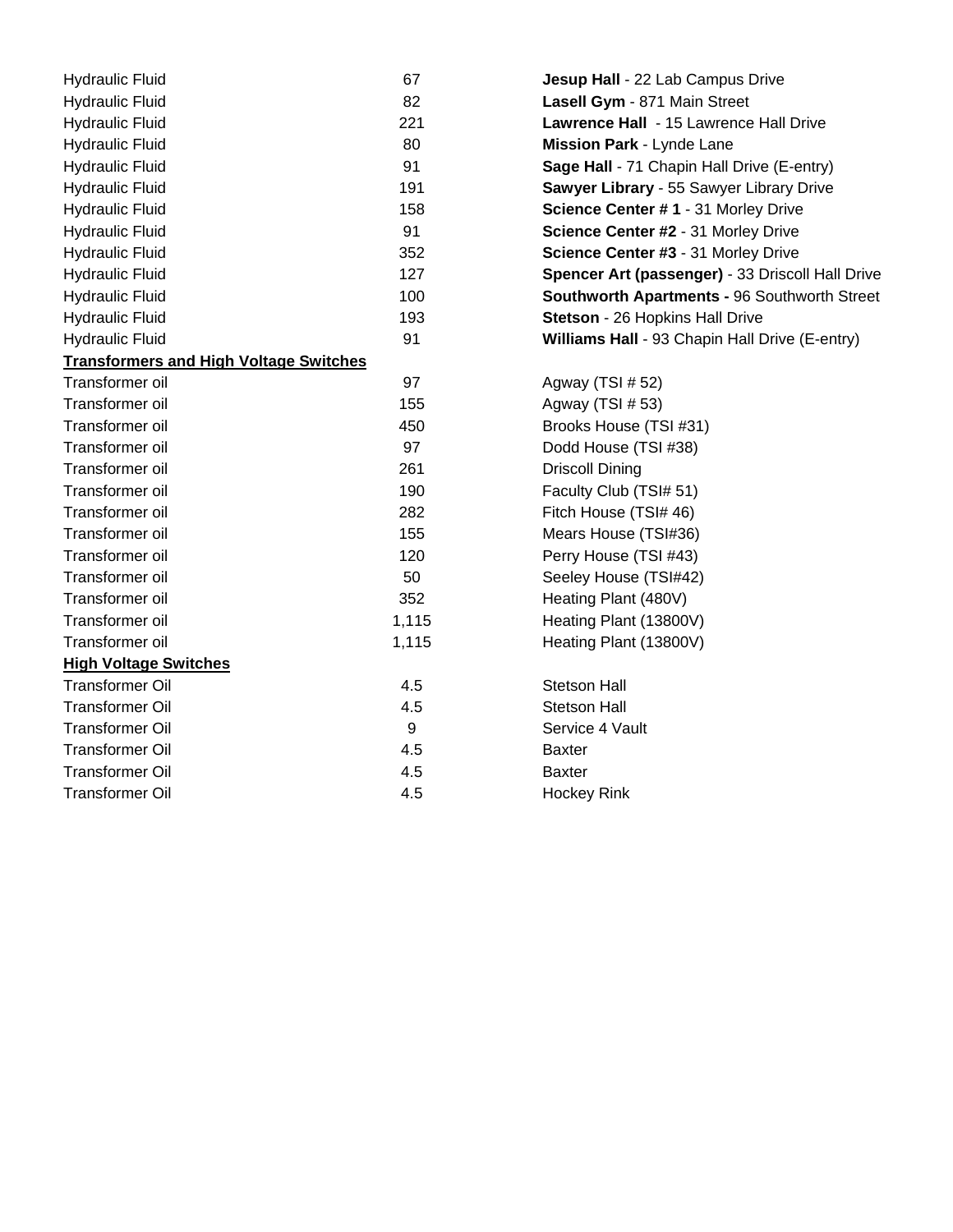# **Appendix B - Oil Spill Prevention and Containment Systems**

| <b>Contents</b>      | <b>Capacity</b>                                  | <b>Location/Description</b><br><b>Level</b>                                               |                            | <b>Secondary Containment</b>                       |
|----------------------|--------------------------------------------------|-------------------------------------------------------------------------------------------|----------------------------|----------------------------------------------------|
|                      | <b>Gallons</b>                                   |                                                                                           | <b>Control</b>             |                                                    |
| Heating              | <b>Heating Plant</b>                             |                                                                                           |                            |                                                    |
| Plant Oil            | #2 Oil -                                         | Heating Plant - 50 Heating Plant Drive                                                    |                            | <b>Concrete Containment Dike</b>                   |
| <b>Tanks</b>         | 10,000                                           |                                                                                           |                            |                                                    |
|                      | #6 Oil -                                         | <b>Heating Plant - 50 Heating Plant Drive</b>                                             | Level Alarm                | <b>Concrete Containment Dike</b>                   |
|                      | 430,000                                          |                                                                                           |                            |                                                    |
|                      | #2 Oil 2 - 275<br><b>Student Housing Boilers</b> | Heating Plant - 50 Heating Plant Drive                                                    | Level Alarm                | Double-walled Roth Tank                            |
| Heating Oil<br>Tanks | $4 - 275$                                        | <b>Agard House - 90 South Street</b>                                                      | Level Alarm                | Double-walled Roth Tank                            |
| #2 Fuel Oil          | $2 - 275$                                        | <b>Chadbourne House - 42 Stetson Court</b>                                                | Level Alarm                | Double-walled Roth Tank                            |
|                      | $1 - 275$                                        | <b>Dodd Annex - 68 Mission Park Drive</b>                                                 | Level Alarm                | Double-walled Roth Tank                            |
|                      | $2 - 275$                                        | Doughty House - 45 Walden Street                                                          | Level Alarm                | Double-walled Roth Tank                            |
|                      | $1 - 275$                                        | Fayerweather Hall - 28 Lawrence Hall Drive                                                | Level Alarm                | Double-walled Roth Tank                            |
|                      | $2 - 275$                                        | Fort Hoosac - 175 South Street                                                            | Level Alarm                | Double-walled Roth Tank                            |
|                      | $4 - 275$                                        | Garfield House - 45 South Street                                                          | Level Alarm                | Double-walled Roth Tank                            |
|                      | $1 - 275$                                        | Goodrich House - 12 Sawyer Library Drive                                                  | Level Alarm                | Double-walled Roth Tank                            |
|                      | $1 - 275$                                        | Lambert House - 80 Hoxsey Street                                                          | Level Alarm                | Double-walled Roth Tank                            |
|                      | $1 - 275$                                        | Lehman Hall - 94 Chapin Hall Drive                                                        | Level Alarm                | Double-walled Roth Tank                            |
|                      | $2 - 275$                                        | Milham House - 53 Hoxsey Street                                                           | Level Alarm                | Double-walled Roth Tank                            |
|                      | $1 - 275$                                        | Poker Flats - 45 Stetson Road                                                             | Level Alarm                | Double-walled Roth Tank                            |
|                      | $1 - 275$                                        | <b>Sewall House - 49 Mission Park Drive</b>                                               | Level Alarm                | Double-walled Roth Tank                            |
|                      | $2 - 275$                                        | Susie Hopkins - 60 Denison Park Drive                                                     | Level Alarm                | Double-walled Roth Tank                            |
|                      |                                                  | <b>Educational and General Buildings</b>                                                  |                            |                                                    |
|                      | $1 - 275$                                        | <b>American Legion (old) - Spring Street</b>                                              | Level Alarm                | Double-walled Roth Tank                            |
|                      | $1 - 275$                                        | Denison Gate House - 7 Denison Park Drive                                                 | Level Alarm                | Double-walled Roth Tank                            |
|                      | $2 - 275$                                        | Hardy House - 20 Morley Drive                                                             | Level Alarm                | Double-walled Roth Tank                            |
|                      | $2 - 275$                                        | Harper House - 54 Stetson Court                                                           | Level Alarm                | Double-walled Roth Tank                            |
|                      | $3 - 275$                                        | Health Center - 105 The Knolls                                                            | Level Alarm                | Double-walled Roth Tank                            |
|                      | $2 - 275$                                        | Jenness House - 10 Morley Drive                                                           | Level Alarm                | Double-walled Roth Tank                            |
|                      | $2 - 275$                                        | Makepeace/Oakley Center - 90 Denison Park<br>Drive                                        | Level Alarm                | Double-walled Roth Tank                            |
|                      | $2 - 275$                                        | <b>Mears House - 75 Park Street</b>                                                       | Level Alarm                | Double-walled Roth Tank                            |
|                      | $2 - 275$                                        | <b>Mears West - 23 Whitman Street</b>                                                     | Level Alarm                | Double-walled Roth Tank                            |
|                      | $3 - 275$                                        | Miller House - 31 Grace Court                                                             | Level Alarm                | Double-walled Roth Tank                            |
|                      | $2 - 275$                                        | <b>Mount Hope Caretakers House - Green River</b><br>Road                                  | Level Alarm                | Double-walled Roth Tank                            |
|                      | $1 - 10,000$                                     | Mount Hope Mansion - 1478 Green River                                                     | Level Alarm                | Double-walled fiberglass;                          |
|                      | underground                                      | Road                                                                                      |                            | overfill protection device                         |
|                      | $3 - 275$                                        | Mount Hope Service Bldg - Elm Tree Loop                                                   | Level Alarm                | Double-walled Roth Tank                            |
|                      | $1 - 275$                                        | Seeley House - 32 Sawyer Library Drive                                                    | Level Alarm                | Double-walled Roth Tank                            |
|                      | $2 - 275$                                        | Siskind House - 11 Morley Drive                                                           | Level Alarm                | Double-walled Roth Tank                            |
|                      | <b>Commercial Properties</b>                     |                                                                                           |                            |                                                    |
|                      | $2 - 275$                                        | <b>Adams Block - 36-42 Spring Street</b>                                                  | Level Alarm                | Double-walled Roth Tank                            |
|                      | <b>Rental Properties</b>                         |                                                                                           |                            |                                                    |
|                      | $1 - 275$                                        | Brinsmade House - 71 Stetson Court                                                        | Level Alarm                | Double-walled Roth Tank                            |
|                      | $2 - 275$                                        | Brown House - East/West - 33-35 Latham St.                                                | Level Alarm                | Double-walled Roth Tank                            |
|                      | $1 - 275$                                        | Bucky Residence - 111 Southworth Street                                                   | Level Alarm                | Double-walled Roth Tank                            |
|                      | $1 - 275$                                        | <b>Burnett House - 19 Walden Street</b>                                                   | Level Alarm                | Double-walled Roth Tank                            |
|                      | $1 - 275$                                        | Carlton House - 51 Stetson Court                                                          | Level Alarm                | Double-walled Roth Tank                            |
|                      | $1 - 275$                                        | <b>Chandler House - 26 Walden Street</b>                                                  | Level Alarm                | Double-walled Roth Tank                            |
|                      | $2 - 275$<br>$1 - 275$                           | Clark House- I and II - 79 Southworth Street<br><b>Collins House - 125 Meacham Street</b> | Level Alarm<br>Level Alarm | Double-walled Roth Tank<br>Double-walled Roth Tank |
|                      | $2 - 275$                                        | Cora House - 1587 Green River Road                                                        | Level Alarm                | Double-walled Roth Tank                            |
|                      |                                                  |                                                                                           |                            |                                                    |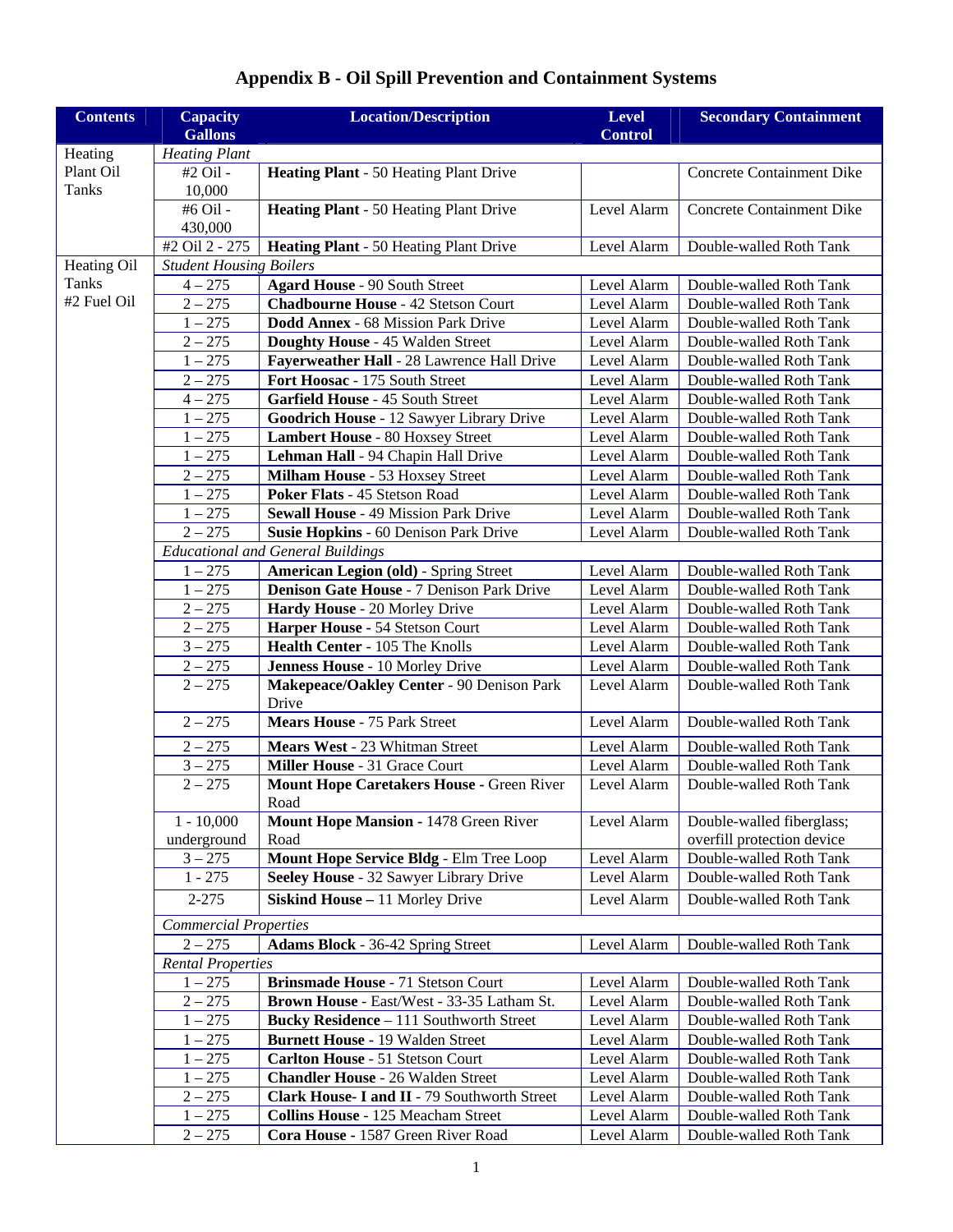| <b>Contents</b>    | <b>Capacity</b>     | <b>Location/Description</b>                                 | <b>Level</b>   | <b>Secondary Containment</b> |
|--------------------|---------------------|-------------------------------------------------------------|----------------|------------------------------|
|                    | <b>Gallons</b>      |                                                             | <b>Control</b> |                              |
| Heating Oil        | $2 - 275$           | Fisher House Apts. 1-3 - 71 & 73 School St.                 | Level Alarm    | Double-walled Roth Tank      |
| <b>Tanks</b>       | $2 - 275$           | <b>Gavitt House - 80 Stetson Court</b>                      | Level Alarm    | Double-walled Roth Tank      |
| #2 Fuel Oil        | $2 - 275$           | Hewatt House Apts. 1-3 - 100 Hoxsey Street                  | Level Alarm    | Double-walled Roth Tank      |
| (continued)        | $3 - 275$           | Hopkins Forest Apt. - 271 Northwest Hill<br>Road            | Level Alarm    | Double-walled Roth Tank      |
|                    | $2 - 275$           | Jerome House Apts. 1-3 - 66 Jerome Drive                    | Level Alarm    | Double-walled Roth Tank      |
|                    | $1 - 275$           | <b>Johnson House - 73 Stetson Court</b>                     | Level Alarm    | Double-walled Roth Tank      |
|                    | $2 - 275$           | Lamphier House- East/West - 64 Meacham<br><b>Street</b>     | Level Alarm    | Double-walled Roth Tank      |
|                    | $1 - 275$           | Leigh House - 57 Stetson Court                              | Level Alarm    | Double-walled Roth Tank      |
|                    | $3 - 275$           | Mason House - 3 Southworth Street                           | Level Alarm    | Double-walled Roth Tank      |
|                    | $1 - 275$           | Maxcy House - 41 Hoxsey Street                              | Level Alarm    | Double-walled Roth Tank      |
|                    | $2 - 275$           | McGinniss House Apts. 1 & 2 - 42 South<br><b>Street</b>     | Level Alarm    | Double-walled Roth Tank      |
|                    | $1 - 275$           | Messer House - 23 Lynde Lane                                | Level Alarm    | Double-walled Roth Tank      |
|                    | $2 - 275$           | Mini Mansion - 1541 Green River Road                        | Level Alarm    | Double-walled Roth Tank      |
|                    | $1 - 275$           | Morey House - 121 Southworth Street                         | Level Alarm    | Double-walled Roth Tank      |
|                    | $4 - 275$           | Mt. Hope Inn (A-D) - 1439-1445 Green River<br>Road          | Level Alarm    | Double-walled Roth Tank      |
|                    | $2 - 275$           | North House-East/West - 14 & 16 Chapin<br>Court             | Level Alarm    | Double-walled Roth Tank      |
|                    | $2 - 275$           | Patrie House - 1573 Green River Road                        | Level Alarm    | Double-walled Roth Tank      |
|                    | $3 - 275$           | Pilgrim House - East/West - 7 Chapin Court                  | Level Alarm    | Double-walled Roth Tank      |
|                    | $2 - 275$           | Quinn House Apts. 1 & 2 - 37 Southworth St.                 | Level Alarm    | Double-walled Roth Tank      |
|                    | $3 - 275$           | Rice House - 30 Morley Drive                                | Level Alarm    | Double-walled Roth Tank      |
|                    | $2 - 275$           | Roberts House Apts. 1 & 2 - 135 Southworth<br><b>Street</b> | Level Alarm    | Double-walled Roth Tank      |
|                    | $1 - 275$           | Rogers House - 163 Park Street                              | Level Alarm    | Double-walled Roth Tank      |
|                    | $1 - 275$           | Royal House - 184 Southworth Street                         | Level Alarm    | Double-walled Roth Tank      |
|                    | $2 - 275$           | Ruland House Apts. 1-3 - 40 Southworth St.                  | Level Alarm    | Double-walled Roth Tank      |
|                    | $2 - 275$           | Sherman House Apts. 1 - 4 - 820 Main Street                 | Level Alarm    | Double-walled Roth Tank      |
|                    | $2 - 275$           | South House- East/West - 19 Chapin Court                    | Level Alarm    | Double-walled Roth Tank      |
|                    | $4 - 275$           | Southworth Apartments - 96 Southworth St.                   | Level Alarm    | Double-walled Roth Tank      |
|                    | $2 - 275$           | <b>Stocking House - 107 Southworth Street</b>               | Level Alarm    | Double-walled Roth Tank      |
|                    | $1 - 275$           | Taylor House - 159 North Street                             | Level Alarm    | Double-walled Roth Tank      |
|                    | $1 - 275$           | Treadway House - 35 Lynde Lane                              | Level Alarm    | Double-walled Roth Tank      |
|                    | $2 - 275$           | Wild House Apts. $1 & 2 - 21$ Southworth<br>Street          | Level Alarm    | Double-walled Roth Tank      |
|                    | $2 - 275$           | Woodworth House Apts. 1 - 3 - 89<br>Southworth St.          | Level Alarm    | Double-walled Roth Tank      |
| <b>Edible Oils</b> | <b>Dining Halls</b> |                                                             |                |                              |
| $(1-5)$ gallon     |                     | CDE - 1065 Main Street                                      |                | None                         |
| containers)        |                     | Dodd Dining - 64 Mission Park Drive                         |                | None                         |
|                    |                     | <b>Driscoll Dining - 49 Driscoll Hall Drive</b>             |                | None                         |
|                    |                     | Faculty House - 968 Main Street                             |                | None                         |
|                    |                     | Greylock Dining - 25 Adams Memorial<br>Theatre Drive        |                | None                         |
|                    |                     | <b>Mission Park Drive - Lynde Lane</b>                      |                | None                         |
|                    |                     |                                                             |                |                              |
| Emergency          | Generators with Oil |                                                             |                |                              |
| Generator          | 250                 | Hopkins Hall - 880 Main Street                              |                | To be replaced Summer '04    |
| <b>Tanks</b>       | 400                 | Jesup Hall - 22 Lab Campus Drive                            |                | <b>Concrete Containment</b>  |
| #2 Fuel Oil        | 500                 | MSL - 31 - Morley Drive                                     |                | <b>Concrete Containment</b>  |
|                    | 275                 | Prospect House - 59 Driscoll Hall Drive                     |                | Double-walled Roth Tank      |
|                    | 125                 | Parking Garage - 45 Whitman Street                          |                | Double-walled Tank           |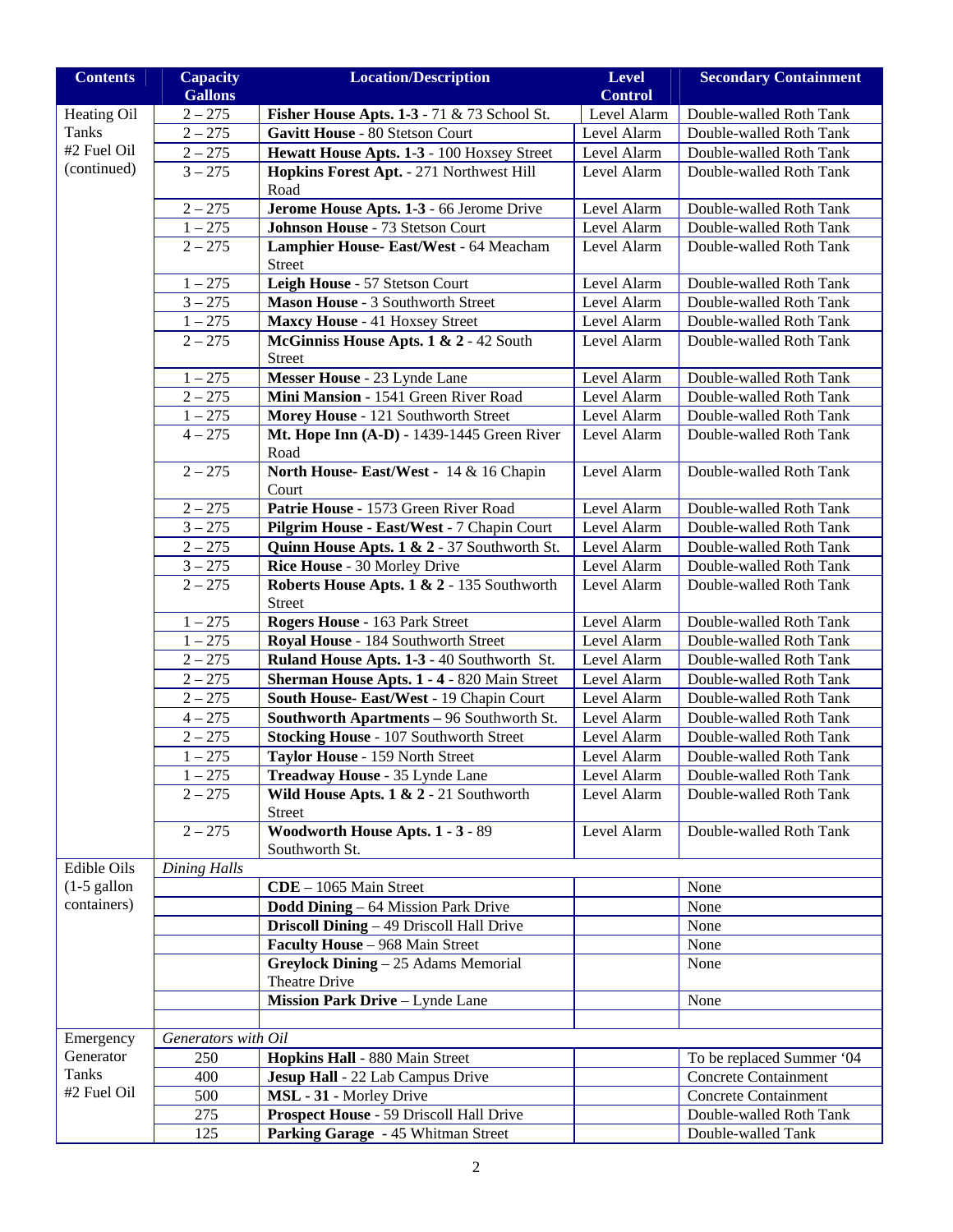| <b>Contents</b> | <b>Capacity</b>           | <b>Location/Description</b>                                      | <b>Level</b>   | <b>Secondary Containment</b>                            |  |  |
|-----------------|---------------------------|------------------------------------------------------------------|----------------|---------------------------------------------------------|--|--|
|                 | <b>Gallons</b>            |                                                                  | <b>Control</b> |                                                         |  |  |
|                 | 165                       | President's House - 936 Main Street                              |                | Double-walled Tank                                      |  |  |
|                 | 260                       | <b>Portable Unit</b>                                             |                | None                                                    |  |  |
| Lubricating     | Lube Oil                  |                                                                  |                |                                                         |  |  |
| Oil             | 556                       | Co-Gen Tank - 50 Heating Plant Drive                             |                | <b>Containment Dike</b>                                 |  |  |
| Mineral Oil     | <b>Transformers</b>       |                                                                  |                |                                                         |  |  |
|                 | 97                        | Agway - 30 A,B,C Denison Park Drive (TSI #                       |                | Concrete Pad                                            |  |  |
|                 |                           | 52) (Unit not in use – stored at Mt. Hope)                       |                |                                                         |  |  |
|                 | 155                       | Agway - 30 A,B,C Denison Park Drive (TSI #                       |                | Concrete Pad                                            |  |  |
|                 |                           | 53) (Unit not in use – stored at Mt. Hope)                       |                |                                                         |  |  |
|                 | 450                       | Brooks House - 983 Main Street (TSI #31)                         |                | Concrete Pad                                            |  |  |
|                 | 97                        | Dodd House - 64 Mission Park Drive (TSI #<br>38)                 |                | Concrete Pad                                            |  |  |
|                 | 261                       | Driscoll Dining - 49 Driscoll Hall Drive                         |                | Concrete Pad                                            |  |  |
|                 | 190                       | Faculty Club - 968 Main Street (TSI # 51)                        |                | Concrete Pad                                            |  |  |
|                 | 282                       | Fitch House - 30 Driscoll Hall Drive (TSI #                      |                | Concrete Pad                                            |  |  |
|                 |                           | 46)                                                              |                |                                                         |  |  |
|                 | 155                       | <b>Mears House - 75 Park Street (TSI #36)</b>                    |                | Concrete Pad                                            |  |  |
|                 | 120                       | Perry House - 1017 Main Street (TSI #43)                         |                | <b>Concrete Pad</b>                                     |  |  |
|                 | 50                        | Seeley House - 32 Sawyer Library Drive (TSI                      |                | Concrete Pad                                            |  |  |
|                 |                           | #42)                                                             |                |                                                         |  |  |
|                 | 352                       | Heating Plant (480V) 50 Heating Plant Dr.                        |                | Concrete Pad                                            |  |  |
|                 | 1115                      | Heating Plant (13800V) 50 Heating Plant Dr.                      |                | Concrete Pad                                            |  |  |
|                 | 1115                      | Heating Plant (13800V) 50 Heating Plant Dr                       |                | Concrete Pad                                            |  |  |
|                 | High Voltage Oil Switches |                                                                  |                |                                                         |  |  |
|                 | 9                         | Stetson Hall $(2 \text{ units} - 4.5 \text{ gallons each}) - 26$ |                | None - Unit is inside a                                 |  |  |
|                 |                           | Hopkins Hall Drive                                               |                | building on a concrete floor                            |  |  |
|                 | 9                         | Baxter Hall $(2 \text{ units} - 4.5 \text{ gallons each}) - 39$  |                | None - Unit is inside a                                 |  |  |
|                 |                           | Chapin Hall Drive                                                |                | building on a concrete floor                            |  |  |
|                 | 4.5                       | Hockey Rink - 76 Latham Street                                   |                | None - Unit is inside a<br>building on a concrete floor |  |  |
|                 | 9                         | <b>Service 4 Vault</b>                                           |                | None - Unit is inside a                                 |  |  |
|                 |                           |                                                                  |                | building on a concrete floor                            |  |  |
|                 | Compressor Storage        |                                                                  |                |                                                         |  |  |
|                 | 55                        | <b>Bronfman Science Rm B-56 - 18 Hoxsey</b>                      |                | <b>Containment Pallet</b>                               |  |  |
|                 |                           | Street                                                           |                |                                                         |  |  |
| Hydraulic       | Elevators                 |                                                                  |                |                                                         |  |  |
| Oil             | 134                       | Berhard Music Center - 54 Chapin Hall Dr.                        |                | Containment Pan                                         |  |  |
|                 | 192                       | Bronfman (passenger) - 18 Hoxsey Street                          |                | <b>Containment Pan</b>                                  |  |  |
|                 | 80                        | <b>Brooks House - 983 Main Street</b>                            |                | <b>Containment Pan</b>                                  |  |  |
|                 | 86                        | <b>CDE (Saint Anthony Hall) - 1065 Main Street</b>               |                | Containment Pan                                         |  |  |
|                 | 88                        | <b>Chandler Gym (passenger) -34 Spring Street</b>                |                | <b>Containment Pan</b>                                  |  |  |
|                 | 86                        | Cole Field House - 85 Stetson Road                               |                | Containment Pan                                         |  |  |
|                 | 58                        | Faculty House - 968 Main Street                                  |                | Containment Pan                                         |  |  |
|                 | 89                        | Goodrich Hall - 863 Main Street                                  |                | Containment Pan                                         |  |  |
|                 | 59                        | <b>Greylock Dining (freight) - 25 AMT Drive</b>                  |                | Containment Pan                                         |  |  |
|                 | 55                        | Griffin Hall - 844 Main Street                                   |                | <b>Containment Pan</b>                                  |  |  |
|                 | 290                       | Hopkins Hall - 880 Main Street                                   |                | Containment Pan                                         |  |  |
|                 | 67                        | Jesup Hall - 22 Lab Campus Drive                                 |                | Containment Pan                                         |  |  |
|                 | $\overline{82}$           | Lasell Gym - 871 Main Street                                     |                | Containment Pan                                         |  |  |
|                 | 221                       | Lawrence Hall - 15 Lawrence Hall Drive                           |                | Containment Pan                                         |  |  |
|                 | 80                        | Mission Park - Lynde Lane                                        |                | Containment Pan                                         |  |  |
|                 | 91                        | Sage Hall - 71 Chapin Hall Drive (E-entry)                       |                | Containment Pan                                         |  |  |
|                 | 191                       | Sawyer Library - 55 Sawyer Library Drive                         |                | Containment Pan                                         |  |  |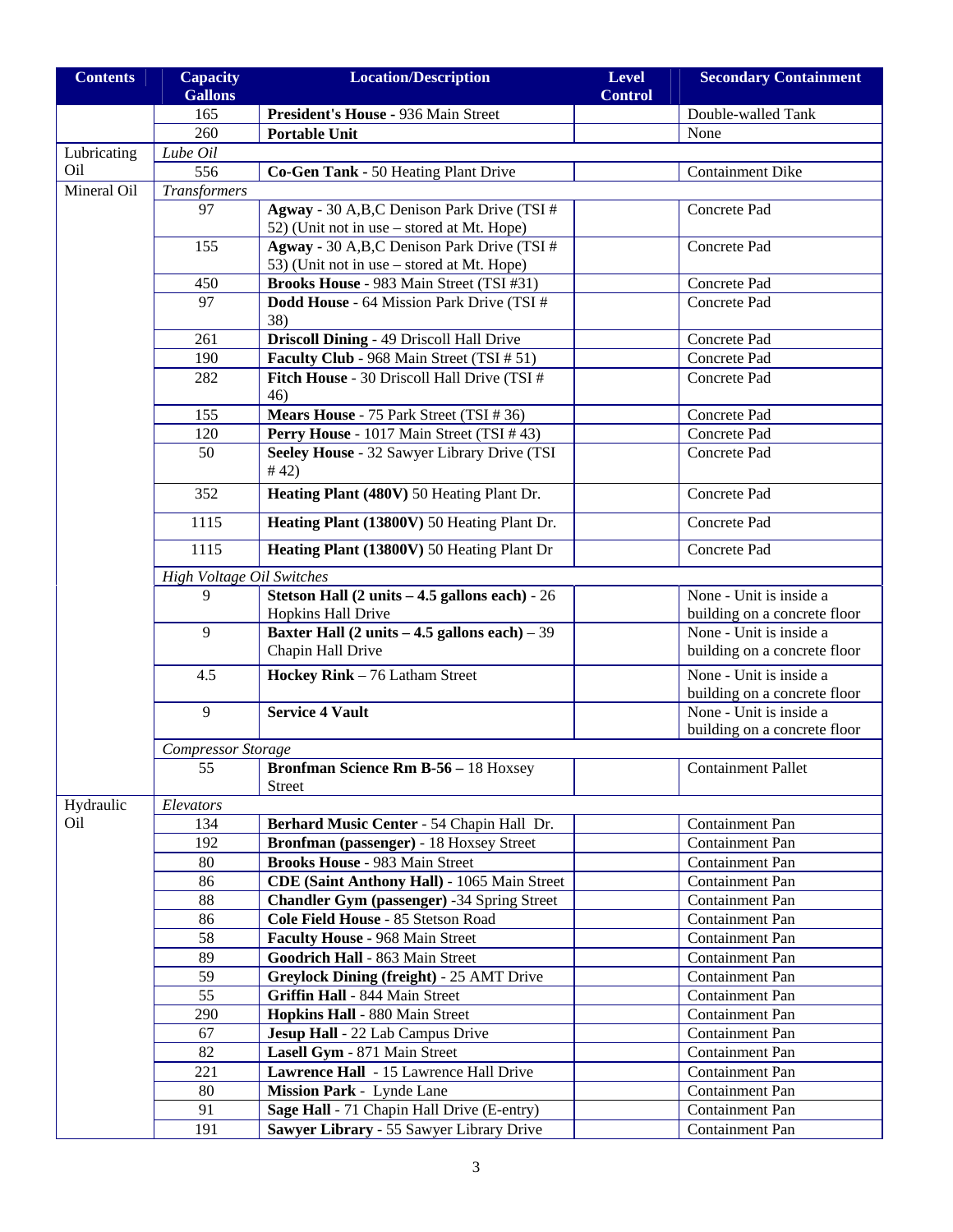| <b>Contents</b>    | <b>Capacity</b><br><b>Gallons</b> | <b>Location/Description</b>                                                  | <b>Level</b><br><b>Control</b> | <b>Secondary Containment</b>                         |
|--------------------|-----------------------------------|------------------------------------------------------------------------------|--------------------------------|------------------------------------------------------|
| Hydraulic<br>Oil   | 158                               | Science Center #1 - 31 Morley Drive (SSL<br>16A)                             |                                | Containment Pan                                      |
| (continued)        | 91                                | Science Center $#2 - 31$ Morley Drive (MSL<br>library break room)            |                                | Containment Pan                                      |
|                    | 352                               | Science Center #3 - 31 Morley Drive (G21A<br>MSL)                            |                                | Containment Pan                                      |
|                    | 100                               | Southworth Apartments - 96 Southworth St.                                    |                                | Containment Pan                                      |
|                    | 127                               | Spencer Art (passenger) - 33 Driscoll Hall<br>Drive                          |                                | Containment Pan                                      |
|                    | 193                               | Stetson - 26 Hopkins Hall Drive                                              |                                | Containment Pan                                      |
|                    | $\overline{91}$                   | Williams Hall - 93 Chapin Hall Drive (E-<br>entry)                           |                                | <b>Containment Pan</b>                               |
|                    | Lifts                             |                                                                              |                                |                                                      |
|                    | $\overline{2.5}$                  | <b>B&amp;G Garage</b> – 60 Latham Street                                     |                                | Concrete Floor; blocked floor<br>drains              |
|                    | $\overline{3}$                    | <b>B&amp;G Garage - 60 Latham Street</b>                                     |                                | Concrete Floor; blocked floor<br>drains              |
| Waste Oil          | Drum Storage                      |                                                                              |                                |                                                      |
|                    | 330 (max.)                        | HAZMAT Shed - 60 Latham Street                                               |                                | <b>Containment Pallets (Self</b><br>Containing)      |
|                    | Other Storage                     |                                                                              |                                |                                                      |
|                    | 55                                | <b>Satellite Accumulation Area Heating Plant -</b><br>50 Heating Plant Drive |                                | <b>Containment Pallet</b>                            |
|                    | 55                                | Satellite Accumulation Area - Garage - 60<br><b>Latham Street</b>            |                                | Containment Pallet: floor<br>drains to o/w separator |
|                    |                                   | Oil/Water Separator - 60 Latham Street                                       |                                |                                                      |
| Gasoline           | <b>Underground Tanks</b>          |                                                                              |                                |                                                      |
|                    | 10,000                            | Outside B&G Garage - 60 Latham Street                                        | Level Alarm                    | Double-walled Tank;<br>interstitial monitor          |
| Misc. Oils         | <b>Small Container Storage</b>    |                                                                              |                                |                                                      |
|                    | $\leq$ 55 gal.                    | <b>B&amp;G Garage - 60 Latham Street</b>                                     |                                | None                                                 |
|                    | $\leq$ 55 gal.                    | Heating Plant - 50 Heating Plant Drive                                       |                                | None                                                 |
| <b>Diesel Fuel</b> |                                   | Diesel Fuel - used to fuel college vehicles                                  |                                |                                                      |
|                    | 500                               | <b>Outside B&amp;G North - 54 Heating Plant Drive</b>                        |                                | Double-walled Tank                                   |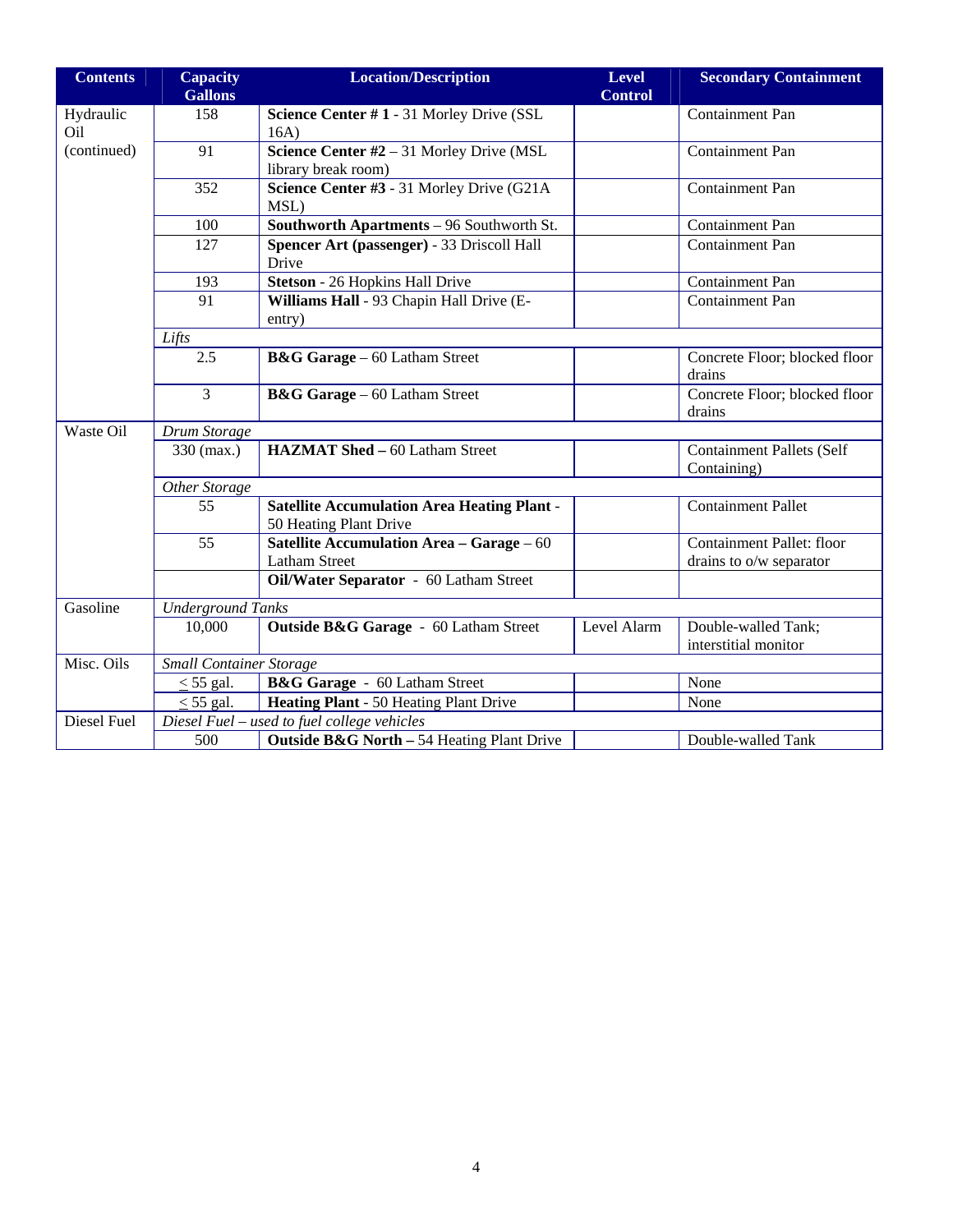# **APPENDIX C**

# **SITE PLAN**

**Please Contact the Office of Environmental Health and Safety to view the site plan.**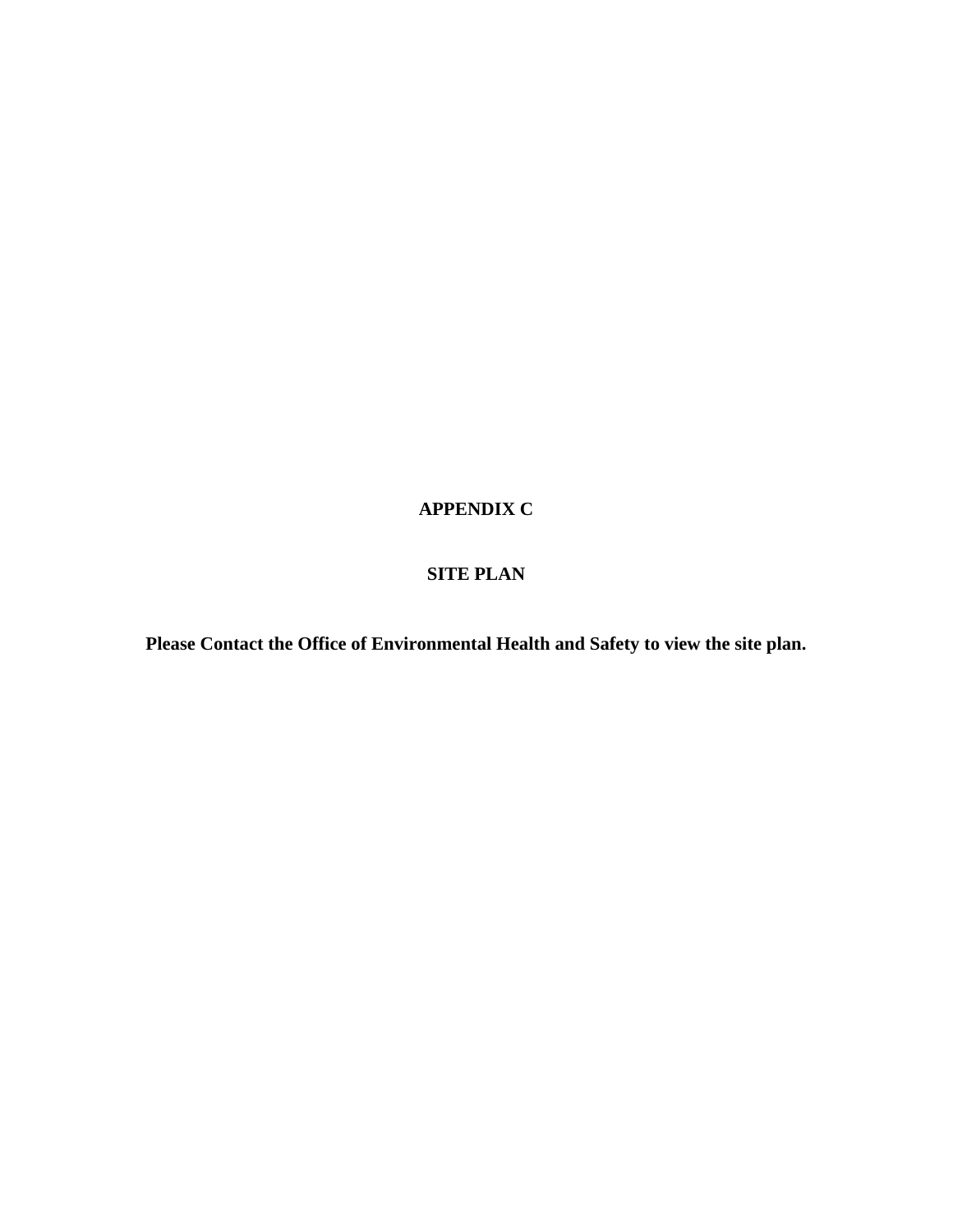# **US EPA - SPILL NOTIFICATION FORM**

| Meeting Federal Obligations to Report ___________ (Y/N)? Date Called ___________  |                             |  |
|-----------------------------------------------------------------------------------|-----------------------------|--|
|                                                                                   |                             |  |
|                                                                                   | <b>Incident Description</b> |  |
|                                                                                   |                             |  |
|                                                                                   |                             |  |
|                                                                                   |                             |  |
|                                                                                   |                             |  |
| ,我们也不能在这里的人,我们也不能在这里的人,我们也不能在这里的人,我们也不能在这里的人,我们也不能在这里的人,我们也不能在这里的人,我们也不能在这里的人,我们也 |                             |  |
|                                                                                   |                             |  |
|                                                                                   |                             |  |
|                                                                                   |                             |  |
|                                                                                   |                             |  |
|                                                                                   |                             |  |
|                                                                                   |                             |  |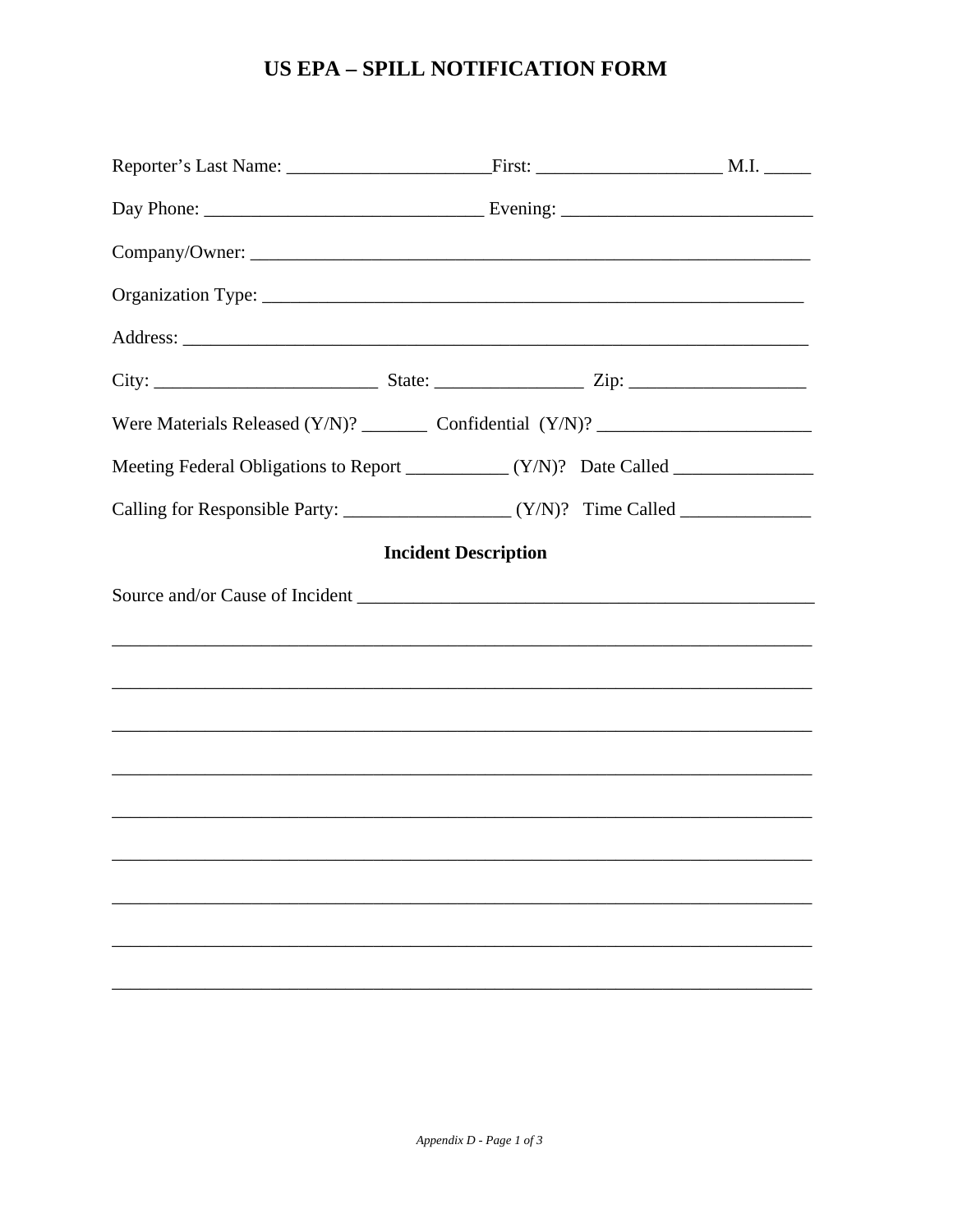# **US EPA - SPILL NOTIFICATION FORM**

|                                                        |                                      |                                                                                                                                                                                                                                                              | Facility Latitude ________________ Degrees __________ Minutes __________ Seconds __________________ |                                                                                                                                      |            |
|--------------------------------------------------------|--------------------------------------|--------------------------------------------------------------------------------------------------------------------------------------------------------------------------------------------------------------------------------------------------------------|-----------------------------------------------------------------------------------------------------|--------------------------------------------------------------------------------------------------------------------------------------|------------|
|                                                        |                                      |                                                                                                                                                                                                                                                              | Facility Longitude _____________ Degrees _________ Minutes _________ Seconds ___________            |                                                                                                                                      |            |
| <b>Chris Code</b>                                      | <b>Discharged</b><br><b>Quantity</b> | Unit of<br><b>Measure</b>                                                                                                                                                                                                                                    | <b>Material</b><br><b>Released In</b><br>Water                                                      | Quantity<br><u> Alexandro Alexandro de Alexandro Alexandro de Alexandro de Alexandro de Alexandro de Alexandro de Alexandro de A</u> | Unit/Meas. |
|                                                        |                                      | <u> Alexandro Alexandro Alexandro Alexandro Alexandro Alexandro Alexandro Alexandro Alexandro Alexandro Alexandro Alexandro Alexandro Alexandro Alexandro Alexandro Alexandro Alexandro Alexandro Alexandro Alexandro Alexandro </u><br>____________________ |                                                                                                     |                                                                                                                                      |            |
| Actions Taken to Correct, Control or Mitigate Incident |                                      |                                                                                                                                                                                                                                                              | <b>Response Action</b>                                                                              |                                                                                                                                      |            |

 $\overline{\phantom{a}}$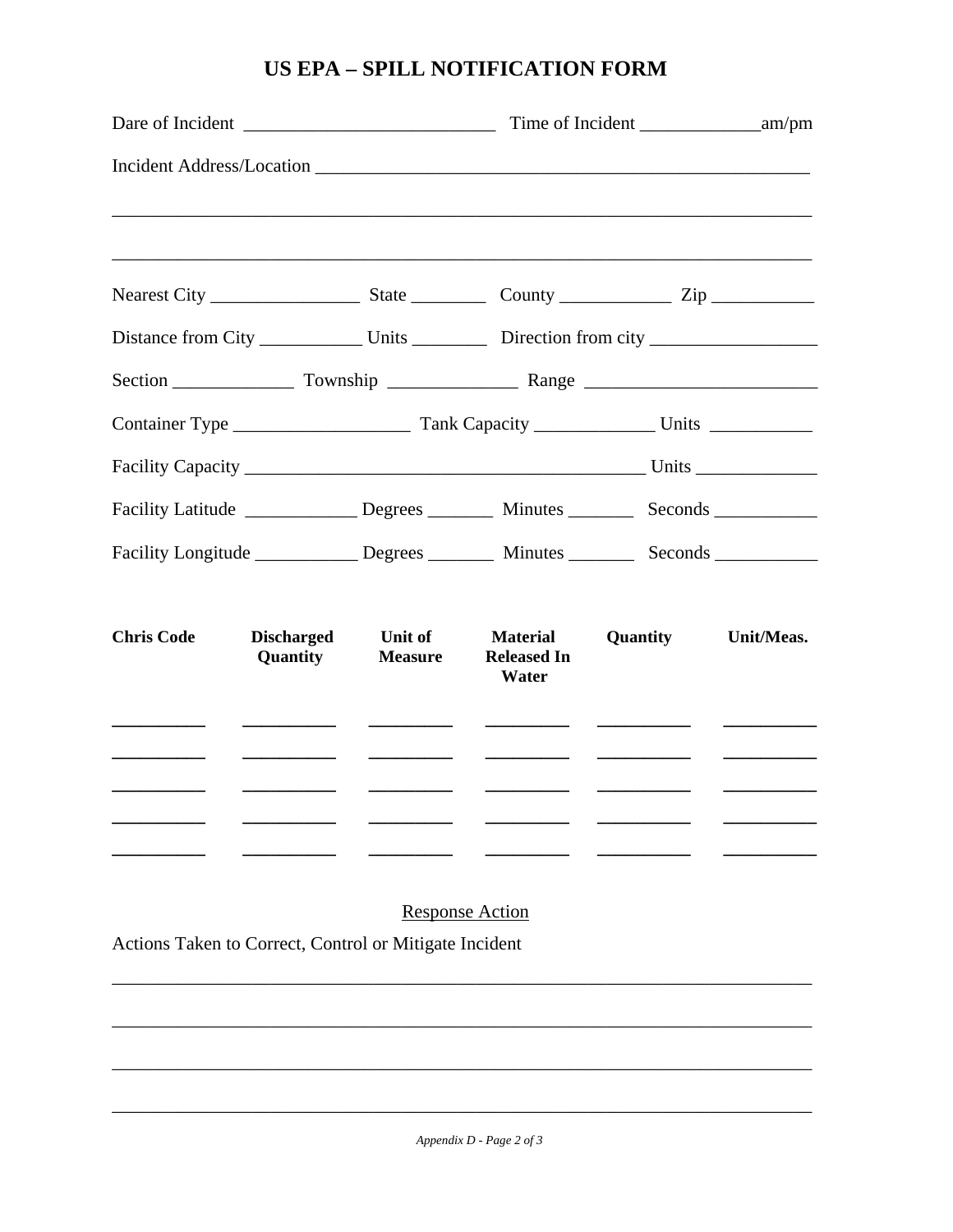# **US EPA – SPILL NOTIFICATION FORM**

| Impact                                                                                               |
|------------------------------------------------------------------------------------------------------|
|                                                                                                      |
|                                                                                                      |
| (approximate)                                                                                        |
|                                                                                                      |
|                                                                                                      |
|                                                                                                      |
| <b>Additional Information</b>                                                                        |
| Any information about the incident not recorded elsewhere in the report? ___________________________ |
| <b>Caller Notifications</b>                                                                          |
| EPA $(N/N)$ ? USCG $(N)$ (Y/N)? State $(N)$ .                                                        |
|                                                                                                      |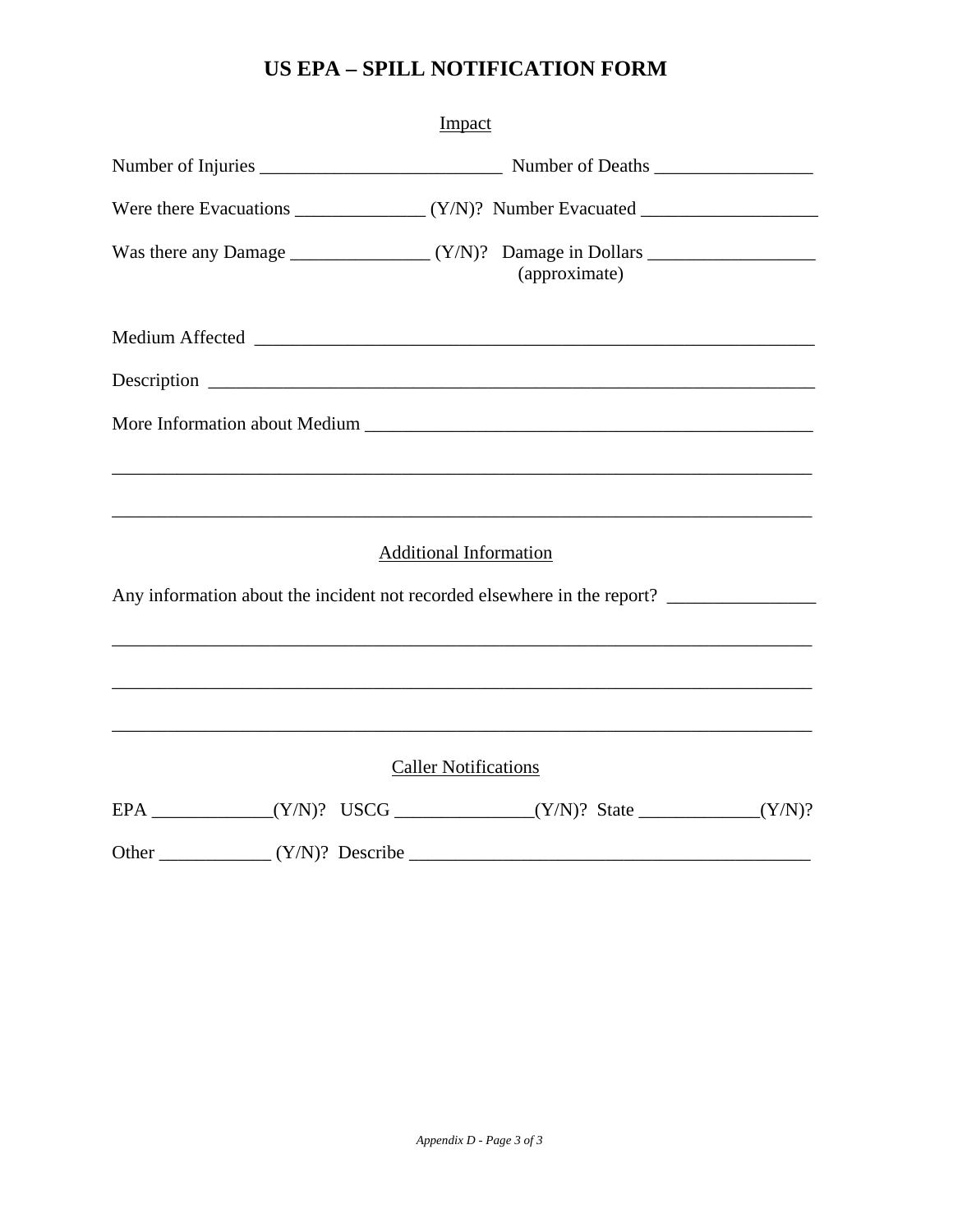# **Williams College**

# *Summary of Historical Facility Spills*

| Date    | <b>Description</b>                                                                                                                                                                                                                                                                                                                                               | <b>Corrective Action</b>                                                                                                                                                                                                                                                                                                                                                                                                                                                                      | <b>Plans for Preventing Reoccurrence</b>                                                                                                                                                                 |
|---------|------------------------------------------------------------------------------------------------------------------------------------------------------------------------------------------------------------------------------------------------------------------------------------------------------------------------------------------------------------------|-----------------------------------------------------------------------------------------------------------------------------------------------------------------------------------------------------------------------------------------------------------------------------------------------------------------------------------------------------------------------------------------------------------------------------------------------------------------------------------------------|----------------------------------------------------------------------------------------------------------------------------------------------------------------------------------------------------------|
| 2/8/02  | A tractor trailer making a delivery to the<br>stockroom noticed something leaking from the<br>truck as it came to a stop. One of two barrels had<br>become unrestrained and spilt. When it spilt, it<br>began to leak. Approximately 12 gallons of the<br>fuel additive was leaked.                                                                              | Immediate action involved notifying the fire<br>department, containing the spillage in a bucket<br>and spreading an absorbent material. Clean<br>Harbors was then contacted by the trucking<br>company to respond for clean up. MA DEP was<br>notified immediately.                                                                                                                                                                                                                           |                                                                                                                                                                                                          |
| 9/1/02  | During the replacement of the elevator shaft in<br>Bronfman, it was found that hydraulic oil had<br>leaked into the ground.                                                                                                                                                                                                                                      | Cyn Environmental was contacted and completed<br>the clean-up of the shaft area. Test wells around<br>the building were also put in to monitor any<br>ground contamination. MA DEP was notified.                                                                                                                                                                                                                                                                                              | Elevator shaft oil is being monitored on a regular<br>basis. Levels are checked at each service call to<br>be sure there is not a loss of oil. Any indication<br>of a leak will be reported immediately. |
| 9/30/02 | Cyn Environmental was making a pickup of<br>drums off of the Bronfman loading dock when<br>the dolly broke causing the drum to fall and bulge<br>at the top. Approximately 10 gallons of virgin<br>hydraulic oil was leaked onto the loading dock<br>and surrounding areas. Some oil made its way to<br>the manhole. This was reported to MA DEP<br>immediately. | The drum was placed in an upright position to<br>prevent further spillage and an absorbent material<br>was used along with booms and absorbent pads<br>to contain the spill. Cyn cleaned up the loading<br>dock and manhole. A vacuum truck was brought<br>in by Cyn to clean out the manhole. In addition<br>Cyn entered the manhole and used absorbent<br>pads to wipe down the interior walls of the<br>manhole. Note: The water level in the manhole<br>never reached the discharge pipe. |                                                                                                                                                                                                          |
| 6/3/03  | Cole Field House Garage - One of the<br>lawnmowers began leaking diesel fuel overnight.                                                                                                                                                                                                                                                                          | The lawnmower was moved away from the floor<br>trap and a drip pan was placed underneath the<br>mower. The floor trap was emptied out and<br>cleaned. Pads and speedi-dri were used to clean<br>up the mess. Approximately one gallon of diesel<br>fuel was actually lost.                                                                                                                                                                                                                    |                                                                                                                                                                                                          |
| 12/8/03 | Williams Hall - 93 Chapin Hall Drive<br>A manlift owned by Kapiloff Glass experienced a<br>hydraulic line break. It is estimated that 15<br>gallons of hydraulic oil was lost.                                                                                                                                                                                   | The unit was shut down and buckets and<br>absorbent pads were placed under the unit. The<br>pads, snow and dirt in the immediate area were<br>removed and disposed of by Maxymillian<br>Technologies. Due to the estimated amount lost,<br>the MA DEP was notified.                                                                                                                                                                                                                           |                                                                                                                                                                                                          |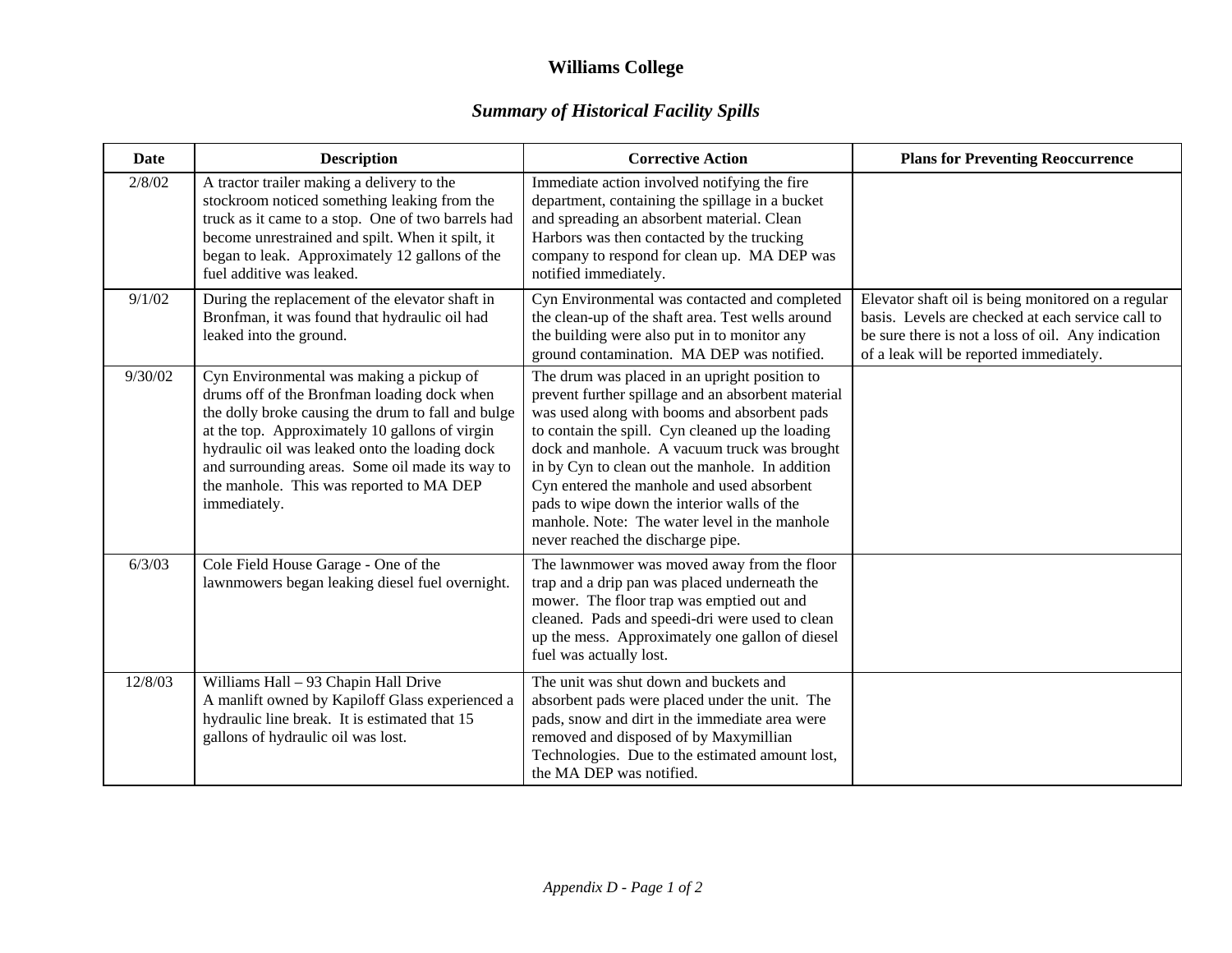# **Williams College**

# *Summary of Historical Facility Spills*

| Date    | <b>Description</b>                                                                                                                                                                                                                                                                   | <b>Corrective Action</b>                                                                                                                                                                                                                                                                                                               | <b>Plans for Preventing Reoccurrence</b> |  |  |  |  |
|---------|--------------------------------------------------------------------------------------------------------------------------------------------------------------------------------------------------------------------------------------------------------------------------------------|----------------------------------------------------------------------------------------------------------------------------------------------------------------------------------------------------------------------------------------------------------------------------------------------------------------------------------------|------------------------------------------|--|--|--|--|
| 1/11/04 | Morley Science $-$ A pipe in the atrium burst<br>spilling water into the elevator pit. There was no<br>loss of oil in any quantity. The elevator pit was<br>full of water and oil sheen could be seen. This<br>was due to the water coming into contact with the<br>elevator piston. | As a precautionary measure due to oil sheen on<br>the water, Cyn Environmental was called to<br>pump out the pit.                                                                                                                                                                                                                      |                                          |  |  |  |  |
| 1/19/04 | Pine Cobble Road – An auto accident left a small<br>spill of transmission fluid. It is estimated that the<br>loss of fluid was minimal – approximately two<br>quarts.                                                                                                                | Absorbent material was spread on the spill and<br>the area was cleaned up. The absorbent material<br>was placed in a 30 gallon drum and disposed of<br>appropriately.                                                                                                                                                                  |                                          |  |  |  |  |
| 2/12/04 | Weston Field Parking Lot - Latham Street - A<br>hydraulic line on the front loader broke. It is<br>estimated that 3-4 gallons of hydraulic oil was<br>lost.                                                                                                                          | Absorbent material was used to clean up the oil<br>on the ground. Snow that had been sprayed with<br>the oil was also removed and placed into a 30<br>gallon barrel. All absorbent material and snow<br>were disposed of appropriately.                                                                                                |                                          |  |  |  |  |
| 5/17/04 | West side of Gladden House- 44 North Street - A<br>hydraulic line on one of the mowers split.<br>Approximately 1-2 gallons of hydraulic oil was<br>lost.                                                                                                                             | The hydraulic oil was spread over a 15 foot area<br>of grass. The grass was removed with the sod<br>cutter and was placed in the hazmat shed and<br>disposed of appropriately.                                                                                                                                                         |                                          |  |  |  |  |
| Note:   |                                                                                                                                                                                                                                                                                      | 1. Under SPCC regulations, a spill is defined as a release or discharge of oil in a "harmful quantity". For such spills, the College will describe the spill and identify<br>immediate and planned preventive actions taken and to be taken. The College will complete this table by identifying when preventive actions were complete |                                          |  |  |  |  |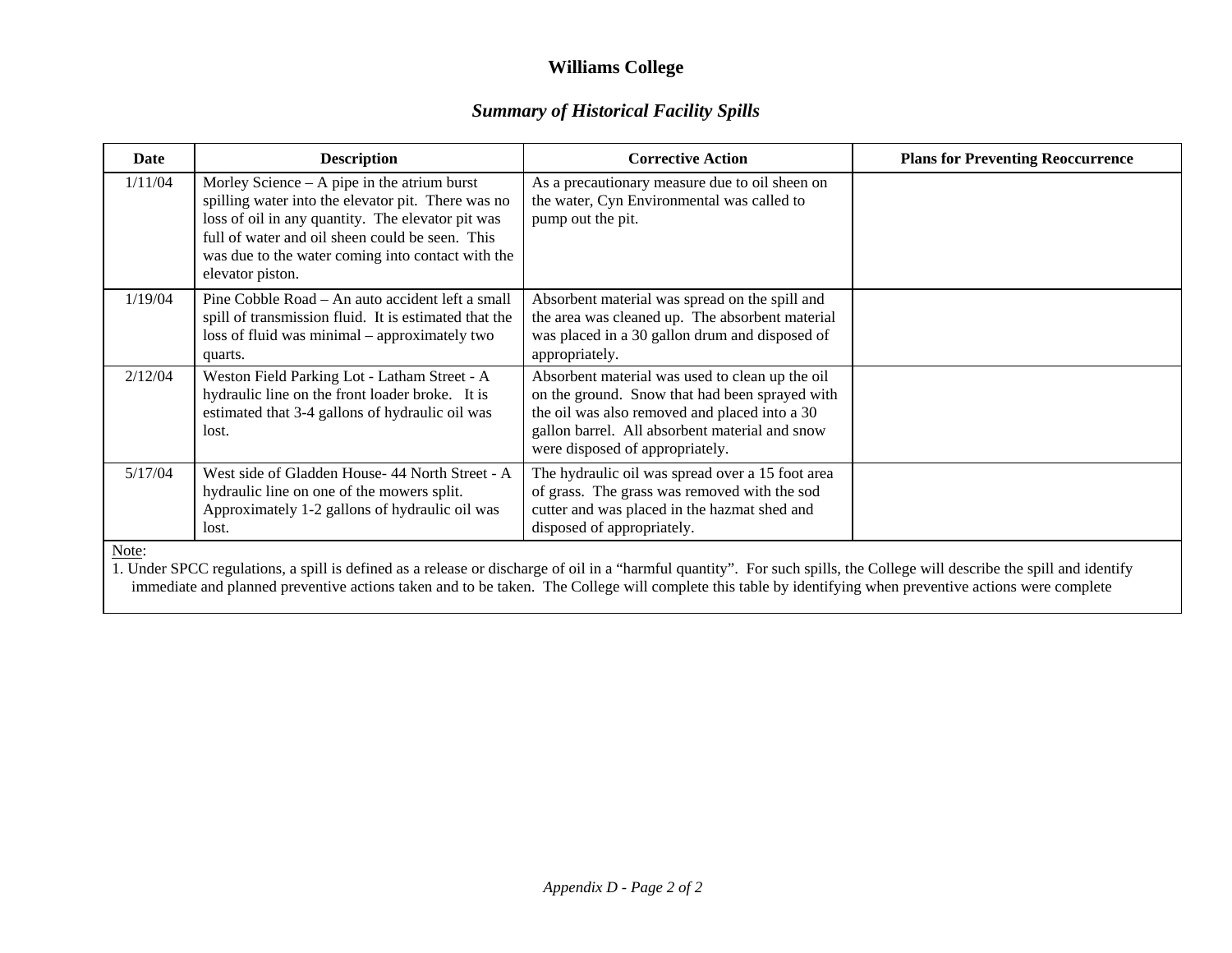# **SPILL DOCUMENTATION RECORD (INTERNAL)**

| <b>Administrative</b><br><b>Information</b>                   |                                                                                           |
|---------------------------------------------------------------|-------------------------------------------------------------------------------------------|
|                                                               |                                                                                           |
| Time of Spill _______________<br>(24 hour clock)              | Spill Source                                                                              |
|                                                               |                                                                                           |
| Current Ebb     Flow                                          |                                                                                           |
| <b>Technical Information</b>                                  |                                                                                           |
|                                                               | What immediate corrective action was taken to mitigate and recover from the spill?        |
|                                                               |                                                                                           |
|                                                               | Estimate                                                                                  |
| How was the spill discovered?                                 |                                                                                           |
| What was the root cause of the spill? (Check all that apply.) |                                                                                           |
| $\Box$ Personnel Error<br>$\Box$ Lack of training             | Comments:                                                                                 |
| $\Box$ Inadequate procedures                                  |                                                                                           |
| $\Box$ Equipment of component failure<br>Other                |                                                                                           |
| again?                                                        | What long term corrective action is planned or recommended to prevent this from happening |
| Report Prepared by:                                           |                                                                                           |
| Name (print)                                                  | Name (sign)<br>Phone No.<br>Date & Time<br>* Make one copy for Facility records *         |
|                                                               | <b>College Use Only</b>                                                                   |
|                                                               | Report Satisfactory $\Box$                                                                |
| Report Reviewed by:<br>Signature                              | Follow up Required $\Box$<br>Date                                                         |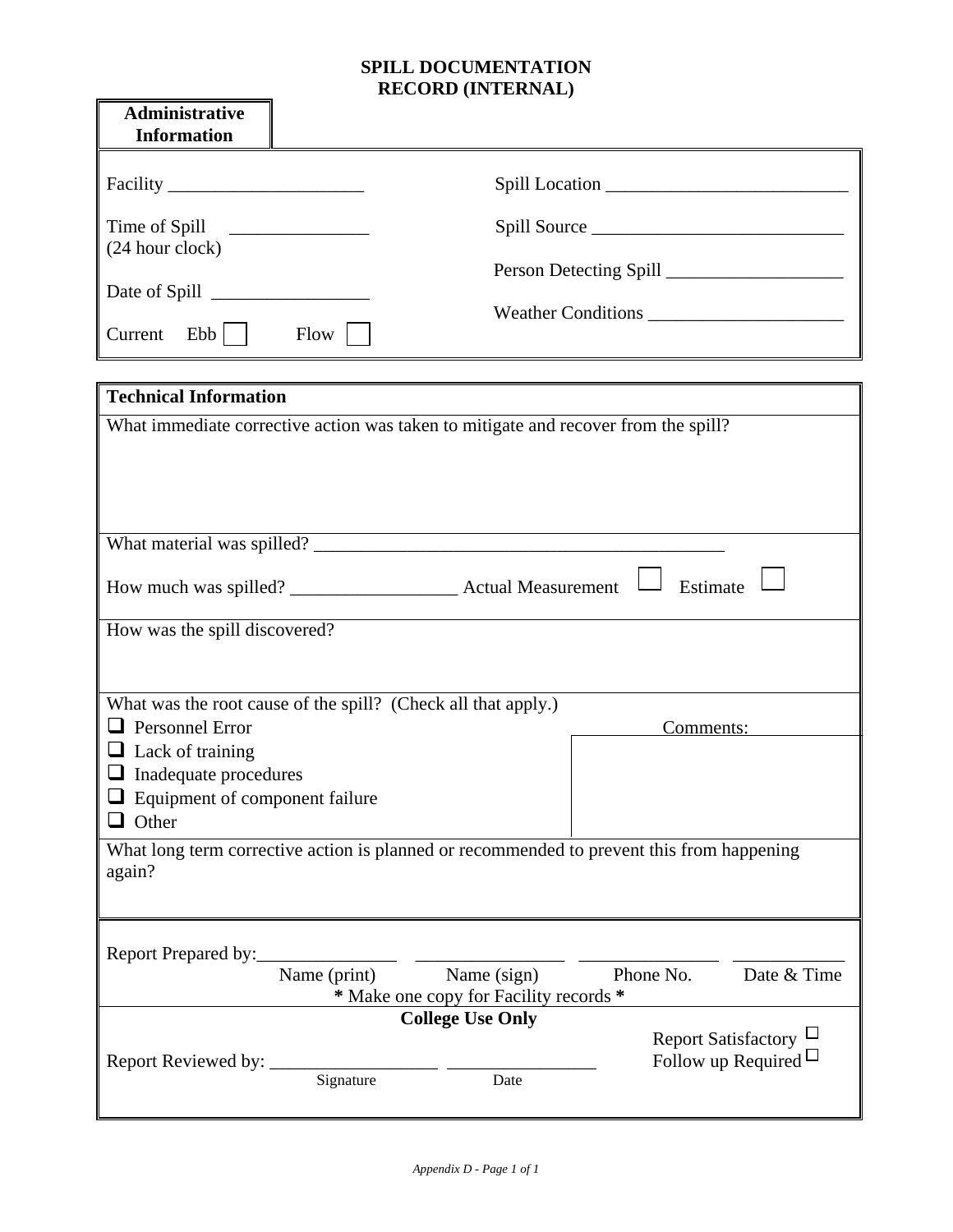#### **Williams College**

#### **Petroleum Aboveground Storage Tanks, Associated Containment and Piping**

### *Semi-Annual Inspection Log*

Date: \_\_\_\_\_\_\_\_\_\_\_\_ Time: \_\_\_\_\_\_\_\_\_\_\_\_ am/pm Inspector's Name: \_\_\_\_\_\_\_\_\_\_\_\_\_\_\_\_\_\_\_\_\_\_\_\_\_\_\_\_\_\_\_\_\_\_\_\_\_

Location of Tank: \_\_\_\_\_\_\_\_\_\_\_\_\_\_\_\_\_\_\_\_\_\_\_\_\_\_\_\_\_\_\_\_\_\_\_\_\_\_\_\_ Tank Capacity: \_\_\_\_\_\_\_\_\_\_\_\_\_\_\_\_\_\_\_\_\_\_\_\_\_\_\_\_\_\_\_\_

| <b>Item/Condition to be Checked</b>                                                                                                   | <b>Yes</b> | No | <b>Observation/Deficiency</b> | <b>Corrective Action &amp; Date</b> |
|---------------------------------------------------------------------------------------------------------------------------------------|------------|----|-------------------------------|-------------------------------------|
| 1. Are the tanks in good<br>condition - free of leaks,<br>excessive rusting and damage?                                               |            |    |                               |                                     |
| 2. Tank associated pipes, valves,<br>and other connections are in<br>good condition - free of leaks,<br>excessive rusting and damage? |            |    |                               |                                     |
| 3. Are the tanks secondary<br>containment free of cracks,<br>penetrations or damage?                                                  |            |    |                               |                                     |
| 4. Are the tanks secondary<br>containment free of<br>accumulation?                                                                    |            |    |                               |                                     |
| 5. Is spill control equipment<br>present in each oil storage<br>location?                                                             |            |    |                               |                                     |
| 6. Are oil containers in good<br>condition and not leaking?                                                                           |            |    |                               |                                     |
| 7. Are the oil containers<br>maintained closed?                                                                                       |            |    |                               |                                     |
| 8. Are the oil containers stored<br>with secondary containment?                                                                       |            |    |                               |                                     |
| 9. Are the containers secondary<br>containment in good condition<br>(free of cracks, penetrations and<br>damage)?                     |            |    |                               |                                     |
| 10. Any visible oil releases or<br>staining?                                                                                          |            |    |                               |                                     |
| 11. Is the Spill Kit Complete?                                                                                                        |            |    |                               |                                     |

Comments: (Include overall condition of tanks, containers and equipment inspected) \_\_\_\_\_\_\_\_\_\_\_\_\_\_\_\_\_\_\_\_\_\_\_\_\_\_\_\_\_\_\_\_\_

\_\_\_\_\_\_\_\_\_\_\_\_\_\_\_\_\_\_\_\_\_\_\_\_\_\_\_\_\_\_\_\_\_\_\_\_\_\_\_\_\_\_\_\_\_\_\_\_\_\_\_\_\_\_\_\_\_\_\_\_\_\_\_\_\_\_\_\_\_\_\_\_\_\_\_\_\_\_\_\_\_\_\_\_\_\_\_\_\_\_\_\_\_\_\_\_\_\_\_\_\_\_ \_\_\_\_\_\_\_\_\_\_\_\_\_\_\_\_\_\_\_\_\_\_\_\_\_\_\_\_\_\_\_\_\_\_\_\_\_\_\_\_\_\_\_\_\_\_\_\_\_\_\_\_\_\_\_\_\_\_\_\_\_\_\_\_\_\_\_\_\_\_\_\_\_\_\_\_\_\_\_\_\_\_\_\_\_\_\_\_\_\_\_\_\_\_\_\_\_\_\_\_\_\_\_\_\_\_\_\_\_\_\_\_\_\_\_\_\_\_\_\_\_\_\_\_\_\_\_ \_\_\_\_\_\_\_\_\_\_\_\_\_\_\_\_\_\_\_\_\_\_\_\_\_\_\_\_\_\_\_\_\_\_\_\_\_\_\_\_\_\_\_\_\_\_\_\_\_\_\_\_\_\_\_\_\_\_\_\_\_\_\_\_\_\_\_\_\_\_\_\_\_\_\_\_\_\_\_\_\_\_\_\_\_\_\_\_\_\_\_\_\_\_\_\_\_\_\_\_\_\_\_\_\_\_\_\_\_\_\_\_\_\_\_\_\_\_\_\_\_\_\_\_\_\_\_ \_\_\_\_\_\_\_\_\_\_\_\_\_\_\_\_\_\_\_\_\_\_\_\_\_\_\_\_\_\_\_\_\_\_\_\_\_\_\_\_\_\_\_\_\_\_\_\_\_\_\_\_\_\_\_\_\_\_\_\_\_\_\_\_\_\_\_\_\_\_\_\_\_\_\_\_\_\_\_\_\_\_\_\_\_\_\_\_\_\_\_\_\_\_\_\_\_\_\_\_\_\_\_\_\_\_\_\_\_\_\_\_\_\_\_\_\_\_\_\_\_\_\_\_\_\_\_ \_\_\_\_\_\_\_\_\_\_\_\_\_\_\_\_\_\_\_\_\_\_\_\_\_\_\_\_\_\_\_\_\_\_\_\_\_\_\_\_\_\_\_\_\_\_\_\_\_\_\_\_\_\_\_\_\_\_\_\_\_\_\_\_\_\_\_\_\_\_\_\_\_\_\_\_\_\_\_\_\_\_\_\_\_\_\_\_\_\_\_\_\_\_\_\_\_\_\_\_\_\_\_\_\_\_\_\_\_\_\_\_\_\_\_\_\_\_\_\_\_\_\_\_\_\_\_ \_\_\_\_\_\_\_\_\_\_\_\_\_\_\_\_\_\_\_\_\_\_\_\_\_\_\_\_\_\_\_\_\_\_\_\_\_\_\_\_\_\_\_\_\_\_\_\_\_\_\_\_\_\_\_\_\_\_\_\_\_\_\_\_\_\_\_\_\_\_\_\_\_\_\_\_\_\_\_\_\_\_\_\_\_\_\_\_\_\_\_\_\_\_\_\_\_\_\_\_\_\_\_\_\_\_\_\_\_\_\_\_\_\_\_\_\_\_\_\_\_\_\_\_\_\_\_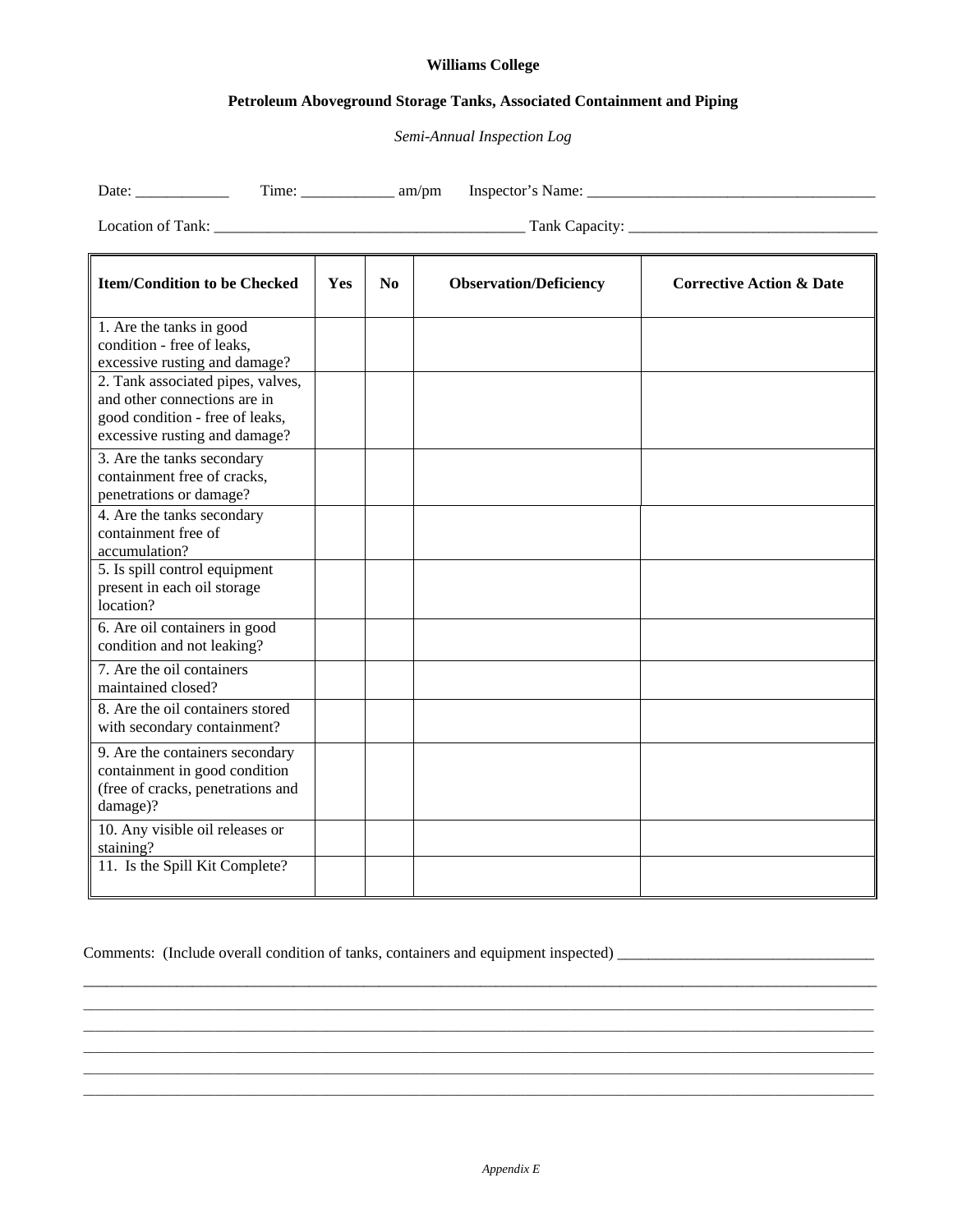### **Williams College Vapor Recovery**

### *Weekly Inspection Log*

Date: \_\_\_\_\_\_\_\_\_\_ Time: \_\_\_\_\_\_\_\_am/pm Inspector's Name: \_\_\_\_\_\_\_\_\_\_\_\_\_\_\_\_\_\_

Location of Equipment: \_\_\_\_\_\_\_\_\_\_\_\_\_\_\_\_\_\_\_\_\_\_\_\_\_\_\_\_\_\_\_\_\_\_\_\_\_\_\_\_\_\_\_\_\_\_\_\_\_\_\_\_

Refer to CARB order G-70-52-AM for more detailed Stage II information.

| <b>COMPONENT</b>                                | <b>QUESTION</b>                                                                           | YES/NO |
|-------------------------------------------------|-------------------------------------------------------------------------------------------|--------|
|                                                 |                                                                                           |        |
| <b>Nozzles</b>                                  | 1. Are the nozzle boots torn, slit, taped or loose?                                       | Y / N  |
|                                                 | 2. Are the nozzles leaking gasoline?                                                      | Y / N  |
|                                                 | 3. Are Long Boot (6") nozzles on dispensers?                                              | Y / N  |
| <b>Hoses</b>                                    | 1. Are the hoses flattened, kinked, cracked, or<br>taped?                                 | Y / N  |
|                                                 | 2. Are the hoses lying on the island or ground?                                           | Y / N  |
| <b>Pumps</b>                                    | Does the hose loop exceed 10 inches?                                                      | Y / N  |
| <b>Dispensers</b>                               | Is the dispenser hose lying on the island or ground?                                      | Y / N  |
| <b>Retractor Cable</b>                          | Does the retractor assembly pull the hose to the top<br>of the retractor?                 | Y / N  |
| <b>Hose Breakaways</b><br>(for all self-service | 1. Are the breakaways between the nozzle and the<br>retractor bar?                        | Y / N  |
| islands)                                        | 2. Are the breakaways installed in the proper<br>direction?                               | Y / N  |
|                                                 | 3. Are the breakaways leaking gasoline?                                                   | Y / N  |
| <b>Tank Vent Lines</b>                          | Are rain caps or PV valves installed on the top of<br>each vent pipe? Either is approved. | Y / N  |
| <b>Stage I Vapor</b>                            | Is coaxial Stage I OR two-point Stage I vapor                                             | Y / N  |
| <b>Recovery</b>                                 | recovery installed? Either is approved.                                                   |        |

Comments: \_\_\_\_\_\_\_\_\_\_\_\_\_\_\_\_\_\_\_\_\_\_\_\_\_\_\_\_\_\_\_\_\_\_\_\_\_\_\_\_\_\_\_\_\_\_\_\_\_\_\_\_\_\_\_\_\_\_\_\_\_\_\_\_\_\_\_\_\_\_\_

\_\_\_\_\_\_\_\_\_\_\_\_\_\_\_\_\_\_\_\_\_\_\_\_\_\_\_\_\_\_\_\_\_\_\_\_\_\_\_\_\_\_\_\_\_\_\_\_\_\_\_\_\_\_\_\_\_\_\_\_\_\_\_\_\_\_\_\_\_\_\_\_\_\_\_\_\_\_\_\_\_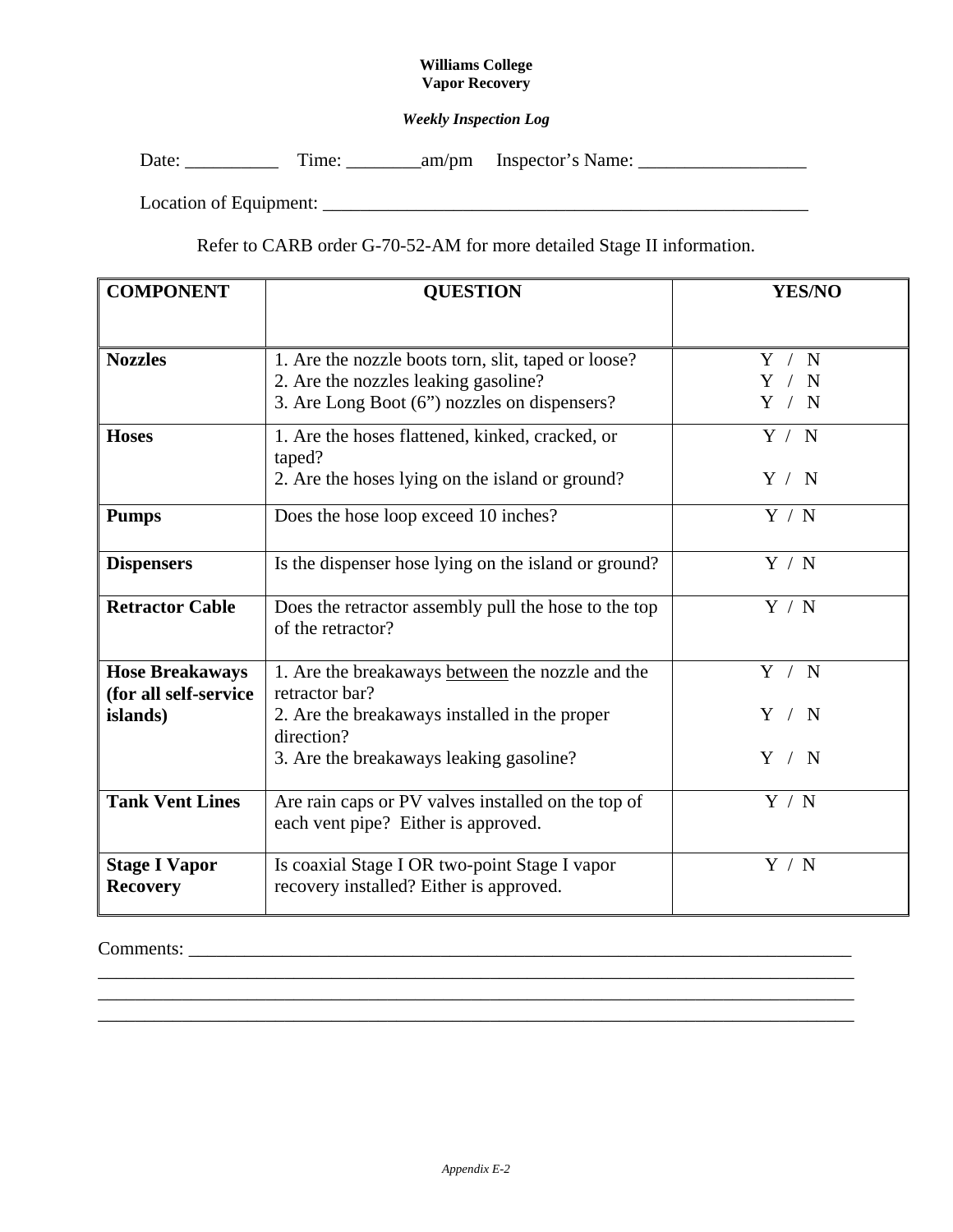#### **Williams College**

#### **Petroleum Aboveground Storage Tanks, Associated Containment and Piping**

### *Weekly Inspection Log*

Date: \_\_\_\_\_\_\_\_\_\_\_\_ Time: \_\_\_\_\_\_\_\_\_\_\_\_ am/pm Inspector's Name: \_\_\_\_\_\_\_\_\_\_\_\_\_\_\_\_\_\_\_\_\_\_\_\_\_\_\_\_\_\_\_\_\_\_\_\_\_

Location of Tank: \_\_\_\_\_\_\_\_\_\_\_\_\_\_\_\_\_\_\_\_\_\_\_\_\_\_\_\_\_\_\_\_\_\_\_\_\_\_\_\_ Tank Capacity: \_\_\_\_\_\_\_\_\_\_\_\_\_\_\_\_\_\_\_\_\_\_\_\_\_\_\_\_\_\_\_\_

| <b>Item/Condition to be Checked</b>                                                                                                   | Yes | No | <b>Observation/Deficiency</b> | <b>Corrective Action &amp; Date</b> |
|---------------------------------------------------------------------------------------------------------------------------------------|-----|----|-------------------------------|-------------------------------------|
| 1. Is the tank in good condition-<br>free of leaks, excessive rusting<br>and damage?                                                  |     |    |                               |                                     |
| 2. Tank associated pipes, valves,<br>and other connections are in<br>good condition - free of leaks,<br>excessive rusting and damage? |     |    |                               |                                     |
| 3. Is tank secondary containment<br>free of cracks, penetrations or<br>damage?                                                        |     |    |                               |                                     |
| 4. Is tank secondary containment<br>free of accumulation?                                                                             |     |    |                               |                                     |
| 5. Is spill control equipment<br>present in each oil storage<br>location?                                                             |     |    |                               |                                     |
| 6. Is oil container in good<br>condition and not leaking?                                                                             |     |    |                               |                                     |
| 7. Is the oil container maintained<br>closed?                                                                                         |     |    |                               |                                     |
| 8. Is the oil container stored with<br>secondary containment?                                                                         |     |    |                               |                                     |
| 9. Is the container's secondary<br>containment in good condition<br>(free of cracks, penetrations and<br>damage)?                     |     |    |                               |                                     |
| 10. Any visible oil releases or<br>staining?                                                                                          |     |    |                               |                                     |
| 11. If no visible sheen, was the<br>dike area drained of standing<br>water?                                                           |     |    |                               |                                     |
| 12. Is the spill kit complete?                                                                                                        |     |    |                               |                                     |

Comments: (Include overall condition of tanks, containers and equipment inspected) \_\_\_\_\_\_\_\_\_\_\_\_\_\_\_\_\_\_\_\_\_\_\_\_\_\_\_\_\_\_\_\_\_

\_\_\_\_\_\_\_\_\_\_\_\_\_\_\_\_\_\_\_\_\_\_\_\_\_\_\_\_\_\_\_\_\_\_\_\_\_\_\_\_\_\_\_\_\_\_\_\_\_\_\_\_\_\_\_\_\_\_\_\_\_\_\_\_\_\_\_\_\_\_\_\_\_\_\_\_\_\_\_\_\_\_\_\_\_\_\_\_\_\_\_\_\_\_\_\_\_\_\_\_\_\_ \_\_\_\_\_\_\_\_\_\_\_\_\_\_\_\_\_\_\_\_\_\_\_\_\_\_\_\_\_\_\_\_\_\_\_\_\_\_\_\_\_\_\_\_\_\_\_\_\_\_\_\_\_\_\_\_\_\_\_\_\_\_\_\_\_\_\_\_\_\_\_\_\_\_\_\_\_\_\_\_\_\_\_\_\_\_\_\_\_\_\_\_\_\_\_\_\_\_\_\_\_\_\_\_\_\_\_\_\_\_\_\_\_\_\_\_\_\_\_\_\_\_\_\_\_\_\_ \_\_\_\_\_\_\_\_\_\_\_\_\_\_\_\_\_\_\_\_\_\_\_\_\_\_\_\_\_\_\_\_\_\_\_\_\_\_\_\_\_\_\_\_\_\_\_\_\_\_\_\_\_\_\_\_\_\_\_\_\_\_\_\_\_\_\_\_\_\_\_\_\_\_\_\_\_\_\_\_\_\_\_\_\_\_\_\_\_\_\_\_\_\_\_\_\_\_\_\_\_\_\_\_\_\_\_\_\_\_\_\_\_\_\_\_\_\_\_\_\_\_\_\_\_\_\_ \_\_\_\_\_\_\_\_\_\_\_\_\_\_\_\_\_\_\_\_\_\_\_\_\_\_\_\_\_\_\_\_\_\_\_\_\_\_\_\_\_\_\_\_\_\_\_\_\_\_\_\_\_\_\_\_\_\_\_\_\_\_\_\_\_\_\_\_\_\_\_\_\_\_\_\_\_\_\_\_\_\_\_\_\_\_\_\_\_\_\_\_\_\_\_\_\_\_\_\_\_\_\_\_\_\_\_\_\_\_\_\_\_\_\_\_\_\_\_\_\_\_\_\_\_\_\_ \_\_\_\_\_\_\_\_\_\_\_\_\_\_\_\_\_\_\_\_\_\_\_\_\_\_\_\_\_\_\_\_\_\_\_\_\_\_\_\_\_\_\_\_\_\_\_\_\_\_\_\_\_\_\_\_\_\_\_\_\_\_\_\_\_\_\_\_\_\_\_\_\_\_\_\_\_\_\_\_\_\_\_\_\_\_\_\_\_\_\_\_\_\_\_\_\_\_\_\_\_\_\_\_\_\_\_\_\_\_\_\_\_\_\_\_\_\_\_\_\_\_\_\_\_\_\_ \_\_\_\_\_\_\_\_\_\_\_\_\_\_\_\_\_\_\_\_\_\_\_\_\_\_\_\_\_\_\_\_\_\_\_\_\_\_\_\_\_\_\_\_\_\_\_\_\_\_\_\_\_\_\_\_\_\_\_\_\_\_\_\_\_\_\_\_\_\_\_\_\_\_\_\_\_\_\_\_\_\_\_\_\_\_\_\_\_\_\_\_\_\_\_\_\_\_\_\_\_\_\_\_\_\_\_\_\_\_\_\_\_\_\_\_\_\_\_\_\_\_\_\_\_\_\_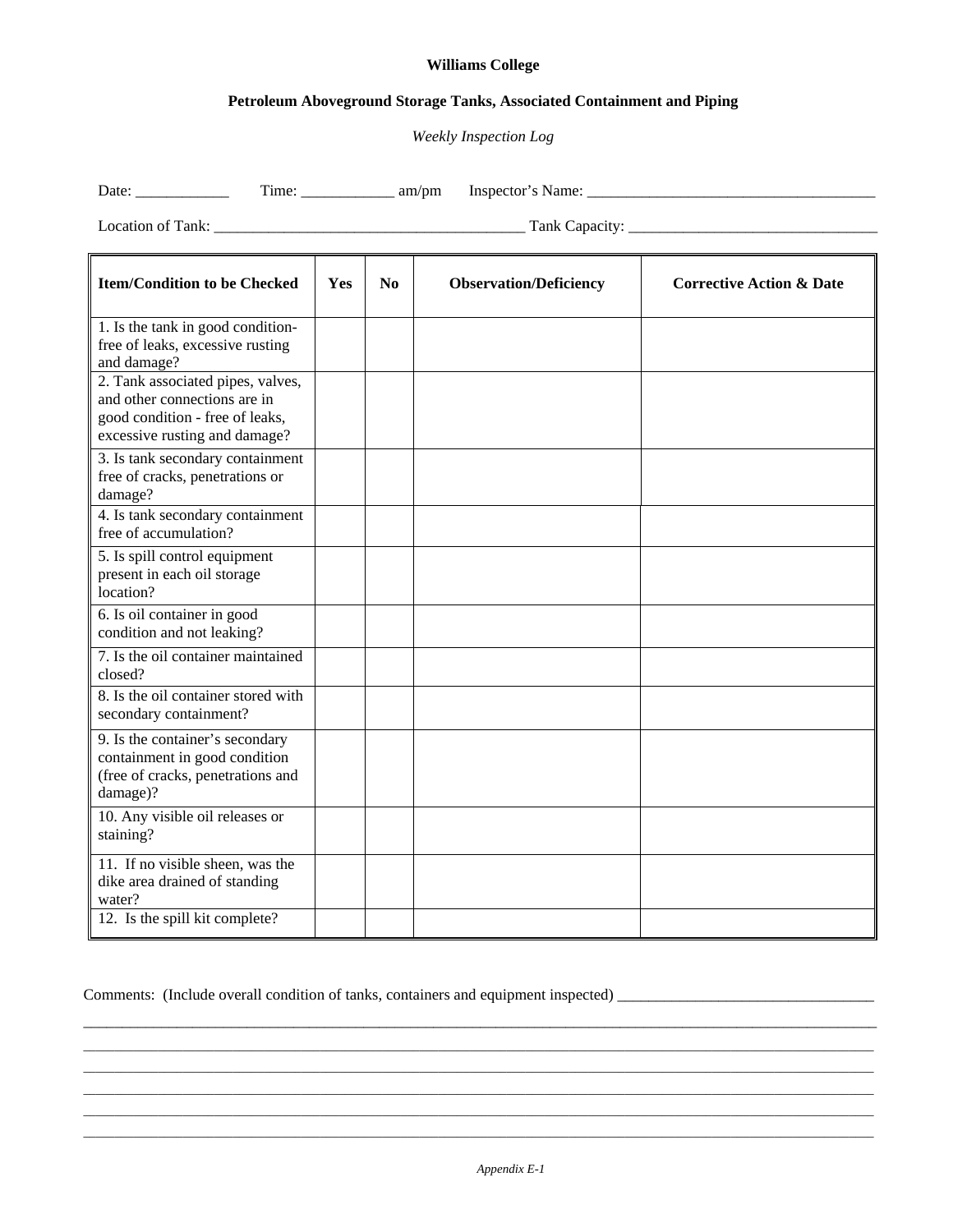## **Williams College**

*Training Log* 

| regulations. Training should be conducted annually at a minimum. |                         |             |              |  |  |
|------------------------------------------------------------------|-------------------------|-------------|--------------|--|--|
| <b>Name</b>                                                      | <b>Type of Training</b> | <b>Date</b> | <b>Hours</b> |  |  |
|                                                                  |                         |             |              |  |  |
|                                                                  |                         |             |              |  |  |
|                                                                  |                         |             |              |  |  |
|                                                                  |                         |             |              |  |  |
|                                                                  |                         |             |              |  |  |
|                                                                  |                         |             |              |  |  |
|                                                                  |                         |             |              |  |  |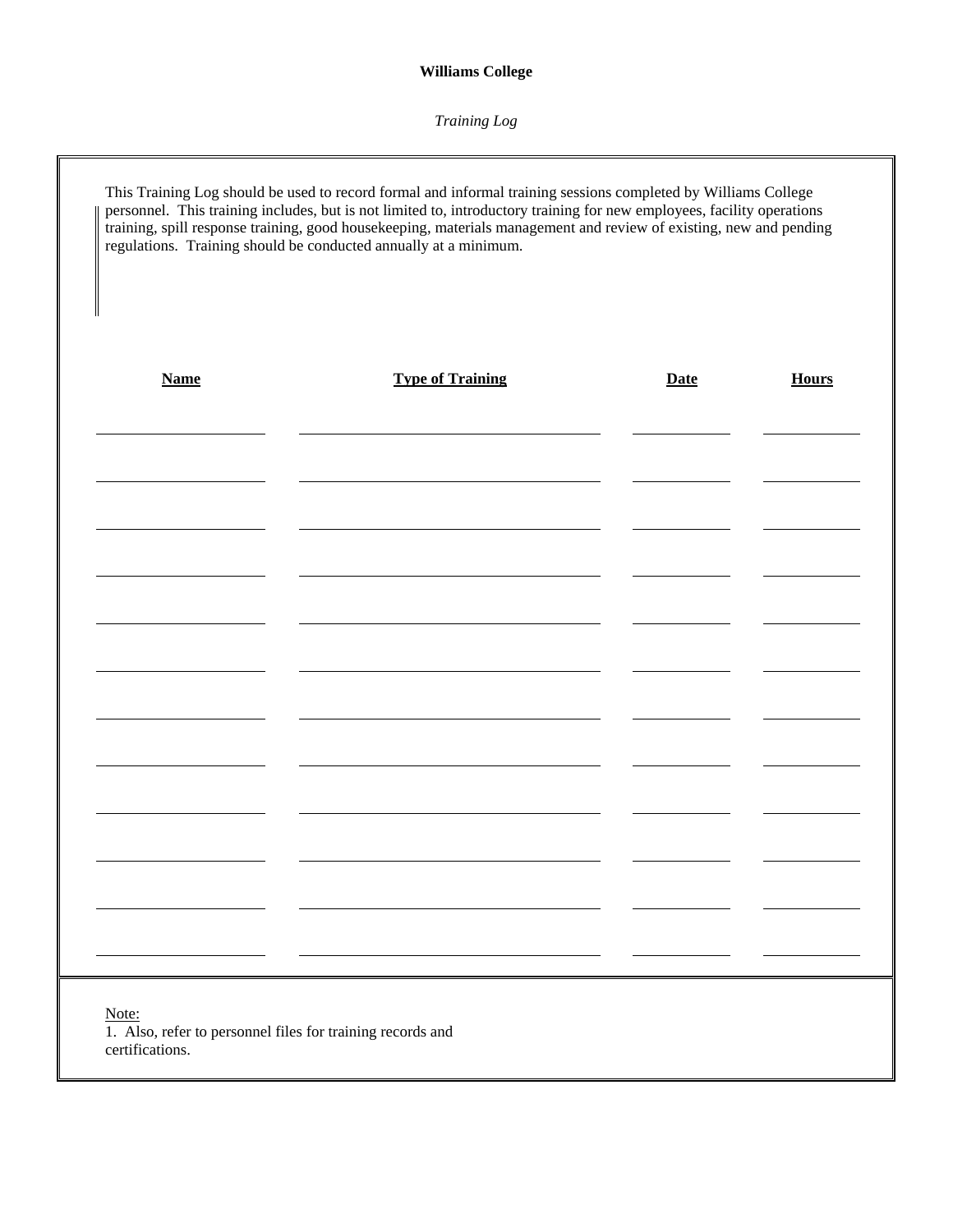#### **IMMEDIATE SPILL RESPONSE ACTIONS**

The following procedures will be taken by facility personnel to mitigate or prevent any discharge or substantial threat of product release resulting from operational activities. The procedures are appropriate for any discharge at the facility including equipment failure, tank failure, piping rupture, leak, explosion or fire.

#### *1. DON'T PANIC - TAKE CONTROL - THINK SAFETY*

#### *2. EVALUATE NEED FOR*

- Emergency Medical Assistance If any personnel are injured, call 911 for medical assistance.
- Fire Eliminate sources of ignition.
- Police
- Evacuation If required, refer to the Evacuation Plan presented in Section 4.4.

#### *3. STOP THE SOURCE - If you can SAFELY*

- Take measures to stop the release (e.g., shut valves, stop relevant transfer operations) and secure area.
- Request all unnecessary personnel to stand clear of the release area.

#### *4. GET BUDDY / BACK-UP HELP*

#### *5. CALL IN HELP*

- Contact an Emergency Coordinator, as identified on the Emergency Contact and Notification List found Appendix G.
- Contact other Internal Contacts, as necessary.

#### *6. INITIATE RESPONSE ACTIONS / CONTAIN SPILL*

- SAFETY IS THE FIRST PRIORITY. If you are not sure that you can safely respond to the spill, wait for help.
- If the spill is on fire or other health hazards are present, DO NOT attempt to stop or contain the spill.
- DO NOT enter confined spaces (i.e., sewers, trenches or buildings/rooms with limited access), unless properly trained and equipped.
- When in doubt, the event is an emergency requiring response by trained individuals with self-contained breathing apparatus (SCBA) respiratory protection.
- Immediately confine leaked material with sorbents, sand or by other means, if such actions can be accomplished safely.
- Identify the product/material/waste, which is involved in the spill. Get MSDSs from on-site file.
- Note any special conditions that may hamper or render the clean-up operation more difficult for outside contractors and be prepared to communicate such information immediately.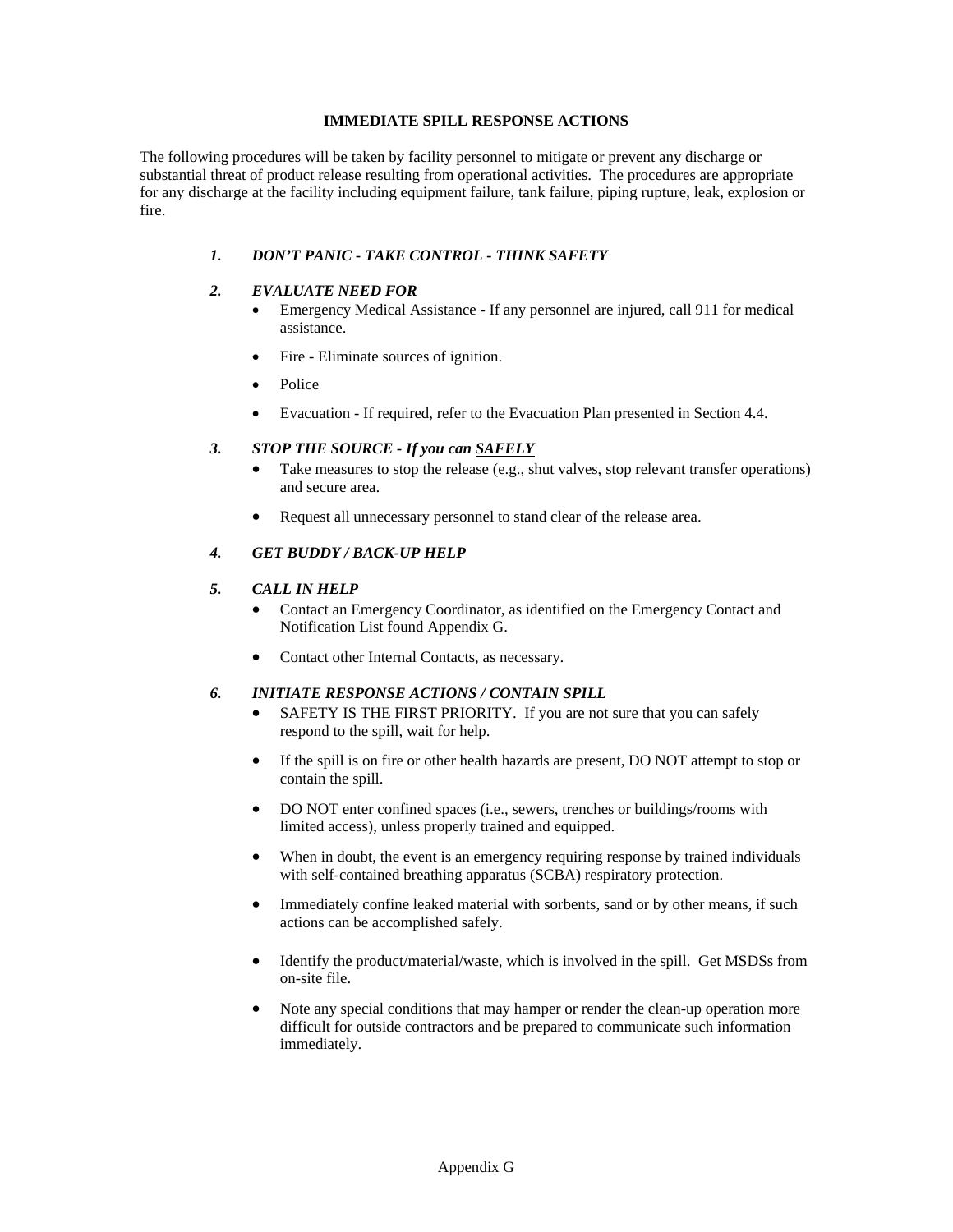#### **IMMEDIATE SPILL RESPONSE ACTIONS (continued)**

#### *7. BEGIN EXTERNAL NOTIFICATIONS*

• Emergency response contractor:

Maxymillian Technologies (800) 695-7771

- For a release to the environment (air, water, land) of 10 gallons or more, prepare as much of the MA DEP Release Notification and Notification Retraction Form (Appendix D) as possible, and **immediately** notify the MA DEP by calling the Spill Hotline at (888) 304-1133.
- If the release:
	- $\mathcal{P}$  *may* violate applicable water quality standards;
	- $\checkmark$  causes a film or sheen on or discoloration of surface water; or
	- $\checkmark$  causes a sludge or emulsion to be deposited beneath the surface of the water,

Then, immediately notify the National Response Center at (800) 424-8802 or the EPA Regional Administer at (617) 223-7265 and provide your name, organization and phone number; the date, time and location of the release; the type and quantity of material released; and the source and cause of the release.

- For spills that may affect adjacent residences (e.g., drinking water well contamination, hazardous vapors, etc.), notify the property owners through police and fire officials.
- For spills that may affect any of the public utilities (water, sewer, electric, telephone or gas), notify the proper utilities.

#### *8. RECORD ACTIONS*

• Using the Spill Documentation Record (Appendix D), record the sequence of events. For each action taken, identify the time of day and elapsed time. Continue to use the Spill Documentation Record until the spill response is terminated.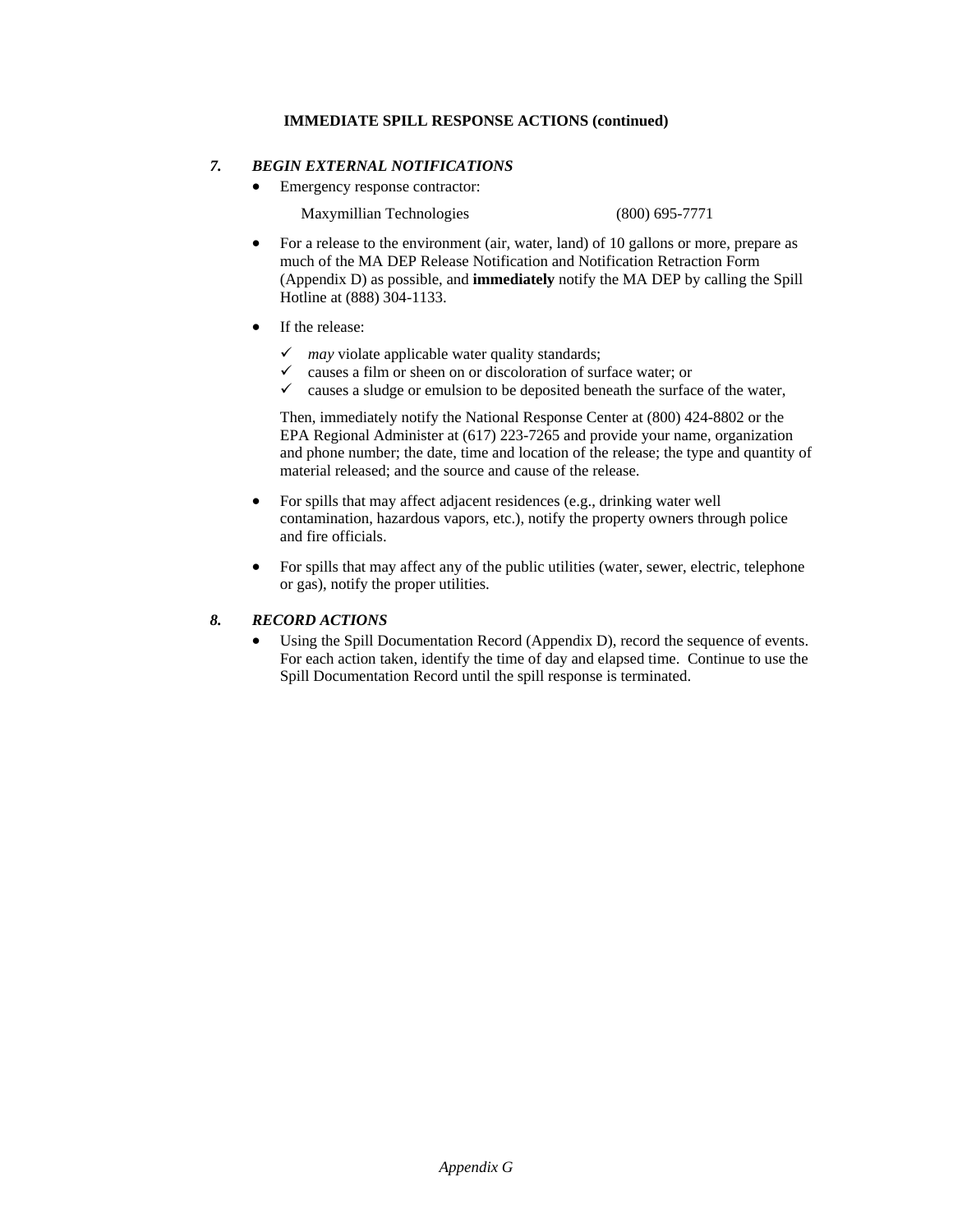# **Appendix H** - Federal SPCC Regulations

(40CFR Parts 109, 110, 112) of the Spill Plan are the following links.

### **40 CFR 109**:

http://ecfr.gpoaccess.gov/cgi/t/text/textidx?c=ecfr&sid=19629959d4989a2b3d4009960907495b&tpl=/ecfrbr owse/Title40/40cfr109\_main\_02.tpl

### **40 CFR 110**:

http://ecfr.gpoaccess.gov/cgi/t/text/textidx?c=ecfr&sid=19629959d4989a2b3d4009960907495b&tpl=/ecfrbr owse/Title40/40cfr110\_main\_02.tpl

### **40 CFR 112**:

http://ecfr.gpoaccess.gov/cgi/t/text/textidx?c=ecfr&sid=19629959d4989a2b3d4009960907495b&tpl=/ecfrbr owse/Title40/40cfr112\_main\_02.tpl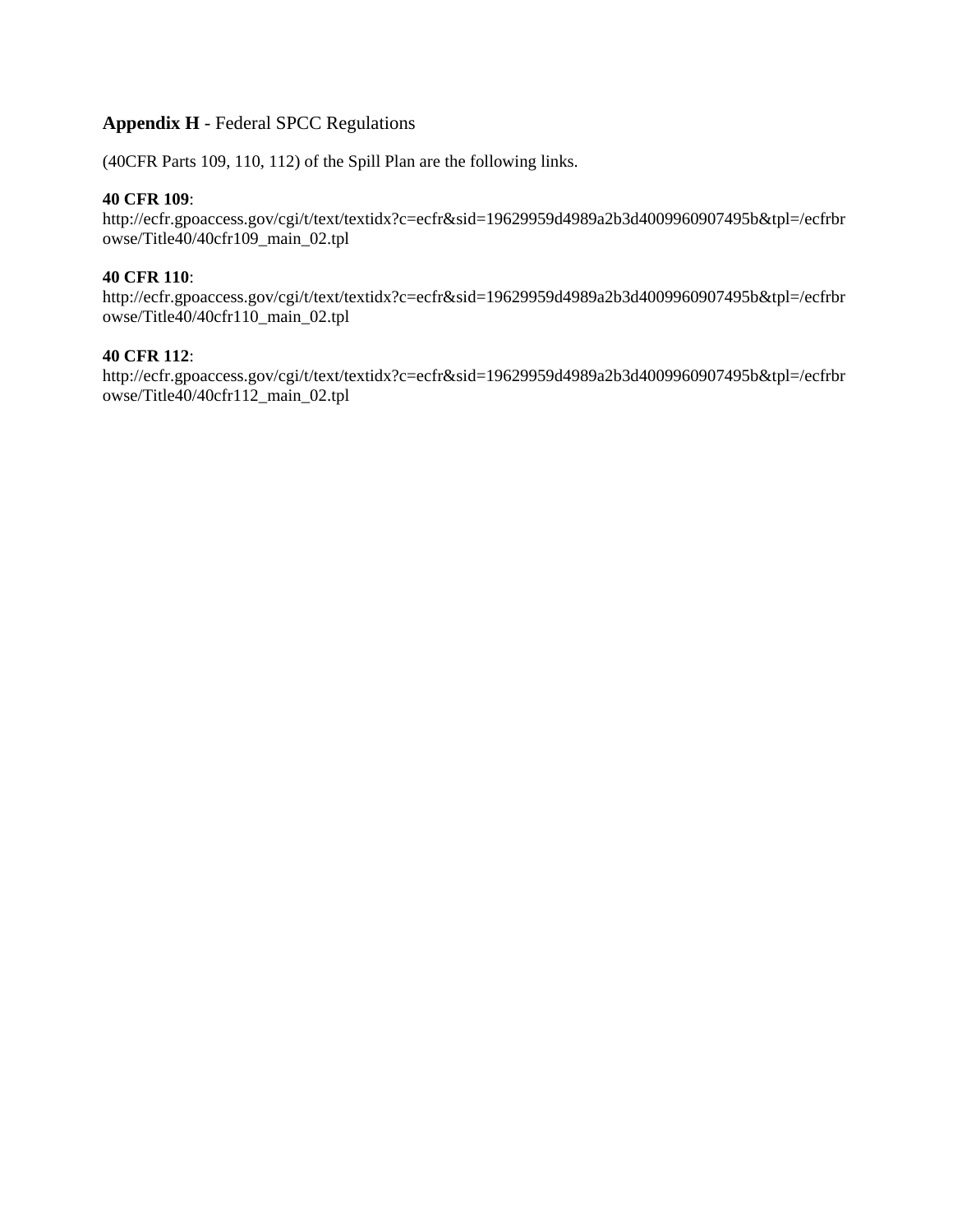# **UNOFFICIAL COPY**

## 527 CMR: BOARD OF FIRE PREVENTION REGULATIONS

# 527 CMR 9.00: TANKS AND CONTAINERS

# Section

- 9.01: Purpose and Scope
- 9.02: Definitions
- 9.03: Aboveground Storage Tanks Greater Than 10,000 Gallons Capacity and Tanks Storing Combustible Liquids
- 9.04 Aboveground Storage Tanks Equal to or Less Than 10,000 Gallons Capacity For Storing Class I Liquids
- 9.05: Underground Storage Tanks
- 9.06: Waste Oil Storage Tanks
- 9.07: General Provisions
- 9.08: Referenced Publications

## 9.01: Purpose and Scope

(1) 527 CMR 9.00 shall apply to the design, construction, installation, testing, and maintenance of tanks and containers. The intent is to protect the public safety and welfare from the dangers of fire and/or explosion due to tank or container leakage of flammable and combustible liquids.

(2) Aboveground tanks of more than 10,000 gallons capacity for the storage of any fluid other than water shall be regulated by 527 CMR 9.00 and by 520 CMR 12.00 (Requirements for the Installation of Tanks Containing Fluids Other Than Water in Excess of 10,000 Gallons) for the purpose of protecting the public safety and welfare from the dangers of tank failure, rupture, or leakage. The more stringent of the aforementioned regulations shall apply.

(3) 527 CMR 9.00 shall apply to the design, construction, installation, testing and maintenance of tanks storing hazardous substances.

## 9.02: Definitions

For the purposes of 527 CMR 9.00, the following terms shall have the meanings assigned to them:

Abandoned, in the case of underground storage tanks, shall mean out of service for a continuous period in excess of six months, and for a period in excess of 24 months in the case of any aboveground tank of 10,000 gallons capacity or less; and in the case of aboveground storage of any fluid other than water, where a permit is required from the Marshal under provisions of M.G.L. c. 148, § 37, it shall mean out of service for a continuous period in excess of 60 months and has been deemed to be unsafe and a threat to the public safety by the head of the fire department and by the Department of Fire Services.

Aboveground Storage Tank. A horizontal or vertical tank, that is listed and intended for fixed installation, without back fill above or below grade, and is used within the scope of its approval or listing.

EXCEPTION 1: Aboveground Storage Tanks regulated by 527 CMR 9.04, Vaults, and 520 CMR 12.00, Requirements for the Installation of Tanks Containing Fluids Other Than Water in Excess of 10,000 Gallons, need not meet double-walled tank requirements.

EXCEPTION 2: Aboveground pressure vessels constructed in accordance with the requirements of the ASME, *Unfired Pressure Vessels Code* and regulated by M.G.L. c. 146 and 527 CMR 9.07(G) shall be exempt from the requirements for vaults or double-walled tanks.

Approved, approved by the State Fire Marshal.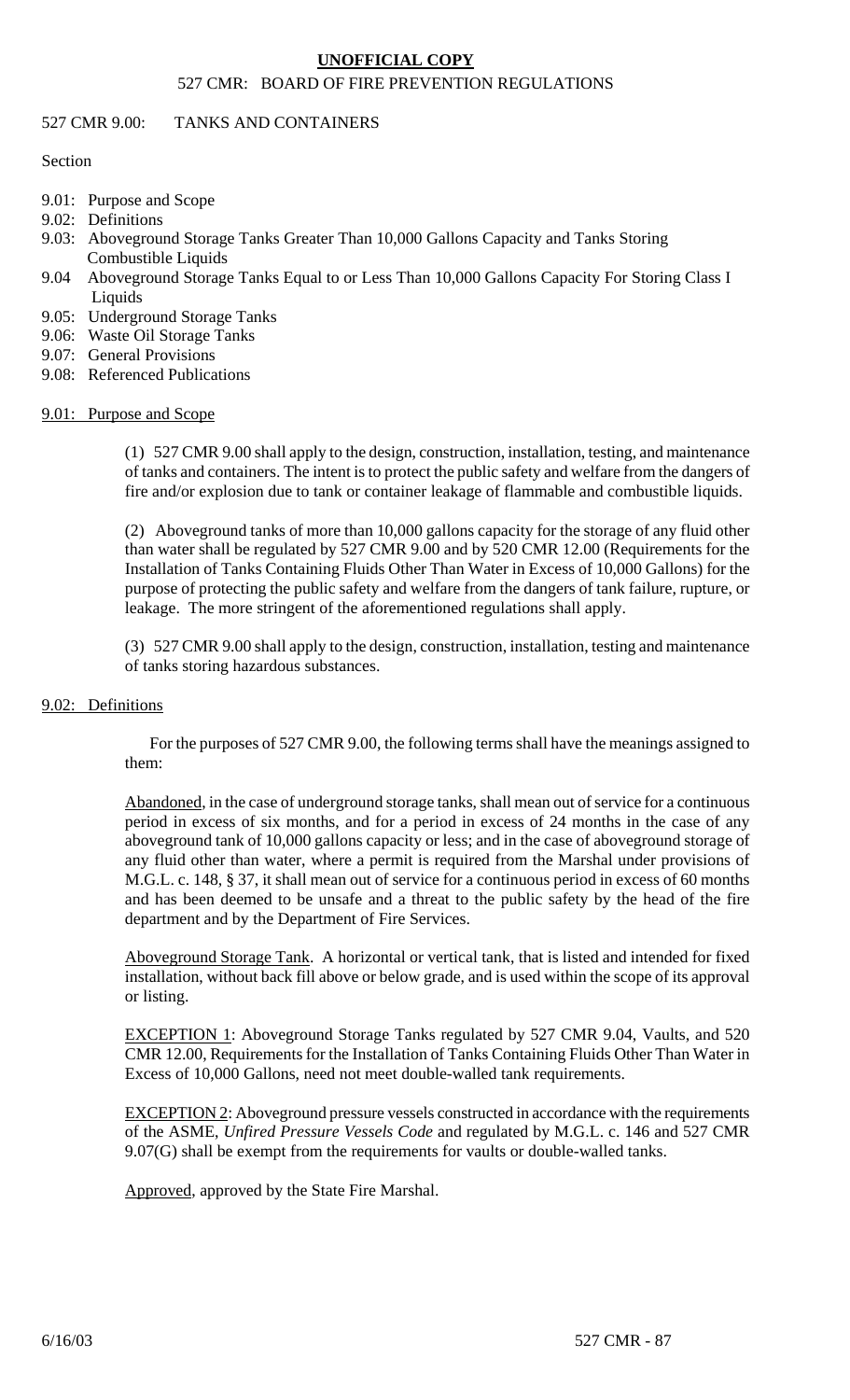### 9.02: continued

Automatic Line Leak Detector, a device designed to detect product or pressure losses in a pressurized product line of a remote pumping system.

Board, the Board of Fire Prevention Regulations.

Cathodic Protection System, a technique which inhibits the corrosion of a tank or its components either through sacrificial or galvanic anode or the impressed current.

Combustible Liquid, Any liquid having a flash point at or above 100°F shall be known as a Class II or Class III Liquid. Combustible liquids shall be divided into the following classifications: Class II: Liquids having flash points at or above 100°F. and below 140°F. Class IIIA: Liquids having a flash point at or above 140°F. and below 200°F. Class IIIB: Liquids having a flash point at or above 200°F.

Commissioner, the Commissioner of Public Safety.

Components, piping, pumps, and other related storing, conveyancing, and dispensing elements which, together with one or more tanks and any cathodic protection or monitoring system, constitute a storage facility.

Consumptive Use, fuel oil used exclusively for area heating and/or the heating of domestic water on the premises where stored.

Corrosion Expert, a person who, by reason of thorough knowledge of the physical sciences and the principles of engineering and mathematics acquired by a professional education and related practical experience, is qualified to engage in the practice of corrosion control on buried or submerged metal piping systems and metal tanks. Such person shall be accredited or certified as being qualified by the National Association of Corrosion Engineers (NACE) as a Cathodic Protection Specialist or Corrosion Specialist or be a Massachusetts registered professional corrosion engineer. The corrosion expert shall follow applicable NACE criteria.

Department, the Department of Public Safety.

Double-walled Tank, a container with two complete shells which provide both primary and secondary containment. The container shall have a continuous 360° interstitial space between the primary and secondary shell. The interstitial space shall be designed with an approved interstitial space monitor to continuously monitor this space. All double-walled tanks shall be UL-listed.

Engineer, a Massachusetts registered professional engineer.

European Suction System, an underground suction piping system which is sloped back to the tank so that the contents of the piping will drain back into the tank if the suction is released, and only one check valve is used which is located directly under the dispenser.

Existing Facility, a facility whose construction, installation, or operation began prior to the effective date of the revised edition of 527 CMR 9.00 printed and effective December 31, 1986.

Fire Resistant Tank. A tank assembly that consists of a listed aboveground storage tank and construction that provides fire resistive protection from exposure to a high intensity liquid pool fire. (*See* 527 CMR 9.04.)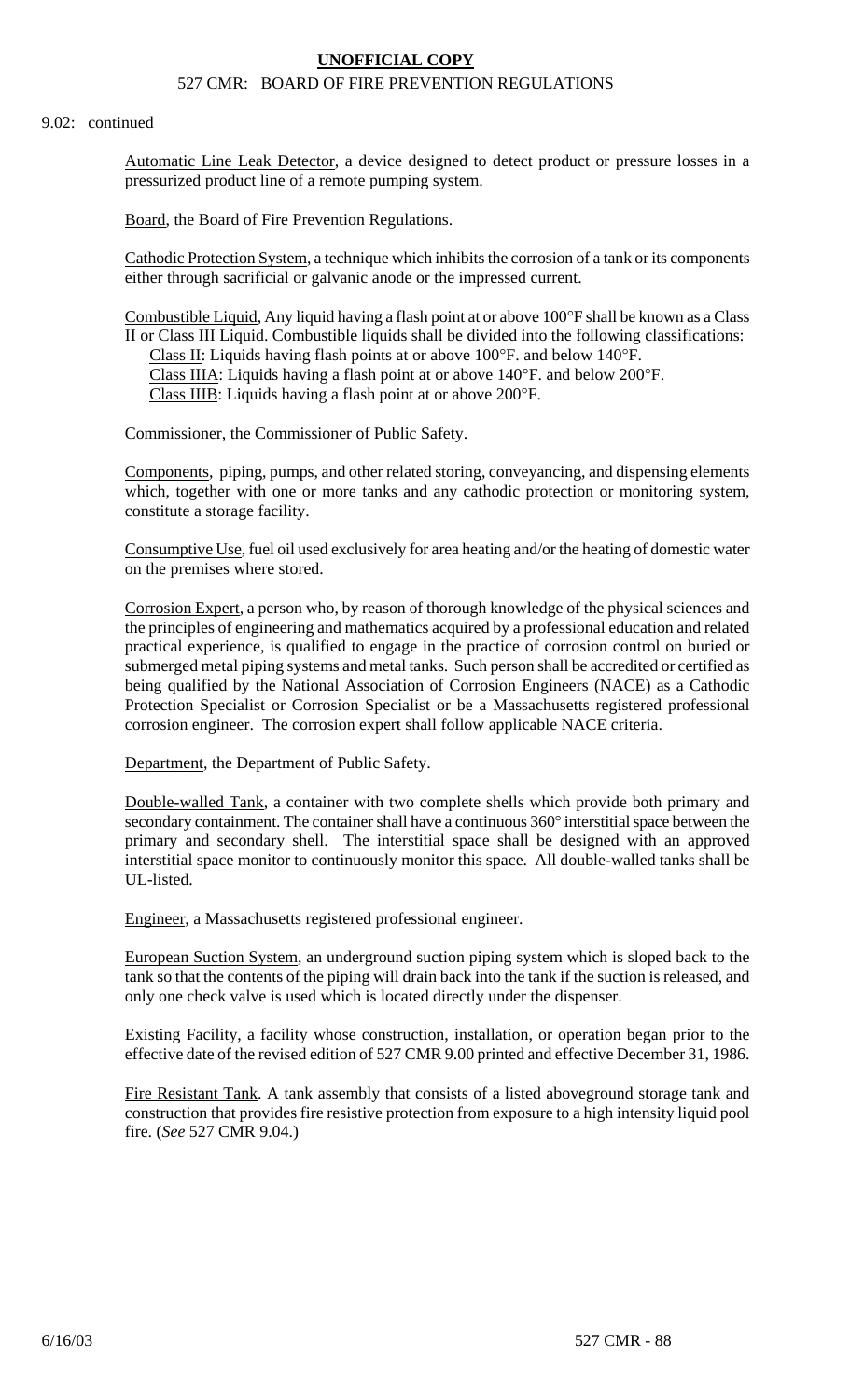## 9.02: continued

Flammable Liquid, Any liquid having a flash point below 100°F and having a vapor pressure not exceeding 40 psia at 100°F Flammable liquids shall be known as Class I liquids and shall be divided into the following classifications:

Class IA: Liquids having flash points below 73°F and having a boiling point below 100°F. Class IB: Liquids having flash points below 73°F and having a boiling point at or above 100°F.

Class IC: Liquids having flash points at or above 73°F and below 100°F.

Fuel Oil, any hydrocarbon oil as specified by ASTM Standard D396-90, Specification for Fuel Oil.

Hazardous Substances, are regulated substances as defined in section 101(14) of the Federal Comprehensive Environmental Response, Compensation and Liability Act of 1980 and 40 CFR Part 302. (This term does not include any substance regulated as a hazardous waste under Subtitle C of the Federal Resource Conservation and Recovery Act and 40 CFR Part 261).

Head of the Fire Department, the fire chief or other top ranking official of the local fire department.

Interim Wellhead Protection Area (IWPA) for public water systems using wells or wellfields that lack a Department of Environmental Protection (DEP) approved Zone II, the DEP will apply an interim wellhead protection area. This IWPA shall be ½-mile radius measured from the well or wellfield for sources whose approved pumping rate is 100,000 gallons per day or greater. For wells or wellfields that yield less than 100,000 gallons per day, the IWPA radius is proportional to the approved pumping rate which may be calculated according to the following equation: IWPA radius in feet =  $[32 \times \text{pumping rate in gallons per minute}] + 400$ .

A default IWPA radius shall be applied to transient non-community (TNC) and non-transient non-community (NTNC) wells for which radii could not be calculated using the above equation because there is no metered rate of withdrawal or no approved pumping rate or to wells for which there are no DWS-determined radii using other appropriate methods. The default IWPA radius shall be 500 feet for TNC wells and 750 feet for NTNC wells.

Leakage or Leak, any uncontrolled movement, when using a tightness test method, measurable by a final or precision test which can accurately detect a leak of 0.10 gallons per hour with the probability of detection of 0.95, and the probability of false alarm of 0.05; or when using a continuous monitoring system which can accurately detect a leak of 0.20 gallons per hour with the probability of detection of 0.95 and the probability of false alarm of 0.05.

Listed, equipment or materials included in a list published by an organization acceptable to the Marshal, and concerned with product evaluation, that maintains periodic inspection of production of listed equipment or materials and whose listing states either that equipment or materials meet appropriate standards or have been tested and found suitable for use in a specific manner.

Marshal, the State Fire Marshal.

Monitoring System. A full-time system installed for the purpose of early detection of leaks, such as observation wells, visual or audible alarms, statistical inventory reconciliation (SIR) process conducted in connection with an in-tank monitoring system, or their equivalent. Minimum standards of monitoring systems shall detect a leak at a minimum rate of 0.20 gallons per hour or more with the probability of detection of 0.95, and the probability of false alarm of 0.05.

Nationally Recognized Testing Laboratory (NRTL). An organization which tests for safety and lists, labels or accepts equipment or materials and which meets the criteria in 527 CMR 49.00 (Appendix C).

Observation Well, a dug or drilled cased well which can be used for detecting the presence of flammable or combustible liquids, which is drilled to a depth intercepting the water table, and which is installed and maintained in an approved manner.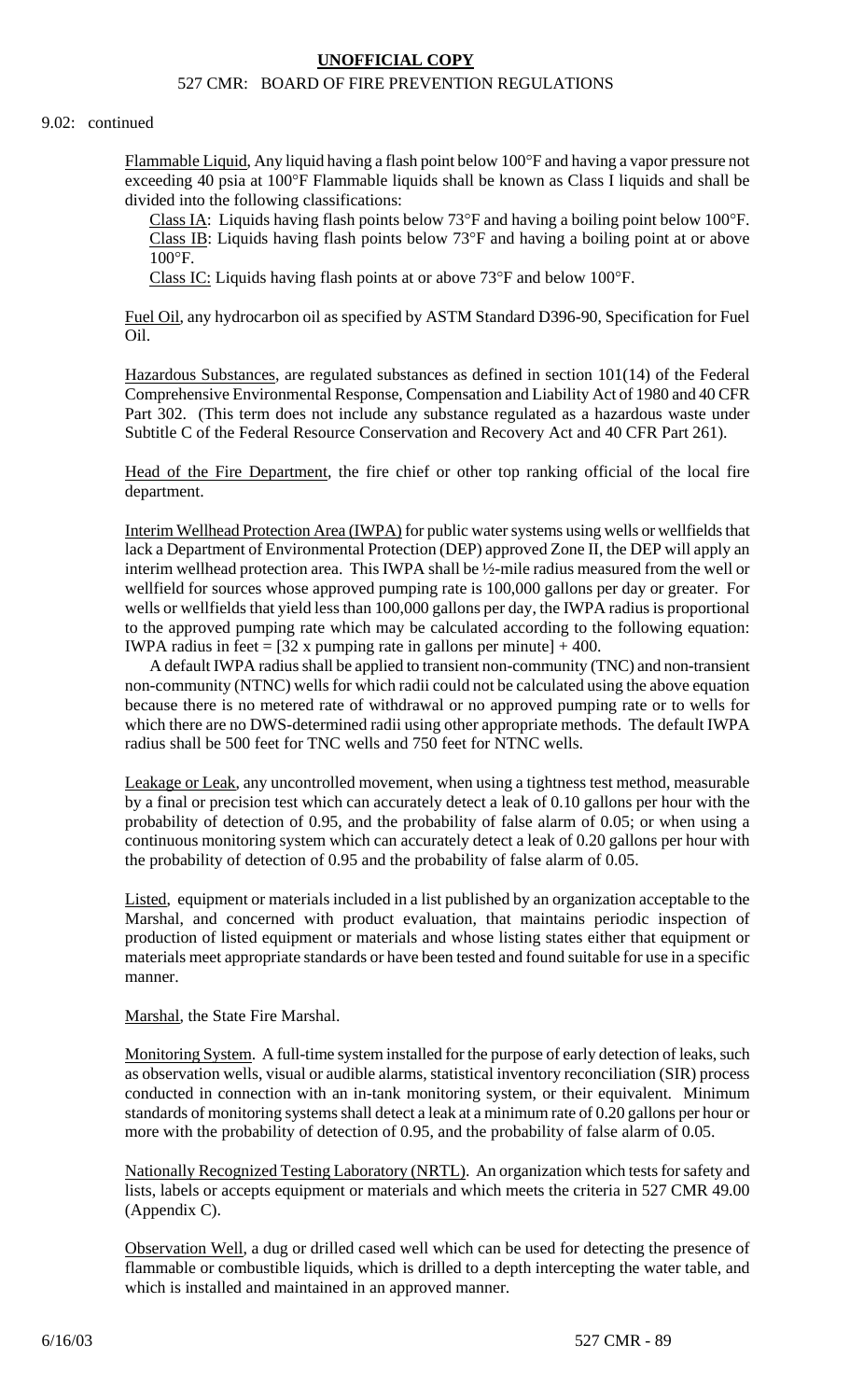### 9.02: continued

Operator, the lessee of a storage facility, or the person or persons responsible for the daily operation of a storage facility.

Out of Service, not in use in that no filling or withdrawal is occurring.

Owner, the person or persons or government entity having legal ownership of a storage facility.

Person, any agency or political subdivision of the Federal Government or the Commonwealth of Massachusetts; any state, public or private corporation or authority, individual, trust, firm, joint stock company, partnership, association, consortium, joint venture, or other commercial entity; and any officer, employee or agent of said person, and any group of said persons.

Pipeline, any trunk pipeline within the Commonwealth for the transportation of flammable or combustible liquids.

p.s.i., pounds per square inch gauge.

Qualified Person, a representative certified by the manufacturer of the product being installed or tested.

Remote Pumping System, a pressurized product line system in which flammable and combustible liquids are supplied to a point away from the tank by means of a pumping unit.

Replacement and Substantial Modification, the construction of any additions to an existing storage facility, or any restoration, refurbishment, or renovation which significantly impairs or affects the physical integrity of the storage facility or its monitoring system.

Secondary Containment or Equivalent Protection, techniques that may include impervious liners, double-walled tanks, or equivalent methods approved by the Marshal.

Sole Source Aquifer, an aquifer designated by the U.S. Environmental Protection Agency as the sole or principal source of drinking water for an area as defined in 310 CMR 40.0006.

Statistical Inventory Reconciliation (SIR), a process of evaluating the various sources of errors present in daily inventory records and capable of detecting a leak or discharge from the tank system, including associated piping of 0.20 gallons per hour with the probability of detection of 0.95 and probability of false alarm of 0.05 as determined by an independent testing laboratory using the U.S. Environmental Protection Agency's standardized test procedures or equivalent.

Storage Facility, one or more tanks at a particular site, together with all components thereof, used or designed to be used for the storage of any product within the scope of 527 CMR 9.01.

Tank, any structure either underground or aboveground used or designed to be used for the storage of any product within the scope of 527 CMR 9.00; as well as any aboveground structure in excess of 10,000 gallons capacity used or designed to be used for the storage of any fluid except water.

UL-listed, included in a current list or report of approved equipment, materials, or methods published by Underwriters Laboratories, Inc.

Underground Storage, Underground Storage Tank, UST, where 10% or more of the tank volume and piping is buried below the ground surface but which shall not include storage in a freestanding container within a building or underground storage tanks described in 527 CMR 9.07(N)(2), (3), (8), (11), (12), (13), (14), (16) and (17).

Waste Oil, used and/or reprocessed, but not subsequently re-refined, oil which has served its original intended purpose. Waste oil includes, but is not limited to, used and/or reprocessed fuel oil, engine oil, gear oil, cutting oil, and transmission fluid and dielectric fluid.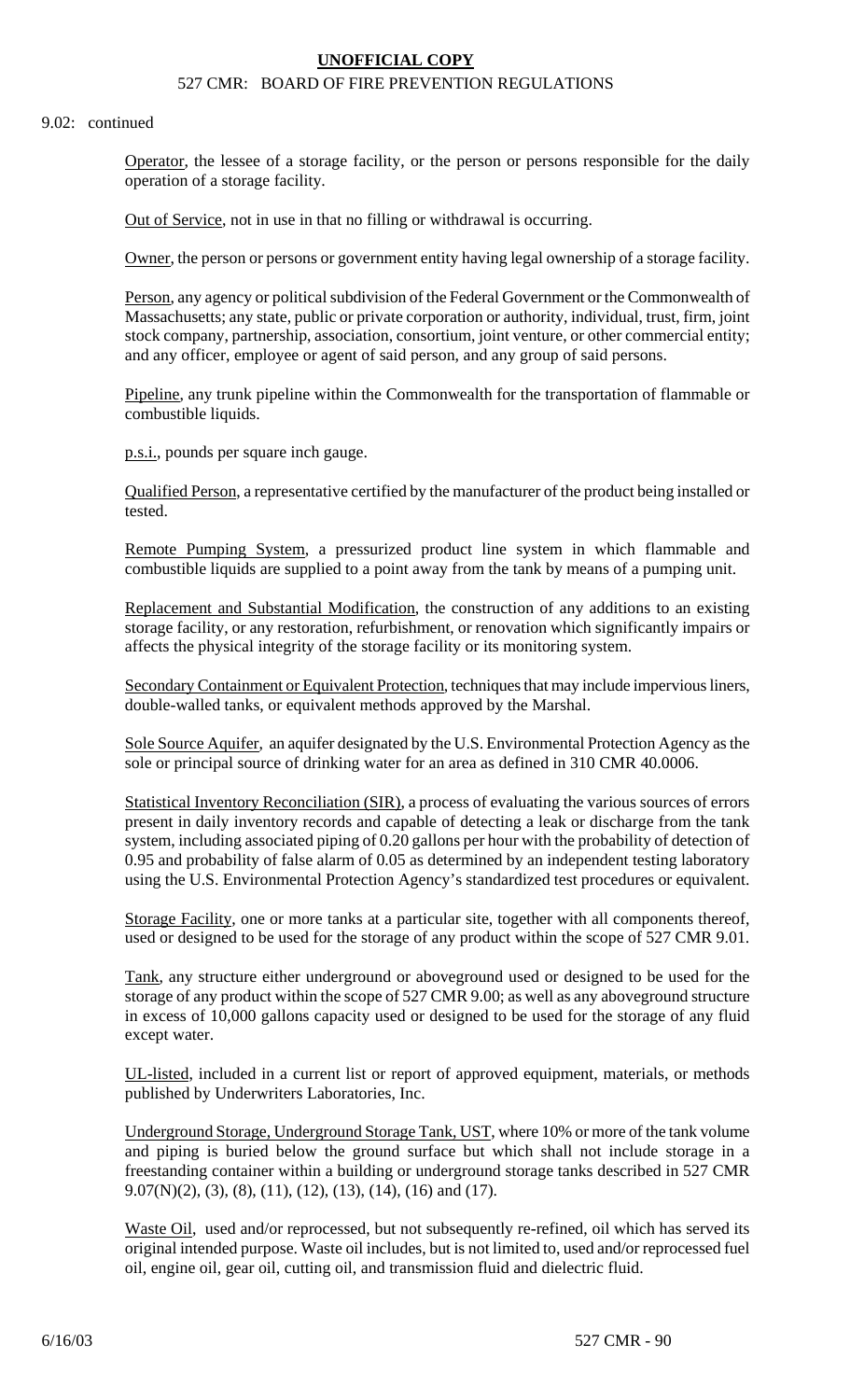## 9.02: continued

Water Supply, any raw or finished source that is presently used, reserved for future use, or under investigation for future use by a public water supply as defined in 310 CMR 22.02, or used as a source of private drinking water by one or more persons. This shall include all land and/or waters used as a tributary to a public water system except those under 310 CMR 22.22.

Zone A,

(a) the land area between the surface water source and the upper boundary of a bank;

(b) the land area within a 400 foot lateral distance from the upper boundary of a bank of a Class A surface water source, as defined in 314 CMR 4.05(3)(a) and;

(c) the land area within a 200 foot lateral distance from the upper boundary of the bank of a tributary or associated surface water body.

Zone B, the land area within  $\frac{1}{2}$ -mile of the upper boundary of the bank of a Class A surface water source, as defined in 314 CMR 4.05(3)(a), or the edge of watershed, whichever is less. However, Zone B shall always include the land area within 400 foot lateral distance from the upper boundary of the bank of the Class A surface water source.

Zone I, the protective radius required around a public water well or wellfield. For public water system wells with approved yields of 100,000 gallons per day or greater, the protective radius is 400 feet. Tubular wellfields require a 250 foot protective radius. Protective radii for all other public water system wells are determined by the following equation: Zone I radius in feet  $= (150$ x log of pumping rate in gallons per day) - 350. This equation is equivalent to the chart in the Division's Water Supply Guidelines.

A default Zone I radius shall be applied to transient non-community (TNC) and non-transient non-community (NTNC) wells for which radii could not be calculated using the above equation because there is no metered rate of withdrawal or no approved pumping rate or to wells for which there are no DWS-determined radii using other appropriate methods. The default Zone I radius shall be 100 feet for TNC wells and 250 feet for NTNC wells.

Zone II, that area of an aquifer which contributes water to a well under the most severe pumping and recharge conditions that can be realistically anticipated (180 days of pumping at approved yield, with no recharge from precipitation). It is bounded by the groundwater divides which result from pumping the well and by the contact of the aquifer with less permeable materials such as till or bedrock. In some cases, streams or lakes may act as recharge boundaries. In all cases, Zone II shall extend upgradient to its point of intersection with prevailing hydrogeologic boundaries (a groundwater flow divide, a contact with till or bedrock, or a recharge boundary).

## 9.03: Aboveground Storage Tanks Greater Than 10,000 Gallons Capacity and Tanks Storing Combustible Liquids

## (A) Application and Plans for Aboveground Tanks Greater Than 10,000 Gallons Capacity.

(1) An applicant for a permit to construct a tank or container of more than 10,000 gallons capacity for the storage of any fluid other than water, to be located aboveground, shall make application in duplicate to the Commissioner on forms furnished by the Department, giving such information in full as called for on said forms. Plans and specifications for tanks and containers shall be submitted in duplicate with the application and certified by an engineer if so requested by the Commissioner. One set of plans shall be retained by the Department and one set returned to the applicant. Plans must be drawn to scale with figured dimensions given, and shall clearly indicate the following:

- (a) kind of material to be used throughout;
- (b) thickness of material, and tensile strength of same;
- (c) size of rivets after driving;
- (d) type of riveted seams and pitch of rivets;
- (e) types of welds;
- (f) construction of heads, bottoms, and roofs;

(g) the construction in detail of any manhole reinforcement, or of any inlet or outlet in the shell or head;

(h) the location of each tank or container in relation to the nearest buildings, roads, sewers, trenches, rivers or any other waters;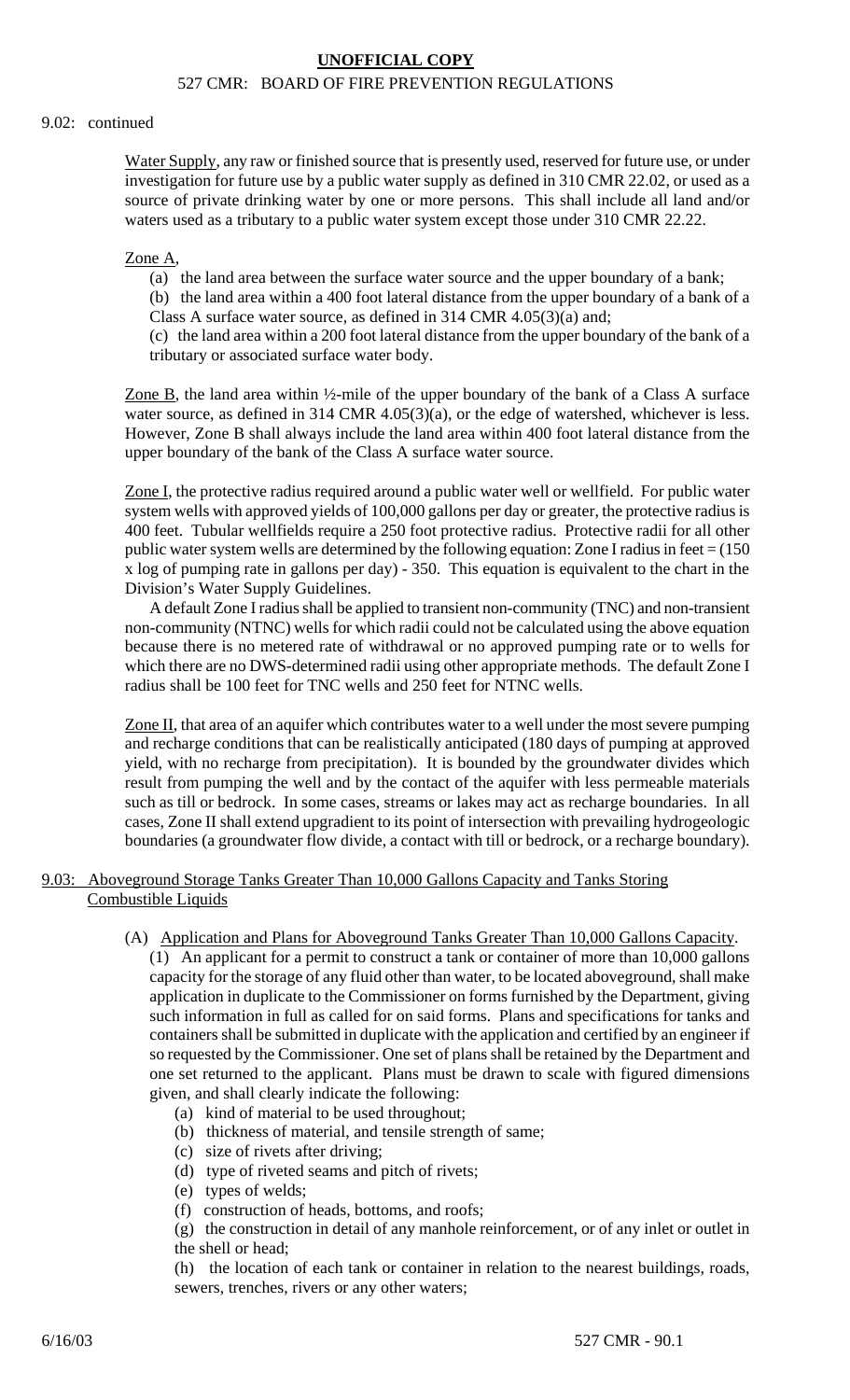#### 9.02: continued

(2) No tank for which a permit or license has been granted by other than the Commissioner shall be substantially modified unless such method of alteration has been approved by the Marshal.

(3) When a tank in excess of 10,000 gallons capacity or a dike to surround same is to be located on land, the bearing value of which is questionable, borings shall be made or test piles driven and, where necessary, suitable piles shall be provided. A plan of the proposed foundation and boring data must be submitted and approved prior to construction.

(4) Any tank in excess of 10,000 gallons capacity for aboveground storage of any fluid other than water, of a size or type or material not herein provided for, shall conform to 527 CMR 9.00 insofar as it may be applicable, and to such other terms and conditions as the Commissioner may deem necessary for the safe construction of such tank or container. Where a tank is to be of welded construction, the Commissioner may require evidence of the integrity or responsibility of the firm or individual doing the work.

## (B) Dikes and Fire Protection for Aboveground Tanks.

(1) The Commissioner may require any tank to be enclosed by a substantial dike constructed of metal, earth, clay, or reinforced concrete, to be no higher than half the height of the highest tank enclosed, forming a retaining basin not less than the capacity of the largest tank plus 10% of the aggregate capacity of all other tanks within the enclosure.

(2) A dike surrounding a tank containing fluid susceptible to boilover shall form a retaining basin having a capacity of not less than 125% of the capacity of the tank or group of tanks surrounded. Unless means are available for extinguishing a fire in a tank, dikes and walls enclosing tanks containing fluid susceptible to boilover shall be provided at the top with a flareback section designed to turn back a boilover wave.

(3) The total gallonage of a group of tanks to be enclosed in any one diked area shall not exceed 6,300,000 gallons, and any single tank in excess of this amount shall be separately diked.

(4) Such an embankment or dike shall be made of clay-core gravel fill masonry, reinforced concrete, or other approved material. An earthwork embankment or dike shall be firmly and compactly built of clean earth from which stones, vegetable matter, etc.. have been removed and shall have a flat top not less than three feet in width and slope and least 1½' to 1' on both sides. Small tanks with capacities not over 25,000 gallons each may be grouped and an embankment or dike built around the group of tanks. Embankments or dikes shall be continuous with no openings for piping or roadways. Piping shall be laid over or under the embankments or dikes.

(5) No building shall be located within the diked area.

(6) The Commissioner may require any tank to be provided in such quantity and so located as the head of the fire department may prescribe.

## (C) Design and Construction of Aboveground Tanks.

(1) A flat head on a horizontal cylindrical tank shall be properly braced to prevent undue deflection. The roof of a vertical tank shall be constructed to be capable of supporting a superimposed live load of not less than 25 lbs. per square foot.

(2) A tank having a capacity of over 10,000 gallons shall be provided with a manhole. An opening in the shell plate of a vertical tank for a manhole or other similar opening in the shell plate of a horizontal tank shall likewise be reinforced when the tank is subject to any pressure in addition to head pressure.

(3) Horizontal steel tanks located aboveground shall not exceed the capacities or diameters for the corresponding gauges of metal outlined in the following table:

| Capacity<br>Over | Not Over                 | Maximum<br>Diameter | Thickness<br>of Shell | <b>Thickness</b><br>of Heads |
|------------------|--------------------------|---------------------|-----------------------|------------------------------|
| $10$ gals.       | $60$ gals.               | 24"                 | 16 USS gauge          | 16 USS gauge                 |
| $60$ gals.       | $270$ gals.              | 36"                 | 14 USS gauge          | 14 USS gauge                 |
| $270$ gals.      | $1,100$ gals.            | 48"                 | 12 USS gauge          | 12 USS gauge                 |
|                  | 1,100 gals. 4,000 gals.  | 72"                 | 3/16"                 | 3/16"                        |
|                  | 4,000 gals. 35,000 gals. | 96"                 | $\frac{1}{4}$ "       | $\frac{1}{4}$ "              |

## TABLE 1 - ABOVEGROUND HORIZONTAL TANKS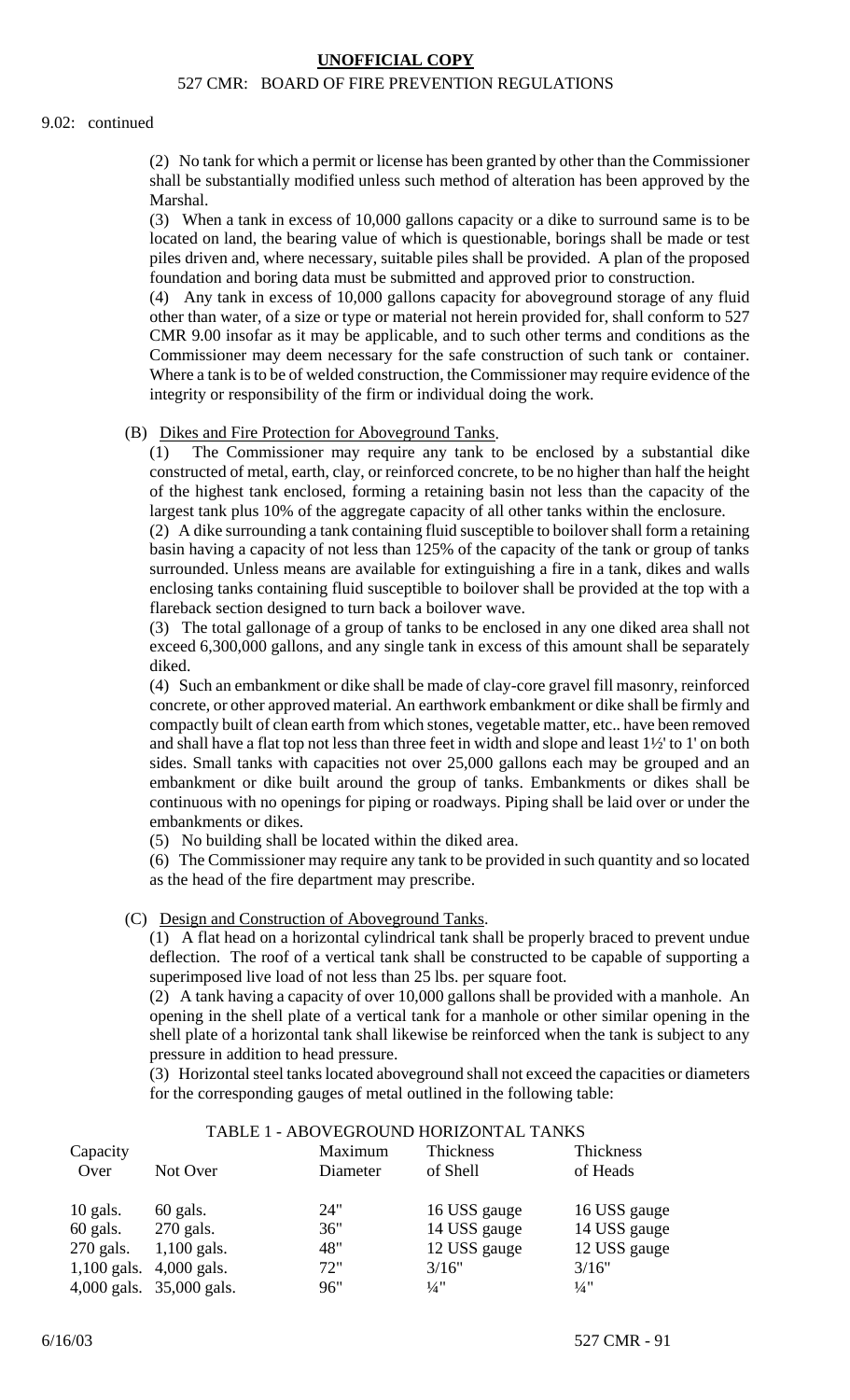| 4,000 gals. 35,000 gals. | 132" | $\frac{1}{4}$ " | 5/16" |
|--------------------------|------|-----------------|-------|
|                          |      |                 |       |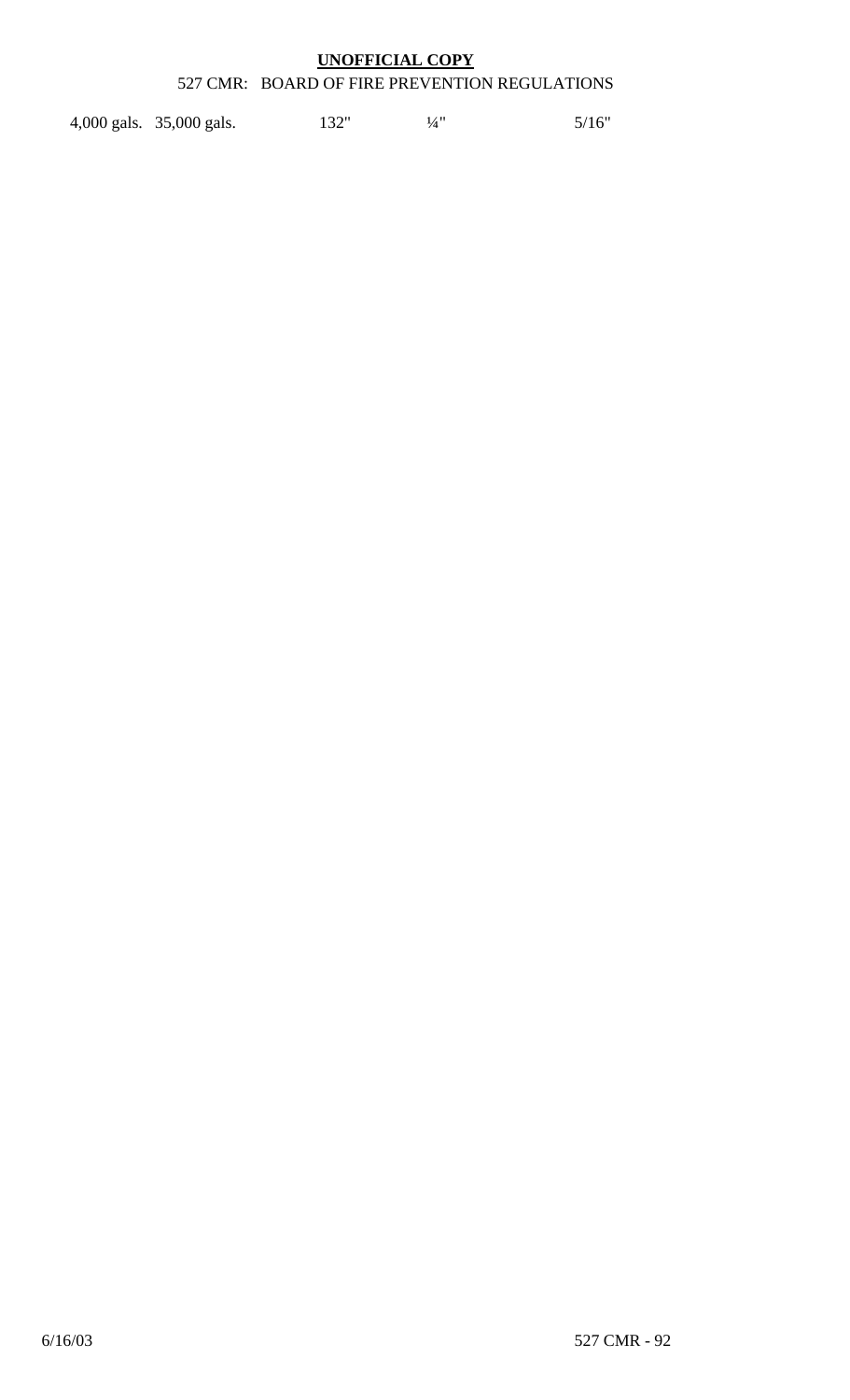#### 527 CMR: BOARD OF FIRE PREVENTION REGULATIONS

#### 9.03: continued

Over 35,000 gallons see NOTE under 527 CMR 9.07(G)(1).

- (a) Heads from 96 inches to 132 inches may be ¼ inch thick if suitably stiffened by structural members.
- (b) Standard open-hearth steel tank plate shall be used for steel tank construction.

NOTE: A permit from the Commissioner will be required for the installation of aboveground tanks of over 10,000 gallons capacity.

(4) Vertical steel tanks located aboveground shall not exceed the maximum capacities, diameters, or heights for the corresponding gauges of metal outlined in the following table:

| Capacity<br>Over | Not Over    | <b>Maximum</b><br>Diameter | Maximum<br>Height | Thickness<br>of Shell | Thickness<br><b>Bottom</b> | Thickness<br>Top |
|------------------|-------------|----------------------------|-------------------|-----------------------|----------------------------|------------------|
| $10$ gals.       | $60$ gals.  | 24"                        | 4'                | 16 USS gauge          | 16 USS gauge               | 16 USS gauge     |
| $60$ gals.       | $270$ gals. | 36"                        | 6'                | 10 USS gauge          | 14 USS gauge               | 14 USS gauge     |
| $270$ gals.      | $560$ gals  | 54"                        | 10'               | 10 USS gauge          | 12 USS gauge               | 12 USS gauge     |
| 560 gals.        | 2,500 gals. | 72"                        | 12'               | 10 USS gauge          | 10 USS gauge               | 10 USS gauge     |

#### TABLE 2 - ABOVEGROUND VERTICAL TANKS

(a) For tanks from 2,500 gallons to 25,000 gallons capacity, the maximum diameter shall not exceed 11 feet and the maximum height shall not exceed 35 feet. The shell thickness shall be not less than 3/16 inch for tanks up to 25 feet in height. For tanks from 25 feet to 30 feet in height, the first ring shall be  $\frac{1}{4}$  inch thick and not less than five feet wide. The remaining rings shall be not less than 3/16 inch thick. For tanks from 30 feet to 35 feet in height, the first two rings shall each be  $\frac{1}{4}$  inch thick and not less than five feet wide. The remaining rings shall be not less than 3/16 inch thick. Bottoms shall be at least 3/16 inch thick. Tops may be either dish shaped or cone shaped and at least #10 USS gauge thickness.

- (b) Standard open-hearth steel tank plate shall be used for steel tanks construction.
- (c) For capacities in excess of 25,000 gallons, see NOTE under 527 CMR 9.07(G).

NOTE: A permit from the Commissioner will be required for the installation of aboveground storage tanks of over 10,000 gallons capacity.

(D) Aboveground Piping. (Reference: 527 CMR 4.00 and 527 CMR 15.00 where applicable) All piping on aboveground tanks shall be standard cast iron, steel, or brass with standard fittings, or seamless copper, brass, or other nonferrous tubing with standard fittings, provided that approved flexible grounded hose may be used for reducing the effects of jarring or vibration where rigid connections are impracticable.

(E) Location of Aboveground Tanks.

(1) An aboveground tank for the storage of a flammable or combustible liquid other than one susceptible to boilover shall be so located that the distance between any part of the tank and the nearest adjoining property line shall not be less than ten feet for a horizontal tank, or for a vertical tank, not less than ½ the diameter or height of the tank, whichever is greater. (2) An aboveground tank for the storage of a liquid susceptible to boilover shall be so located that the distance between any part of the tank and the nearest adjoining property line shall be not less than either the diameter or the height of the tank, whichever is greater.

(3) For an aboveground tank storing flammable or combustible liquid susceptible to boilover, the distance between it and any other tank shall be not less than the diameter of the smaller tank.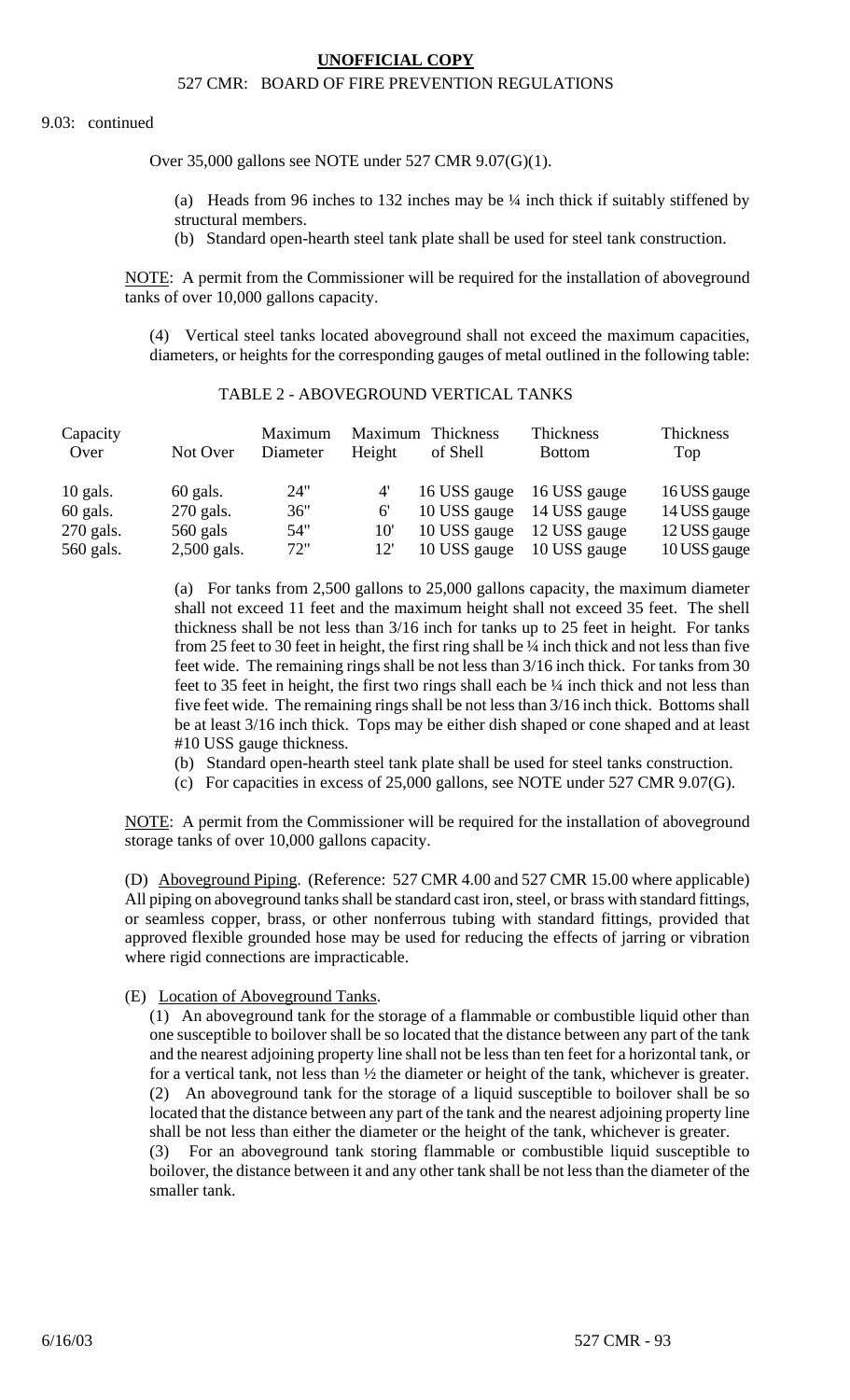#### 9.03: continued

(4) For an aboveground tank storing flammable or combustible liquid other than one susceptible to boilover, the distance between it and any other tank shall be not less than  $\frac{1}{2}$ the diameter of the smaller tank, except that such distance shall be not less than three feet; and for tanks of 20,000 gallons capacity or less the distance need not exceed three feet. (5) The distance requirements shall not apply to replacements of existing tanks unless the head of the fire department determines that their continued use shall constitute a fire hazard.

## (F) Outside fuel oil storage tanks.

(1) Storage tanks larger than 660 gallons capacity used in connection with oil burning appliances (reference 527 CMR 4.00) and emergency power generators shall meet the construction provisions of Standard UL-142 and shall be located in accordance with Table 3:

| TABLE 3 |
|---------|
|         |

| Capacity of tank,<br>gallons | Minimum distance in feet<br>from property line that<br>is or can be built upon | Minimum distance in feet<br>from nearest side of any<br>public way or from nearest<br>important building on the same<br>property |
|------------------------------|--------------------------------------------------------------------------------|----------------------------------------------------------------------------------------------------------------------------------|
| 660 or less                  | 10                                                                             |                                                                                                                                  |
| 661 to 12,000                | 15                                                                             |                                                                                                                                  |
| 12,001 to 30,000             | 20                                                                             | 5                                                                                                                                |
| 30,001 to 50,000             | 30                                                                             | 10                                                                                                                               |

(2) Tanks shall be mounted on a continuous concrete slab capable of withstanding the expected load and extending eight inches beyond the perimeter of the tank or tanks. Tanks shall be securely supported by rigid non-combustible supports to prevent settling, sliding or lifting.

(3) When tanks are installed in areas subject to vehicular impact, physical barriers shall be provided. Physical barriers shall consist of lally columns, substantial pipes, bollards or similar barriers.

(4) The head of the fire department may require secondary containment or dikes around storage tanks if in his opinion failure of the tank could cause irreparable harm to public health, safety and/or welfare, and/or to the environment.

(5) In areas subject to flooding or high water each tank shall be suitably anchored to withstand uplifting, including when the tank is empty.

(6) If during transportation or installation the original protective coating of the tank has been damaged, these areas shall be recovered.

(G) Transportation by Pipeline.

(1) No pipeline constructed after the effective date of 527 CMR 9.00 shall be used for the transportation of any flammable or combustible liquid unless prior to such construction the plans and specifications hereinafter required in 527 CMR 9.03(G) shall have been approved. Application for approval to construct a pipeline shall be made to the Marshal and shall be accompanied by suitable drawings, in duplicate, of the entire proposed pipeline clearly showing details of the origin and the terminals. The location of the proposed pipeline shall be shown on a map, which shall also indicate adjacent highways throughout the entire route of the proposed pipeline. Highway and river crossings must be clearly detailed on suitable drawings. The application must also be accompanied by a duplicate set of specifications showing the type of construction and the materials used. Emergency repairs may be made to an existing pipeline without complying with the provisions of 527 CMR 9.03(G).

The approval of the Marshal shall be indicated by his signature on each set of plans and specifications, one to be retained by him and one to be returned to the applicant which shall serve as a permit to transport flammable or combustible liquids, by such pipeline.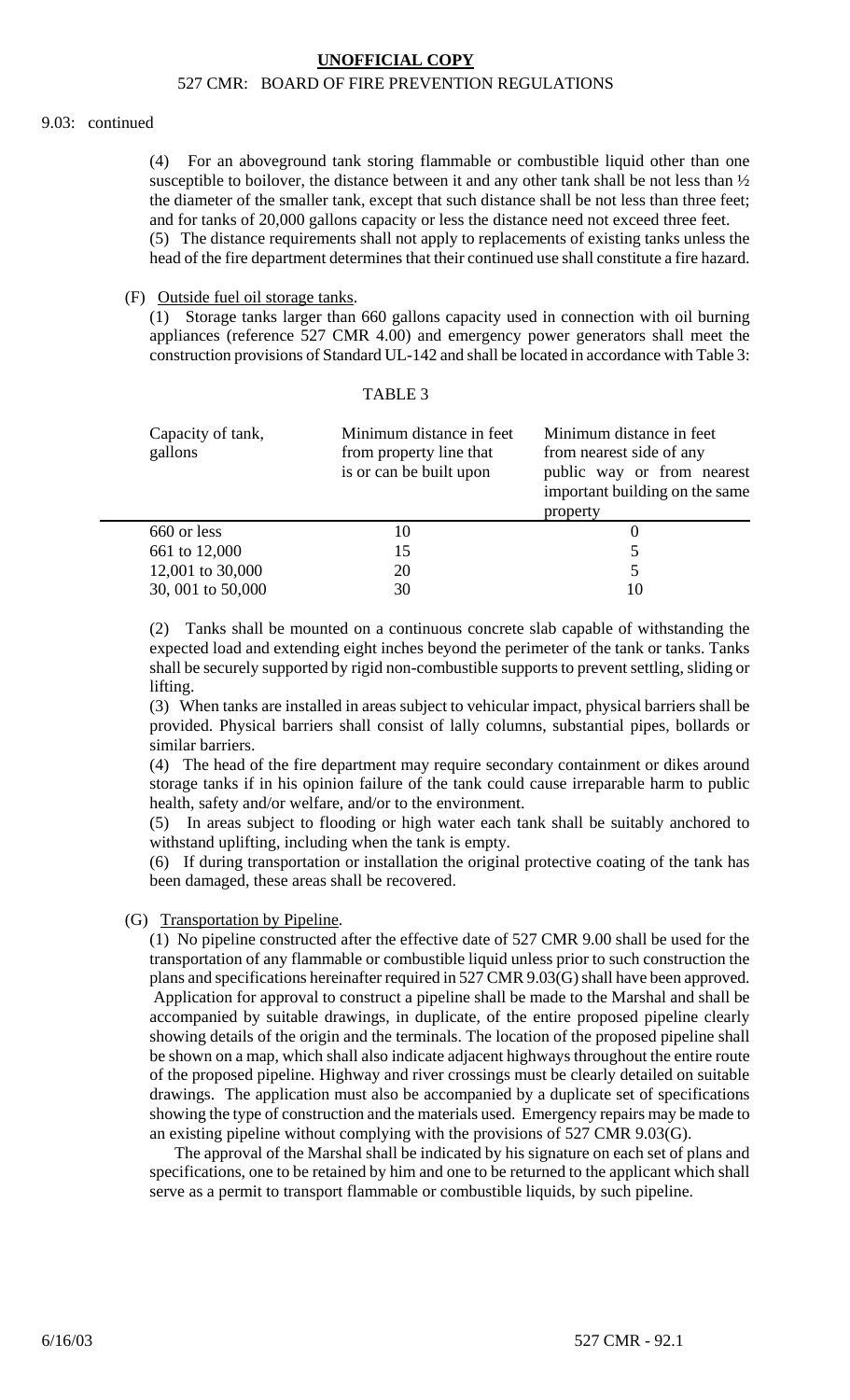## 527 CMR: BOARD OF FIRE PREVENTION REGULATIONS

#### 9.03: continued

(2) Pipe valves and fittings shall be made of material suitable for use with the products conveyed and constructed of adequate strength to safely withstand the stresses to which they will be subjected in service.

Pipelines shall be designed and constructed in accordance with recognized engineering practice.

NOTE: The current code for Pressure Piping (ASA B31.1) of the American Standards Association is considered as recognized engineering practice.

(3) Pipelines shall be suitably protected against mechanical injury either by burying at least 30 inches underground, by covering with at least 30 inches of fill, or by other approved method.

(a) Pipelines in streets and highways shall, as far as practicable, be installed below all other existing pipelines or other conduits.

(b) Pipelines shall not be installed less than ten feet from any building, other than a building which is part of the pipeline system.

(c) Emergency shutoff valves shall be located in pipeline at points where, because of physical or topographic conditions, valves are necessary to prevent drainage of oil from lines while being repaired.

## 9.04: Aboveground Storage Tanks Equal to or Less than 10,000 Gallons Capacity For Storing Class I Liquids

(A) Flammable Liquid Storage.

(1) Except as modified by provisions of 527 CMR 9.04, aboveground storage tanks shall comply with the applicable provisions in 527 CMR 9.00. (Reference: PEI RP200-92, Recommended Practices for Installation for Aboveground Storage Systems for Motor Vehicle Refueling provides information on this subject.) Tanks storing Class I liquids shall be double-walled.

(2) Only aboveground storage tanks shall be used. Tanks designed and built for underground use shall not be installed for aboveground use. Aboveground storage tanks shall meet the requirements of UL-142, Standards for Safety, Steel Aboveground Tanks for Flammable and Combustible Liquids.

(3) For the aboveground storage of Class I liquids at other than motor fuel dispensing facilities, local fire departments may accept the installation practices outlined in NFPA 30: Flammable and Combustible Liquids Code.

(4) The head of the fire department may further limit the quantity of flammable liquids, that may be stored aboveground, where, conditions are such to warrant restricting the amount of such liquids. The head of the fire department may further prescribe the manner in which flammable liquids may be stored aboveground in accordance with 527 CMR 9.04.

(B) Tank Location and Capacity.

(1) Tanks storing Class I liquids at an individual site shall be limited to a maximum individual capacity of 10,000 gallons and an aggregate capacity of 40,000 gallons.

- (2) Tanks shall be located at least:
	- (a) 50 feet (15 m) from the nearest important building on the same property;
	- (b) 50 feet (15 m) from any fuel dispenser;
	- (c) 50 feet (15 m) from the nearest side of a public way;

(d) 100 feet (30 m) from any property line that is or may be built upon, including the opposite side of a public way.

EXCEPTION: #1 All distances shall be permitted to be reduced by 50% if the tanks are fire resistant tanks, as defined in 527 CMR 9.04(D), or are installed in vaults that meet the requirements of 527 CMR 9.04(C).

EXCEPTION: #2 Where tanks are intended for refueling vehicles used in connection with their operation, not open to the public, no minimum distances shall be required by 527 CMR 9.04(B)(2)(b), if the tanks are fire resistive tanks, as described in 527 CMR 9.04(D) or are installed in vaults that meet the requirements of 527 CMR 9.04(C).

(C) Vaults. Vaults shall comply with the following:

(1) The vault shall completely enclose each tank. There shall be no openings in the vault enclosure except those necessary for access to, inspection of, and filling, emptying, and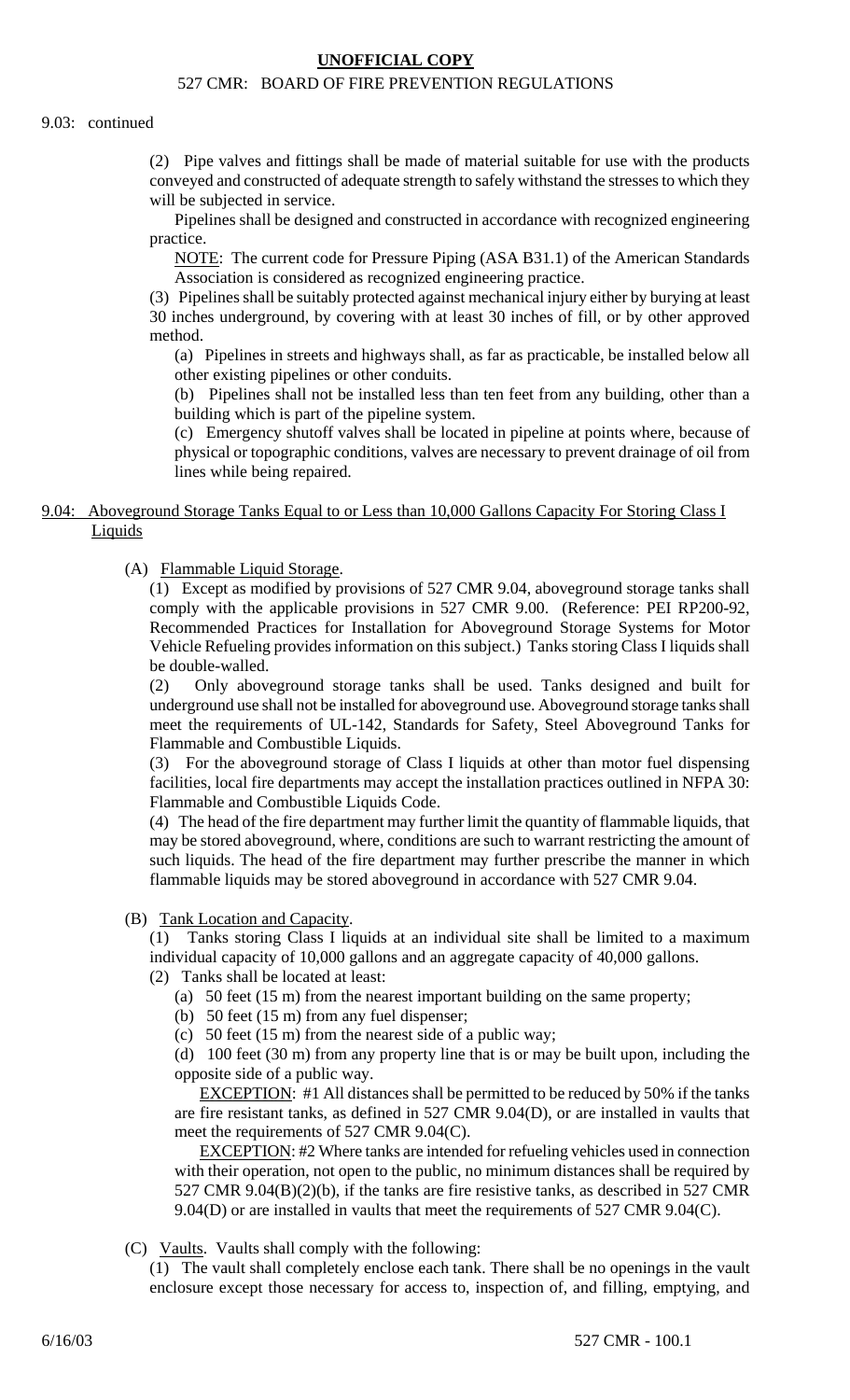#### 527 CMR: BOARD OF FIRE PREVENTION REGULATIONS

venting of the tank. The walls, and floor of the vault shall be constructed of reinforced concrete at least six inches (15 cm) thick. The top of an at grade or below grade vault shall be designed to safely relieve or contain the force of any explosion occurring inside the vault. The top and floor of the vault and tank foundation shall be designed to withstand the anticipated loading from vehicular traffic, where applicable. The top shall be constructed of non combustible material that is constructed to be weaker than the walls, to ensure that, in the event of an explosion inside the vault, the thrust of the explosion will be directed upward before a significantly high pressure can develop inside the vault. The walls and floor of any vault installed below grade shall be designed to withstand anticipated soil and hydrostatic loading. The vault shall be substantially liquid tight and there shall be no back fill around the tank. There shall be sufficient space between the tank and the vault to allow for inspection of the tank and its appurtenances.

(2) Each vault and its tank shall be suitably anchored to withstand uplifting by ground water or flooding, including when the tank is empty.

(3) A vault shall be designed to be wind and earthquake resistant, in accordance with good engineering practice. The vault shall be resistant to damage from the impact of a motor vehicle, or suitable collision barriers shall be provided.

(4) Each tank shall be in its own vault. Adjacent vaults may share a common wall.

(5) Connections shall be provided to permit ventilation of each vault to dilute, disperse, and remove vapors prior to entering the vault.

(6) Vaults that contain tanks of Class I liquids shall be provided with continuous ventilation at a rate of not less than 1 cfm per sq. ft. of floor are  $(0.3m<sup>3</sup>$  per minute per m<sup>2</sup>), but in no case less than 150 cfm  $(4m^3$  per min.). Failure of the exhaust air flow shall automatically shut down the dispensing system. The exhaust system shall be designed to provide air movement across all parts of the vault floor. Supply and exhaust ducts shall extend to within three inches (7.6 cm), but not more than 12 inches (31 cm), of the floor. The exhaust system shall be installed in accordance with requirements of NFPA 91. Means shall be provided to automatically detect any flammable vapors and to automatically shut down the dispensing system upon detection of such vapors in the exhaust duct at a concentration of 25% of the lower flammable limit (l.f.l.).

(7) Each vault shall be equipped with a detection system capable of detecting liquids, including water, and will activate an alarm.

(8) Means shall be provided to recover liquid from the vault. If a pump is used to meet this requirement, the pump shall not be permanently installed in the vault. Electrically-powered portable pumps shall be suitable for use in Class I, Division 1 locations, as defined in 527 CMR 12.00: *the Massachusetts Electrical Code*.

(9) Vent pipes that are provided for normal tank venting shall terminate at least 12 ft. (3.6m) above ground level.

(10) Emergency vents shall be vapor tight and shall be permitted to discharge inside the vault. Long-bolt manhole covers shall not be permitted for this purpose.

(11) Each vault shall be provided with a means for personnel entry. At each entry point, a warning sign indicating the need for procedures for safe entry into confined spaces shall be posted. Each entry point shall be secure against unauthorized entry and vandalism.

(12) Each vault shall be provided with a suitable means to admit a fire suppression agent. (13) The interior of any vault containing a tank that stores a Class I liquid shall be designated a Class I, Division 1 location, as defined by 527 CMR 12.00: *the Massachusetts Electrical Code*.

(D) Fire Resistant Tanks. Fire resistant tanks shall be listed for the use intended and comply with the following:

(1) The construction that provides the required fire resistive protection shall prevent release of liquid, failure of the primary tank, failure of the supporting structure, and impairment of venting, for a period of not less than two hours when tested using a fire exposure that simulates a high intensity pool fire, such as described in UL-2085 ("Standard for Insulated Aboveground Tanks for Flammable or Combustible Liquids") or equivalent test procedure, and shall be labeled with evidence of such test.

(2) There shall be no openings except those necessary for access to, inspection of, filling, emptying, and venting the tank. All openings shall be located at the top of the tank.

(3) In areas subject to flooding or high water, each tank shall be suitably anchored to withstand uplifting, including when the tank is empty.

(4) Each fire resistant tank shall be resistant to danger from impact of a motor vehicle or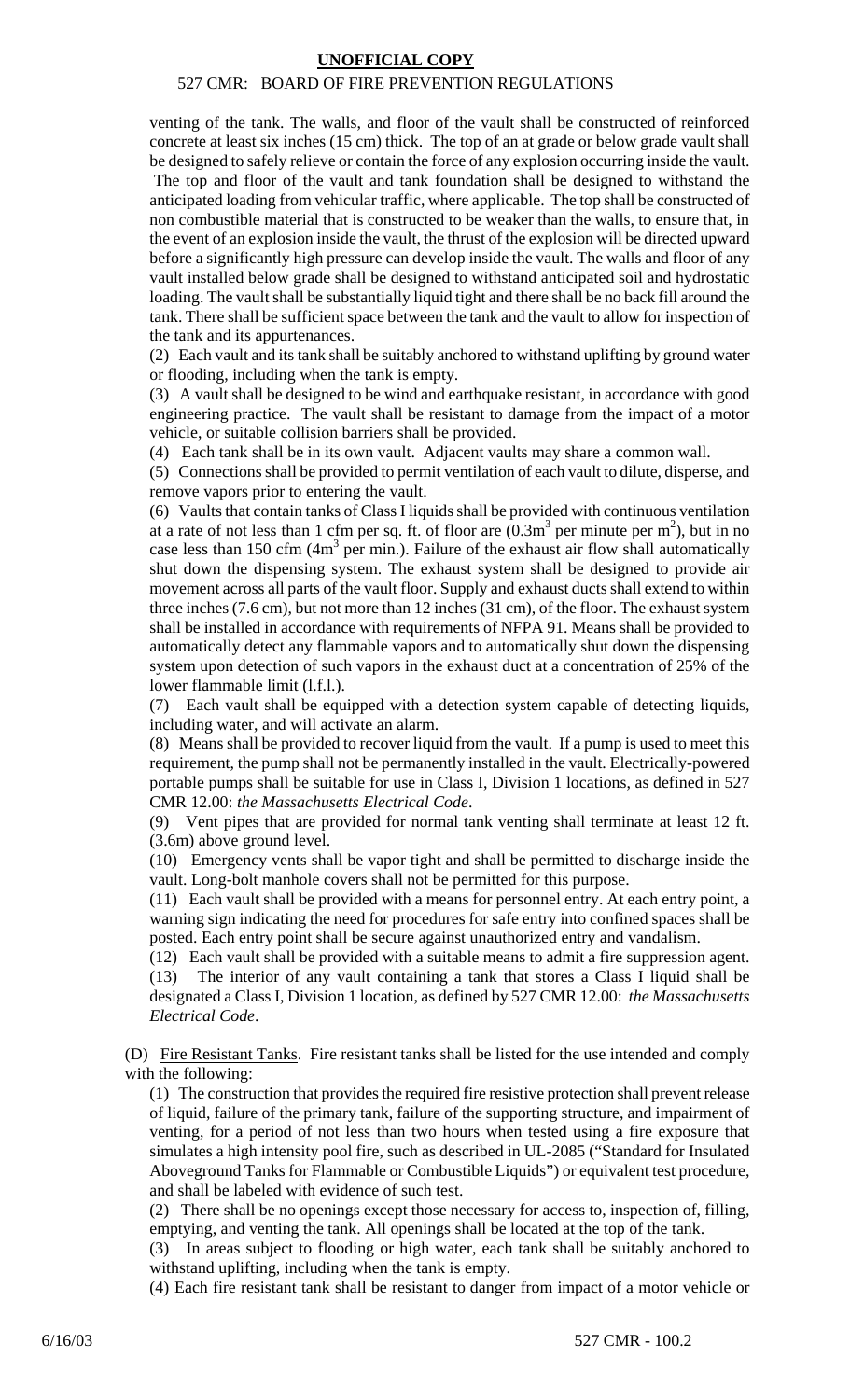## 527 CMR: BOARD OF FIRE PREVENTION REGULATIONS

shall be protected by suitable collision barriers.

(5) Vent pipes that are provided for normal tank venting shall terminate at least 12 ft ( 3.6 m) above ground level.

(6) 527 CMR 9.07(B), Fill and Vent pipes for All Tanks and Containers, shall not be used to reduce the size of the emergency vent.

## (E) Piping and Ancillary Equipment.

(1) Means shall be provided for determining the liquid level in each tank, and this means shall be accessible to the delivery operator. Means shall be provided to sound an audible alarm when the liquid level in the tank reaches 90% of capacity. Means shall also be provided either to automatically stop the flow of fuel into the tank when the tank reaches 95% capacity or to restrict the flow of fuel into the tank to a maximum flow rate of 2.5 gpm when the liquid level in the tank reaches 95% of capacity. These provisions shall not restrict or interfere with the proper operation of either the normal vent or the emergency vent.

(2) Fuel shall not be dispensed from the tank by either gravity flow or pressurization of the tank. Means shall be provided to prevent the release of liquid by siphon flow. Each connection to an aboveground tank through which liquid can normally flow shall be provided with an internal or an external valve located as close as practical to the shell of the tank.

(3) Where a tank is at an elevation that produces a gravity head on the dispensing device, the tank outlet shall be equipped with a device, (such as a normally closed solenoid valve) that will prevent gravity flow from the tank to the dispenser. This device shall be located adjacent to and downstream of the outlet valve specified by 527 CMR 9.04(E)(2). The device shall be installed and adjusted so that liquid cannot flow by gravity from the tank to the dispenser in the event of failure of the piping or hose when the dispenser is not in use.

(4) If a submersible pump system is used, a listed rigidly anchored emergency shutoff valve, incorporating a fusible link or other thermally actuated device, designed to close automatically in event of severe impact or fire exposure shall be installed in accordance with the manufacturer's instructions in the supply line at the base of each individual island-type dispenser or at the inlet of each overhead dispensing device. An emergency shutoff valve incorporating a slip-joint feature shall not be used. The automatic closing feature of this valve shall be checked at the time of initial installation and at least once a year thereafter by manually tripping the hold-open linkage.

(5) If a suction pump-type dispensing device is used, a listed, vacuum-actuated shut-off valve, with a shear section, or equivalent-type valve shall be installed directly under each dispensing device.

EXCEPTION: Tanks installed in below-grade vaults need not comply with this requirement.

(6) Shutoff and check valves shall be equipped with a pressure-relieving device that will relieve the pressure generated by thermal expansion back to the tank.

(7) Piping shall be routed so that exposure to physical damage is minimized.

(8) Aboveground Storage Tanks and piping systems must comply with the applicable provisions of 527 CMR 9.05(G).

(9) Every new or replacement tank and its piping shall be tested by the Manufacturer or his representative, at the owner's expense, prior to filling with product. The tank shall be tested by air pressure not less than three lbs. and not more than five lbs. per square inch. Air pressure shall be maintained for one hour. The piping shall be tested hydrostatically (or by air pressure) to 150% of the maximum anticipated pressure of the system but not less than 50 lbs. per square inch gauge at the highest point of the system. The owner shall furnish the head of the fire department with a certified copy of all testing required by 527 CMR 9.05(F) which the fire department shall keep with the records of the storage facility.

## (F) Physical Protection.

(1) Tanks that are not enclosed in vaults shall be enclosed with a chain link fence at least six ft. (2m) high. The fence shall be separated from the tanks by at least ten ft (3m) and shall have a gate that is properly secured against unauthorized entry. Separation distance of chain link protective fencing located at commercial, industrial, governmental, manufacturing establishments, construction sites or other business sites, not open to the general public, used in connection with their business, may be reduced to less than ten feet (3m) with the approval of the head of the fire department. Aboveground tanks shall be protected against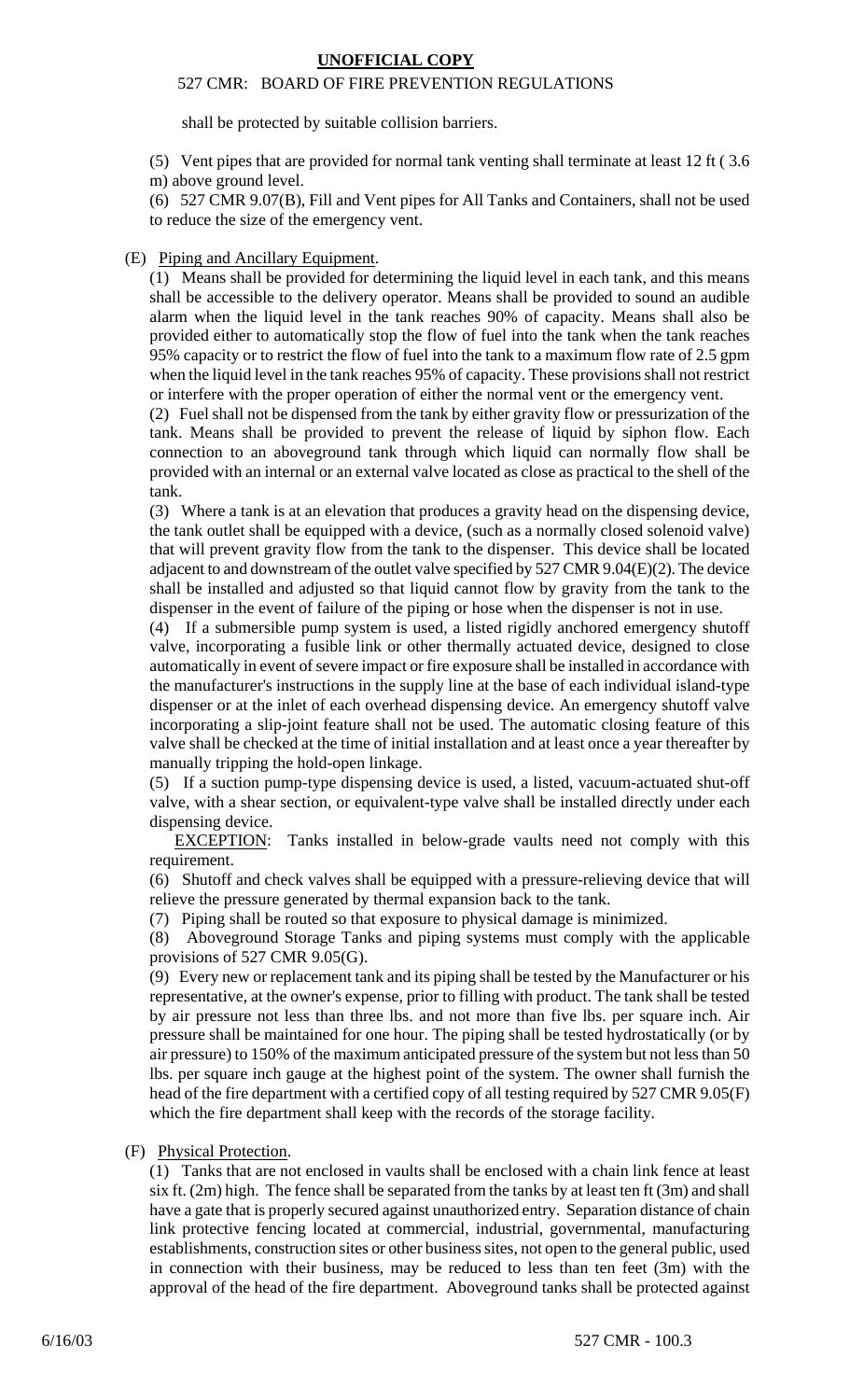## 527 CMR: BOARD OF FIRE PREVENTION REGULATIONS

vehicular collision by suitable barriers.

EXCEPTION: Tanks are not required to be enclosed within a fence if the property on which the tanks are located already has a perimeter security fence.

(2) The area within the fence shall be kept free of vegetation, debris, and any other material that is not necessary to the proper operation of the tank and piping system.

(3) Corrosion Protection. Any portion of a tank or its piping system that is in contact with the soil shall be protected from corrosion by cathodic protection.

## (G) Tank Filling Operations.

(1) Delivery operations shall comply with applicable requirements of 527 CMR 8.00 and 527 CMR 9.04(G)(2) through (4).

(2) The delivery vehicle shall be separated from any aboveground tank by at least 25 ft (7.6m).

EXCEPTION: No minimum separation distance shall be required for tanks that are filled by gravity.

(3) Tank filling shall not begin until the delivery operator has determined tank ullage (available capacity).

(4) All tanks shall be filled through a liquid-tight connection with a quick-connect coupling or a dry-break coupling. Where the tank is filled by means of fixed piping, either a check valve and shutoff valve with a quick-connect coupling or a dry-break coupling, shall be installed in the piping at a point where connection and disconnection is made between the tank and the delivery vehicle. This device shall be protected from tampering and physical damage.

## 9.05: Underground Storage Tanks

(A) Design and Construction of New or Replacement Underground Tanks.

(1) All new and replacement tanks must be equipped with a metallic or nonmetallic striker plate attached to the bottom of the tank at each opening. Such striker plate shall be at least 12" x 12" in area and at least ¼" thick.

(2) Underground tanks shall be designed and built in accordance with approved engineering standards for the materials of construction being used, and in accordance with 527 CMR  $9.07(A)$ .

(3) All tanks shall be designed and constructed to minimize the risk of corrosion and leakage. Fuel oil tanks of 1,100 gallons or less capacity utilized exclusively for consumptive use on the premises shall be constructed in accordance with 527 CMR 9.05(A)(4). The following construction shall be utilized for all other tanks installed after January 1, 1989. (In the period from May 1, 1988, to January 1, 1989, all underground tanks shall conform to 527 CMR 9.05(A)(4).

(a) Listed double-walled steel tanks with cathodic protection, having electrical isolation and equipped with a test box to allow measurement of electrical potential and current flow, listed double-walled fiberglass tanks, listed double-walled composite tanks having electrical isolation, a double-walled composite tank manufactured in accordance with ACT-100/89 having electrical isolation, or a listed double-walled jacketed steel tank having electrical isolation. These tanks shall be equipped with an approved standpipe, vacuum, or electronic monitoring system or an approved equivalent for the purpose of constantly monitoring the interstitial space. The material used in the construction of the UST vessel and associated piping shall be compatible with the product being stored in the UST.

(b) Any other "state-of-the-art" type of tank construction with an approved continuous interstitial space monitor and providing equal or better protection against leakage than the above-mentioned tanks and approved by the Marshal.

(4) All tanks shall be designed and constructed to minimize the risk of corrosion and leakage. The following construction shall be utilized exclusively for consumptive use on the premises:

(a) Listed fiberglass reinforced plastic (FRP) tanks, using materials compatible with the product to be stored therein.

(b) Listed steel tanks provided with cathodic protection, a coal-tar epoxy or urethane coating and electrical isolation, and equipped with a test box to allow measurement of electrical potential and current flow.

(c) Listed tanks with bonded fiberglass coating, electrical isolation, and equipped with a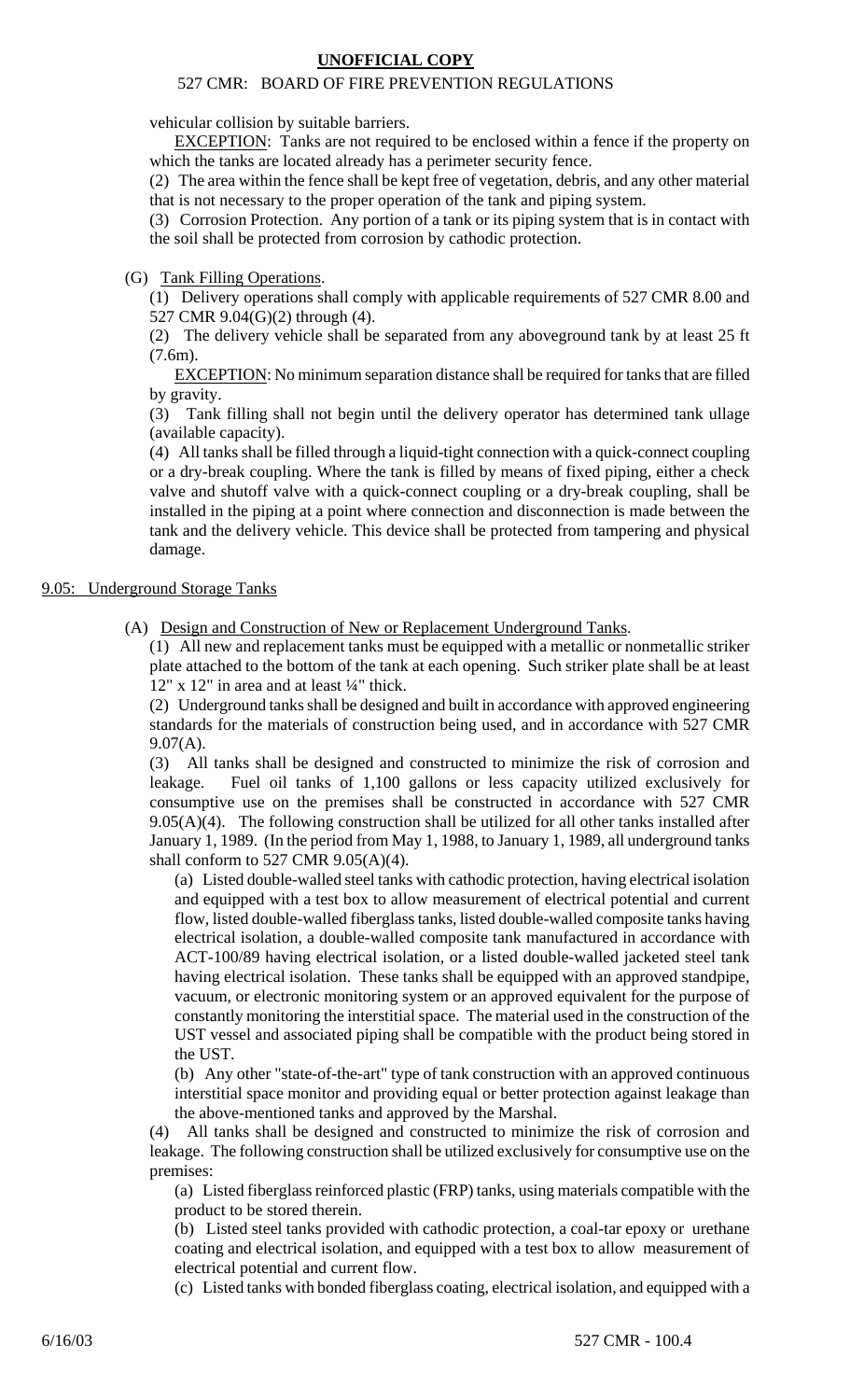## 527 CMR: BOARD OF FIRE PREVENTION REGULATIONS

sacrificial anode, the integrity of the outer coating to be verified by the manufacturer by electrostatic testing and guaranteed by the manufacturer.

(d) Listed double-walled steel tanks with cathodic protection or bonded fiberglass coating, having electrical isolation, or listed double-walled fiberglass tanks. These tanks shall be equipped with a standpipe, vacuum, or electronic monitoring system, or an approved equivalent provided for the purpose of constantly monitoring the interstitial space.

(e) Any other "state-of-the-art" type of tank construction providing equal or better protection against leakage than the above-mentioned tanks and approved by the Marshal.

(5) Horizontal steel tanks located underground shall not exceed the maximum capacities, diameters, or lengths for the corresponding gauges of metal outlined in the following table and shall be equipped with cathodic protection:

| TABLE 4 - UNDERGROUND HORIZONTAL TANKS |               |          |        |                   |                   |
|----------------------------------------|---------------|----------|--------|-------------------|-------------------|
| Capacity                               |               | Maximum  |        | Maximum Thickness | Thickness         |
| Over                                   | Not Over      | Diameter | Length | of Shell          | of Heads          |
| $10$ gals.                             | $270$ gals.   | 42"      | 6'     | 10 USS gauge      | 14 USS gauge      |
| $270$ gals.                            | 560 gals.     | 48"      | 11'    | 10 USS gauge      | 12 USS gauge      |
| 560 gals.                              | $1,100$ gals. | 64"      | 14'    | 10 USS gauge      | 10 USS gauge      |
| $1,100$ gals.                          | $4,000$ gals. | 84"      | 24'    | 3/16"             | 3/16"             |
| $4,000$ gals.                          | 12,000 gals.  | 126"     | 32'    | $\frac{1}{4}$ "   | $\frac{1}{4}$ "   |
| $12,000$ gals.                         | 20,000 gals.  | 132"     | 42'    | 5/16"             | 5/16"             |
| 20,000 gals.                           | 35,000 gals.  | 132"     | 50'    | $^{\prime\prime}$ | $^{\prime\prime}$ |

(6) Vertical steel tanks located underground shall not exceed the maximum capacities, diameters, or heights for the corresponding gauges of metal outlined in the following table and shall be equipped with cathodic protection:

## TABLE 5 - UNDERGROUND VERTICAL TANKS

| Capacity<br>Over | Not Over      | Maximum<br>Diameter | Maximum<br>Height | Unbraced<br><b>Flat Tops</b> | Thickness    |
|------------------|---------------|---------------------|-------------------|------------------------------|--------------|
| $10$ gals.       | $60$ gals.    | 24"                 | 4'                | 24"                          | 10 USS gauge |
| $60$ gals.       | $270$ gals.   | 36"                 | 6'                | 36"                          | 10 USS gauge |
| $270$ gals.      | 560 gals.     | 54"                 | 10'               | 43"                          | 10 USS gauge |
| 560 gals.        | $1,100$ gals. | 68"                 | 12'               | 54"                          | 10 USS gauge |
| $1,100$ gals.    | $4,000$ gals. | 105"                | 18'               | 72"                          | 3/16"        |
| $4,000$ gals.    | 12,000 gals.  | 132"                | 24'               | 96"                          | 1/4"         |
| 12,000 gals.     | 20,000 gals.  | 132"                | 30'               | 120"                         | 5/16"        |
| 20,000 gals.     | 25,000 gals.  | 132"                | 35'               | 132"                         | 3/8"         |

(7) All new and replacement tank installations shall be equipped with a spill containment manhole with a minimum capacity of three gallons, capable of returning product to the tank. (8) All new and replacement tank installations shall be equipped with an overfill prevention device. The device shall be designed so as not to preclude the ability to perform a tightness test on the tank and piping. The following options are acceptable:

(a) A device which shall automatically shut flow into the tank when the tank is no more than 95% full.

(b) A device which shall alert the individual delivering product when the tank is no more than 90% full by restricting the flow into the tank or triggering a high-level alarm. (c) A device which shall alert the individual delivering product to the tank by restricting the flow into the tank 30 minutes prior to overfilling.

## (B) Underground Piping.

(1) All new and replacement piping shall be installed with secondary containment which may include impervious liners, double-walled piping, or equivalent methods approved by the Marshal. All new or replacement piping shall be continuously monitored for product loss. If a suction system is used with a check valve under the dispensing pump and the piping is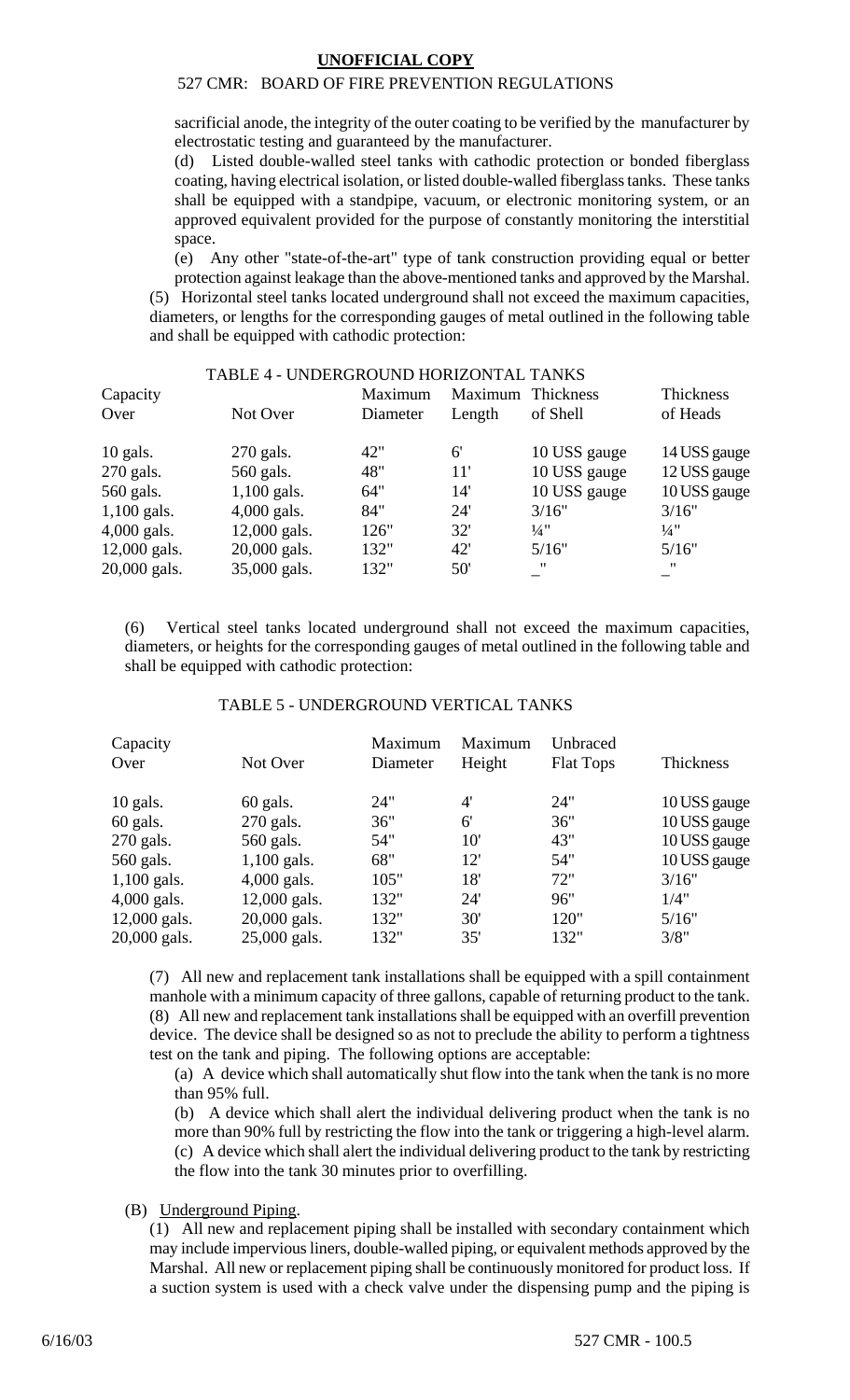## 527 CMR: BOARD OF FIRE PREVENTION REGULATIONS

pitched to the tank, secondary containment of new or replacement piping shall not be required except as provided in 527 CMR 9.05(D)(6).

(2) All new or replacement piping shall be constructed of noncorrodible materials such as fiberglass reinforced plastic (FRP) or its equivalent, or shall be protected against corrosion by the use of a steel system cathodically protected by impressed current or sacrificial anodes or by some other type of equivalent protection.

(3) Product lines shall be installed in a trench between the tank area and the pump island. Similarly, underground vent lines shall be installed in a trench.

(4) Before underground piping is installed, the trench shall receive a minimum six-inchdeep bed of well-compacted noncorrosive material such as clean washed sand or gravel. All trenches shall be wide enough to permit at least six inches of noncorrosive backfill material around all lines.

(5) All pipes connected to such tanks shall lead from the tops of tanks, and the tops of all tanks shall be below the level of the lowest horizontal pipe used in the connection therein except where the design specifically prevents a possible syphoning condition and has been approved by the head of the fire department.

(6) All pipes used for the conveyance of flammable liquid shall decline to tanks without traps or pockets, and shall be protected against injury. Intermediate sumps to allow piping decline to tanks shall not be considered a trap or pocket provided the sump is monitored for leak detection. Piping drops from submerged pumps to allow piping decline to the tank shall not be considered a trap.

(7) Underground copper piping or tubing shall not be used on new or replacement piping installations unless the copper piping or tubing is adequately protected against physical damage and protected from corrosion. Copper piping or tubing shall only be allowed for use as a product line when installed in an installation covered by 527 CMR 4.00.

(8) At marine fueling facilities where tanks are at an elevation which produces a gravity head on the dispensing unit, the tank outlet shall be equipped with a device, such as a solenoid valve, positioned adjacent to, and downstream from, the outlet, so installed and adjusted that liquid cannot flow by gravity from the tank in case of piping or hose failure when the dispenser is not in use.

(9) A double elbow swing joint or flexible connector shall be installed at all locations where piping changes direction from horizontal to vertical or from vertical to horizontal.

(10) Flexible connectors constructed and listed for underground applications shall be permitted to be used without backfill in below grade tank sumps.

## (C) Underground Tank Installation.

(1) No new or replacement tank or piping shall be installed, whether as part of a new or existing storage facility, unless the owner has given notice of its installation to the head off the fire department; and no new or replacement tank or piping shall be buried or concealed until it has been inspected for damage and external defects, and has been approved by the head of the fire department or his designee. A tightness test on all new or replacement tanks and piping shall be done after the installing, backfilling, and surfacing to grade have been completed, this test shall be of both the tank and the piping.

(2) No new or replacement tank shall be installed except by a contractor who has been certified in writing by the manufacturer or a petroleum equipment association as qualified for the purpose. The contractor shall, prior to any installation, submit to the head of the fire department a copy of such certificate.

(3) The installation of a new or replacement tank, including anchoring of the tank, shall be carried out in accordance with the manufacturer's recommendation, accepted engineering practices, and the provisions of 527 CMR 9.05(C), provided that the backfill material for FRP (fiberglass reinforced plastic) tanks shall be pea gravel or crushed stone and the backfill material for all other tanks shall be either pea gravel or clean noncorrosive sand free of cinders, stones, and any other foreign material with the material under the tank to be compacted and the balance to be placed in uniform lifts and to be thoroughly compacted.

(4) Any damage to the exterior of a tank or its coating shall be repaired before the tank is covered.

(5) Every new or replacement tank and its piping shall be tested separately, at the owner's expense, prior to its being buried. The tank shall be tested by air pressure not less than three lbs. and not more than five lbs. per square inch. The piping shall be tested hydrostatically (or by air pressure) to 150% of the maximum anticipated pressure of the system but not less than 50 lbs. per square inch gauge at the highest point of the system. After the tank and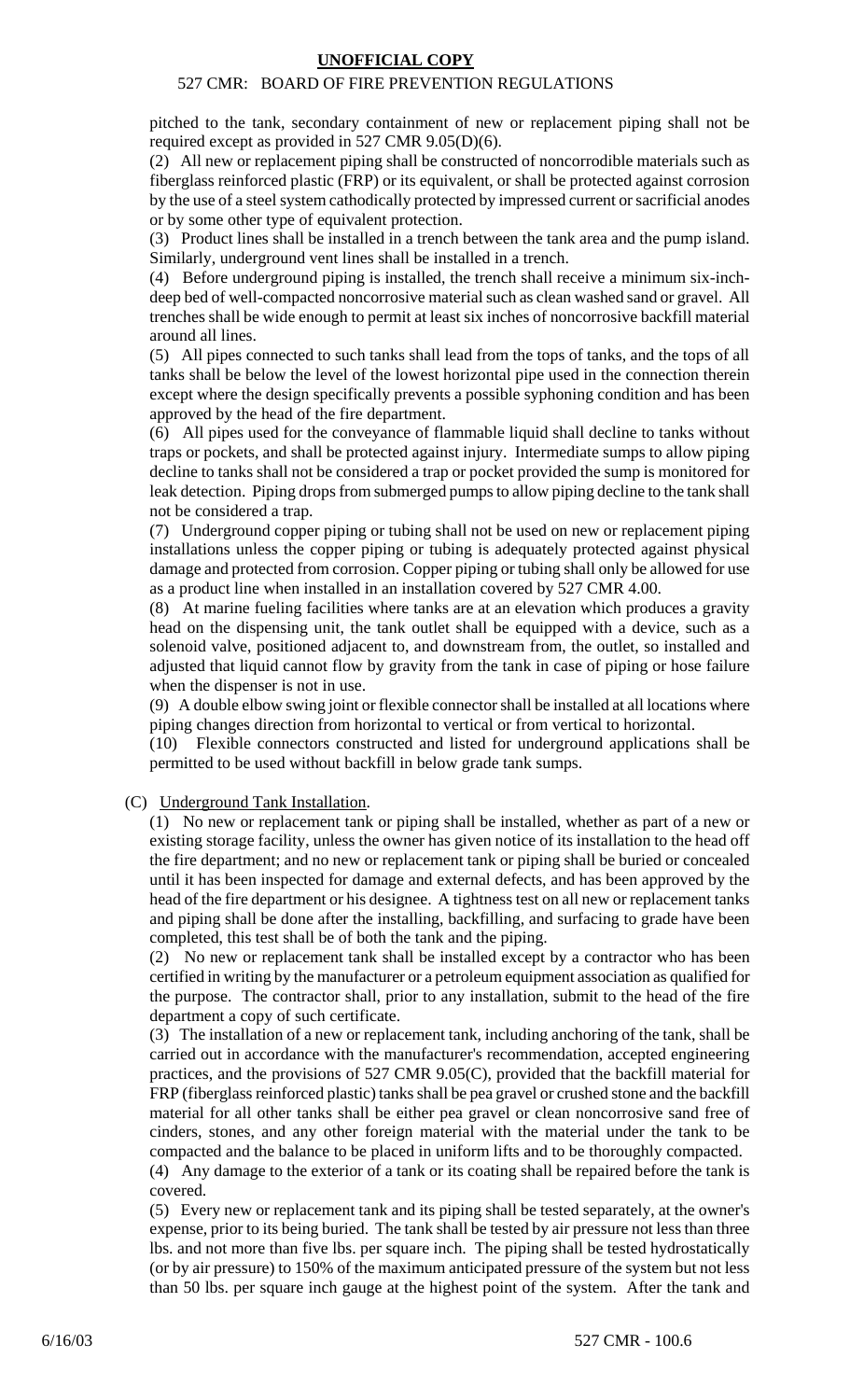## 527 CMR: BOARD OF FIRE PREVENTION REGULATIONS

piping have been fully buried, all subsequent testing of the underground tanks shall be done in accordance with the provisions of NFPA 329 or other test of equivalent or superior accuracy. The owner shall furnish the head of the fire department with a certified copy of all testing required by 527 CMR 9.05(F) which the fire department shall keep with the records of the storage facility.

(6) Steel tanks completely underground shall be covered with a minimum of two feet of earth or shall be covered with not less than one foot of earth, on top of which shall be placed a slab of reinforced concrete not less than four inches thick. When tanks are or are likely to be subjected to traffic, they shall be protected against damage from vehicles passing over them by at least three feet of earth cover, or 18 inches of well-tamped earth plus six inches of reinforced concrete or eight inches of asphaltic concrete. When asphaltic or reinforced concrete paving is used as part of the protection, it shall extend at least one foot horizontally beyond the outline of the tank in all directions.

(7) An underground storage tank used for the storage of a Class I flammable liquid, if within ten feet of a building having a cellar or basement shall be placed below the level of the floor of such cellar or basement.

(D) Leak Detection Equipment, Testing and/or Inventory Requirements for Underground Tanks.

(1) Consumptive use fuel oil tanks and hazardous waste tanks shall be exempt from 527 CMR 9.05(D)(2), 9.05(E)(1), and 9.05(F). Tanks used solely for emergency power generators and tanks used for a combination of consumptive use fuel oil and emergency power generators shall be exempt from 527 CMR 9.05(D)(2) and 9.05(E)(1). (Reference: 527 CMR 5.00, and 310 CMR 30.00 "Hazardous Waste Regulations"). Waste oil tanks shall be exempt from 527 CMR 9.05(D)(1) and (2); 9.05(E)(1).

(2) All other tanks shall satisfy one of the five following options:

(a) Mandatory inventory record keeping as defined in 527 CMR 9.05(E) in addition to periodic tightness testing as defined in 527 CMR 9.05(F). This option is not available after December 22, 1998.

(b) The installation and maintenance of an approved in-tank monitoring system installed and maintained by a qualified person.

1. The operator shall prepare, reconcile, and maintain daily inventory control records for each tank and for every combination of interconnected tanks. This inventory shall be taken by the use of the in-tank monitor for the purpose of prevention and early detection of leaks. (Reference: 527 CMR 9.05(E)

2. At the close of each calendar month, the operator shall use the in-tank monitor over a continuous period of six hours, during which no product is delivered to or taken from the tank, to determine any loss of product. A loss of 0.20 gallons per hour or more over a six-hour period with the probability of detection of 0.95 and a probability of false alarm of 0.05 shall constitute a leak.

3. Upon a failed result the owner/operator shall immediately notify the head of the fire department. The owner/operator shall have the tank and piping tested in accordance with 527 CMR 9.05(F)(8), (9) and (12), or conduct an investigation which shall determine to the head of the fire department's satisfaction that factors other than a leak caused the fail report.

4. If the above-mentioned procedure is followed and the tank is considered tight, then the requirements for tank tightness testing in 527 CMR 9.05(F) shall be considered as being complete.

(c) The installation of an approved double-walled tank, an interstitial space monitoring system, and liquid removal port.

1. This installation shall be exempt from the requirements of tank tightness testing in 527 CMR 9.05(F) provided that the continuous monitor is installed and maintained by a qualified person.

2. If the monitor activates, whether a trouble or an alarm mode, the owner/operator shall immediately notify the local fire department.

(d) The installation and maintenance of an approved in-tank monitoring system installed and maintained by a qualified person with inventory data analysis conducted by an independently managed third party certified statistical inventory reconciliation (SIR) process.

1. If the SIR analysis is conclusive and identifies a statistically significant loss of any product, the result is fail. Upon a failed result the owner/operator and the SIR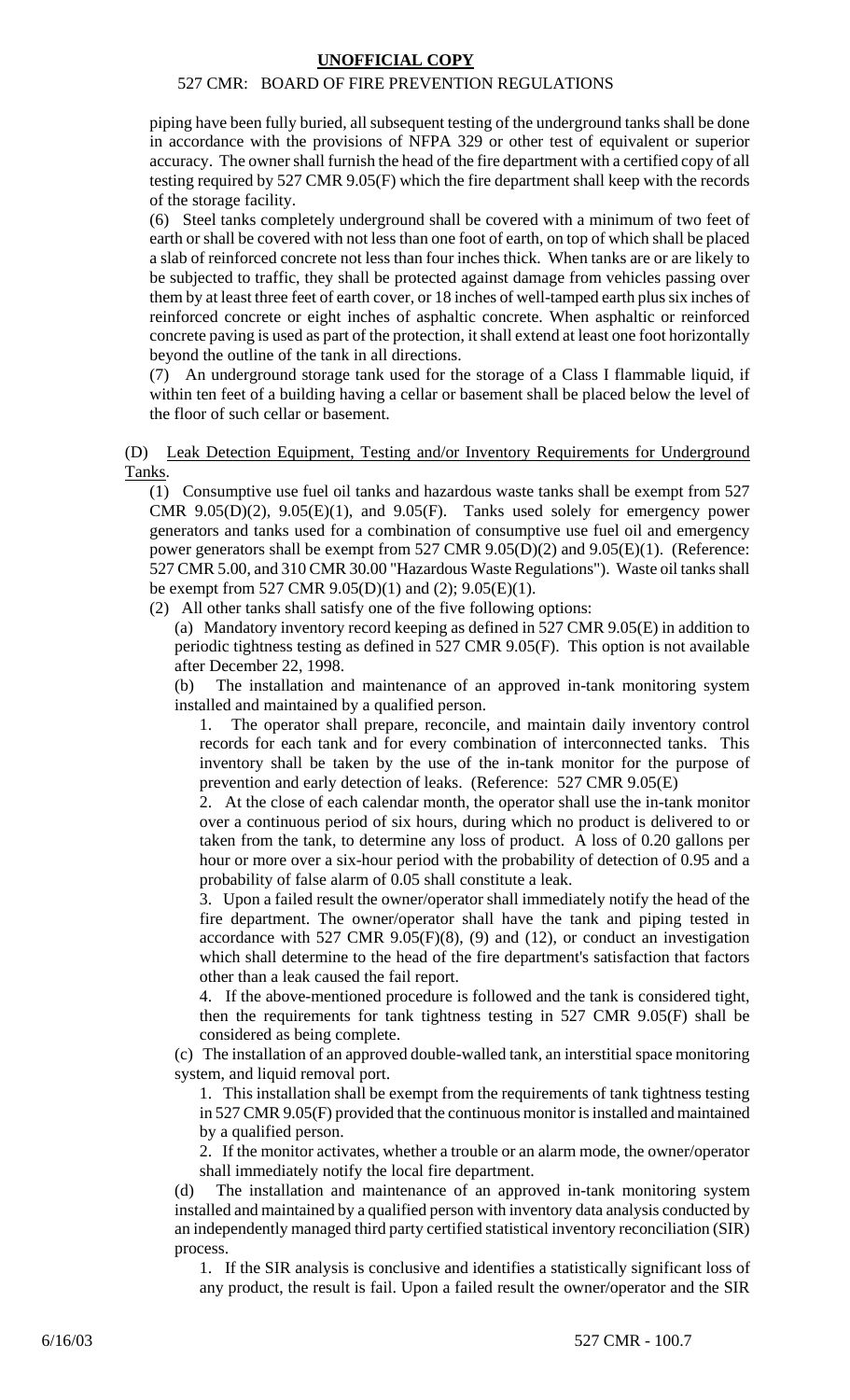## 527 CMR: BOARD OF FIRE PREVENTION REGULATIONS

vendor shall immediately notify the head of the fire department. The owner/operator shall have the tank and piping tested in accordance with 527 CMR 9.05(F)(8), (9) and (12), or conduct an investigation which shall determine to the head of the fire department's satisfaction that factors other than a leak caused the fail report.

2. If the SIR analysis is inconclusive, the owner/operator and the SIR vendor shall immediately notify the head of the fire department and conduct an investigation following the SIR vendor's loss investigation procedures. If the result is inconclusive for two consecutive months, the owner/operator shall have the tank and piping tested in accordance with 527 CMR 9.05(F)(8), (9) and (12).

3. If the result is conclusive and not a fail, the result is pass and the tank system, including associated piping, is considered tight, and the requirements for tank tightness testing in 527 CMR 9.05(F) shall be considered as being complete.

4. For the purpose of 527 CMR 9.05(D)(2)(d), the tank gauge, installed in the tank, used to generate data for SIR analysis shall have a resolution of one tenth of an inch or better.

(e) The installation and maintenance of a Continuous In-Tank Leak Detection System installed and operated in accordance with the manufacturers instructions and capable of detecting a leak or discharge of 0.20 gallons per hour with the probability of detection of 0.95 and a probability of false alarm of 0.05 as determined by an independent testing laboratory using the U.S. Environmental Protection Agency Standard Test Procedures for Evaluating Leak Detection Methods (EPA/530/UST-90/004 through 010) or other equivalent test procedures.

1. The operator shall maintain an "Equipment Check Guidelines for Inspectors" prepared by the manufacturer. This summary should guide inspectors on proper field procedures to follow when inspecting equipment for proper operation, for attempting to access the stored history (for alarms or failed tests) and to determine compliance with 527 CMR 9.05(D)(e). The guidelines shall be maintained on the site and be made readily available upon inspection.

2. If the Continuous In-Tank Leak Detection System analysis is conclusive and identifies a statistically significant loss of any product, the result is fail. Upon a failed result the owner/operator shall immediately notify the head of the fire department. The owner/operator shall have the tank and piping tested in accordance with 527 CMR 9.05(F)(8), (9) and (12), or conduct an investigation which shall determine to the head of the fire department's satisfaction that factors other than a leak caused the fail report.

3. If the Continuous In-Tank Leak Detection System analysis is inconclusive, the owner/operator shall immediately conduct an investigation following the system vendor's loss investigation procedures. If the system analysis is inconclusive due to high tank activity the tank(s) affected shall be taken out of service to allow the Continuous In-Tank Leak Detection System the minimum sufficient quality test time in accordance with the manufacturers recommendations. If the analysis result is then still inconclusive, the owner/operator shall have the tank and piping tested in accordance with 527 CMR 9.05(F)(8), (9) and (12), or conduct an investigation which shall determine to the head of the fire department's satisfaction that factors other than a leak caused the inconclusive report.

4. If the result is conclusive and not a fail, the result is pass and the tank is considered tight, and the requirements for tank tightness testing in 527 CMR 9.05(F) shall be considered as being complete.

(3) All leak detection equipment shall be installed, calibrated, operated and maintained in accordance with the manufacturer's instructions, including routine maintenance and service checks for operability and running condition.

(4) At least once each calendar month, the operator shall take a measurement to determine if any water has entered the underground storage tank. This measurement shall be recorded and any excess of water shall be removed. (Reference: 527 CMR 9.05(E))

(5) The operator shall maintain monthly product inventory records in accordance with 527 CMR 9.05(E)(1).

(6) Double-walled tanks with an approved interstitial space monitoring system as well as piping with secondary containment shall be required for new or replacement tanks and piping when a sole source aquifer area designated by the U.S. Environmental Protection Agency is underlying the location. Effective October 1, 1997 double-walled tanks with an approved interstitial space monitoring system as well as piping with secondary containment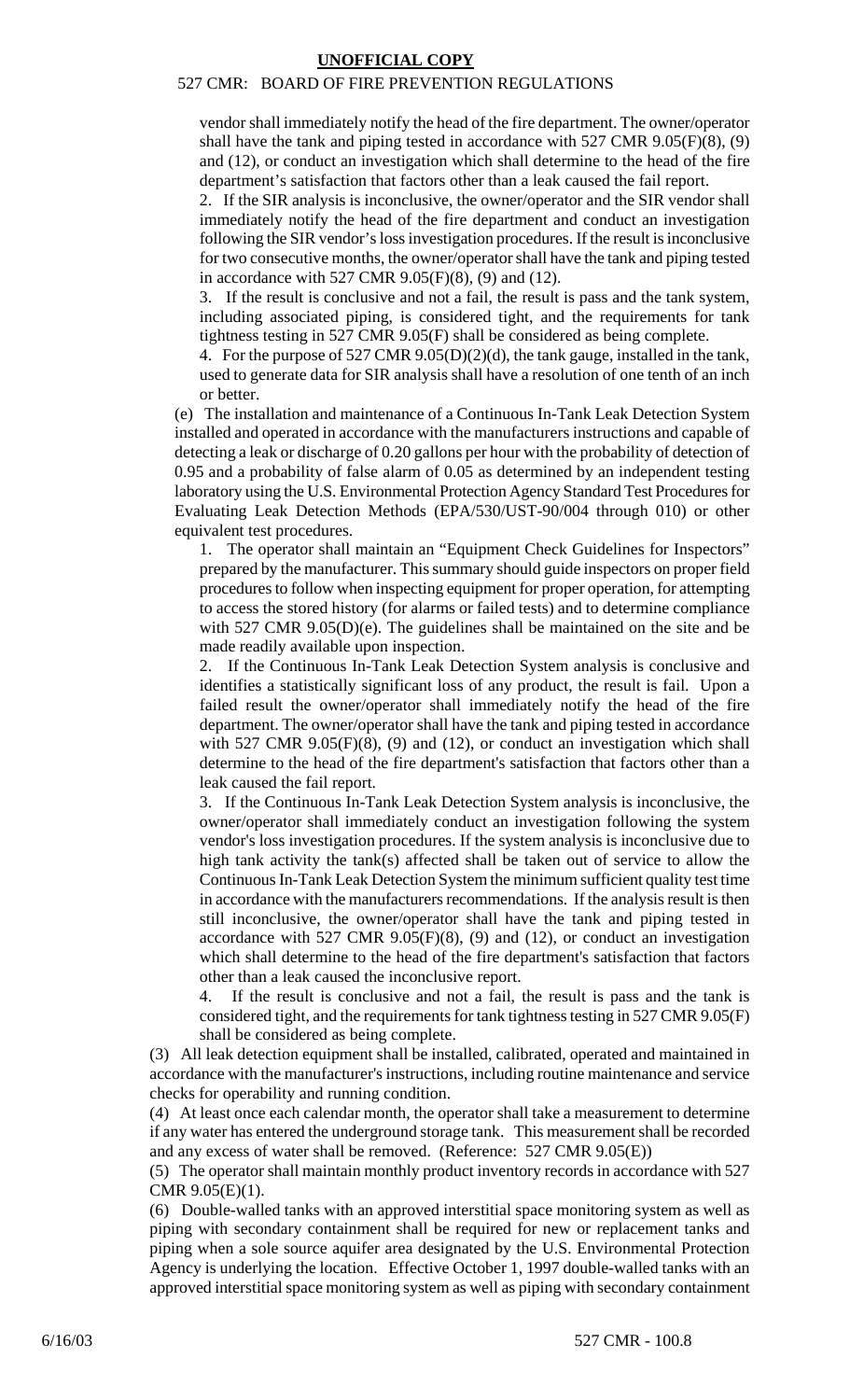# 527 CMR: BOARD OF FIRE PREVENTION REGULATIONS

shall be required for new or replacement tanks and piping when located within a Zone II or Interim Wellhead Protection Area or Zone A & B of a surface water supply watershed as defined by the Massachusetts Department of Environmental Protection. All new or replacement piping shall be continuously monitored for product loss.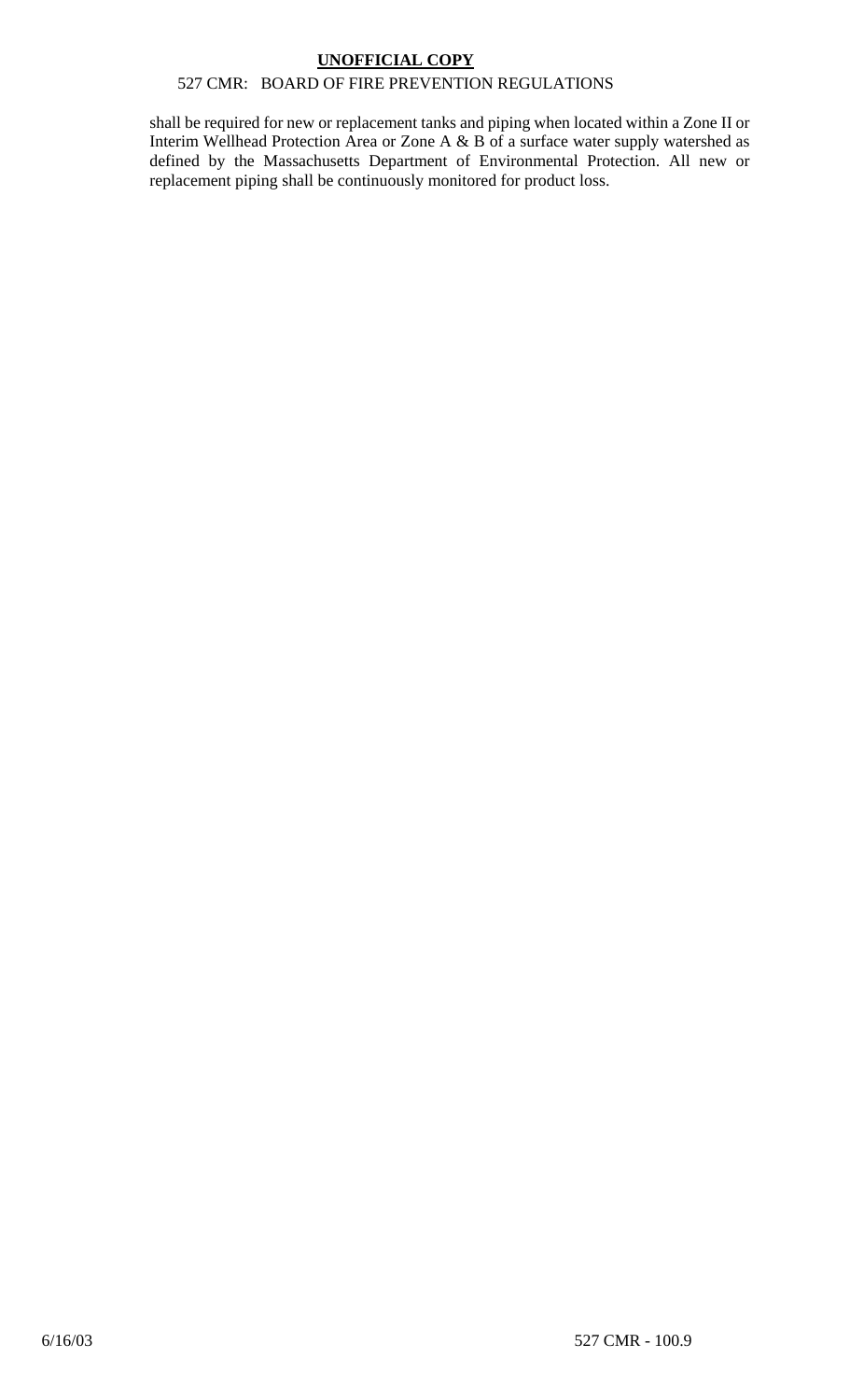#### 9.05: continued

(7) The owner and/or operator of every storage facility shall keep all records of cathodic protection monitoring, leak detection monitoring, inventory records, calibration maintenance and repair of leak detection equipment permanently located on-site, schedules of required calibration and maintenance provided by the leak detection equipment manufacturer and any other records required by 527 CMR 9.00 for the remaining operating life of the facility. These records shall be made readily available upon request of the Office of the State Fire Marshal and/or the head of the fire department or his designee.

## (E) Inventory Methods for Underground Tanks

(1) The operator of every new and existing storage facility shall prepare, reconcile and maintain daily inventory records for each tank and for each combination of interconnected tanks with a common level of product (hereinafter, a combination), for the purpose of prevention and early detection of leaks. The preparation, reconciliation, and maintenance of such records shall be done in accordance with the provisions of 527 CMR 5.06(3) as amended, with the following additions and modification:

(a) At the close of each calendar month, the operator shall determine, for that month and for each tank or combination, the number of days in which any amount of product was dispensed and the number of days in which a loss of product was recorded. These records shall include the inspection details on monitoring wells and leak detection systems.

(b) An abnormal loss of product for any tank or combination shall mean a loss not explainable by spillage, temperature variations or other causes, in excess of 0.5% of the volume of product dispensed over a period of a calendar month.

(c) In the event of any abnormal loss of product, the following steps shall be taken, with the investigation not to stop until the discrepancy has been found, the tank has been tested, repaired or replaced, or the entire procedure has been completed:

1. Inventory input and output records shall be checked by the owner of the tank for arithmetical error.

2. Inventory shall be checked by the owner of the tank for error in measurement.

3. If the abnormal loss is not reconcilable by steps 1. and 2., or cannot be affirmatively demonstrated to be the result of theft, the accessible parts of the storage system shall be checked for damage or leaks.

4. Monitoring wells and leak detection systems shall be checked for signs of a discharge.

5. Calibration of the inventory measuring system and any dispensers shall be checked.

6. The entire storage system, excluding the vent but including joints and remote fill lines, shall be tested in accordance with the applicable sections of 527 CMR 9.00.

7. If a discharge, leak, or threat of release is discovered, the requirements of the applicable sections of 527 CMR 9.07(H) shall be met by the owner of the tank.

(d) An abnormal gain of water shall be a gain in the water level inside any tank of more than one inch in a 24-hour period.

(e) In the event of any abnormal gain of water, the owner shall, at the owner's expense, have the water removed from the tank and disposed of in a manner as directed by the Department of Environmental Protection (DEP) and shall have the tank checked for water 24 hours later, during which time no product shall be added to the tank.

(f) Apart from abnormal gains of water, the owner of any tank in which water has accumulated to a depth of three inches or more shall at the owner's expense, have the water removed and disposed of in a manner as directed by DEP.

(g) For every storage facility covered by the inventory control requirements of 527 CMR 9.05(E), the operator shall maintain record on the premises or readily available for inspection by any member of the Department of Public Safety or the head of the fire department or his designee. These inventory records shall be kept on the premises or readily available for a minimum of the prior 12 months.

(Reference: Massachusetts Contingency Plan 310 CMR 40.300 *et seq*)

(2) For failure to comply with 527 CMR 9.05(E), see 527 CMR 9.05(F)(6).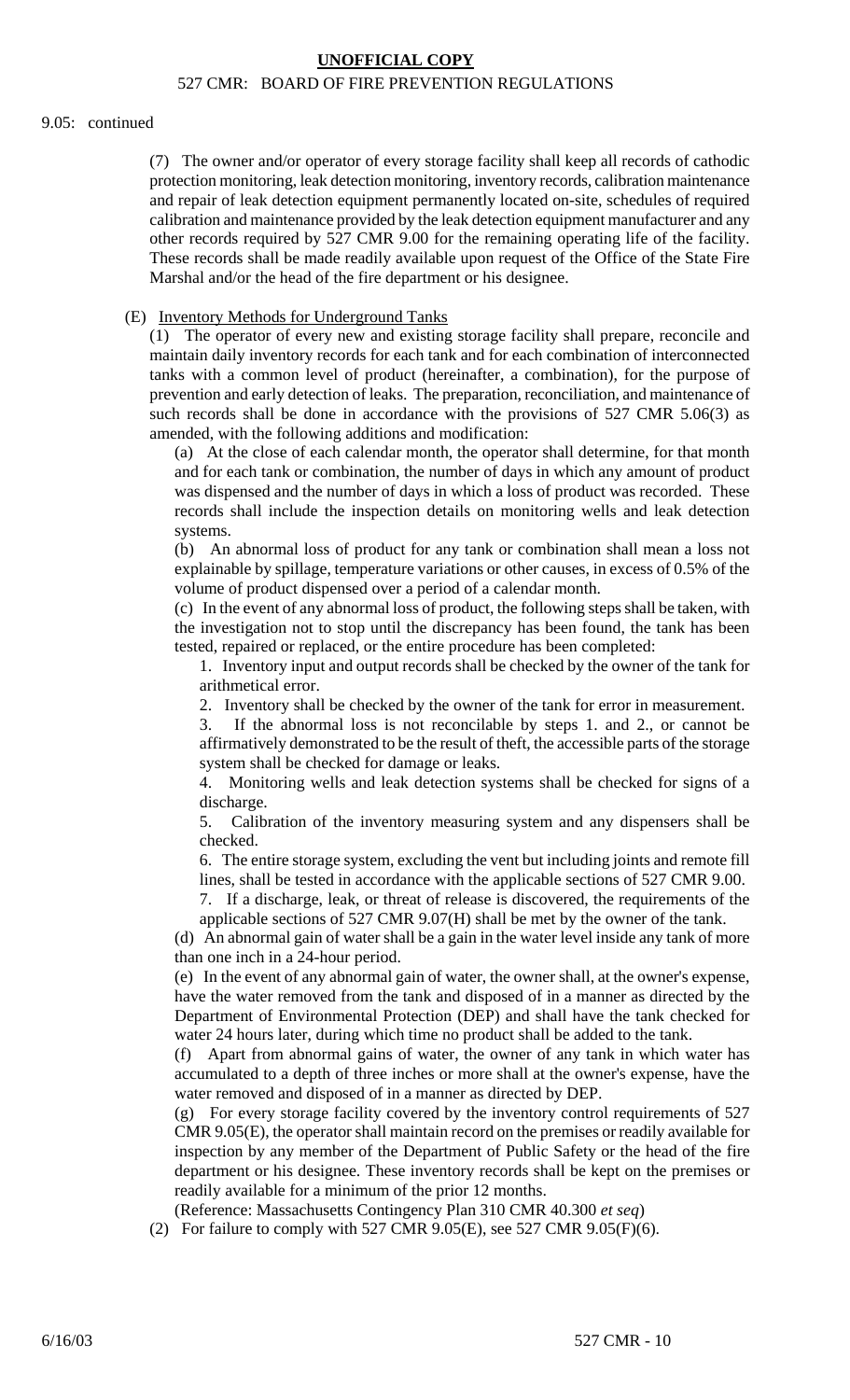#### 9.05: continued

(F) Testing for Tightness of Underground Storage Facilities.

(1) The owner of every new or existing storage facility shall have all new or replacement piping tested, at the owner's expense, in accordance with 527 CMR 9.05 during a period of 12-24 months after the date of installation.

(2) If any testing discloses a leak or a loss which is not reconcilable, the operator and the owner shall comply immediately with the requirements of 527 CMR 9.07(H), and the head of the fire department may direct the owner, at the owner's expense, to have all other tanks on the premises and their components tested in the same manner.

(3) The owner of every existing storage tank which does not have an acceptable form of leak detection (Ref: 527 CMR 9.05(G)(4)), but which does have cathodic protection shall have the tank tested at the owner's expense during the 5th, 10th, and 15th year after installation and at five year intervals thereafter until 1998.

(4) The owner of every existing storage tank which does not have an acceptable form of leak detection (Ref: 527 CMR 9.05(G)(4)), or cathodic protection shall have the tank tightness tested at the owner's expense on an annual basis until 1998.

EXCEPTION: Mandatory inventory record keeping in accordance with 527 CMR 9.05(E) when used in conjunction with Statistical Inventory Reconciliation (SIR), by an independently managed third party certified person, shall have the tank tested every two years. If a leak is suspected using statistical inventory reconciliation, the SIR manager shall immediately notify the owner or operator and the head of the fire department.

(5) Every existing suction piping system not of European design shall either have secondary containment with an approved interstitial space monitoring system or shall be tested during the 3rd, 6th, and 9th year after installation and at three year intervals thereafter.

(6) With respect to any tank to which the inventory control requirements of 527 CMR 9.05(E) are applicable, the head of the fire department shall require the operator to have it and its piping promptly tested, at the owner's expense, whenever the operator fails to prepare, reconcile, and maintain the daily inventory records or fails to perform the required monthly calculations.

(7) The head of the fire department may require the owner of any existing tank to have it and its piping tested, at the owner's expense, in any case in which the owner has failed to make timely application for a permit as required under 527 CMR 9.07(M).

(8) Except for testing performed on a tank and its piping prior to their being covered, a tank shall be tested by any final or precision test not involving air pressure which can accurately detect a leak of 0.10 gallon per hour with a probability of detection of 0.95, and a probability of false alarm of 0.05.

(9) All tests shall be approved and administered by qualified persons, and shall be performed in accordance with the most recent test protocols established by the testing equipment manufacturer. Such persons shall notify the head of the fire department and provide the test protocol which will be used prior to administering a test.

(10) The owner of every existing pressurized piping system shall comply with the provisions of 527 CMR 9.05(G)(8).

(11) Every existing pressurized piping system which has secondary containment and an approved interstitial space monitor shall be exempt from tightness testing of the piping.

(12) The person performing any test under 527 CMR 9.05(F) shall promptly supply the owner and the head of the fire department with certified copies of all test results for a tank and its piping. The head of the fire department shall keep his copy with the records of that storage facility.

(G) Upgrading of Existing Underground Storage Tank Systems.

(1) Consumptive use fuel oil tanks shall be exempt from the requirements of 527 CMR 9.05(G)(4) through (13). Tanks used solely for emergency power generators and tanks used for a combination of consumptive use fuel oil and emergency power generators shall be exempt from 527 CMR 9.05(G)(4) through (10). Waste oil tanks shall comply with the upgrade schedule in 527 CMR 9.06(C). Hazardous waste tanks shall be exempt from the requirements of 527 CMR 9.05(G)(1) through (13) and 527 CMR 9.06(C).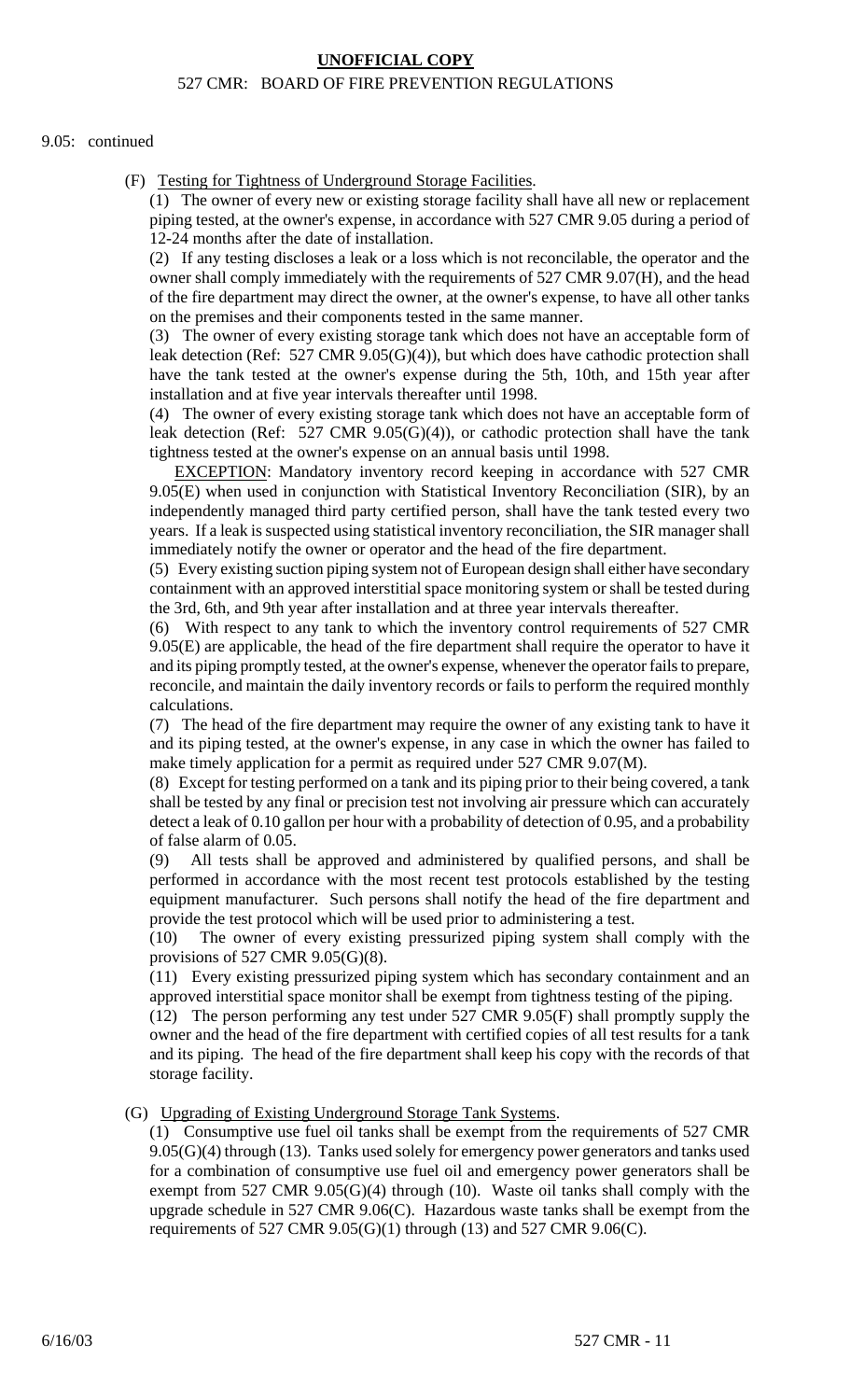#### 9.05: continued

(2) All existing underground storage tanks shall be retrofitted with a spill containment manhole with a minimum capacity of three gallons, capable of returning product to the tank and an overfill prevention device on or before September 30, 1994 unless the storage tank is required to be upgraded with Stage II Vapor recovery in accordance with 310 CMR 7.00 before that date. On all tanks which are required to implement Stage II Vapor recovery before September 30, 1994 a spill containment manhole and an overfill prevention device shall be installed and operational on the date Stage II Vapor recovery is to be in effect in accordance with 310 CMR 7.00. Fuel oil tanks of 1,100 gallons or less capacity utilized exclusively for consumptive use on the premises shall be exempt from the retrofit of a spill containment manhole, provided the tank was installed before January 1, 1989. On a pressure filled system, any fuel oil tank that has an audible alarm and a tight connection shall be exempt from the spill containment manhole retrofit requirements. All fuel oil tanks filled by gravity shall be upgraded with a spill containment manhole and an overfill prevention device. Any underground storage tank not meeting the upgrade requirements of 527 CMR  $9.05(G)(2)$  shall be removed from the ground or closed in accordance with 527 CMR  $9.07(J)(1)$ .

(3) An overfill prevention device shall be designed so as not to preclude the ability to perform any required tightness test on the tank and piping. The following options are acceptable:

(a) A device which shall automatically shut off flow into the tank when the tank is no more than 95% full.

(b) A device which shall alert the individual delivering product when the tank is no more than 90% full by restricting the flow into the tank or triggering a high-level alarm.

(4) All tanks shall be equipped with leak detection. The following methods are acceptable:

(a) A double-walled tank with an approved interstitial space monitor.

(b) An approved in-tank monitor which shall be utilized in accordance with 527 CMR  $9.05(D)(2)(b)$ , (d) or (e).

(c) Monitoring for vapors in the soil through the use of a continuous monitor.

(d) Monitoring for vapors in the soil through the use of a monthly monitoring device. All monthly monitoring records shall be kept for the remaining operating life of the facility and shall be made readily available upon request of the Marshal or the head of the fire department or his designee.

NOTE 1: 527 CMR 9.05(G)(4)(c) or (4)(d) is used, the provisions for observation and vapor monitoring wells provided in 40 CFR parts 280 and 281 Environmental Protection Agency Underground Storage Tanks Technical Requirements - shall be deemed acceptable unless the head of the fire department determines that more stringent measures are required.

NOTE 2: Not all the above-mentioned leak detection methods will be adequate to detect the presence of all products covered within the scope of 527 CMR 9.00. The owner/operator shall use a leak detection method and associated equipment which is capable of detecting the product being stored.

(5) If the tank does not have leak detection but has cathodic protection, the tank shall be tightness tested during the 5th, 10th, and 15th year after installation, and at five-year intervals until 1998.

(6) If the tank does not have leak detection and does not have a cathodic protection, the tank shall be tightness tested on an annual basis until 1998.

(7) If the tank does not have leak detection installed by December 22, 1998, the owner/operator shall have the tank removed from the ground on or before December 22, 1998.

(8) All pressurized piping shall meet one of the following requirements by December 22, 1990:

(a) If the piping has secondary containment, an approved interstitial space monitor may be used.

(b) An automatic flow restrictor, an automatic shutoff device, or a continuous alarm system shall be installed. These devices shall accurately detect a leak of three gallons per hour at ten psi in line pressure within one hour with the probability of detection of 0.95 and a probability of false alarm of 0.05. If this option is utilized, an annual test of the operation of the leak detector must be conducted in accordance with the manufacturer's requirements. In addition, if this option is utilized, one of the following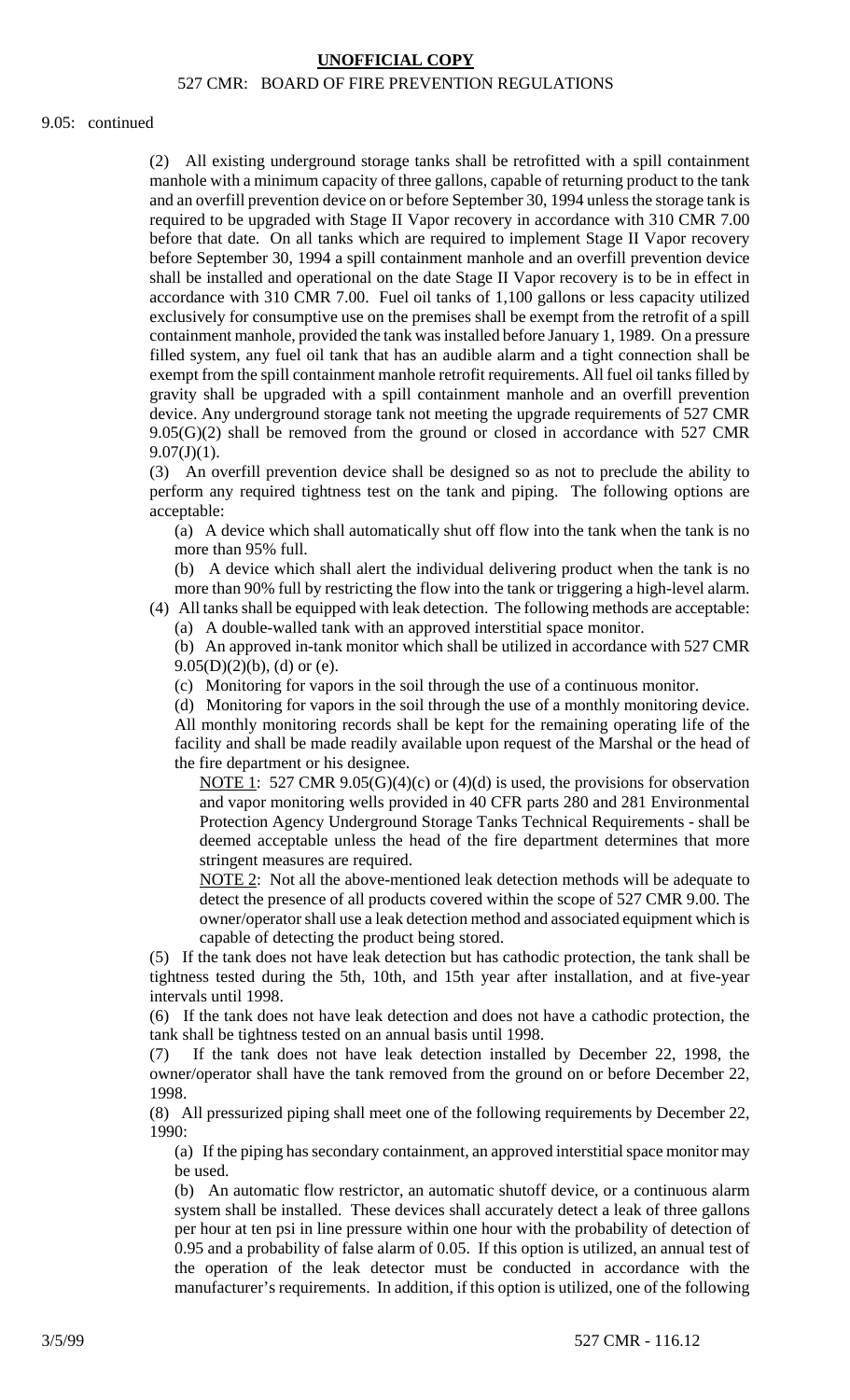## 527 CMR: BOARD OF FIRE PREVENTION REGULATIONS

must be performed and documented.

- 1. an annual tightness test on the piping; or
- 2. monthly monitoring for vapors in the soil; or
- 3. monthly SIR analysis conducted in accordance with 527 CMR 9.05(D)(2)(b).
- (9) If a European Suction System is used, leak detection is not required on the piping.

(10) If a suction system is used which is not a European Suction System, one of the following leak detection options shall be required for the piping:

(a) If the piping has secondary containment, an approved interstitial space monitor shall be used.

(b) A line tightness test shall be conducted every three years.

(11) If the facility has unprotected steel tanks and/or piping, they shall be retrofitted with cathodic protection by December 22, 1998. Prior to the addition of cathodic protection, the tanks shall be assessed to determine their suitability for cathodic protection upgrade. This assessment shall be performed in accordance with ASTM Standard ES 40-94 "Alternative Procedures for the Assessment of Buried Tanks Prior to the Addition of Cathodic Protection" or alternative methods as outlined in "EPA OUST Interim Guidance Memo on Integrity Assessment of Bare Steel Tanks" dated July 25, 1997. The person providing any assessment shall furnish the head of the fire department with the protocol to be used prior to performing such assessment. Until cathodic protection has been added, an annual tightness test shall be required. If the tank and/or piping do not have cathodic protection by December 22, 1998 the owner/operator shall have the tank and piping removed from the ground on or before December 22, 1998.

NOTE: If a tank and/or piping is equipped with an acceptable form of leak detection as described in 527 CMR 9.05(G)(4) and (9), the annual tightness test of the tank and/or piping shall not be required.

(12) A tightness test shall be done on both the tank and piping within one month before adding cathodic protection as well as six to 12 months after cathodic protection has been added.

(13) The provisions of 527 CMR 9.07(M)(4) shall be complied with when adding any of the above-mentioned devices.

(14) Written notification shall be given to the head of the fire department before upgrading begins clearly describing what devices will be installed.

## (H)Corrosion Protection

(1) Underground storage tanks subject to corrosion shall be provided with a properly engineered and installed cathodic protection system capable of providing continuous protection to the metal components of that portion of the tank and piping that are in contact with the ground.

(2) Cathodic protection systems shall be designed by a corrosion expert. A corrosion expert shall supervise the installation and testing of any cathodic protection system. Cathodic protection systems shall be designed, installed and tested in accordance with a code of practice developed by a nationally recognized association or testing laboratory.

(3) Prior to the installation or replacement and substantial modification of a cathodic protection system a permit shall be obtained from the head of the fire department in accordance with 527 CMR 9.07(M). Any permit application shall be accompanied by a design plan prepared by a corrosion expert which shall include:

- (a) "Native" structure to soil potential baseline data
- (b) Soil/water resistivity
- (c) Electrical continuity verification
- (d) Stray current characteristics
- (e) Interference effects

(f) A site diagram identifying structures to be protected and all cathodic protection system components, including the reference cell locations and structure contacts used to make the measurements required by 527 CMR 9.05(H)(3)(a), (c), (d) and (e).

(g) Suitable drawings shall be prepared to designate the overall layout of the tanks and piping to be protected and the location of significant items of structure hardware, corrosion control test stations, electrical bonds, electrical isolation devices, and neighboring buried or submerged metallic structures. The location of anode installations shall be recorded on drawings showing anode type, weight, spacing, depth and backfill.

(4) Sacrificial or galvanic anode cathodic protection systems shall be tested to determine whether the storage system is protected against corrosion at installation and at least every 3 years thereafter. If test results indicated a negative voltage of at least –0.90 volts the system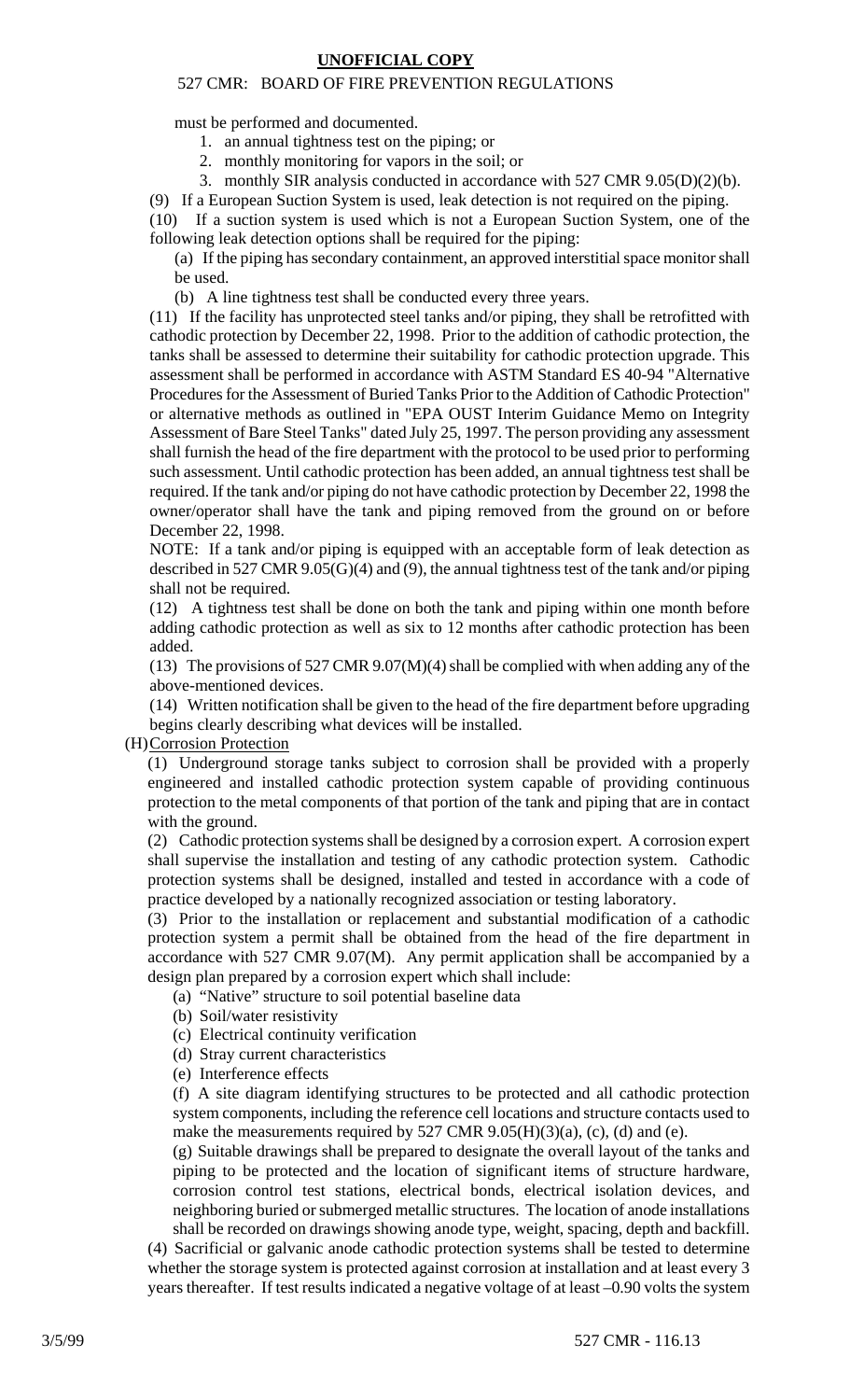#### 527 CMR: BOARD OF FIRE PREVENTION REGULATIONS

shall be tested at three year intervals thereafter. If test results indicate a negative voltage of between –0.85 to –0.90 the system shall be tested annually thereafter. If test results indicate a negative voltage of less than –0.85 the system shall be deemed inadequate and the owner/operator shall immediately cause an investigation to determine if the system is providing adequate cathodic protection.

(5) Impressed current cathodic protection systems shall be tested to determine whether the storage system is protected against corrosion at installation and at least annually thereafter. In addition to the annual testing, impressed current systems shall be inspected every 60 days to insure the equipment is operating as designed. Acceptable system operating voltage and amperage ranges as determined by the corrosion expert shall be affixed to each rectifier. System voltage and amperage reading shall be recorded every 60 days. If the system voltage and amperage readings are outside the range determined to be acceptable by the corrosion expert, the owner/operator shall immediate cause an investigation to determine if the system is operating as designed. Systems installed without voltage and/or amperage meters shall be retrofitted with meters upon the first annual test of the system.

(6) Cathodic protection systems shall be tested for proper operation within 60 days following the completion of any replacement and substantial modification or following excavation on the property that may have affected the cathodically protected system.

(7) Cathodic protection system design plans, applications, surveys, drawings, test data and results, must be reviewed, approved and bear the full name, signature, address, certification number and seal of a corrosion expert.

(8) If test data indicated to the corrosion expert that the system is not operating a designed the corrosion expert shall immediately notify the system owner/operator who shall notify the head of the fire department. The owner/operator shall restore the system to operation as designed, or conduct an investigation which shall determine to the head of the fire department's satisfaction that factors other than a system failure caused the failed test results. (9) Records of cathodic protection system design plans, applications, surveys, drawings, test data and results, shall be maintained for the life of the cathodic protection system. All records shall be maintained on site or made readily available at the request of the Office of the State Fire Marshal and/or the head of the fire department or his designee.

## 9.06: Waste Oil Storage Tanks

- (A) Installation of Aboveground Waste Oil Storage Tanks.
	- (1) Permanent Storage Outside a Building.

(a) Tanks and containers that contain only crankcase drainings shall be considered as containing Class IIIB liquids. Class IIIB liquids shall be permitted to be stored in tanks and containers that meet the requirements of Sections 2.2 and 4.2 of NFPA 30, Flammable and Combustible Liquids Code-2000, as applicable.

(b) A permit shall be required to install, maintain, and store from the head of the fire department in accordance with 527 CMR 14.03(1) through (5).

(c) Tanks shall be located in accordance with Table 2.3.2.1.5 of NFPA 30-2000, and shall be located at least five feet from any building openings.

(d) Tanks shall be doublewalled or shall have a containment dike capable of containing 110% of the capacity of all product within the dike.

(e) The tanks, based upon the building's occupancy, shall be protected against damage from vehicular traffic. The type of protection shall be steel posts, I-beams, or similar protection at the discretion of the head of the fire department.

(f) For security purposes, a fence or an enclosure capable of being locked shall be erected to prevent unauthorized filling of the tank. If the tank does not have a fence or enclosure, the fill shall be capable of being locked.

(g) The tanks shall be vented and the vents shall be a minimum of 1¼ inches in diameter. Vents shall terminate not less than 12' above the adjacent ground level and shall be so located that vapors will not be trapped by eaves or other obstructions and shall be at least five feet from any building opening.

(h) The tank fill shall be located on the top of the tank and be a minimum of  $1\frac{1}{2}$  inches in diameter.

(i) The fill shall be a funnel-type hopper fill large enough to prevent dripping and spillage when filling. The funnel-type hopper shall have a tight-fitting hinged or chained cap which shall be closed when not in use.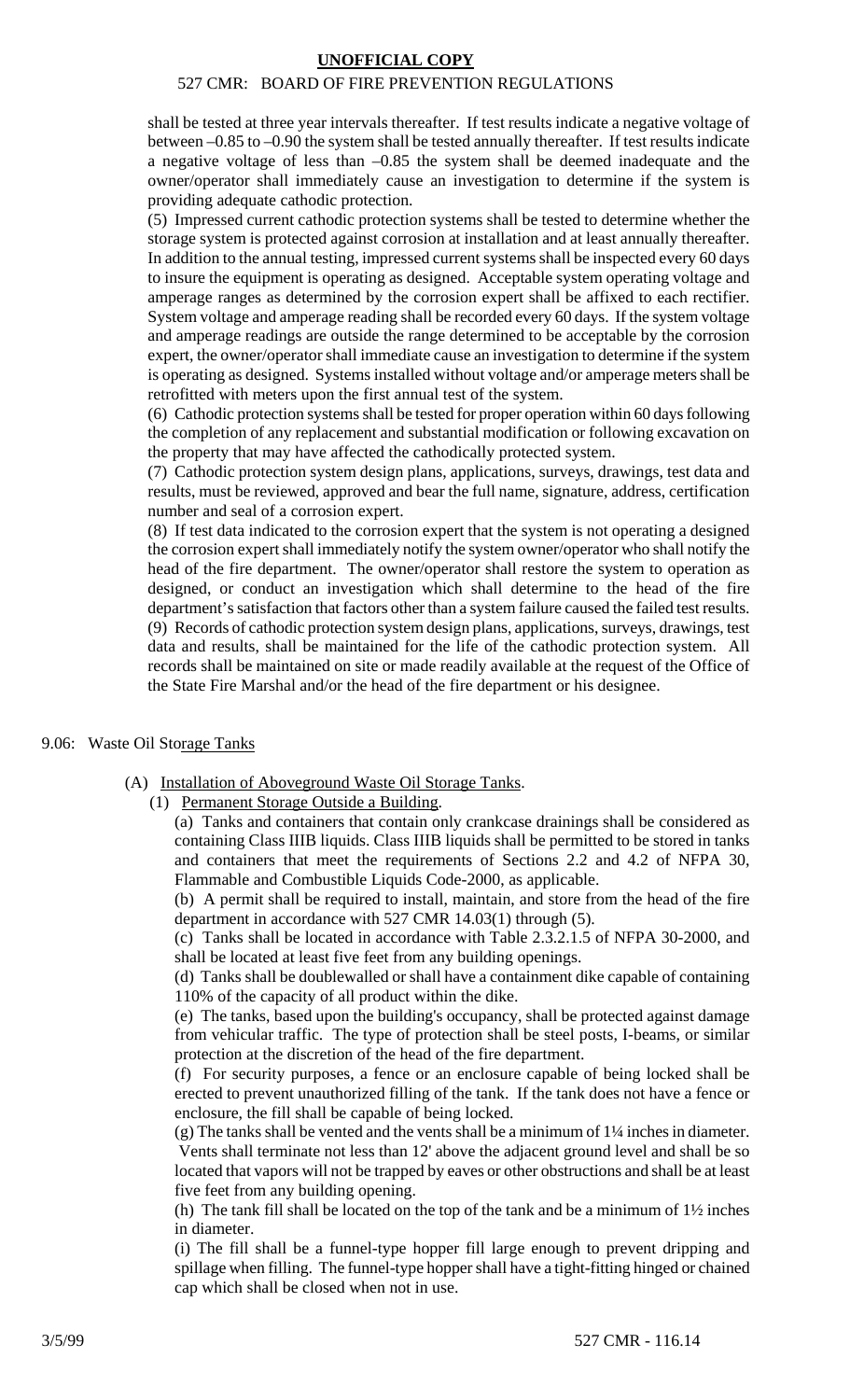## 527 CMR: BOARD OF FIRE PREVENTION REGULATIONS

(j) The port used for pumping out the tank shall be located on the top of the tank. The fill and the port used for pumping out shall not be the same port.

(k) The support for waste oil tanks shall be of noncombustible material and capable of supporting the superimposed load; and the tank shall be secured against settling, sliding, or lifting.

(l) Each tank in which hazardous waste is being accumulated shall be clearly marked and labeled throughout the period of accumulation with the following:

- 1. The words "HAZARDOUS WASTE."
- 2. The hazardous waste identified in words (*e.g.*, WASTE OIL).
- 3. The type hazard associated with the waste indicated in words (*e.g.*, TOXIC).
- 4. The date on which each period of accumulation begins in that tank.

NOTE: Marks and labels shall be placed on the sides of each tank in such a manner than they are clearly visible for inspection.

(m) All tanks and associated piping shall be installed by a qualified person. This shall include certified burner technicians as well as licensed petroleum system installers.

(n) The head of the fire department may allow for alternative means of compliance provided the design is satisfactory and complies with the intent of this and other applicable regulations.

(2) Permanent Storage Inside a Building.

(a) Tanks and containers that contain only crankcase drainings shall be considered as containing Class IIIB liquids. Class IIIB liquids shall be permitted to be stored in tanks and containers that meet the requirements of Sections 2.2 and 4.2 of NFPA 30, Flammable and combustible Liquids Code-2000, as applicable. Tanks storing Class IIIB liquids inside buildings shall be permitted to be located at, below or above grade.

(b) A permit shall be required to install, maintain, store from the head of the fire department in accordance with 527 CMR 14.03 (1) through (5).

(c) Shall be located at least five feet from exits. Overhead garage doors shall not be considered exits.

(d) Shall have a drip pan or accidental spill containment at the discretion of the head of the fire department. The drip pan or spill containment is for minor spills and shall not be considered a dike. No containment diking is required.

(e) The tank, based upon the occupancy of the building, shall be protected against damage from vehicular traffic. The type of protection shall be steel posts, I-beams, or similar protection at the discretion of the head of the fire department.

(f) The tank shall be vented to the outside of the building.

(g) Vents shall be a minimum of 1¼ inches in diameter. Vents shall terminate not less than 12' above the adjacent ground level and shall be so located that vapors will not be trapped by eaves or other obstructions and shall be at least five feet from any building opening.

(h) The tank fill shall be located on the top of the tank and be a minimum of  $1\frac{1}{2}$  inches in diameter.

(i) The tank fill shall be a funnel-type hopper fill large enough to prevent dripping and spillage when filling. The funnel-type hopper shall have a tight-fitting hinged or chained cap which shall be closed when not in use.

(j) The port used for pumping out the tank shall be located on the top of the tank. The fill and the port used for pumping out shall not be the same port.

(k) The support for waste oil tanks shall be of noncombustible material and capable of supporting the superimposed load; and the tank shall be secured against settling, sliding or lifting.

(l) Each tank in which hazardous waste is being accumulated shall be clearly marked and labeled throughout the period of accumulation with the following:

1. The words "HAZARDOUS WASTE"

- 2. The hazardous waste identified in words (*e.g.*, WASTE OIL)
- 3. The type hazard associated with the waste indicated in words (*e.g.* TOXIC)
- 4. The date on which each period of accumulation begins, marked on each tank at the time the accumulation begins in the tank.

NOTE: Marks and labels shall be placed on the sides of each tank in such a manner that they are clearly visible for inspection.

(m) Underlying all aboveground tanks in which hazardous waste is accumulated shall be a surface that is designed and at all times operated so that it is free of cracks and gaps and is sufficiently impervious to contain leaks and spills until the collection material is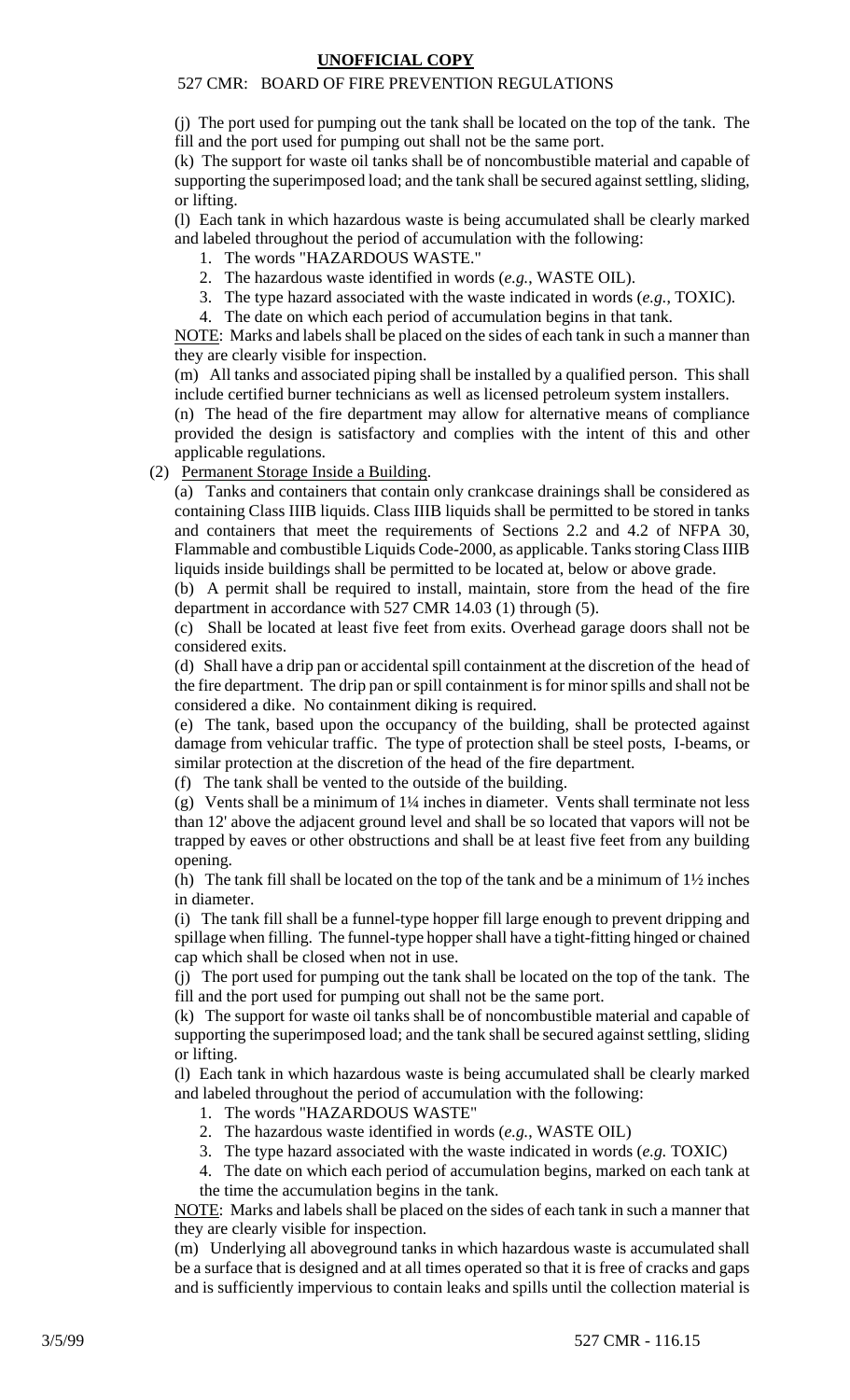## 527 CMR: BOARD OF FIRE PREVENTION REGULATIONS

detected and removed. All aboveground hazardous waste tanks shall be placed so that all the surface beneath each such tank can be inspected for spills and structural integrity. (n) All tanks and associated piping shall be installed by a qualified person. This shall include certified burner technicians as well as licensed petroleum system installers. (o) The head of the fire department may allow for alternative means of compliance

provided the design is satisfactory and complies with the intent of this and other applicable regulations.

## (3) Removable Storage Inside a Building.

(a) Tanks and containers that contain only crankcase drainings shall be considered as containing Class IIIB liquids. Class IIIB liquids shall be permitted to be stored in tanks and containers that meet the requirements of Sections 2.2 and 4.2 of NFPA 30, Flammable and Combustible Liquids Code-2000, as applicable. Tanks and containers storing Class IIIB liquids inside buildings shall be permitted to be located at, below or above grade.

(b) A permit shall be required to install, maintain, and store from the head of the fire department in accordance with 527 CMR 14.03 sections 1 through 5.

(c) Shall be located as far as possible from exits. Overhead garage doors shall not be considered exits.

(d) Shall have a drip pan or accidental spill containment at the discretion of the head of the fire department. The drip pan or spill containment shall not be considered a dike. No containment diking is required.

(e) The container(s), based upon the occupancy of the building, shall be protected against damage from vehicular traffic. The type protection shall be steel posts, I-beams, or similar protection at the discretion of the head of the fire department.

(f) A funnel-type hopper fill large enough to prevent dripping and spillage when filling shall be on site and used during filling procedures.

(g) At the discretion of the head of the fire department, emergency relief venting shall be installed on all containers.

(h) When not in use, the container(s) shall be capped vapor tight.

(i) Each tank in which hazardous waste is being accumulated shall be clearly marked and labeled throughout the period of accumulation with the following:

- 1. The words "HAZARDOUS WASTE"
- 2. The hazardous waste identified in words (*e.g.*, WASTE OIL)
- 3. The type hazard associated with the waste indicated in words (*e.g.*, TOXIC)
- 4. The date on which each period of accumulation begins in that tank.

NOTE: Marks and labels shall be placed on the sides of each tank in such a manner that they are clearly visible for inspection.

(j) Underlying all aboveground tanks in which hazardous waste is accumulated shall be a surface that is designed and at all times operated so that it is free of cracks and gaps and is sufficiently impervious to contain leaks and spills until the collection material is detected and removed. All aboveground hazardous waste tanks shall be placed so that the surface beneath each such tank can be inspected for spills and structural integrity.

(k) The location of the removable container(s) shall be specified by the head of the fire department.

(l) The head of the fire department may allow for alternative means of compliance provided the design is satisfactory and complies with the intent of this and other applicable regulations.

(B) Automotive Lubrication Service Centers.

(1) The following applies to the storage of flammable or combustible liquids within an automotive lubrication service center when the storage is to be in tanks installed aboveground. Tanks and containers that contain only crankcase drainings shall be considered Class IIIB liquids. Class IIIB liquids shall be permitted to be stored and dispensed from tanks and containers that meet the requirements of Sections 2.2 and 4.2 of NFPA 30, Flammable and Combustible Liquids Code-2000, as applicable.

(a) A permit shall be required to install, maintain, and store from the head of the fire department in accordance with527 CMR 14.03(1) through (5).

(b) The tanks shall be located in a separate room (known as the storage room) from the main work area by a two-hour fire-rated concrete block wall or other acceptable separation.

(c) The storage room shall be equipped with a fixed fire suppression system designed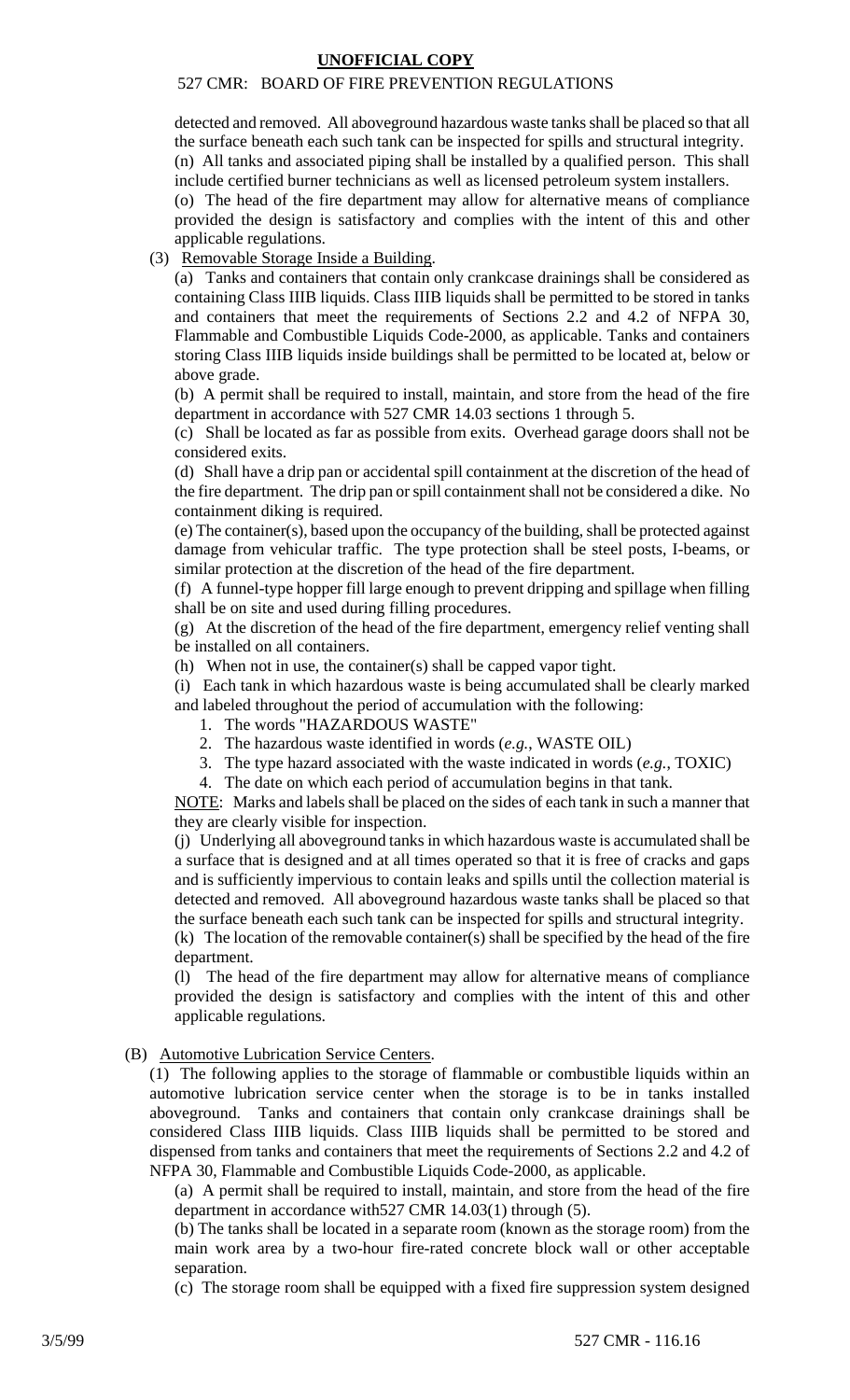## 527 CMR: BOARD OF FIRE PREVENTION REGULATIONS

and installed in accordance with NFPA 17.

(d) The entrance to the storage room shall have a threshold a minimum of 12" high with a two-hour fire-rated door closed when not in use.

(e) The storage room shall be large enough to act as a containment dike capable of containing 110% of the largest tank capacity plus 10% of the aggregate amount of all other tanks.

(f) All tanks shall be vented to the out side of the building. Waste oil tank vents shall be a minimum of 1¼ inches in diameter and shall terminate not less than 12' above the adjacent ground level and shall be so located that vapors will not be trapped by eaves or other obstructions and shall be at least five feet from any building opening.

(g) The support for the tank(s) shall be of noncombustible material and capable of supporting the superimposed load; and the tank shall be secured against settling, sliding, or lifting.

(h) All tanks and associated piping shall be installed by a qualified person.

(i) Each tank in which hazardous waste is being accumulated shall be clearly marked and labeled throughout the period of accumulation with the following:

1. The words "HAZARDOUS WASTE"

- 2. The hazardous waste identified in words (*e.g.*, WASTE OIL)
- 3. The type hazard associated with the waste indicated in words (*e.g.* TOXIC)
- 4. The date on which each period of accumulation begins, marked on each tank at the time accumulation begins in that tank.

NOTE: Marks and labels shall be placed on the sides of each tank in such a manner that they are clearly visible for inspection.

(j) Underlying all aboveground tanks in which hazardous waste is accumulated shall be a surface that is designed and at all times operated so that it is free of cracks and gaps and is sufficiently impervious contain leaks and spills until the collection material is detected and removed. All aboveground hazardous waste tanks shall be placed so that all the surface beneath each such tank can be inspected for spills and structural integrity.

(k) The waste oil tank(s) shall be equipped with a valve which will close when the tank has been filled to within 95% of its capacity to prevent further filling of the tank or shall be equipped with an audible high level alarm which shall sound when the tanks(s) has been filled to within 95% of its capacity.

(l) The basement shall be constructed entirely of noncombustible materials, including storage racks and platforms.

(m) The basement shall be provided with a mechanical ventilation system capable of providing a minimum of six air changes per hour with duct openings located not less than six inches nor more than 12 inches above the floor.

(n) The basement area shall have proper means of egress in accordance with 780 CMR: *the Massachusetts State Building Code*.

(o) The oil and lube oil pumps and product delivery lines shall not be left under pressure when the lubrication center is not open for business unless a protective device is installed that will prevent continuous pumping of product in the event of a line or pipe rupture.

(p) The head of the fire department may allow for alternative means of compliance provided the design is satisfactory and complies with the intent of this and other applicable regulations.

(C) Upgrade of Existing Underground Waste Oil Storage Tank Systems.

(1) All existing underground waste oil storage systems shall comply with 527 CMR 9.05(G)(5) through (14) and 527 CMR 9.06(C) or be removed from the ground on or before December 22, 1998.

(2) Existing underground waste oil storage tanks shall have weekly tank gauging conducted according to the following:

(a) Tank liquid level measurements are taken at the beginning and ending of a period of at least 24 hours during which no liquid is added to or removed from the tank.

(b) Tank liquid level measurements are based on an average of three consecutive stick readings at both the beginning and ending of that period. The stick used for measuring the level of the waste oil shall be divided in \_ of an inch increments

(c) Tank liquid level measurements shall not be required if a double-walled tank with continuous monitoring is utilized.

(d) A leak is suspected and subject to the requirements 527 CMR 9.07(M) and 310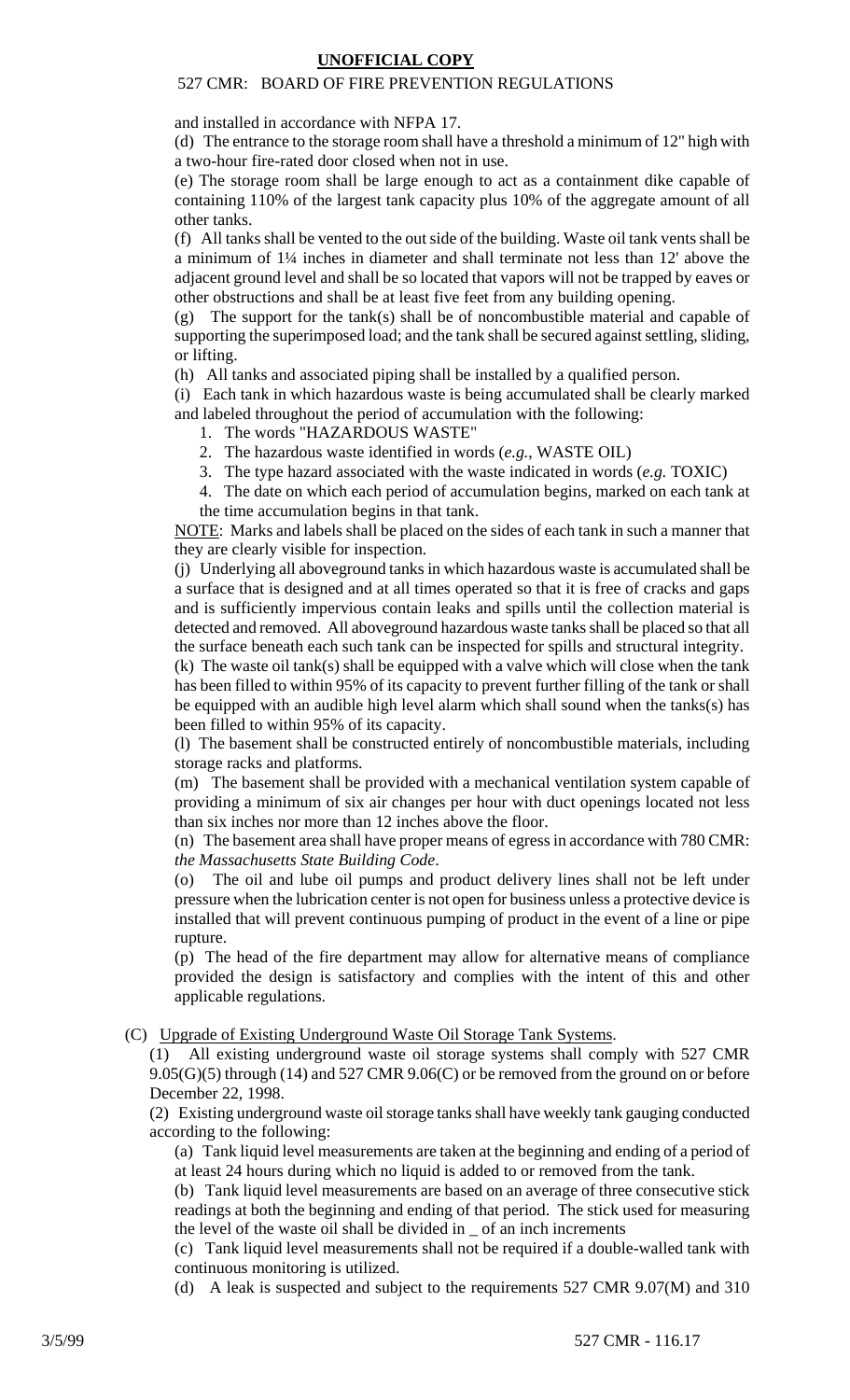#### 527 CMR: BOARD OF FIRE PREVENTION REGULATIONS

CMR 40.0300 if the variation between beginning and ending measurements exceeds the weekly standards derived from averaging four consecutive weekly tests. The standards are in the following table:

| NOMINAL TANK CAPACITY | WEEKLY STD.<br>(One Test) | MONTHLYSTD.<br>(Avg. of 4 Tests) |
|-----------------------|---------------------------|----------------------------------|
| 550 gallons or less   | 10 gallons                | 5 gallons                        |
| 551 - 1000 gallons    | 13 gallons                | 7 gallons                        |
| $1001 - 2000$ gallons | 25 gallons                | 13 gallons                       |

(e) The beginning and ending measurements, variation and average figures shall be recorded and maintained in a log book until the tank is removed from the ground.

Note: The averaging shall be done as follows: Average weeks 1-4, average weeks 5-8 etc.) (f) Waste oil tanks connected to oil burning equipment shall be exempt from 527 CMR  $9.06(C)(2)(a)$  through (e) during periods when oil burning equipment is in use.

(3) All existing tanks shall be equipped with one of the leak detection methods specified in 527 CMR 9.05(G)(4) except that 527 CMR 9.05(G)(4)(d) shall not be utilized for a waste oil tank. Leak detection shall be retrofitted in accordance with the schedule outlined in 527 CMR 9.05(G).

(4) A removable funnel at least 12 inches in diameter shall be used to prevent a spillage when filling the waste oil tank. This funnel shall be in use on or before December 30, 1990. The tank shall have a tight fitting cap which shall be closed when not in use.

(5) Owners or operators shall ensure that releases due to overfilling do not occur. The owner and/or operator shall ensure that the volume available in the tank is greater than the volume of waste oil to be transferred to the tank before the transfer is made and that the operation is monitored constantly to prevent overspilling.

#### 9.07 General Provisions

(A) Material and Construction for All Tanks and Containers.

(1) All materials used in the construction of any tank shall be suitable for the purpose, and such tank shall be designed and constructed to withstand any normal stress to which it may be subject

(2) Every tank shall be supported by a foundation capable of supporting the tank.

(3) Any vertical metal tank of over 10,000 gallons capacity shall be of such material and construction as to give a factor of safety of not less than 2.62. The thickness material of any shell or bottom plate shall not be less than 3/16 inch and the thickness of any roof plate not less than \_ inch. The thickness of shell plates shall be figured in accordance with the following formula:

$$
t - 2.604 \times (H-1) \times D \times F \times S
$$
 in which  
T x E

 $t =$  thickness of plate in inches.

- $H =$  height of tank in feet above the center line of the lower horizontal joint of the ring under consideration.
- $D =$  diameter of tank in feet.<br>  $F =$  factor of safety.
- factor of safety.
- $S =$  one or the specific gravity of the fluid, whichever is the greater.
- $T =$  tensile strength of plate p.s.i.
- $E =$  efficiency of vertical joint. (For double welded butt joint, E shall not exceed .85; and for double full fillet lap joint, E shall not exceed .75)

(4) Tanks may be constructed of other than standard open-hearth steel tank plate when approved by the Marshal. Such approval will specify minimum gauges, lengths, diameters, and materials of the tanks. The requirements of the manufacturer shall be closely followed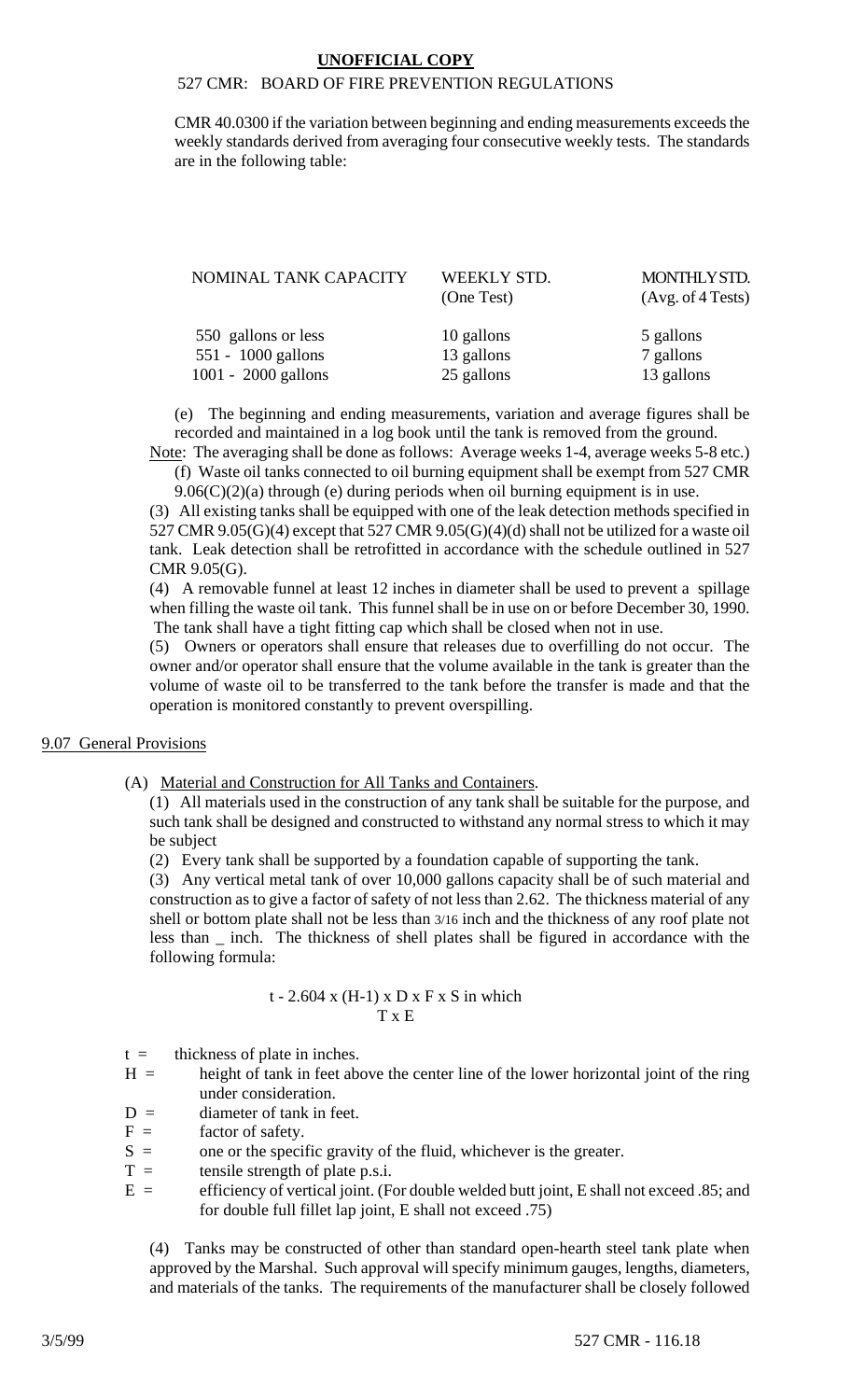## 527 CMR: BOARD OF FIRE PREVENTION REGULATIONS

when said tanks are installed. All piping connected thereto shall otherwise comply with all pertinent sections of 527 CMR 9.00 as they would apply to steel tanks.

(B) Fill and Vent Pipes for All Tanks and Containers. (Reference: 527 CMR 4.00 where applicable)

- (1) Each storage tank shall be provided with a filler pipe and a vent pipe, and may have a gauge pipe. If gauge pipe terminates within a building, the opening to same shall be protected.
- (2) Filler pipes of tanks shall be not less than 1¼ inches in diameter, and shall extend down to within four inches of the bottom of the tanks.
	- (a) All fill covers, including at least six inches onto the adjoining fixed metal, cement or pavement surface shall be painted in accordance with the following color codes:

| Unleaded - White       | Unleaded Plus - Blue |
|------------------------|----------------------|
| Premium Unleaded - Red | Diesel - Yellow      |
| Kerosene - Brown       | Fuel Oil - Green     |
|                        |                      |

(b) The tank owner shall insure that all tanks and appurtenances including adapters, gaskets and caps are secure, operable and without excessive wear.

(3) The receiving end of the filler pipe of a storage tank shall be designed to provide for a tight connection between a discharge hose and inlet. A filler pipe shall be located outside the building and shall be provided with a nonferrous plug or cap capable of preventing vapors from escaping or water from entering.

(4) Where a filler pipe runs to a sidewalk, alley, private way, or public highway, it shall terminate in a metal box with a metal cover set flush with the surface of the sidewalk at the curb, alley, private way, or highway; and it shall be provided with a nonferrous plug cap.

(5) Vent pipes of tanks shall be not less than 1¼ inches in diameter, shall be carried up to a point not less than 12 feet above the ground level at the filling point of the tank, shall terminate not less than five feet from any door or window opening, and shall be fitted with an approved weather hood screen with noncorrosive wire not coarser than 30-mesh. (Reference: 527 CMR 9.07(B)(6)).

(6) The provisions of 527 CMR 9.07(B)(5), 9.05(B)(2), and 9.03(D)(1) not withstanding, the vent pipes of underground storage tanks may be manifolded for the purpose of effecting a vapor recovery system provided that the pipe size shall be such as to discharge, within the maximum pressure limitations of the system, the vapors they may be required to handle when manifolded tanks are filled simultaneously. The use of pressure vacuum valves on vent pipes shall be permitted provided the vapor collection and control system is certified by the Department of Environmental Protection, is listed, allows the underground storage tank system to vent to the atmosphere in the event of emergency conditions and is maintained in accordance with the manufacturer's instructions. The person supplying the vapor recovery system shall specify the minimum vent pipe size to conform to these requirements, and such specifications shall be followed by the installer.

(7) All tanks shall have one or more vents large enough to relieve any undue pressure to which they may be subjected. The vent pipe shall be arranged to discharge to the open air and to pitch toward the storage tank.

(C) Product Transfer. The owner and/or operator shall ensure that the volume available in the tank is greater than the volume of product to be transferred to the tank before the transfer is made and that the transfer operation is monitored constantly to prevent overfilling and spilling. It is the responsibility of the owner and/or operator to make available to the person delivering product the proper tank chart.

(D) Piping for All Tanks. (Reference: 527 CMR 4.00 where applicable)

(1) All metallic piping, fittings, valves, and tanks used in connection with approved nonmetallic piping, fittings, valves, and tanks shall be grounded in the following manner:

(a) By means of an approved driven ground rod in accordance with the provisions of the current Massachusetts Electrical Code, 527 CMR 12.00.

(b) The ground rod and all metallic piping shall be bonded together by means of approved ground fittings and a copper conductor not smaller than #4 A.W.G. (American Wire Gauge).

(c) A properly engineered and installed cathodic protection or impressed current system on tank and piping systems shall be considered adequate grounding.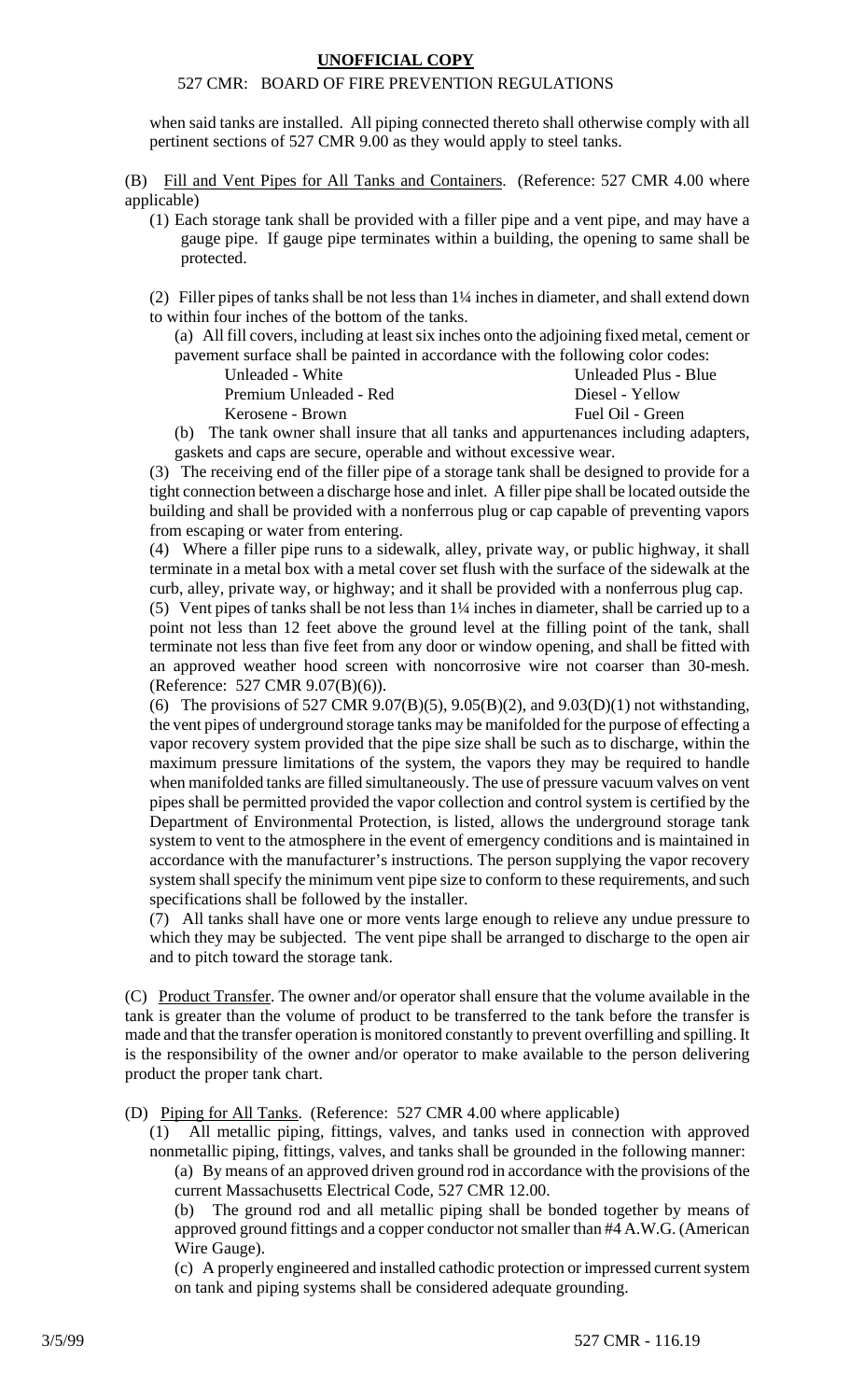## 527 CMR: BOARD OF FIRE PREVENTION REGULATIONS

(2) All piping, fittings, and valves shall be constructed of materials that are compatible with the product to be stored in the tank to which the piping is connected.

(E) Pumping System.

(1) No flammable or combustible liquid shall be delivered to any storage facility tank by means of a pump under pressure unless such storage tank is designed to withstand the additional stress to which it may be subjected to or unless the vent pipe for such tank is of sufficient size to relieve the tank of any undue pressure.

(2) No suction pumping system shall be equipped with more than one check valve, and shall be so installed that it may be tested or replaced without disturbing other elements of the storage facility. In no case shall there be a return waste pipe from the pump to the tank which has any opening to the atmosphere. When a pump is located within a building, it shall be in a well-ventilated portion thereof.

(3) Remote pumping systems shall be designed or equipped so that no part of the system will be subjected to pressures above its allowable working pressure.

(4) All remote pumping systems shall be equipped with an automatic line leak detector.

(5) On a remote pumping system, a listed rigidly-anchored emergency shutoff valve incorporating a fusible link or other thermally actuated device designed to close automatically in event of severe impact or fire exposure shall be properly installed in the supply line at the base of each individual island-type dispenser. The automatic closing feature of this valve shall be tested by a qualified person at the time of initial installation and at least once a year thereafter by manually tripping the hold-open linkage.

(6) The operator shall immediately advise the owner should a leak detector signal a suspected product loss or a suction product system indicate a potential symptom of a leak (*i.e.*, meter display jumping or skipping, liquid not being pumped when pump is on, initial pump overspeed followed by slow pumping, erratic liquid flow indicating air and liquid mixture, continued loss of prime in the pumping unit, *etc*.).

(7) The owner and/or operator shall take immediate action to verify the operation of the pumping system when a leak is suspected. Should a loss be determined, the owner and/or operator shall take immediate corrective action. The affected pumping system shall be taken out of service until the necessary corrective action has been taken.

(F) Non-Flammable Hazardous Substances

(1) Hazardous substances with a flash point are considered flammable liquids and shall follow all the provisions of 527 CMR 9.00.

(2) All new or replacement non-flammable hazardous substance underground storage tanks and piping shall comply with all provisions of 527 CMR 9.00.

(3) All existing non-flammable hazardous substances underground storage tank systems shall be upgraded in accordance with the provisions of 527 CMR 9.05(G).

(G) Pressure Vessels. The construction of any tank subject to pressure in addition to the static head pressure shall conform to good engineering practice.

NOTE: A tank built in accordance with the requirements of the current American Society of Mechanical Engineers Unfired Pressure Vessels Code will be approved by the Commissioner. A tank to be used for storage of petroleum products built in accordance with the requirements of the American Society of Mechanical Engineers Unfired Pressure Vessels Code or the American Petroleum Institute Unfired Pressure Vessels Code will be approved by the Commissioner.

(H) Response to Leaks.

(1) In the event of a leak, whether determined by testing or otherwise, the following steps shall be taken:

(a) The operator shall immediately notify the owner

(b) The owner or operator shall immediately notify the head of the local fire department and the Office of Incident Response of the Department of Environmental Protection (DEP).

(c) If testing has confirmed that the source of the leak is the piping for a particular tank, the operator shall take that tank out of service immediately.

(d) If testing has confirmed that the source of the leak is a particular tank, the owner shall within 24 hours cause that tank to be emptied of all its product.

(2) The head of the local fire department shall take charge of all containment procedures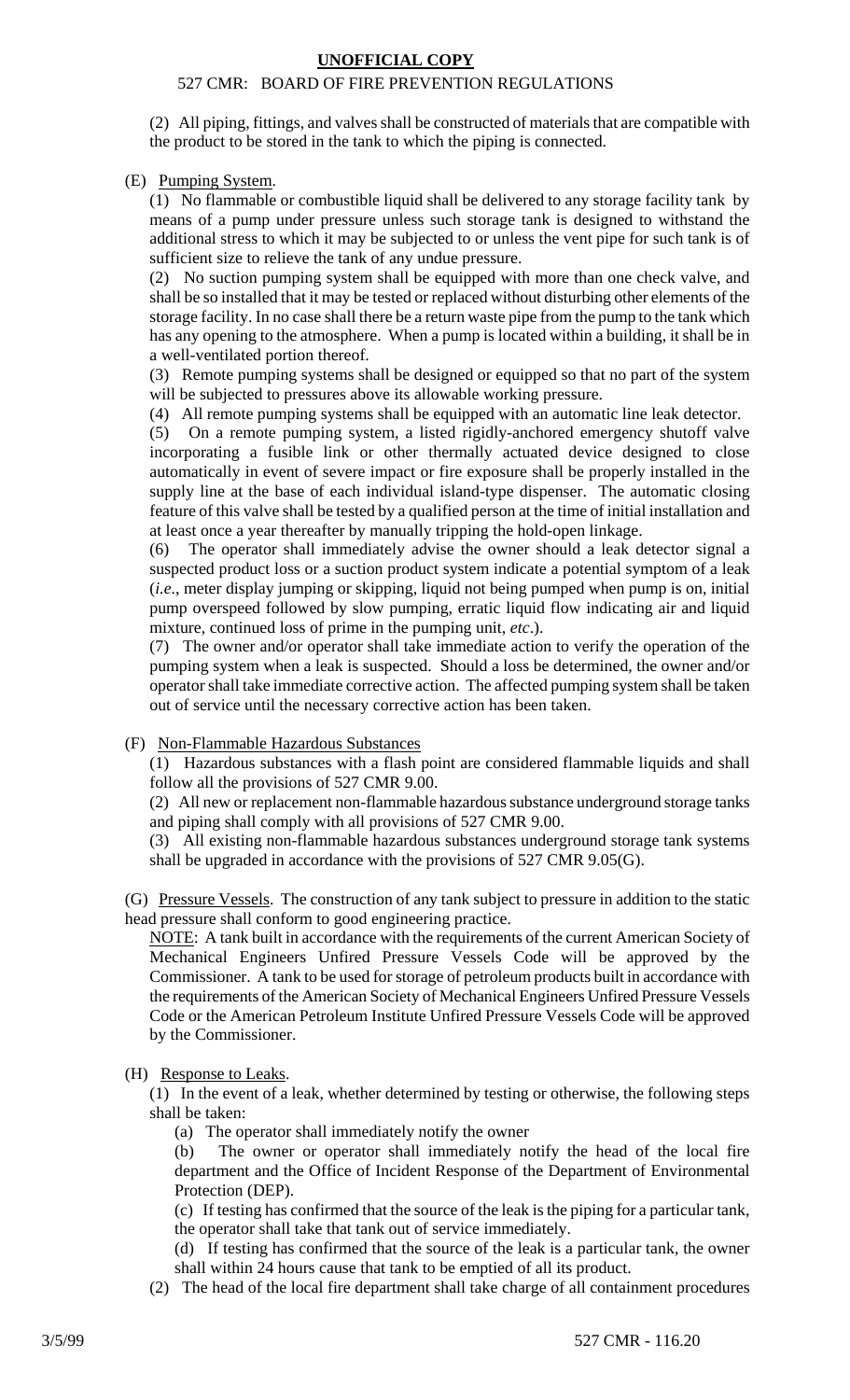## 527 CMR: BOARD OF FIRE PREVENTION REGULATIONS

and shall take whatever measures are necessary to prevent fire and explosion, or in the case of a fire or explosion, to protect the persons and property within the vicinity from such hazards.

(3) The head of the fire department shall verify that the requirements of 527 CMR 9.07(H)(1) are complied with.

(4) Upon the arrival of the representative of DEP, the head of the fire department shall advise him of the conditions at the site and the results of the investigations required by 527 CMR 9.07(H)(1).

(5) The owner and the operator shall cooperate with the representative of DEP in all efforts to locate the source of the leak, to contain it, etc.

(6) The head of the fire department shall have the responsibility of the containment procedures as long as, in his opinion, a fire or explosion hazard exists. During this period, the elimination of the fire/explosion hazard will have priority over all other concerns, while recognizing that the protection of the environment should be considered at all times. Once such hazards cease, the representative of DEP shall assume all responsibility. (*Reference*: Massachusetts Contingency Plan 310 CMR 40.300 *et seq*.)

## (I) Tank Repair and Relining.

(1) No underground tank which has leaked shall be relined.

(2) The head of the fire department shall determine whether any other tank shall be removed and replaced or whether it may be repaired, and he shall notify the owner of his decision. In making his decision, the head of the fire department shall consider all the following conditions on the repair, by relining, of any steel tank:

- (a) It must have a minimum shell thickness of 0.18 inch (7 gauge).
- (b) It must have no open seam or split.
- (c) It must have less than ten holes after reaming, with none larger than ½ inch in
- diameter and no more than two holes within a one-foot radius. (d) It must meet all standards of the lining manufacturer for structural soundness.

(3) If the head of the fire department permits the relining of any tank, he shall require that the tank and its piping be tested at the owner's expense and in accordance with the provisions of 527 CMR 9.05(F)(8) and (9) at two-year intervals for ten years and annually thereafter. (4) Any repair of a tank or replacement or repair of its components shall be by an approved tank relining company, performed by qualified technicians, following the manufacturer's directions, and in the case of relining of a steel tank, following the recommendations of American Petroleum Institute Publication No. 1631 First Edition 1983 or any subsequent editions as they may appear.

(5) If the head of the fire department determines that a tank and its components shall be removed, the owner shall first obtain a permit from him pursuant to M.G.L. c. 148, § 38A. Any removal shall be completed within 90 days after the head of the fire department has notified the owner of his decision.

(6) The owner and/or operator shall maintain records of each repair or relining for the remaining operating life of the underground storage tank system.

## (J) Tanks Abandoned or Temporarily Out of Service.

(1) If the owner decides to abandon a tank which is either located under a building and cannot be removed from the ground without first removing the building or which is so located that it cannot be removed from the ground without endangering the structural integrity of another tank, the owner shall notify the head of the fire department of this condition. After verification that such condition so exists, the owner shall have all product removed from the tank, by hand pump if necessary, under the direction of the head of the fire department, and shall have the tank filled with a concrete slurry mix or any other inert material approved by the Marshal for this purpose. Before permanent closure in place of an underground tank and/or underground piping is completed, the owner/operator shall measure for the presence of a release of oil or hazardous material, where contamination is most likely to be present on the site. If contamination is found, the owner/operator shall immediately notify the head of the fire department and also notify the Department of Environmental Protection, Bureau of Waste Site Cleanup per requirements as set forth in 310 CMR 40.0000: *The Massachusetts Contingency Plan*.

(2) Except as provided in 527 CMR 9.07(J)(1), no tank may be abandoned in place. Any owner of a tank who has decided to abandon it and any owner of a tank which has been out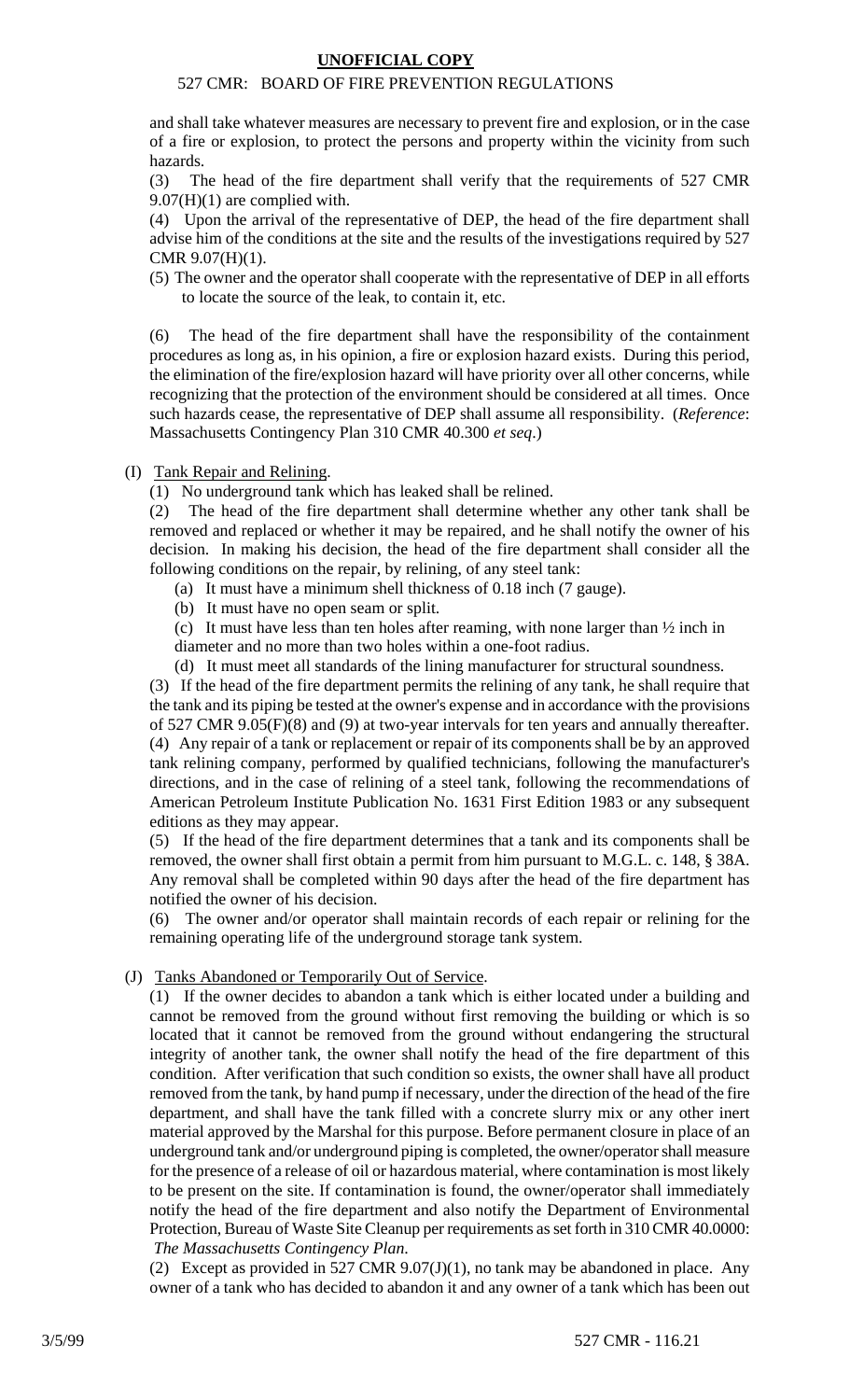#### 527 CMR: BOARD OF FIRE PREVENTION REGULATIONS

of service for a period of time constituting abandonment as defined in 527 CMR 9.02, shall immediately obtain a permit from the head of the fire department pursuant to M.G.L. c. 148, § 38A, and, subject to the directions of the head of the fire department, shall have any product removed from the tank, all openings properly secured, and the tank removed from the ground. The product and tank shall be disposed of in accordance with 310 CMR 30.00: *Hazardous Waste*, at the owner's expense, as directed by the head of the fire department.

(3) The owner of every underground storage tank licensed under M.G.L. c. 148, which the owner has decided to take out of service for a period of less than six months, shall promptly notify the head of the fire department of the decision, shall have all product removed from the tank and disposed of in accordance with 310 CMR 30.00: *Hazardous Waste*, as directed by the head of the fire department, and shall have all openings properly secured and the tank rendered inert. During any period a tank is temporarily out of service the owner must continue operation and maintenance of corrosion protection in accordance with 527 CMR 9.05(E)(2). Before any such tank may be restored to service, the owner of the tank shall notify the head of the fire department, who may require that the owner have the tank and its piping tested, at the owner's expense, in accordance with the provisions of 527 CMR 9.05(F)(8), (9), and (10).

EXCEPTION: Double walled tanks may be taken out of service for a period not to exceed 24 months provided the provisions of 527 CMR 9.07(J)(3) are met.

(4) The owner of every aboveground tank of more than 10,000 gallons capacity for the storage of any fluid other than water, required to have a permit from the commissioner under the provisions of M.G.L. c. 148, § 37 which has been out of service for more than 12 consecutive months shall promptly notify the head of the fire department and shall have all product removed from the tank and the tank cleaned properly.

(5) The owner of every aboveground tank referred to in 527 CMR 9.07(J)(4) which has been out of service for more than 24 consecutive months and who intends to restore the tank to service must first notify the head of the fire department and must have, at the owners expense, an examination of the tank conducted by a qualified registered professional engineer not permanently employed by the owner or operator of the tank. The examination of the tank will include a visual inspection of the tank welds, walls, foundation and an ultrasonic test of the floor plate thickness. A copy of the engineers report must be filed with the head of the fire department. The tank must also be inspected by the Department of Public Safety's Division of Inspectional Services before the tank can be restored to service. (6) The owner of every aboveground tank, referred to in  $527$  CMR  $9.07(J)(4)$ , who intends to restore to service any such tank that has been out of service for more than 60 consecutive months must first notify the head of the fire department and must have at the owner's expense a physical inspection and hydrostatic test of the tank conducted by a qualified registered professional engineer not permanently employed by the owner or operator of the tank. The physical examination shall include the same requirements as 527 CMR 9.07(J)(5). The person conducting such tests and examinations shall notify the head of the fire

department prior to the tests and examinations. This person shall promptly supply the tank owner (or operator) and the head of the fire department with certified copies of all tank tests and examinations. Prior to the tank being restored to service it must also be examined by the Department of Public Safety's Division of Inspectional Services.

(7) If an aboveground tank subject to the requirements of  $527$  CMR  $9.07(J)(7)$  which has been used for the keeping or storage of gasoline of other petroleum products, has been abandoned, in accordance with the requirements of 527 CMR 9.00, the head of the fire department shall order the owner or operator of the tank to dismantle and dispose of the tank except where the Division of Inspectional Services of the Department of Public Safety determines that the integrity of said tank complies with the construction intent of 527 CMR 9.00, and the head of the fire department concurs.

#### (K) Tank Removal.

(1) Any person granted a permit by the Marshal or the head of the fire department to remove a tank under the provisions of M.G.L. c. 148, or 527 CMR 9.00, shall within 72 hours provide the permit-granting authority with a receipt for delivery of said tank to the site designated on the permit.

(2) Before any person is granted a permit by the Marshal or the head of the fire department to remove a tank under the provisions of M.G.L. c. 148, or 527 CMR 9.00, and said tank is not being transported to an approved tank yard, the person requesting the permit shall provide the permit-granting authority with written approval for the designated site of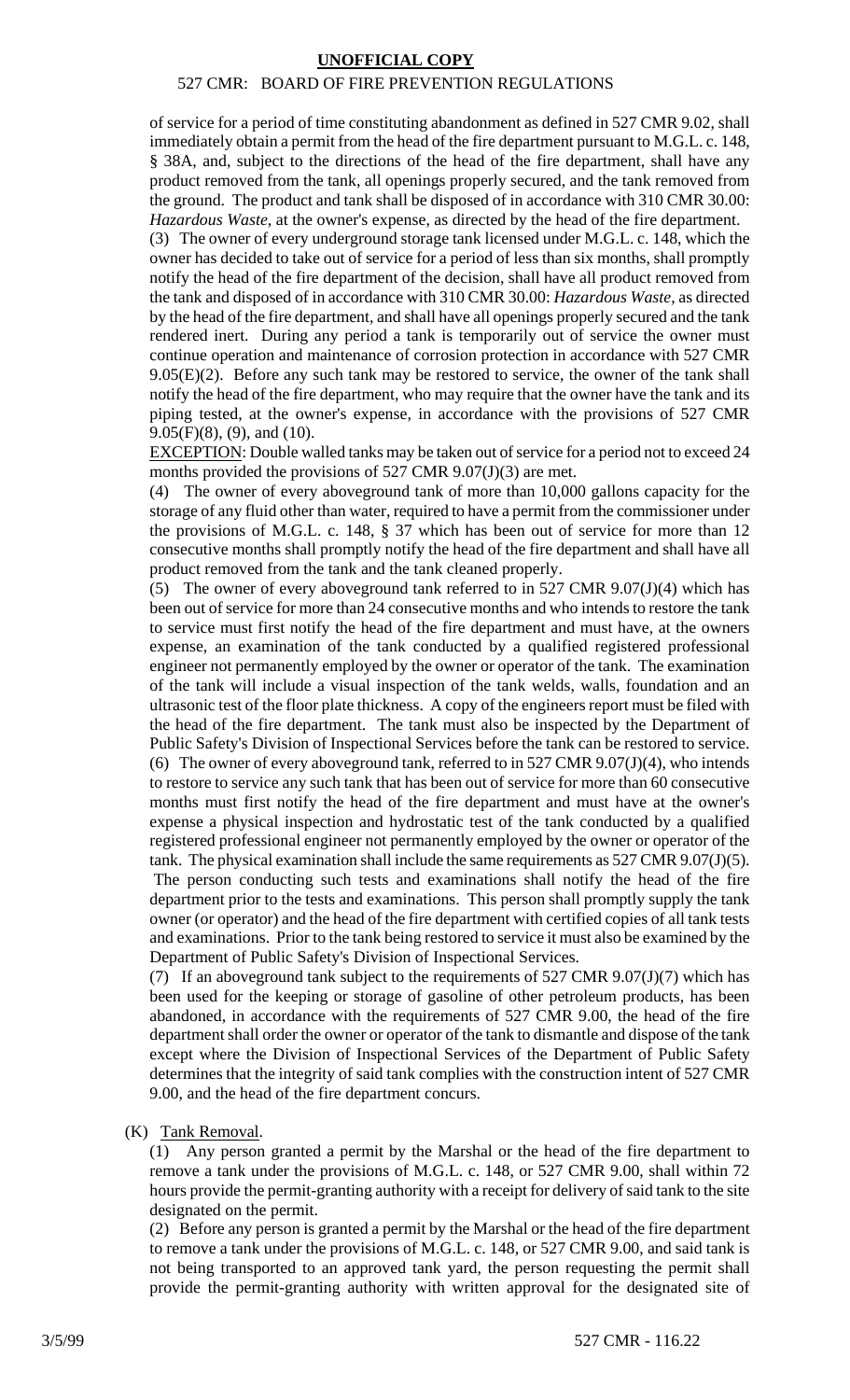## 527 CMR: BOARD OF FIRE PREVENTION REGULATIONS

disposition. (Reference: 502 CMR 3.00 for tank removal and disposal procedure) (3) Underground piping shall not be abandoned in place unless the head of the fire department believes that the removal would constitute a danger to public safety. If the head of the fire department believes that removal of the underground piping constitutes a danger to public safety the piping shall be cleaned and rendered safe as specified by the head of the fire department.

(4) Within 24 hours after the removal of underground tanks and/or underground piping the owner/operator shall measure for the presence of a release of oil or hazardous materials to the environment where contamination is most likely to be present on the site. If contamination is found the owner/operator shall immediately notify the head of the fire department as well as the Department of Environmental Protection Bureau of Waste Site Cleanup.

## (L) Enforcement and Appeals.

(1) Any owner or operator who violates any provision of 527 CMR 9.00 shall be subject to the penalties provided under M.G.L. c. 148, § 38H, as amended. Each day during which such violation continues shall constitute a separate offense. Upon request of the head of the fire department, the licensing authority and the town/city counsel shall take any legal action necessary to enforce the provisions of 527 CMR 9.00.

(2) In the event of a violation of 527 CMR 9.00 by the owner or operator of a storage facility, the head of the fire department or the Marshal, instead of or in addition to requesting enforcement under 527 CMR 9.07(L)(1), may revoke or suspend the owner's permit or may require more frequent testing than would otherwise be required under 527 CMR 9.05(F); and if a permit is revoked or if a storage facility has been installed or maintained without a permit, the head of the fire department or the Marshal may order that the storage facility be removed from the ground. Before revoking or suspending an owner's license or requiring removal of the storage facility from the ground, the licensing authority shall hold a public hearing on the proposed action, and shall by certified mail give the owner at least ten days' advance notice of the hearing, and shall render its decision in writing with a brief statement of the reasons therefor.

(3) After a public hearing, the head of the fire department may, with the concurrence of the Marshal, vary the application of any provision of 527 CMR 9.00 unless otherwise required by law when in his opinion the applicant has demonstrated that an equivalent degree of protection will still be provided to public and private water supplies. Notice of the public hearing shall be given at least ten days prior thereto, by certified mail at the applicant's expense to all abutters to the applicant's property, and by publication in a newspaper or general publication in a town or city. The notice shall include a statement of the variance sought and the reasons therefor. Any grant or denial shall be in writing and shall contain a brief statement of the reasons for the grant or denial.

(4) All tanks used for the storage of flammable and combustible liquids shall be subject to 527 CMR.

(5) All tanks and their appurtenances shall be maintained in a safe condition at all times.

(6) No tank for which a permit has been issued for the storage of any liquid with a specific gravity of one or less shall be used for the storage of any liquid with a specific gravity of more than one.

(7) No wooden tank shall be used for the storage of any flammable or combustible liquid.

(8) No open tank shall be used for the storage of any flammable or combustible liquid.

(M) Permits.

(1) Permits issued under 527 CMR 9.07(M) should expire contingent on the tightness testing requirements for each facility, or for a maximum of five years. Either the original or photographic copy of all permits granted under the provisions of 527 CMR 9.00 shall be conspicuously posted or kept on the premises.

(2) New Storage Facilities:

(a) No storage facility shall be installed unless the owner shall first have obtained a permit from the head of the fire department. This permit shall be in addition to any license or any other permit required by M.G.L. c. 148, or by any regulations issued thereunder.

(b) The application for a permit shall be on a form obtained from the head of the fire department and shall include the following information and any other information he or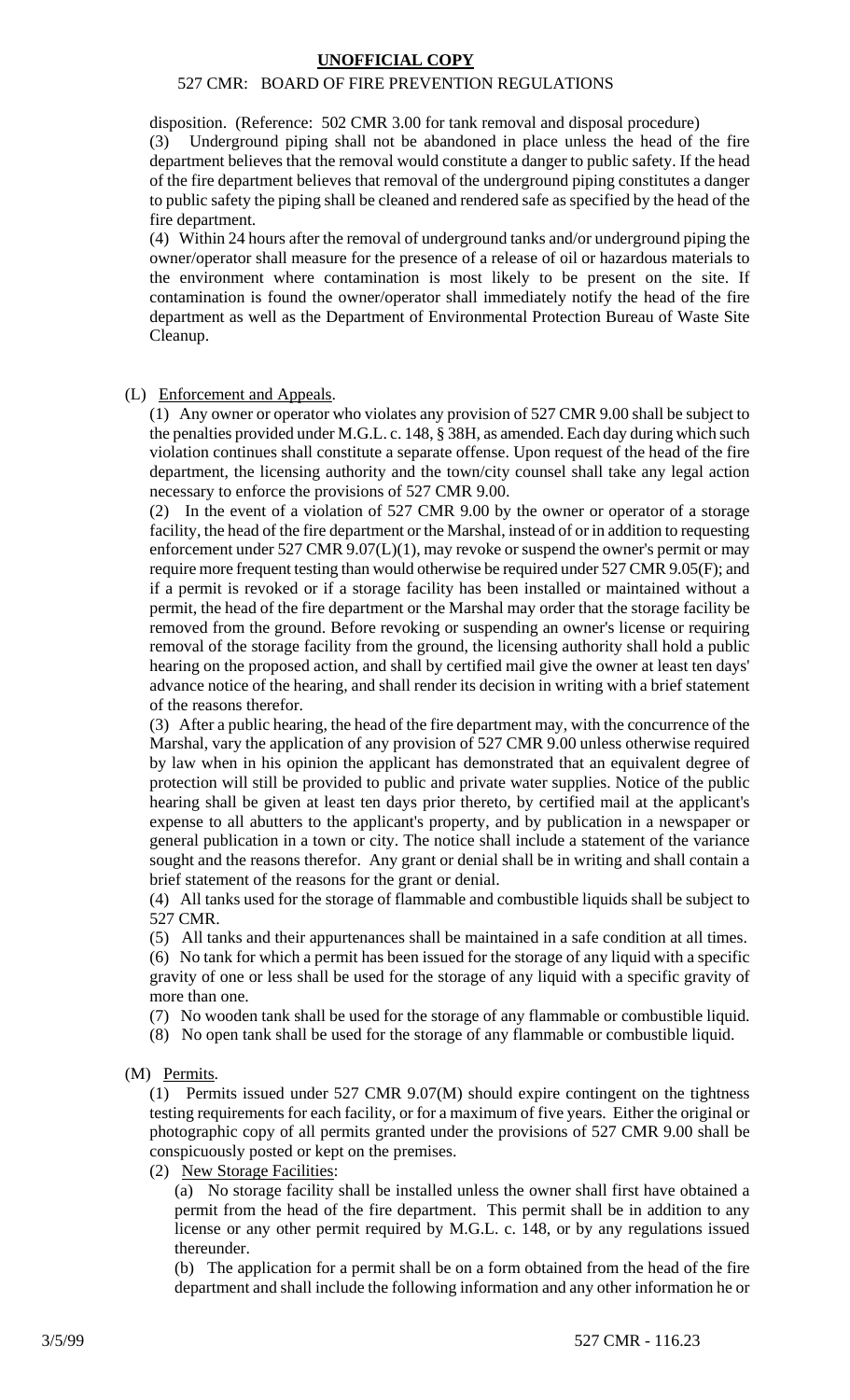## 527 CMR: BOARD OF FIRE PREVENTION REGULATIONS

the Department may require:

1. Name, address, and telephone numbers (day and night) of the owner.

2. Name, address, and telephone numbers (day and night) of the operator.

3. The number of tanks in the proposed facility and the capacity of each proposed tank.

4. The proposed type of construction of each tank and its piping, together with the tank's approval number if any, and a description of any provisions made for cathodic protection, electrical isolation, and early detection of leaks through a monitoring system.

5. The depth below ground level of the lowest and highest points of each proposed tank.

EXCEPTION: Aboveground Storage tanks regulated under 527 CMR 9.04, shall be exempt from providing information on any provisions made for 527 CMR 9.07(M)(2)(b)5. the depth below ground level of the lowest and highest points of each proposed tank.

(c) In a storage facility with more than one proposed tank, the applicant shall furnish the head of the fire department with a certificate signed by a qualified person stating that the proposed facility meets all the design requirements of 527 CMR 9.00.

(d) The applicant shall also furnish a plot plan of the site and the area surrounding it, showing the location of each proposed tank and its components and of any building on the site, and the approximate location of any public or private well and of any body of surface water within 500 feet of the proposed storage facility.

(e) The head of the fire department may require secondary containment or equivalent protection for new installations where groundwater below the facility is within Zone II (Zone of Contribution) of municipal water wells, or where private potable water wells or a water supply reservoir is within 300 feet of the tank installation.

(3) Existing Storage Facilities:

(a) The owner of every underground storage facility installed prior to May 9, 1986, shall apply to the head of the fire department for a permit to maintain the storage facility. Application shall be made on forms obtained from the head of the fire department.

(b) The applicant shall furnish a plot plan to scale of the facility site and the area surrounding it, showing the location of each tank and its components and of any building on the site, and the approximate location of any public or private well and of any body of surface water within 500 feet of the storage facility. Legend notes shall include, to the extent available to the owner, the following information and any other information required by the head of the fire department.

1. Name, address, and telephone numbers (day and night) of the owner.

2. Name, address, and telephone numbers (day and night) of the operator.

3. The number of tanks in the facility and the capacity and contents of each tank.

4. The type of construction for each tank and its piping, together with a description of any provisions made for cathodic protection, electrical isolation, and early detection of leaks through a monitoring system.

5. The date of installation of each tank.

(c) The owner shall furnish evidence of the date of installation. Such evidence may include, but is not limited to, a copy of any license or permit issued by the local licensing authority and the head of the fire department. If no substantial evidence of the date of installation is supplied, the tank shall be presumed to have been installed 20 years prior to May 8, 1986.

(d) The following storage facilities shall be exempt:

(i) Farm or residential tanks of 1100 gallons capacity or less used for storing motor fuel for noncommercial purposes.

(ii) Residential or commercial tanks storing or having stored heating oil (fuel oil) for consumptive use on the premises.

(e) The filing deadline for a permit to maintain an existing storage facility is May 8, 1986.

(4) Replacement or Substantial Modification:

(a) There shall be no replacement of a tank or its components or substantial modification of any storage facility unless the owner has first applied for and obtained a permit from the head of the fire department, who shall keep a copy of the permit with the records for that storage facility.

(b) Any application for approval under  $527$  CMR  $9.07(K)(4)$  shall be in writing and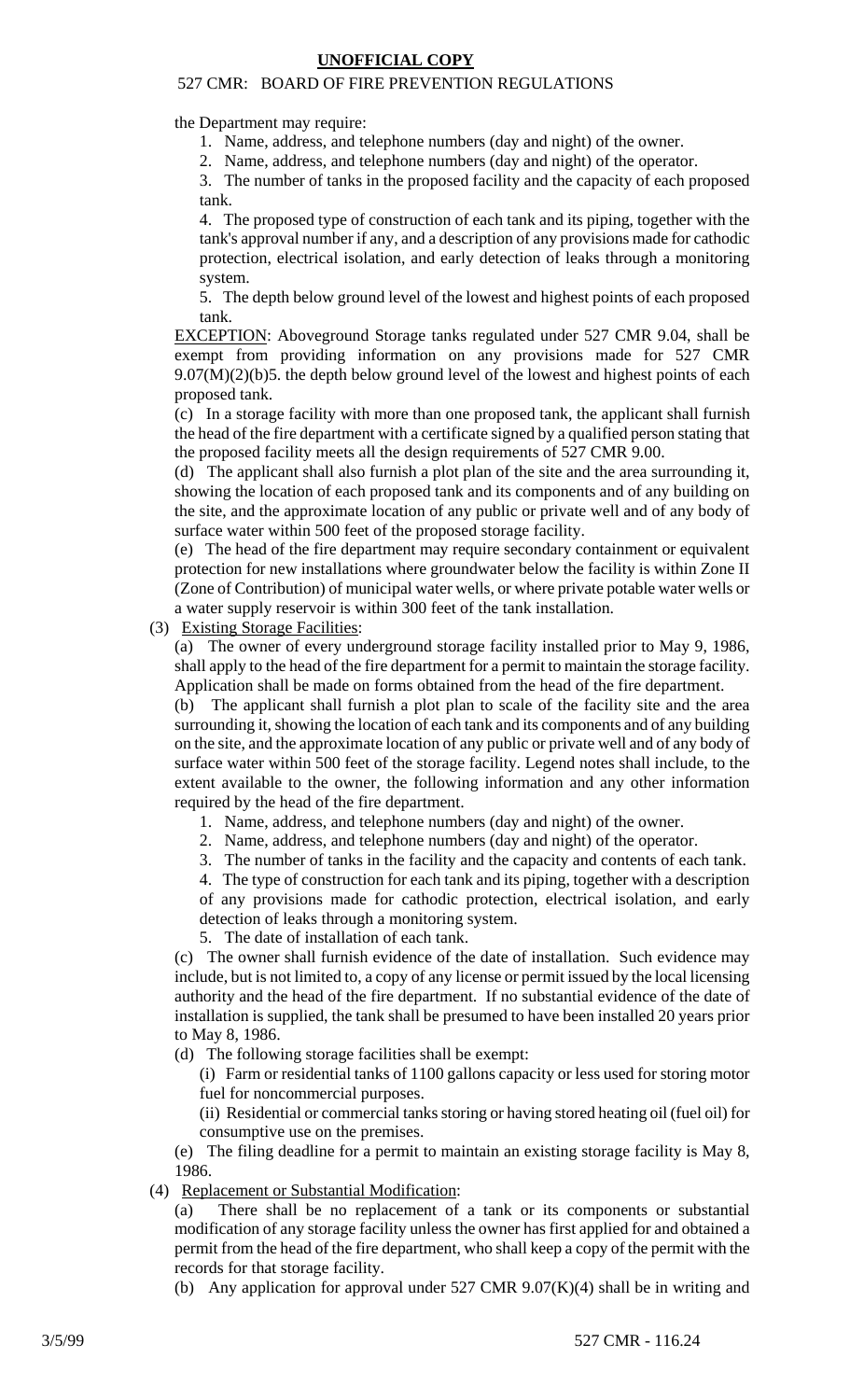## 527 CMR: BOARD OF FIRE PREVENTION REGULATIONS

shall clearly describe the type of construction of any replacement tank or component of the modification that is proposed.

(c) If the head of the fire department determines that the proposed replacement or modification constitutes a danger to a public or private well, aquifer, recharge area or body of surface water, or for any other reason, the head of the fire department may deny the application or approve it subject to conditions that he may deem necessary to protect such public or private water supply.

(d) No replacement or substantial modification shall be made except by a contractor who has been certified by the manufacturer as qualified for that purpose.

(e) The head of the fire department may require that existing tanks other than those used for heating purposes shall be equipped with observation wells or other detection systems if in his opinion the location of the tanks could jeopardize safety of the public.

(5) Renewal of Permits and Changes of Ownership:

(a) The owner of any new or existing facility for which a permit has been issued under 527 CMR 9.07(M) must apply to the head of the fire department for renewal of the permit upon expiration. The application for renewal must include any changes required under 527 CMR 9.07(M). No application for renewal may be denied except for violations of 527 CMR 9.00 and in accordance with the procedural requirements of 527 CMR 9.07(L)(2).

(b) The owner of any storage facility shall within seven working days notify the head of the fire department of any change in the name, address, or telephone numbers of the owner or of the operator. In the case of any transfer of ownership, the new owner shall be responsible for the notification of this transfer.

(c) The owner of any storage facility shall within seven working days notify the Department of Public Safety of any tank replacement, repair, modification, or upgrading, and of any change in the name, address, or telephone numbers of the owner or the operator. In the case of any transfer of ownership, the new owner shall be responsible for the notification of this transfer.

(N) Financial Responsibility Requirements. In accordance with the provisions of Federal regulations 40 CFR parts 280 and 281 owners and operators of petroleum underground storage tanks shall demonstrate financial responsibility for taking corrective action and for compensating third parties for bodily injury and property damage caused by accidental release arising from the operation of petroleum underground storage tanks. The amount of financial coverage and the dates for coverage implementation are specified in 40 CFR parts 280 and 281. The following tanks are exempt from the financial responsibility requirements;

(1) UST's containing hazardous wastes already regulated under the Federal Resource Conservation and Recovery Act.

(2) UST systems containing electrical equipment and hydraulic lifts.

(3) Wastewater treatment UST's that are regulated by the Clean Water Act.

(4) UST's with a capacity of less than 110 gallons, and tanks holding a minimal concentration of regulated substances.

(5) UST's that serve as emergency backup, hold regulated substances for only a short time, and are expeditiously emptied after use.

(6) Field constructed tanks.

(7) UST's containing radioactive materials and UST's used as backup diesel tanks at nuclear facilities.

(8) Airport hydrant fueling systems.

(9) Farm or residential tanks with a capacity of 1,100 gallons or less storing motor fuel which is not for resale.

(10) Tanks for storing heating oil which is consumed on site.

(11) Septic tanks.

(12) Certain pipeline systems, such as those regulated under the Natural gas Pipeline Safety Act of 1968.

(13) Surface impoundment's, pits, ponds or lagoons.

(14) Storm or waste water collection systems.

(15) Flow-through process tanks.

(16) Liquid trap and other lines used in oil or gas production.

(17) Storage tanks on or above the floor of an underground area, such as a basement or tunnel.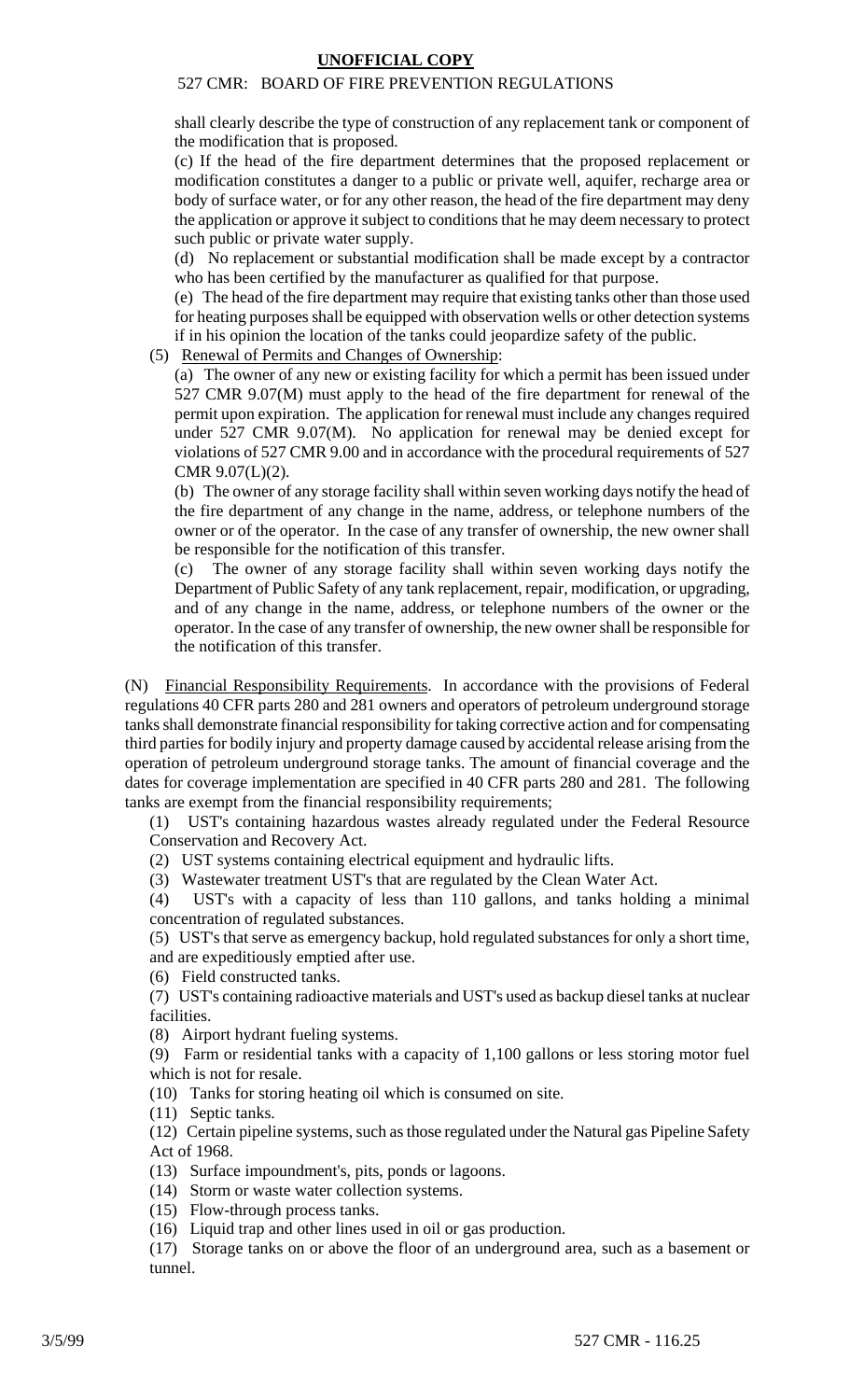## 527 CMR: BOARD OF FIRE PREVENTION REGULATIONS

(O) Deferred Enforcement of Certain Tank Removal Requirements Based Upon a Showing of a Good-Faith Effort to Comply.

(1) If a tank has not been removed as required by  $527$  CMR  $9.05(G)(7)$ ,  $(11)$  or  $9.06(C)(1)$ or permanently closed in accordance with 527 CMR 9.07(J) on or before December 22, 1998, for failure to upgrade with leak detection and/or cathodic protection, the head of the fire department or the Marshal shall defer, on a temporary basis, the further enforcement of applicable provisions and penalties of M.G.L. c. 148 and 527 CMR, if the following conditions have been met:

(a) The tank has been taken permanently out of service or permanently closed and displays an out of service tag, and

(b) The contents of the tank and piping have been safely, properly and completely removed, and

(c) The owner or operator presents to the head of the fire department or the Marshal, no later than March 31, 1999, the following:

1. A copy of a written agreement or contract between the owner or operator of the tank and a contractor, for the removal or permanent closure of the subject tank and piping in accordance with the provisions of 527 CMR 9.07(K) on or before September 30, 1999, or

2. in the case of the Commonwealth or a political subdivision thereof, presents an affidavit indicating the intent to remove the subject tank and piping in accordance with 527 CMR 9.07(K) on or before September 30, 1999.

(d) Notwithstanding the approval for deferred enforcement by the head of the fire department or the Marshal under 527 CMR 9.07, an owner or operator may be subject to fines and penalties by the Marshal for applicable violations of M.G.L. c. 148 and 527 CMR after December 22, 1998 and until the date of approval was granted.

(2) No deferral of enforcement action shall be granted, or if granted shall be revoked, if: (a) It is determined by the head of the fire department or the Marshal that a tank or associated piping presents an immediate threat to public safety or is likely to cause irreparable harm to the environment, or

(b) Tank removal or permanent closure has not been completed as of the date established under the terms of the removal contract.

(3) The owner or operator of any tank who has been granted enforcement deferral shall be subject to the full fines and penalties if the removal work has not been completed by the date established under the terms of the contract. Said fines and penalties shall be applied retroactively to December 22, 1998.

(4) No deferral shall be granted beyond September 30, 1999, except those granted in writing by the Marshal. The Marshal may grant enforcement deferral only upon a good faith showing of extreme hardship for circumstances beyond the control of the owner or operator which were not foreseeable. The Marshal may set conditions to said deferral. Under no circumstances shall said deferral be granted beyond December 22, 1999.

(P) Deferred Enforcement of Certain Tank Upgrade Requirements.

(1) If a tank has not been upgraded with the cathodic protection and leak detection requirements of  $527$  CMR  $9.05(G)(4)$  and  $(11)$  by December 22, 1998, the head of the fire department may defer, by permit, the tank removal requirements of 527 CMR 9.05(G)(7),  $(11)$  or 9.06(C)  $(1)$  and the penalties of M.G.L. c. 148 and 527 CMR associated with such failure to so upgrade, if the following conditions have been met:

(a) The tank has been taken out of service and the contents of the tank and piping have been safely, properly and completely removed, and

(b) The owner or operator presents to the head of the fire department a copy of a written contract between the owner or operator of the tank and a contractor, executed prior to December 23, 1998, providing for the subject upgrades to be completed on or before June 30, 1999, and

(c) Said contract is delivered by certified mail or by hand to the head of the fire department prior to December 23, 1998.

(2) No deferral shall be granted, or if granted shall be revoked, if:

(a) It is determined by the head of the fire department or the Marshal that a tank or associated piping presents an immediate threat to public safety or is likely to cause irreparable harm to the environment, or

(b) Tank upgrade has not been completed as of the date established under the terms of the contract.